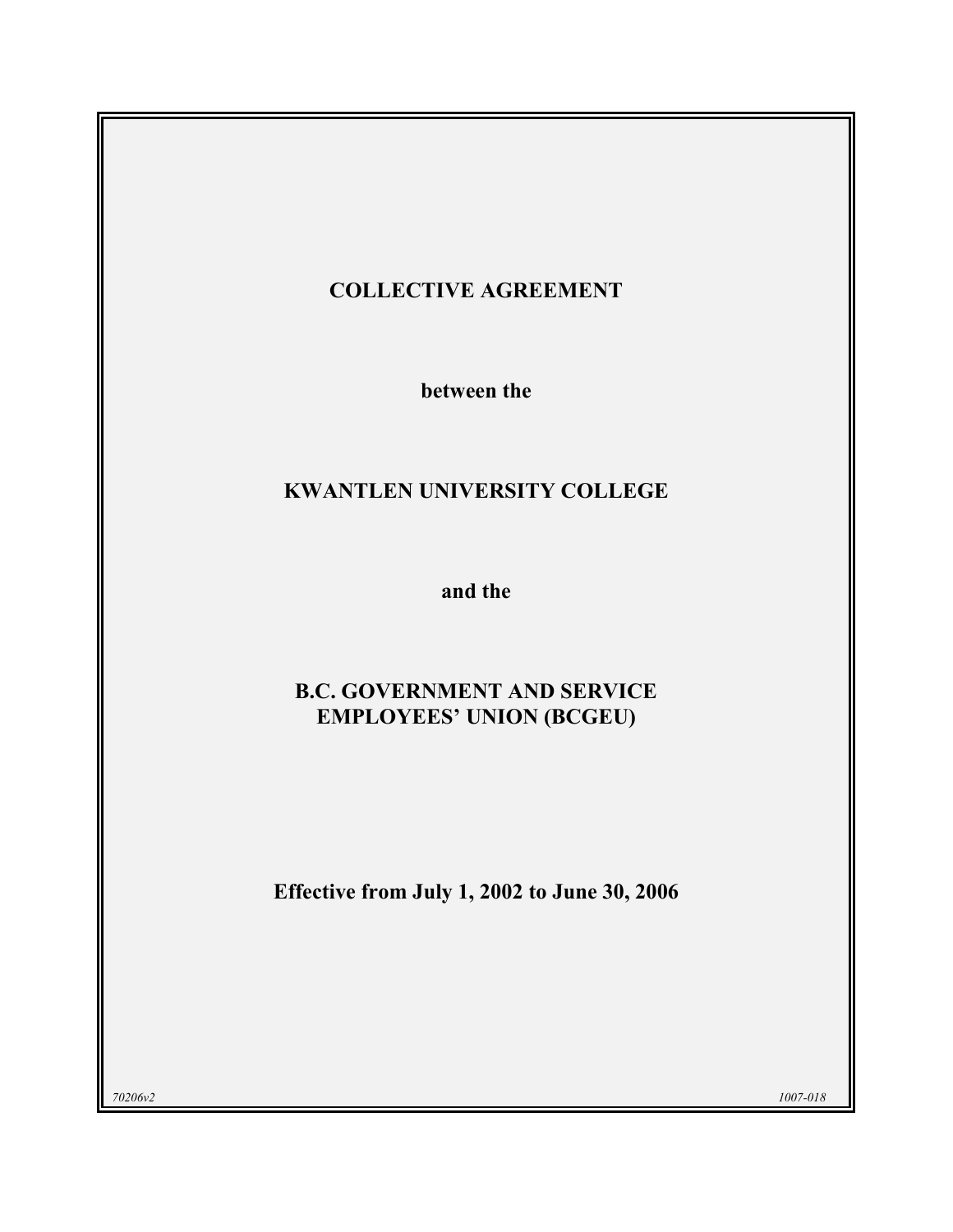## **TABLE OF CONTENTS**

| 11                                                           |   |  |  |  |  |
|--------------------------------------------------------------|---|--|--|--|--|
| 1.2                                                          |   |  |  |  |  |
|                                                              |   |  |  |  |  |
| 1.4                                                          |   |  |  |  |  |
| 1.5                                                          |   |  |  |  |  |
|                                                              |   |  |  |  |  |
| 2.1                                                          |   |  |  |  |  |
| 2.2                                                          |   |  |  |  |  |
| 2.3                                                          |   |  |  |  |  |
| 2.4                                                          |   |  |  |  |  |
| 2.5                                                          |   |  |  |  |  |
| 2.6                                                          |   |  |  |  |  |
| 2.7                                                          |   |  |  |  |  |
| 2.8                                                          |   |  |  |  |  |
|                                                              |   |  |  |  |  |
| 3.1                                                          |   |  |  |  |  |
| 3.2                                                          |   |  |  |  |  |
| 3.3                                                          |   |  |  |  |  |
| 3.4                                                          |   |  |  |  |  |
| 3.5                                                          |   |  |  |  |  |
| 3.6                                                          |   |  |  |  |  |
| 3.7                                                          |   |  |  |  |  |
| 3.8                                                          |   |  |  |  |  |
| 3.9                                                          |   |  |  |  |  |
| 3.10                                                         |   |  |  |  |  |
| 3.11                                                         |   |  |  |  |  |
| 3.12                                                         |   |  |  |  |  |
| 3.13                                                         |   |  |  |  |  |
| 3.14                                                         |   |  |  |  |  |
|                                                              |   |  |  |  |  |
| 41                                                           |   |  |  |  |  |
| 4.2                                                          |   |  |  |  |  |
| <b>ARTICLE 5 - CHECK-OFF OF UNION DUES</b>                   | 6 |  |  |  |  |
| ARTICLE 6 - EMPLOYER AND UNION SHALL ACQUAINT NEW EMPLOYEES7 |   |  |  |  |  |
|                                                              |   |  |  |  |  |
|                                                              |   |  |  |  |  |
|                                                              |   |  |  |  |  |
| 8.1                                                          |   |  |  |  |  |
| 8.2                                                          |   |  |  |  |  |
| 8.3                                                          |   |  |  |  |  |
| 8.4                                                          |   |  |  |  |  |
| ARTICLE 9 - LABOUR/MANAGEMENT RELATIONS COMMITTEE  8         |   |  |  |  |  |
| 9.1                                                          |   |  |  |  |  |
| 9.2                                                          |   |  |  |  |  |
| 9.3                                                          |   |  |  |  |  |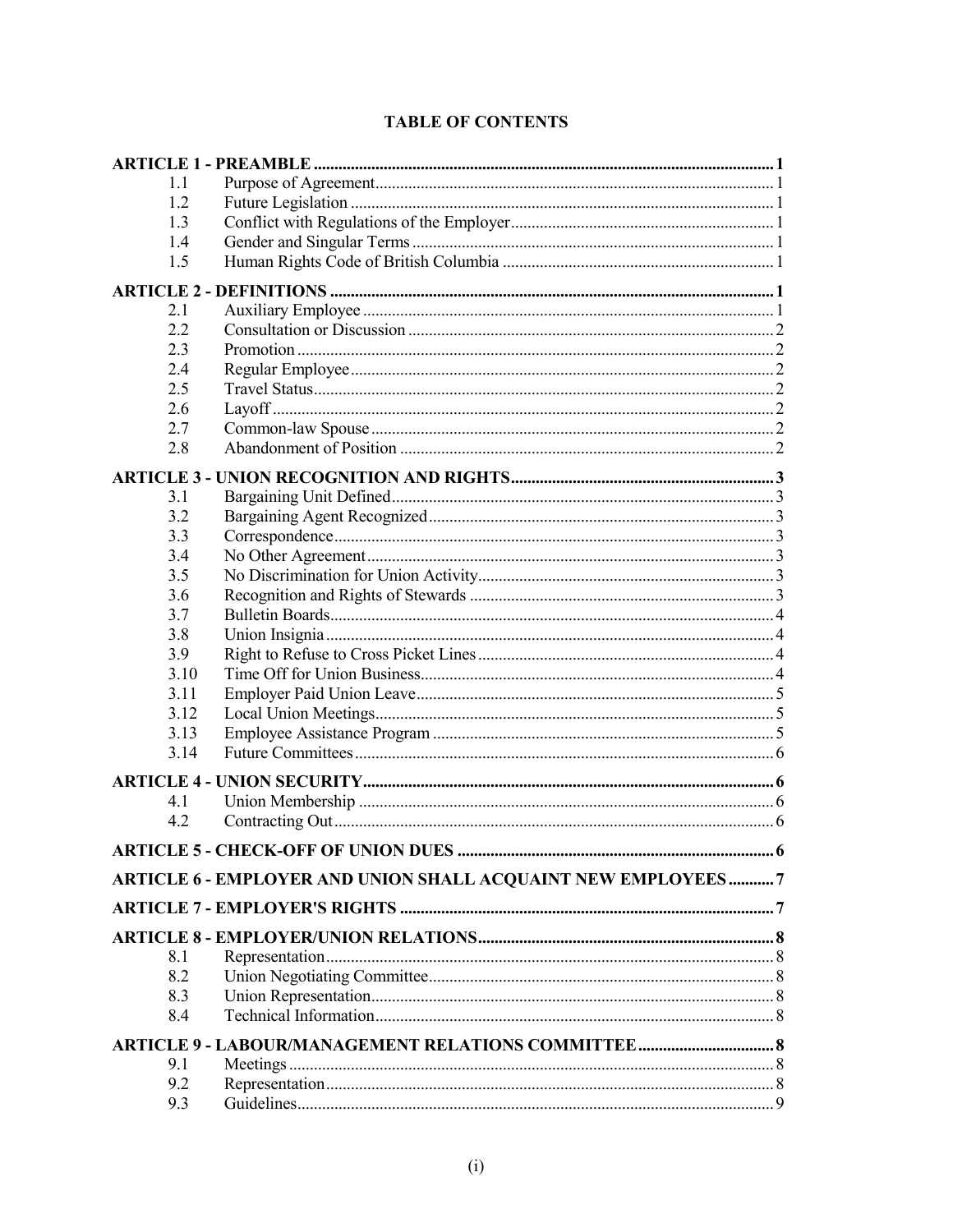| 10.1         |  |
|--------------|--|
| 10.2         |  |
| 10.3         |  |
| 10.4         |  |
| 10.5         |  |
| 10.6         |  |
| 10.7         |  |
| 10.8         |  |
| 10.9         |  |
| 10.10        |  |
| 10.11        |  |
| 10.12        |  |
| 10.13        |  |
| 10.14        |  |
|              |  |
| 11.1         |  |
| 112          |  |
| 11.3         |  |
| 114          |  |
| 11.5         |  |
| 11.6         |  |
|              |  |
| 11.7<br>11.8 |  |
|              |  |
|              |  |
| 12.1         |  |
| 12.2         |  |
| 12.3         |  |
| 12.4         |  |
| 12.5         |  |
|              |  |
| 13.1         |  |
| 13.2         |  |
| 13.3         |  |
|              |  |
|              |  |
| 14.1         |  |
| 14.2         |  |
| 14.3         |  |
| 14.4         |  |
| 14.5         |  |
|              |  |
| 15.1         |  |
| 15.2         |  |
| 15.3         |  |
| 15.4         |  |
| 15.5         |  |
| 15.6         |  |
| 15.7         |  |
| 15.8         |  |
|              |  |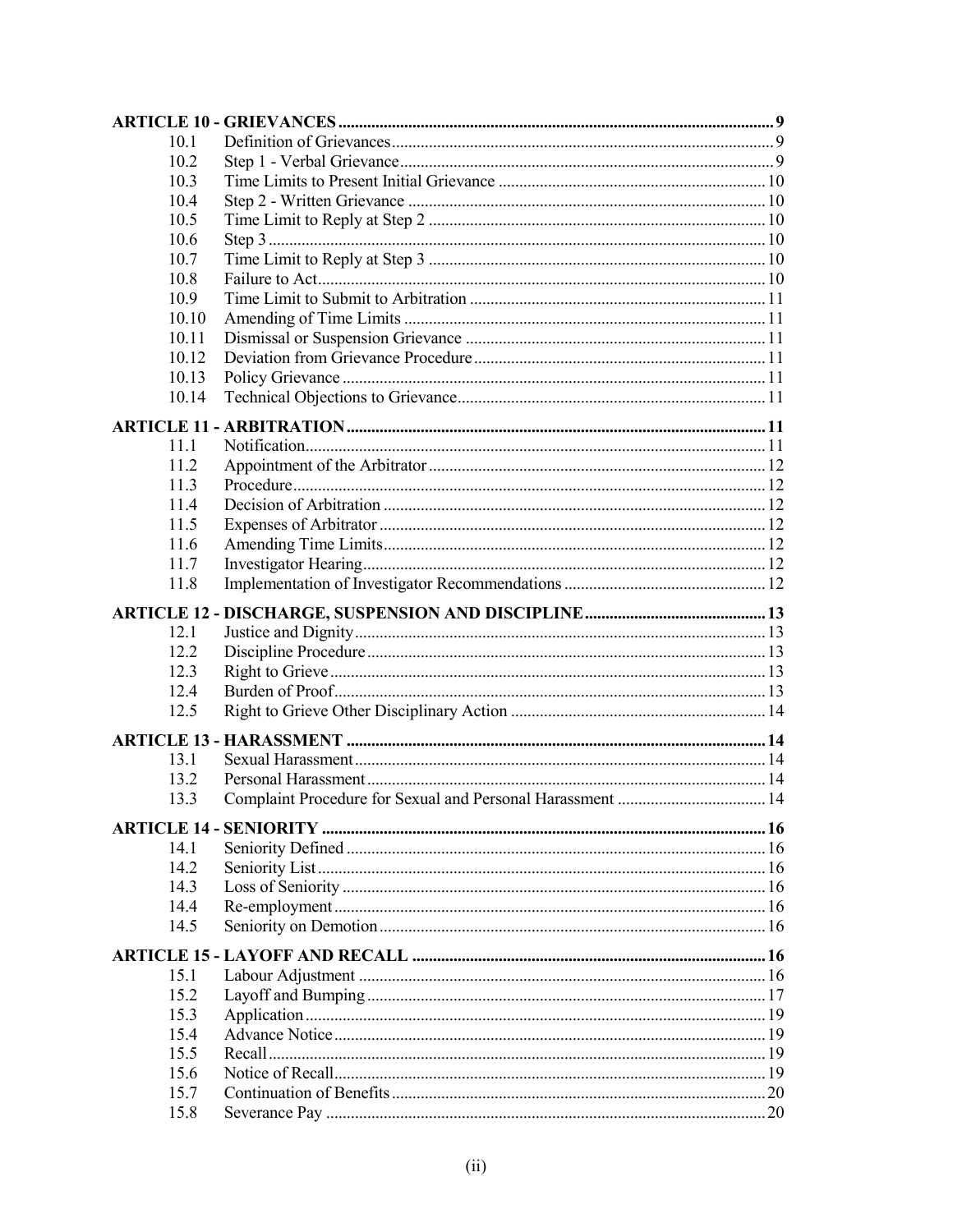| 16.1  |  |  |  |  |
|-------|--|--|--|--|
| 16.2  |  |  |  |  |
| 16.3  |  |  |  |  |
| 16.4  |  |  |  |  |
| 16.5  |  |  |  |  |
| 16.6  |  |  |  |  |
| 16.7  |  |  |  |  |
| 16.8  |  |  |  |  |
| 16.9  |  |  |  |  |
| 16.10 |  |  |  |  |
|       |  |  |  |  |
| 17.1  |  |  |  |  |
| 17.2  |  |  |  |  |
| 17.3  |  |  |  |  |
| 17.4  |  |  |  |  |
| 17.5  |  |  |  |  |
| 17.6  |  |  |  |  |
|       |  |  |  |  |
| 17.7  |  |  |  |  |
|       |  |  |  |  |
| 18.1  |  |  |  |  |
| 18.2  |  |  |  |  |
| 18.3  |  |  |  |  |
| 18.4  |  |  |  |  |
| 18.5  |  |  |  |  |
| 18.6  |  |  |  |  |
| 18.7  |  |  |  |  |
| 18.8  |  |  |  |  |
| 18.9  |  |  |  |  |
| 18.10 |  |  |  |  |
| 18.11 |  |  |  |  |
|       |  |  |  |  |
|       |  |  |  |  |
| 19.1  |  |  |  |  |
| 19.2  |  |  |  |  |
| 19.3  |  |  |  |  |
| 19.4  |  |  |  |  |
| 19.5  |  |  |  |  |
| 19.6  |  |  |  |  |
|       |  |  |  |  |
| 20.1  |  |  |  |  |
| 20.2  |  |  |  |  |
| 20.3  |  |  |  |  |
| 20.4  |  |  |  |  |
| 20.5  |  |  |  |  |
| 20.6  |  |  |  |  |
| 20.7  |  |  |  |  |
| 20.8  |  |  |  |  |
| 20.9  |  |  |  |  |
| 20.10 |  |  |  |  |
| 20.11 |  |  |  |  |
| 20.12 |  |  |  |  |
|       |  |  |  |  |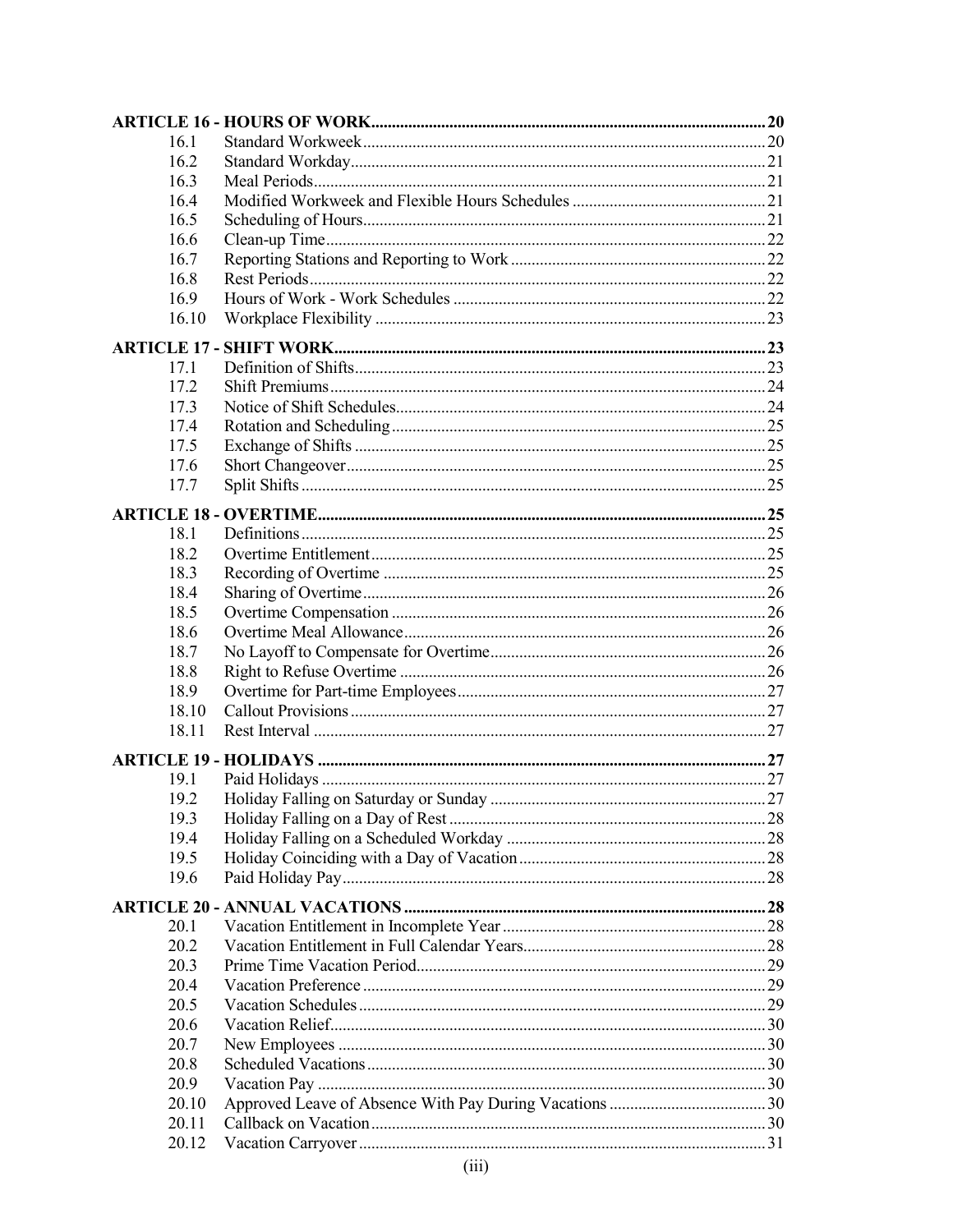| 20.13        |                                                                       |  |
|--------------|-----------------------------------------------------------------------|--|
|              |                                                                       |  |
| 21.1         |                                                                       |  |
| 21.2         |                                                                       |  |
| 21.3         |                                                                       |  |
| 21.4         |                                                                       |  |
| 21.5         |                                                                       |  |
| 21.6         |                                                                       |  |
| 21.7         |                                                                       |  |
| 21.8         |                                                                       |  |
| 21.9         |                                                                       |  |
| 21.10        |                                                                       |  |
| 21.11        |                                                                       |  |
| 21.12        |                                                                       |  |
| 21.13        |                                                                       |  |
|              |                                                                       |  |
| 22.1         |                                                                       |  |
| 22.2         |                                                                       |  |
| 22.3         |                                                                       |  |
| 22.4         |                                                                       |  |
| 22.5         |                                                                       |  |
|              | <b>ARTICLE 23 - EDUCATIONAL LEAVE AND PROFESSIONAL DEVELOPMENT 37</b> |  |
| 23.1         |                                                                       |  |
| 23.2         |                                                                       |  |
| 23.3         |                                                                       |  |
|              |                                                                       |  |
|              |                                                                       |  |
| 24.1         |                                                                       |  |
| 24.2         |                                                                       |  |
| 24.3         |                                                                       |  |
| 24.4         |                                                                       |  |
| 24.5         |                                                                       |  |
| 24.6         |                                                                       |  |
| 24.7         |                                                                       |  |
| 24.8         | $\sim$ 40<br>General Leave                                            |  |
| 24.9         |                                                                       |  |
| 24.10        |                                                                       |  |
|              |                                                                       |  |
| 25.1         |                                                                       |  |
| 25.2         |                                                                       |  |
| 25.3         | Supplemental Employment Benefit for Maternity and Parental Leave 42   |  |
| 25.4         |                                                                       |  |
|              |                                                                       |  |
| 26.1         |                                                                       |  |
|              |                                                                       |  |
|              |                                                                       |  |
| 27.1         |                                                                       |  |
| 27.2         |                                                                       |  |
| 27.3         |                                                                       |  |
| 27.4<br>27.5 |                                                                       |  |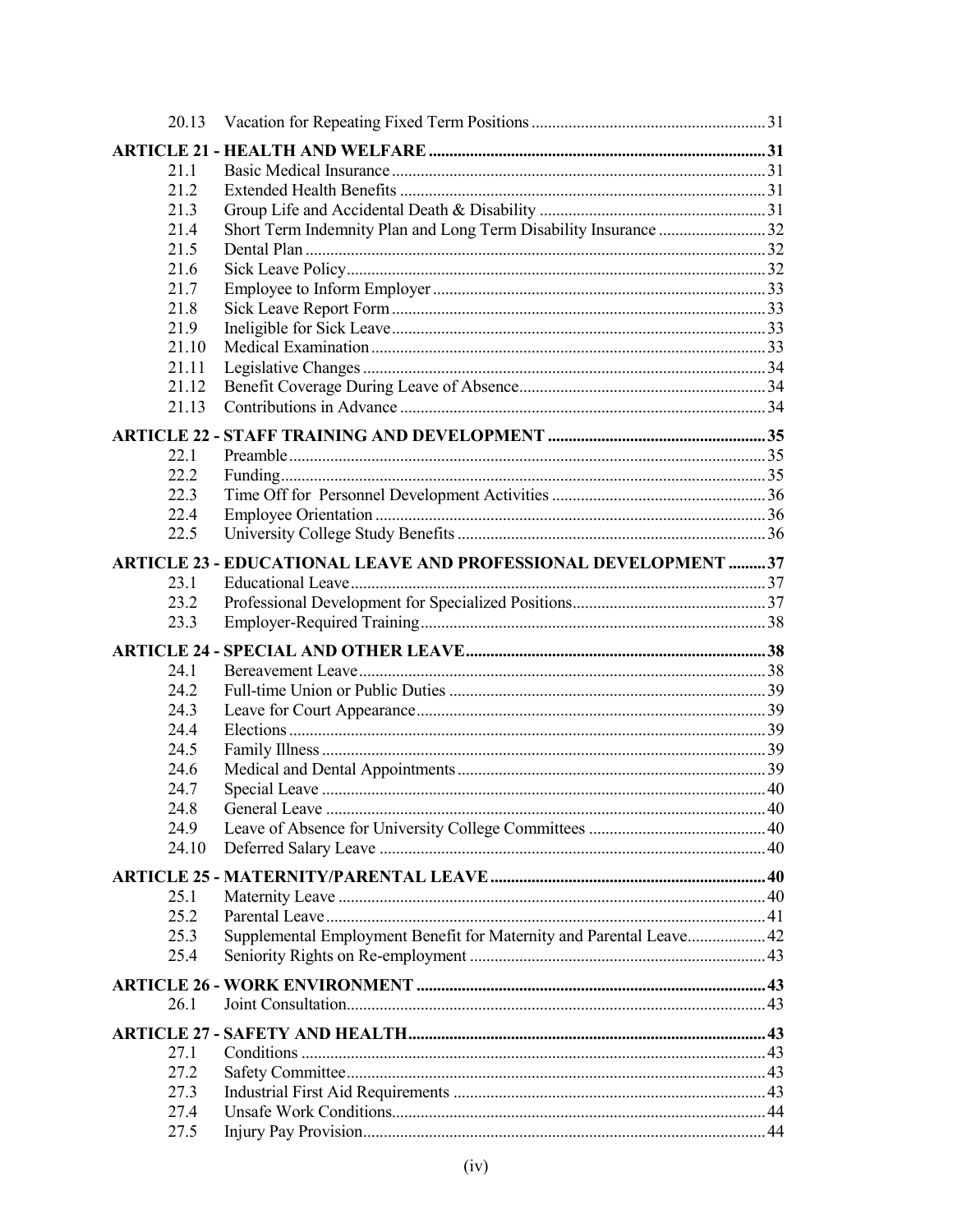| 27.6           |                                     |  |
|----------------|-------------------------------------|--|
| 27.7           |                                     |  |
| 27.8           |                                     |  |
| 27.9           |                                     |  |
|                |                                     |  |
| 28.1           |                                     |  |
| 28.2           |                                     |  |
| 28.3           |                                     |  |
|                |                                     |  |
| 29.1           |                                     |  |
| 29.2           |                                     |  |
| 29.3           |                                     |  |
| 29.4           |                                     |  |
| 29.5           |                                     |  |
| 29.6           |                                     |  |
| 29.7           |                                     |  |
|                |                                     |  |
| 30.1           |                                     |  |
| 30.2           |                                     |  |
| 30.3           |                                     |  |
| 30.4           |                                     |  |
| 30.5           |                                     |  |
| 30.6           |                                     |  |
| 30.7           |                                     |  |
| 30.8           |                                     |  |
| 30.9           |                                     |  |
| 30.10          |                                     |  |
| 30.11          |                                     |  |
| 30.12          |                                     |  |
| 30.13          |                                     |  |
| 30.14          |                                     |  |
|                |                                     |  |
| 31.1           |                                     |  |
|                | 31.2 Ioint Job Evaluation Committee |  |
| 31.3           |                                     |  |
| 31.4           |                                     |  |
| 31.5           |                                     |  |
| 31.6           |                                     |  |
| 31.7           |                                     |  |
| 31.8           |                                     |  |
| 31.9           |                                     |  |
| 31.10          |                                     |  |
| 31.11          |                                     |  |
| 31.12<br>31.13 |                                     |  |
|                |                                     |  |
|                |                                     |  |
|                |                                     |  |
|                |                                     |  |
| 34.1           |                                     |  |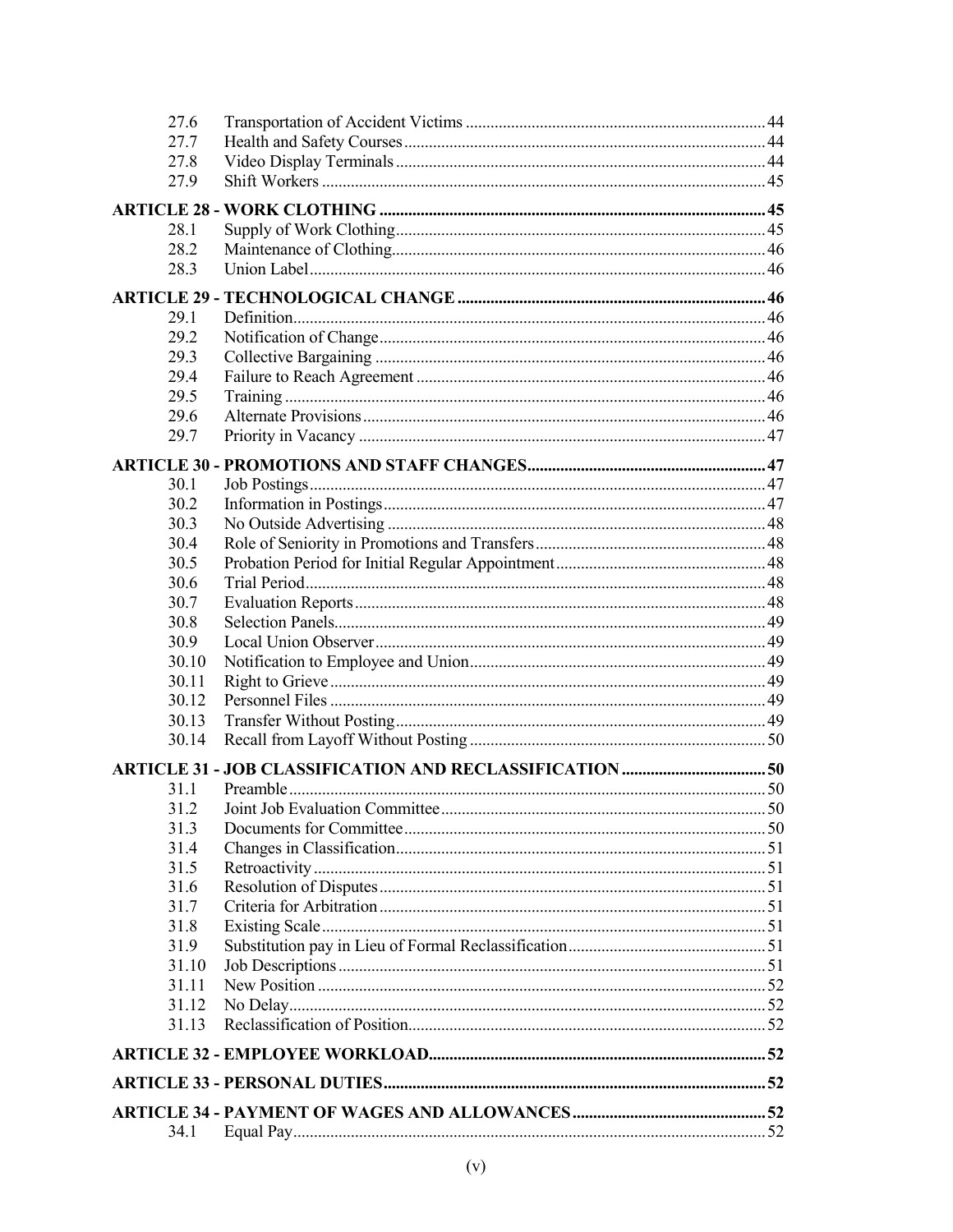| 34.2  |          |    |
|-------|----------|----|
| 34.3  |          |    |
| 34.4  |          |    |
| 34.5  |          |    |
| 34.6  |          |    |
| 34.7  |          |    |
| 34.8  |          |    |
| 34.9  |          |    |
| 34.10 |          |    |
| 34.11 |          |    |
| 34.12 |          |    |
| 34.13 |          |    |
| 34.14 |          |    |
| 34.15 |          |    |
| 34.16 |          |    |
|       |          |    |
| 35.1  |          |    |
| 35.2  |          |    |
| 35.3  |          |    |
| 35.4  |          |    |
| 35.5  |          |    |
| 35.6  |          |    |
| 35.7  |          |    |
| 35.8  |          |    |
| 35.9  |          |    |
| 35.10 |          |    |
|       |          |    |
|       |          |    |
| 36.1  |          |    |
| 36.2  |          |    |
| 36.3  |          |    |
| 36.4  |          |    |
| 36.5  |          |    |
| 36.6  |          |    |
| 36.7  |          |    |
| 36.8  |          |    |
|       |          |    |
| 37.1  | Duration |    |
| 37.2  |          |    |
| 37.3  |          |    |
| 37.4  |          | 59 |
| 37.5  |          |    |
| 37.6  |          |    |
| 37.7  |          |    |
|       |          |    |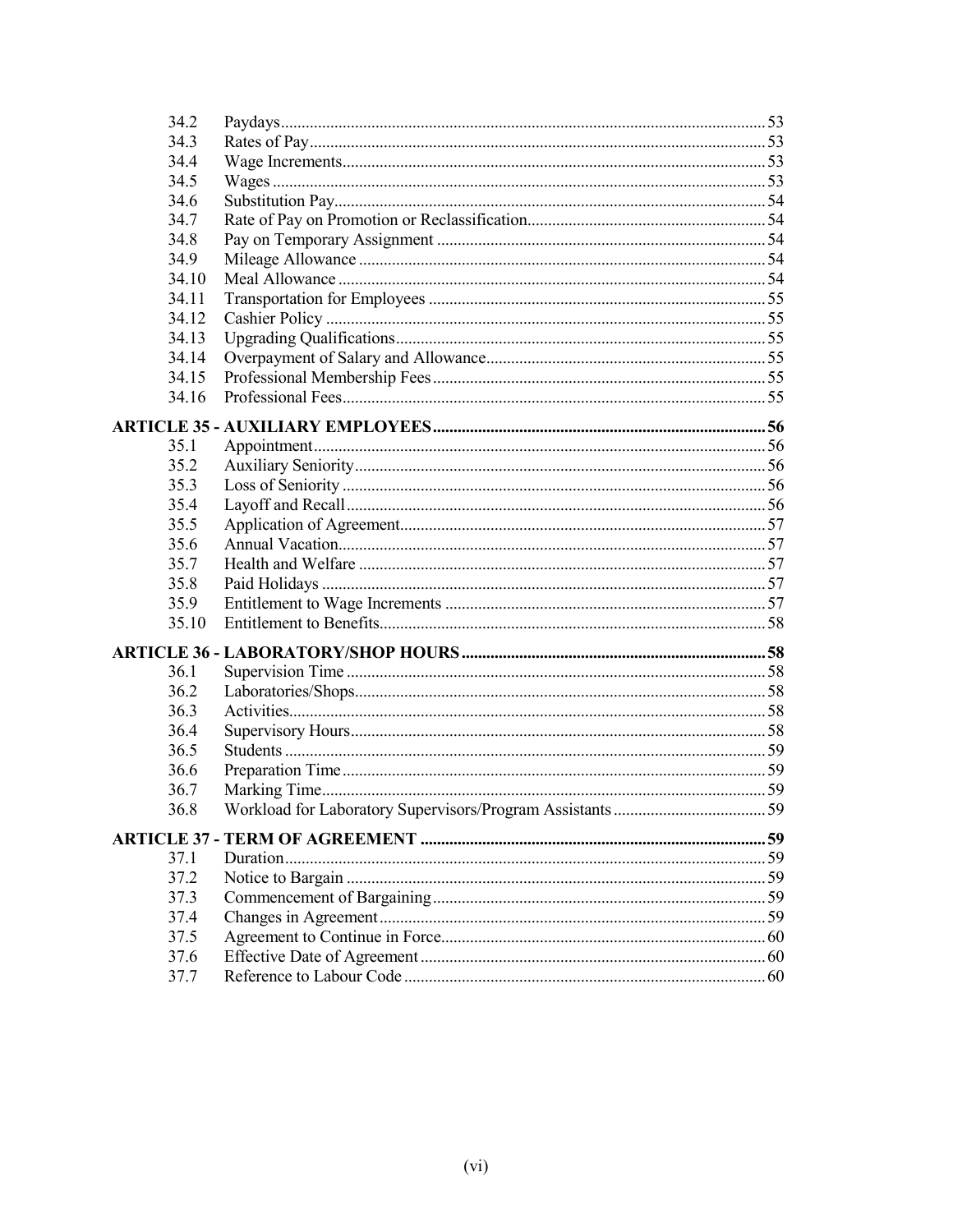| <b>APPENDIX B - BCGEU Positions and Respective Pay Levels Resulting from</b> |  |
|------------------------------------------------------------------------------|--|
|                                                                              |  |
| LETTER OF UNDERSTANDING #2 - Co-Op Ed Student Training Program Placement 73  |  |
|                                                                              |  |
|                                                                              |  |
|                                                                              |  |
|                                                                              |  |
|                                                                              |  |
|                                                                              |  |
|                                                                              |  |
|                                                                              |  |
| MEMORANDUM OF UNDERSTANDING - Re: Pay Equity/Job Evaluation Program 83       |  |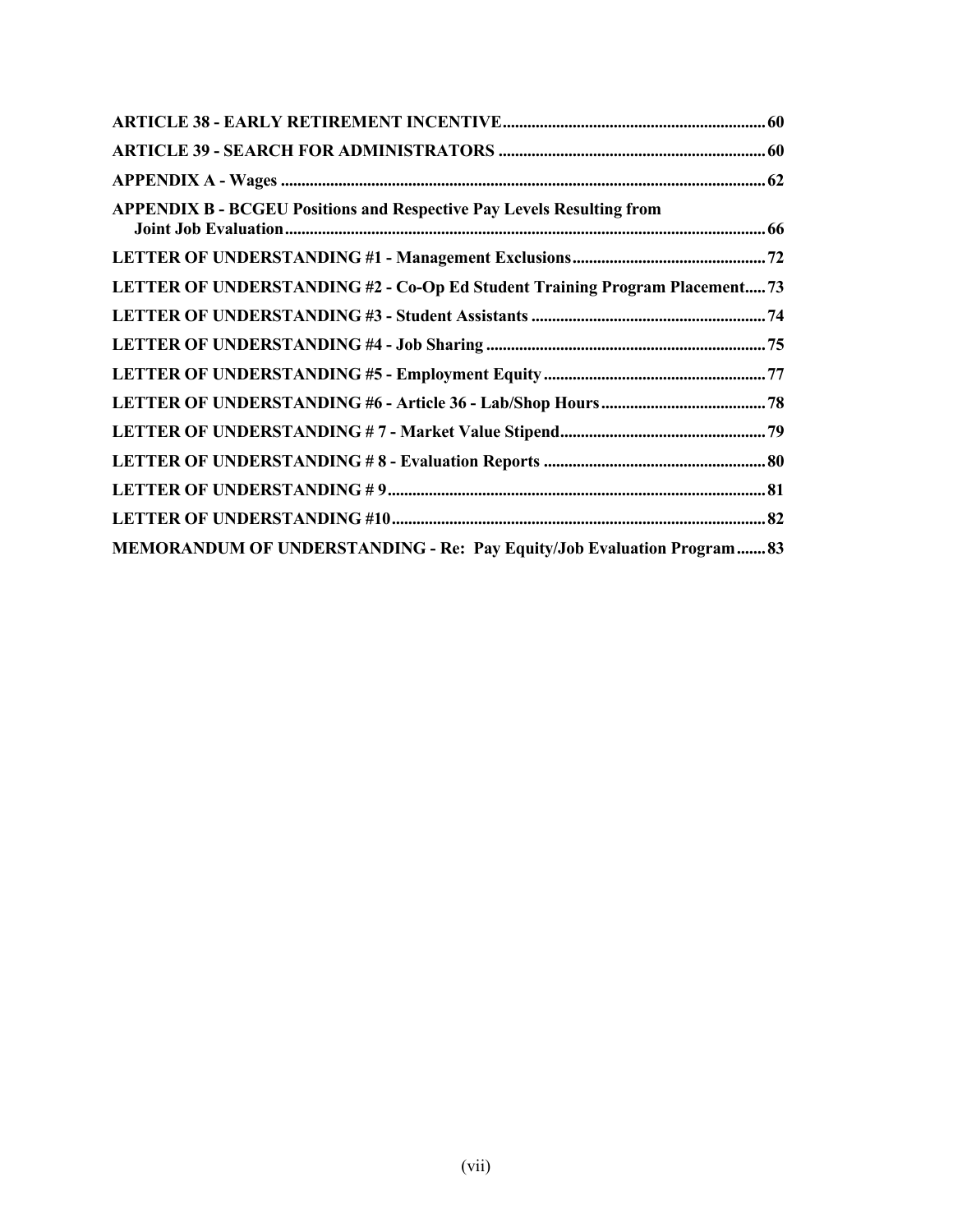## ARTICLE 1 - PREAMBLE

## 1.1 Purpose of Agreement

(a) The purpose of this Agreement is to establish and maintain orderly collective bargaining procedures between the University College Board, hereinafter referred to as the Employer, and the Union.

(b) The Parties to this Agreement share a desire to improve the quality of the educational service provided at Kwantlen University College. Accordingly they are determined to establish, within the framework provided by the law, an effective working relationship at all levels of the University College in which members of the bargaining unit are employed.

## 1.2 Future Legislation

In the event that any future legislation renders null and void any provision of this Agreement, the remaining provisions shall remain in effect for the term of the Agreement, and the Parties hereto shall consult with a view to reaching mutually agreeable provision to be substituted for the provisions so rendered null and void.

In the event any future legislation materially alters the intent of any clause in this Agreement, either Party may request consultation with a view to seeking an amendment or clarification of the clause.

## 1.3 Conflict with Regulations of the Employer

In the event that there is a conflict between the contents of this Agreement and any regulation made by the Employer, or on behalf of the Employer, this Agreement shall take precedence over the said regulations.

## 1.4 Gender and Singular Terms

(a) The words employee or employees are used throughout this Agreement for convenience only and the same shall be construed as meaning and including employees of both the feminine and masculine genders.

(b) Wherever the singular term employee is used herein, the same shall be construed as meaning and including the plural.

## 1.5 Human Rights Code of British Columbia

The Parties hereto subscribe to the principles of the Human Rights Code of British Columbia.

## ARTICLE 2 - DEFINITIONS

The following specific definitions of words, terms or phrases shall be used to establish the intent and meaning of the language of this Agreement.

## 2.1 Auxiliary Employee

Means an employee who is employed for:

(a) specific projects, or

(b) temporary positions created by the Employer of six (6) months' duration or less. In the event the temporary position exceeds twenty (20) hours/week, repeats and is separated by a layoff of thirty (30) days or less, it will be posted as a regular position; or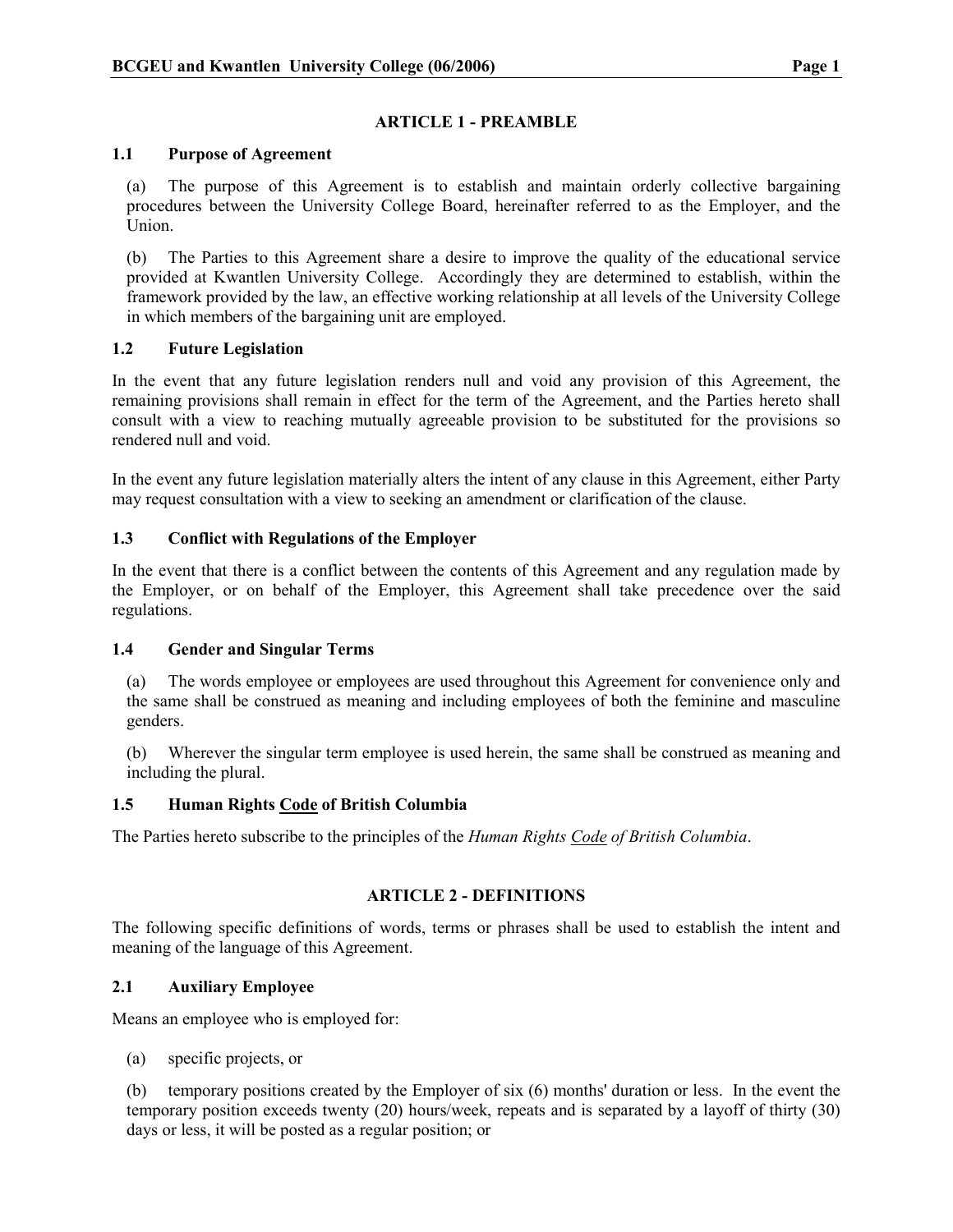- (c) replacement of employees on leave, or
- (d) part-time work of less than twenty (20) hours per week, or
- (e) temporary work as identified in Article 30.1(b)(iii).

## 2.2 Consultation or Discussion

A process intended as a vehicle through which the Parties may make known their respective views and opinions, but not intended to connote consensus or mutual agreement.

## 2.3 Promotion

Means a change from an employee's position to one with a higher maximum salary level.

## 2.4 Regular Employee

Means an employee who is appointed to a:

- (a) continuous full-time position, or
- (b) continuous part-time position of twenty (20) hours or more per week, or
- (c) repeating fixed-term positions (minimum twenty (20) hours per week) having a term of at least six (6) months.

NOTE: Benefits, wage increments, vacations and statutory holidays for part-time regular employees will be paid on a pro rata basis, i.e., proportionate to their time worked and will be in accordance with the terms of the policies with the carriers.

## 2.5 Travel Status

Travel by an employee, outside the University College region on University College business, where authorization for such travel has been requested in advance on the appropriate form, and approved by the University College.

## 2.6 Layoff

Layoff is a cessation of employment, or elimination of a job resulting from a decrease in the amount of work required to be done by the Employer, a reorganization, program termination, technological change, closure, shortage of operating funds as determined by the Employer, or other material change in organization.

## 2.7 Common-law Spouse

For the purposes of Articles 24.1, 21.2 and 21.4 the term common-law spouse means a person who resides with the employee in a common-law relationship which shall be defined as a relationship wherein two (2) persons of the same or opposite sex cohabit for a period of at least two (2) years as if husband and wife and whereby there is a mutual agreement between such persons that said relationship is a permanent relationship, exclusive of all other relationships.

## 2.8 Abandonment of Position

An employee who fails to report for duty for five (5) consecutive workdays without informing the Employer of the reason for the absence will be presumed to have abandoned their position. The employee shall be afforded the opportunity to rebut such presumption and demonstrate that there were reasonable grounds for not having informed the Employer.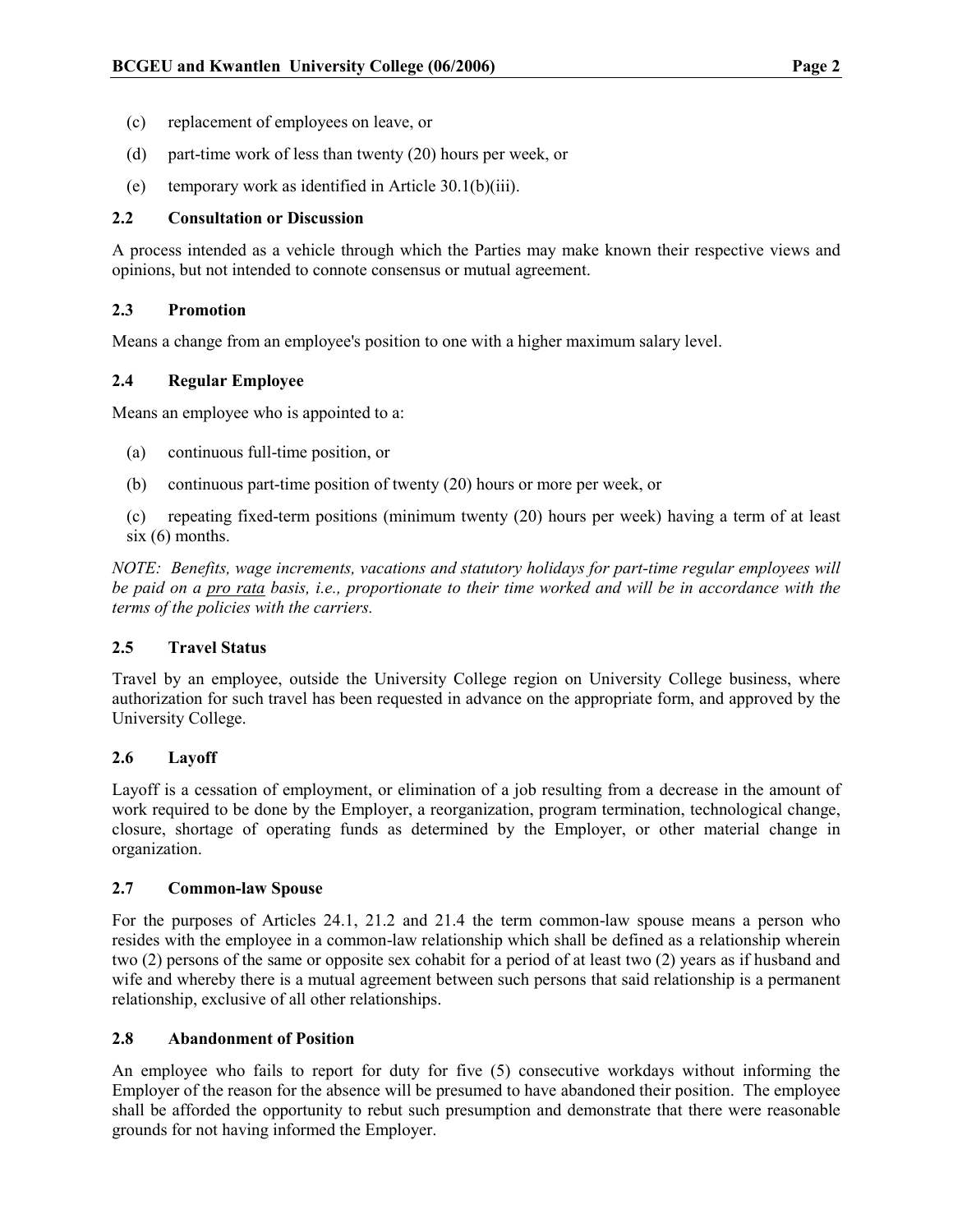## ARTICLE 3 - UNION RECOGNITION AND RIGHTS

## 3.1 Bargaining Unit Defined

The bargaining unit shall comprise all employees included in the bargaining unit as described in the certification issued by the Labour Relations Board of British Columbia, except positions excluded by mutual agreement between the Parties or excluded by the Labour Relations Board of British Columbia.

(a) The question of inclusion or exclusion of a new position created by the Employer will be negotiated with the Union prior to any posting of the position. In the event the Parties cannot agree, the question of inclusion or exclusion may be referred to the relevant labour relations legislation. Where the Parties fail to agree and pending a decision from the relevant body administering the labour relations legislation, the position may be filled and worked.

The Employer will provide the Union with a copy of the organizational chart for the immediate branch or program where the position is located, a copy of the position's job description and a copy of the job description for the position which supervises the position in question.

(b) If an existing position is changed, such that the Union has concerns about its status, the information as described in (a) above will be supplied upon request. In the event the Parties cannot agree, the question of inclusion or exclusion may be referred to the relevant labour relations legislation. Where the Parties fail to agree and pending a decision from the relevant body administering the labour relations legislation, the position may be filled and worked in the jurisdiction in which the position is currently contained.

## 3.2 Bargaining Agent Recognized

The Employer recognizes the B.C. Government and Service Employees' Union as the exclusive bargaining agent for all employees to whom the certification issued by the Labour Relations Board on December 20, 1974, and amended by the Labour Relations Board September 4, 1981, applies.

## 3.3 Correspondence

The Employer agrees that all correspondence between the Employer and the Union related to matters covered in this Agreement shall be sent to the President of the Union or designate, with a copy to the Chairperson of the Bargaining Committee.

## 3.4 No Other Agreement

No employee covered by this Agreement shall be required or permitted to make a written or oral agreement with the Employer or its representative which may conflict with the terms of this Agreement.

## 3.5 No Discrimination for Union Activity

The Employer and the Union agree that there shall be no discrimination, interference, restriction, or coercion exercised or practiced with respect to any employee for reason of membership or legitimate and lawful Union activity.

## 3.6 Recognition and Rights of Stewards

The Employer recognizes the Union's right to select stewards to represent employees. The Employer and the Union will agree on the number of stewards, taking into account both operational and geographical considerations. The Union agrees to provide the Employer with a list of the employees designated as stewards for each work unit. Stewards shall obtain the permission of their immediate supervisor before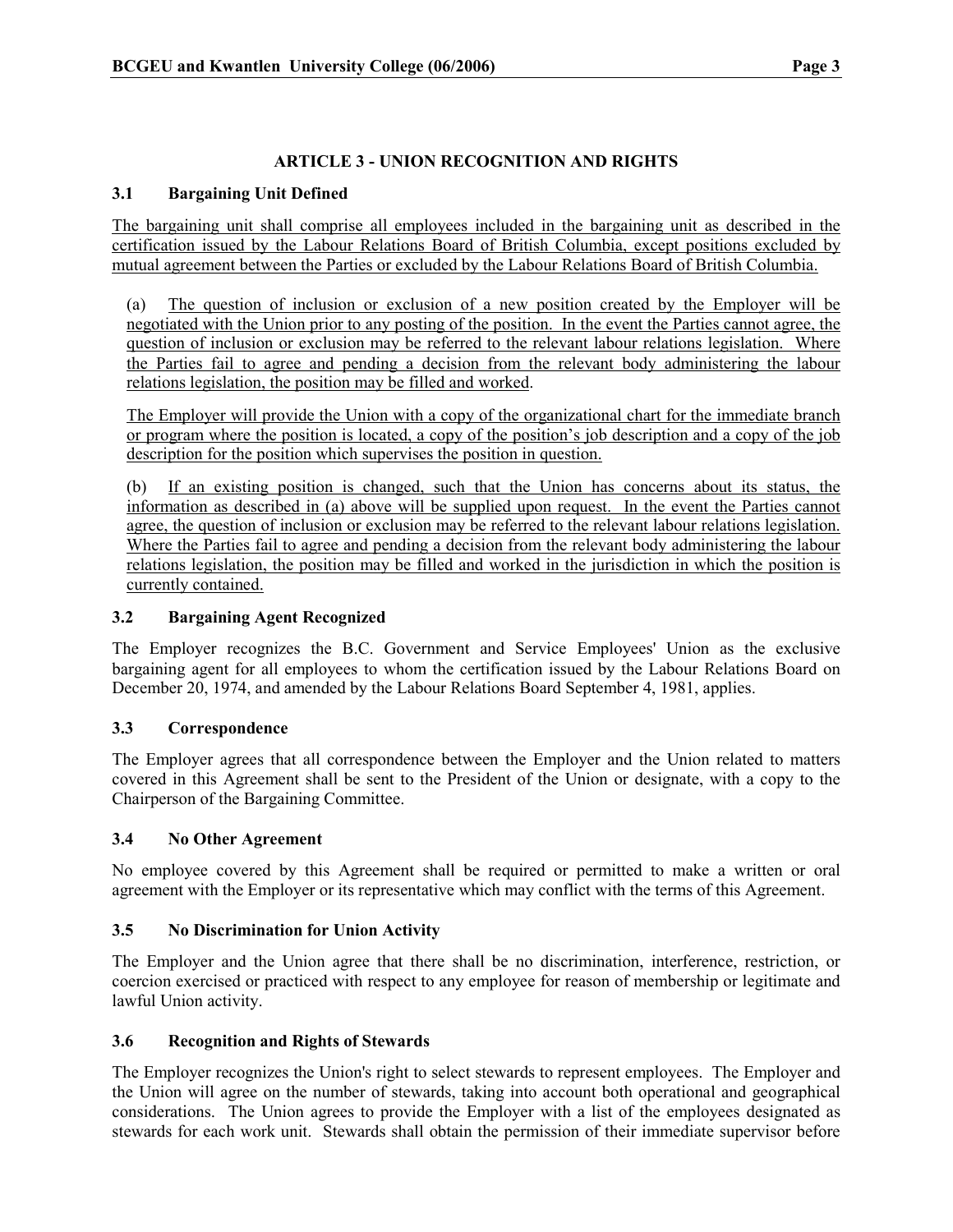leaving their work to perform their duties as a steward. Such permission shall not be unreasonably withheld. On resuming normal duties, stewards shall notify their supervisors. The duties of stewards shall include but are not restricted to:

- (a) investigation of complaints of an urgent nature;
- (b) investigation of grievances and assisting any employee whom the steward represents in preparing and presenting a grievance in accordance with the grievance procedure;
- (c) supervision of ballot boxes and other related functions during ratification votes;
- (d) carrying out duties within the realm of safety responsibilities.

The Union agrees that stewards will not abuse the rights given by this clause.

## 3.7 Bulletin Boards

The Employer shall provide glassed-in bulletin board facilities for Union business for the exclusive use of the Union, the sites to be determined by mutual agreement. The use of such bulletin board facilities shall be restricted to the business affairs of the Union.

## 3.8 Union Insignia

(a) A Union member shall have the right to wear or display the recognized insignia of the Union.

(b) The Union agrees to supply Union shop cards for each of the Employer's places of operation covered by this Agreement, to be displayed at the entrance to each building; such shop cards remain the property of the Union, and shall be surrendered upon demand by the Union.

(c) The recognized insignia of the Union will include the designation BCGEU. This designation may be placed in stenography typed by a member of the Union. This designation shall be placed below the signatory initials on typewritten correspondence.

## 3.9 Right to Refuse to Cross Picket Lines

(a) All employees covered by this Agreement shall have the right to refuse to cross a picket line arising out of a dispute as defined in the relevant labour relations legislation. Failure to cross a picket line encountered in carrying out the Employer's business shall not be considered a violation of this Agreement nor shall it be grounds for disciplinary action.

(b) Employees shall not expect to receive pay for work not performed, statutory holiday pay or vacation pay as a result of observance of picket lines. Health and welfare benefits will be continued. The Union will pay the full cost normally paid by the Employer.

(c) No employee shall be required to cross or suffer loss of pay for failure to cross a picket line where the employee is apprehensive for his or her personal safety.

## 3.10 Time Off for Union Business

## (a) Without Pay

Time off without pay and without loss of seniority or benefits will be granted:

(i) to an elected or appointed representative of the Union to attend conventions of the Union and bodies to which the Union is affiliated;

(ii) for elected or appointed representatives of the Union to attend to Union business which requires them to leave their premises of employment; and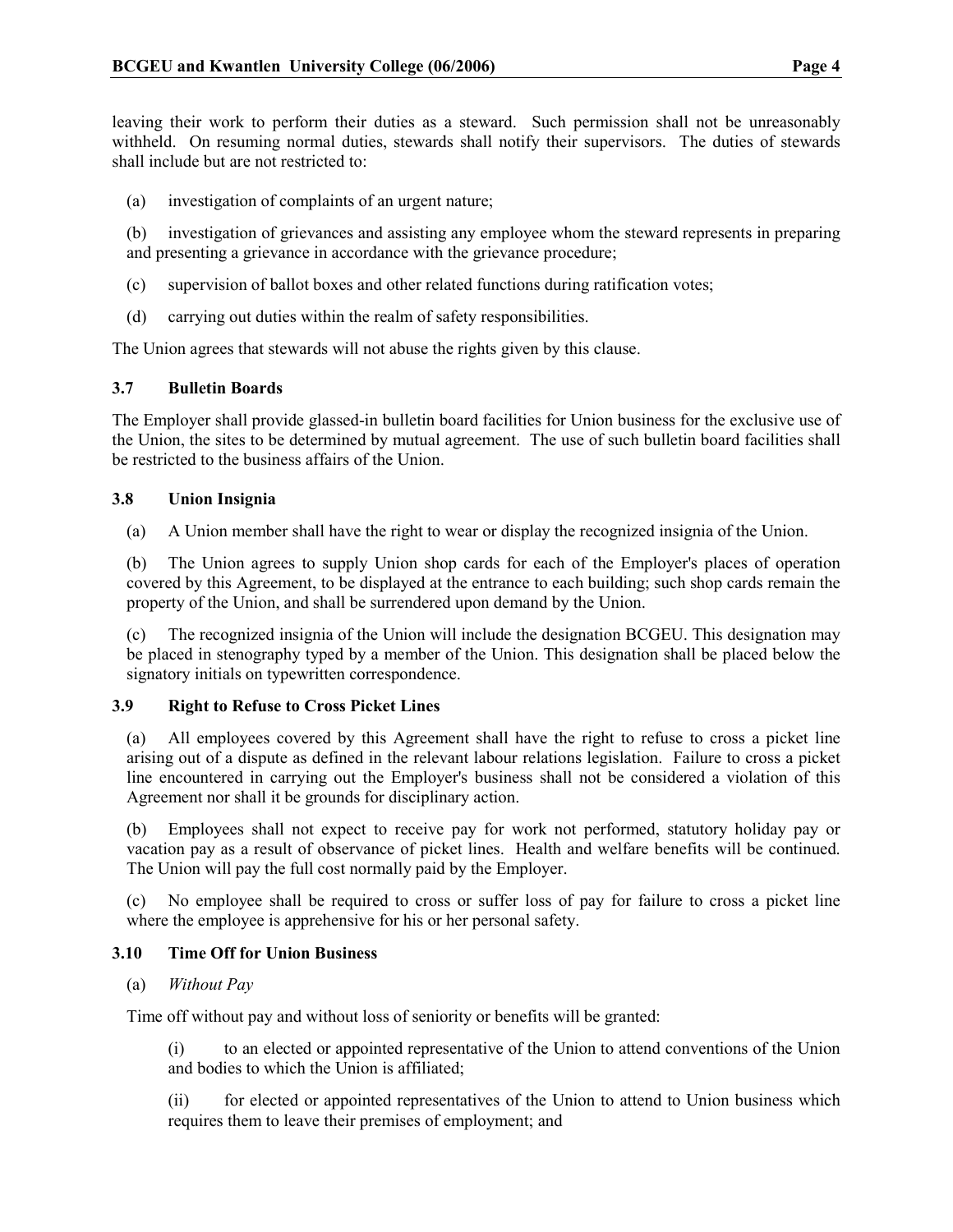(iii) for employees who are representatives of the Union on a Bargaining Committee to attend meetings of the Bargaining Committee.

## (b) With Pay

Time off with pay and without loss of seniority or benefits will be granted:

(i) to three (3) employees who are representatives on the Bargaining Committee to leave their employment to carry on negotiations with the Employer;

(ii) in addition, the Union may call upon up to two (2) additional employees to assist the Bargaining Committee with technical information and advice. It is understood that this will be necessary only during the period of negotiations, and on an irregular basis;

- (iii) to stewards to perform their duties pursuant to Article 3.6; and
- (iv) to employees called to appear as witnesses before an arbitrator.

It is understood that employees granted time off pursuant to this Article shall receive their current rate of pay while on time off with pay. Time off granted under this Article shall include sufficient travel time. The Employer agrees that the granting of any of the above time off shall be subject to their requirements but shall not be unreasonably withheld. To facilitate the administration of paragraph (a) of this Article, when time off without pay is granted, the time off shall be given with pay and the Union shall reimburse the Employer the appropriate salary costs, including travel time incurred.

## 3.11 Employer Paid Union Leave

The Chairperson/President of the bargaining unit or alternate designated by the Union shall be granted twenty-five percent (25%) Employer-paid time release from a full workload per year. Such time shall be used to facilitate the operation of the Collective Agreement and employee-Employer relationships. The Chairperson/President shall schedule such time with their supervisor. This provision is in addition to any other Employer-paid release time in the Collective Agreement.

Where such leave is granted, the Employer will replace the employee as necessary. The cost of this provision will be borne by the institution as a general operating expense.

## 3.12 Local Union Meetings

(a) Employees shall be entitled to be absent from work for two (2) hours prior to 4:30 p.m. for the purpose of attending Union meetings. This leave shall be granted two (2) times per calendar year and shall be with no loss of pay or benefits.

(b) Afternoon shift employees shall be entitled to two (2) hours near the beginning of their shifts as per (a) above.

(c) The Union shall notify the Employer of the details of such meetings two (2) weeks prior to the meeting and shall consult with the Employer on appropriate dates.

(d) An additional two (2) hours shall be granted to all employees, as per the provisions of Articles (a) and (b) above, for the purposes of dealing with ratification matters. This leave shall only be granted once during the contractual period.

(e) Article  $3.12(c)$  shall not apply to  $3.12(d)$ .

## 3.13 Employee Assistance Program

(a) The Union and the Employer recognize the importance of a joint program to assist employees.

(b) Any issues or concerns with the EAP will be brought to the Labour/Management Relations Committee.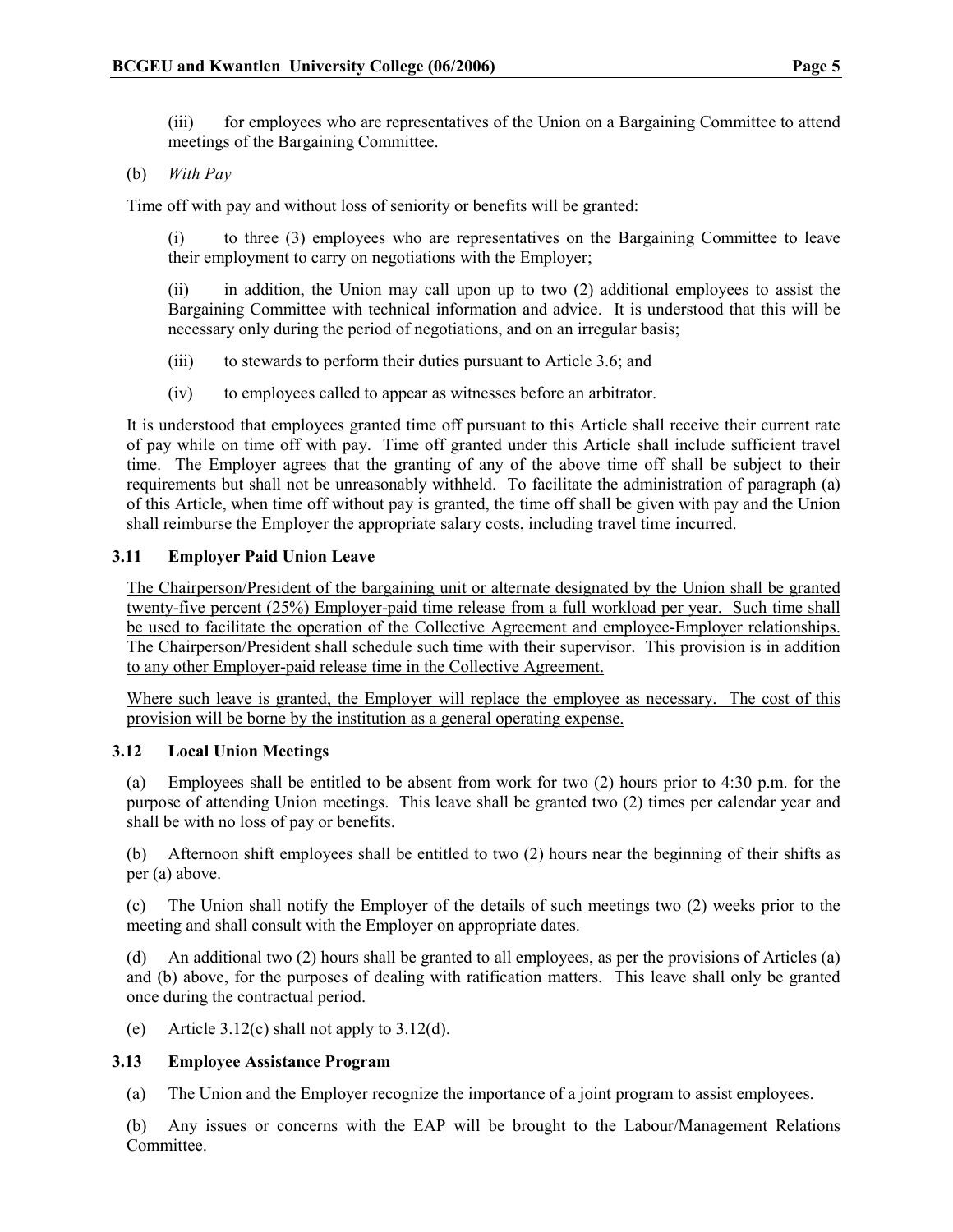(c) None of the above will prevent either Party from withdrawing from the Program with sixty (60) days' notice. Notice of any change in EAP coverage or carrier will be provided by the Employer with sixty (60) days' advance notice.

## 3.14 Future Committees

It is agreed that any future open committees struck by the Employer which may deal with matters affecting any employee shall include representation from the Union. Such representation shall be appointed by the Union.

## ARTICLE 4 - UNION SECURITY

## 4.1 Union Membership

(a) All employees in the bargaining unit who on December 20, 1974 were members of the Union, or thereafter became members of the Union, shall as a condition of continued employment, maintain such membership.

(b) Present employees who, on December 20, 1974 were not members of the Union, are free to choose whether or not to become members of the Union.

(c) All employees hired on or after execution of this Agreement shall, as a condition of continued employment, become members of the Union, and maintain such membership, upon completion of thirty (30) calendar days as an employee.

#### 4.2 Contracting Out

(a) The Employer will not contract out any work presently performed by the employees covered by a Collective Agreement which would result in the layoff of such employees, including a reduction in assignment work.

(b) The Employer agrees to provide, upon request of the Union, copies of all purchase service agreements to the Bargaining Unit Chairperson and to discuss the contracts that are of concern to the Union. The Parties recognize the obligations of the Employer under Freedom of Information and Protection of Privacy legislation and agree to maintain confidentiality of all private information in these contracts.

## ARTICLE 5 - CHECK-OFF OF UNION DUES

(a) The Employer shall, as a condition of employment, deduct from the wages or salary of each employee in the bargaining unit, whether or not the employee is a member of the Union, and upon receipt of proper authorization, the amount of the regular monthly dues payable to the Union by a member of the Union in the next appropriate pay period following receipt of such authorization.

An employee shall, as a condition of continued employment, complete an authorization form providing for the deduction from an employee's monthly wages or salary the amount of the regular monthly Union dues payable to the Union by a member of the Union.

The Union may by written demand require the Employer to dismiss an employee who refuses to authorize a deduction in favour of the Union. At least one (1) month's notice to the Employer will be given.

The Employer shall deduct from any employee who is a member of the Union any assessments levied in accordance with the Union Constitution and/or Bylaws and owing by the employee to the Union.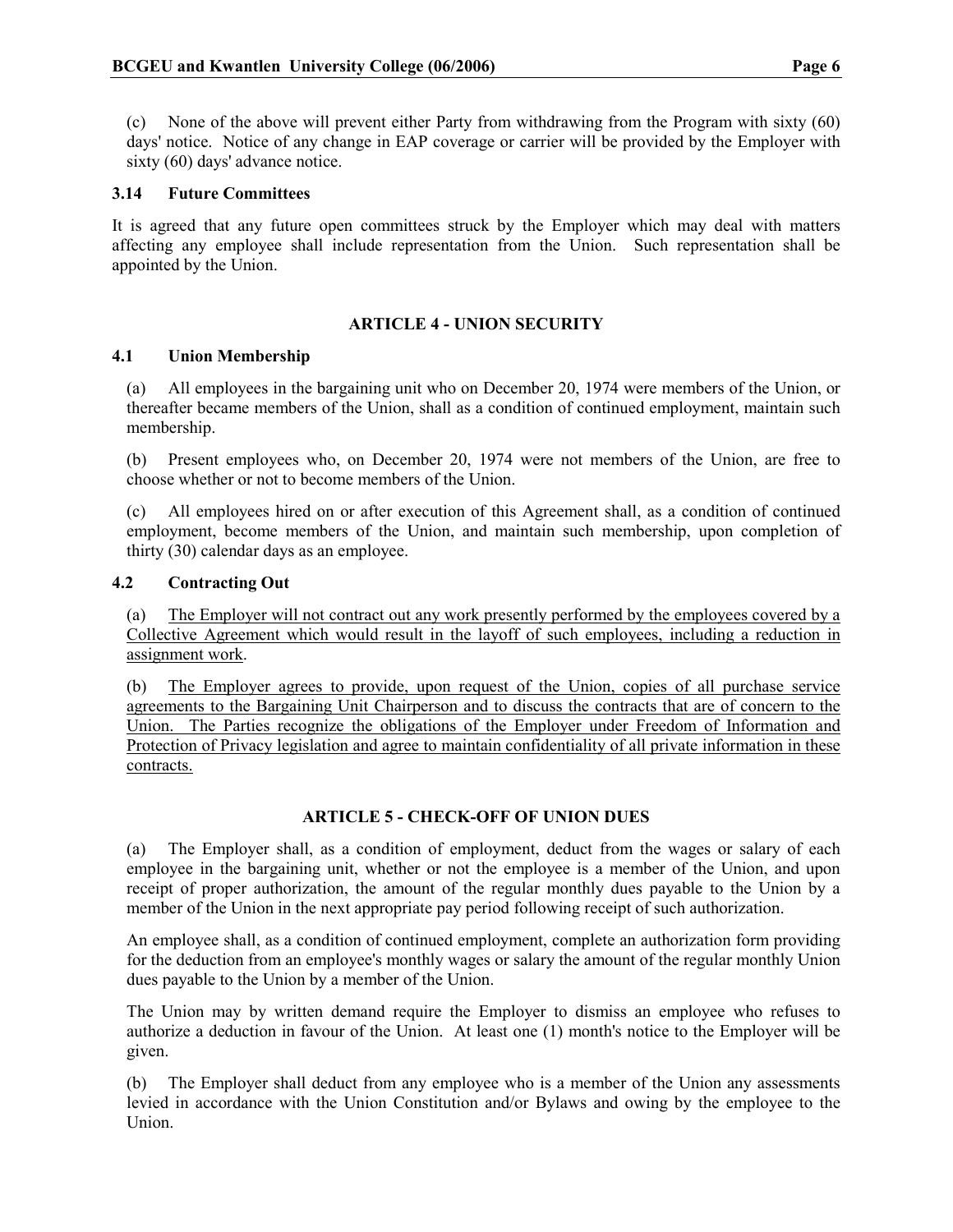(c) Deductions shall be made from each normal pay owing to the employee and membership dues or payments in lieu thereof shall be considered as owing in the month for which they are so deducted.

(d) All deductions shall be remitted to the President of the Union not later than twenty-eight (28) days after the date of deduction and the Employer shall also provide a list of names as well as classifications of those employees from whose salaries such deductions have been made, together with the amounts deducted from each employee.

(e) Before the Employer is obliged to deduct any amount under Section (a) of this Article, the Union must advise the Employer in writing of the amount of its regular monthly dues. The amount so advised shall continue to be the amount to be deducted until changed by further written notice to the Employer signed by the President of the Union. Upon receipt of such notice, such changed amount shall be the amount deducted.

(f) From the date of the signing of this Agreement and for its duration, no employee organization other than the Union shall be permitted to have membership dues or other monies deducted by the Employer from the pay of the employees in the bargaining unit.

(g) The Employer shall supply each employee, without charge, with a receipt for income tax purposes in the amount of the deductions paid to the Union by the employee in the previous year. Such receipts shall be provided to the employees prior to March 1 of the succeeding year.

## ARTICLE 6 - EMPLOYER AND UNION SHALL ACQUAINT NEW EMPLOYEES

(a) The Employer agrees to acquaint new employees with the fact that a Collective Agreement is in effect and with the conditions of employment set out in the Articles dealing with Union Security and Dues Check-off. A new employee shall be advised of the name and location of his/her steward. Whenever a steward is employed in the same work area as the new employee, the employee's immediate supervisor will introduce him/her to his/her steward who will provide the employee with a copy of the Collective Agreement. The Employer agrees that a Union steward will be given an opportunity to interview each new employee within regular working hours, without loss of pay, for up to fifteen (15) minutes during the first thirty (30) days of employment, for the purpose of acquainting the new employee with the benefits and duties of Union membership and the employee's responsibilities and obligations to the Employer and the Union.

(b) The Chairperson of the bargaining unit or designate shall be notified of all appointments and hirings in writing within five (5) working days of the appointment. Notification shall include the campus location and department of the new employee.

## ARTICLE 7 - EMPLOYER'S RIGHTS

(a) The Union acknowledges that the management and direction of the employees in the bargaining unit is retained by the Employer except as this Agreement otherwise specifically provides.

Without limiting the generality of the foregoing, the Employer reserves the right to decide the number of employees required for work at the University College, the hours, size and locations of its operations, and the right to discipline employees for just and reasonable cause. These rights shall not be exercised in a discriminatory manner.

(b) Where this Agreement allows, permits or grants to the Union the exclusive use of space, or the right to call upon the Employer to enforce any provision of this Agreement to the possible detriment of any employee, the Union agrees to hold the Employer harmless from any claims, demands or judgments resulting from any action initiated by the Employer at the request or demand of the Union, except for any claim or liability arising out of an error committed by the Employer.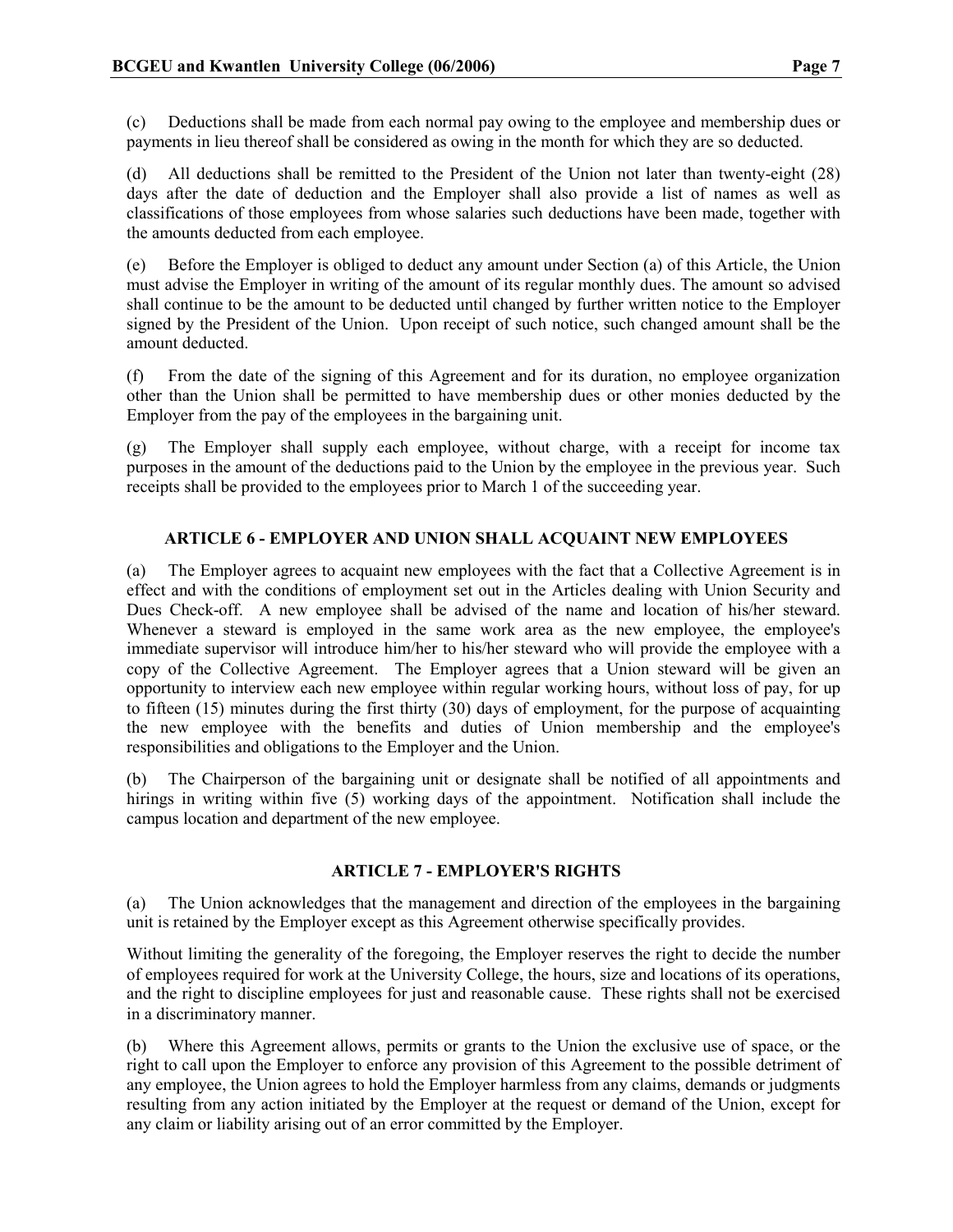## ARTICLE 8 - EMPLOYER/UNION RELATIONS

## 8.1 Representation

No employee or group of employees shall undertake to represent the Union at meetings with the Employer without the proper authorization of the Union. To implement this the Union shall supply the Employer with the names of its officers and similarly the Employer shall supply the Union with a list of its supervisory or other personnel with whom the Union may be required to transact business.

## 8.2 Union Negotiating Committee

A Union Negotiating Committee shall be appointed by the Union and shall consist of five (5) members of the Union together with the President of the Union or designate. The Union shall have the right at anytime to have the assistance of members of the staff of the Union when negotiating with the Employer. Three (3) members of the Committee named by the Union, shall suffer no loss of regular pay for service on the Committee while actively and directly engaged in the negotiating process for the renewal of this Agreement, and including all necessary caucuses, but in no event will any member of the Committee be entitled to overtime or premium time for time spent in negotiations with the Employer.

## 8.3 Union Representation

The Employer agrees that access to its premises will be granted to members of the staff of the Union when dealing or negotiating with the Employer as well as for the purpose of investigating and assisting in the settlement of a grievance. Members of the Union staff shall notify the designated supervisory official in advance of their intention and their purpose of entering and shall not interfere with the operation of the department or section concerned.

In order to facilitate the orderly, as well as the confidential investigation of grievances, the Employer will make available to Union representatives or stewards temporary use of an office or similar facility.

## 8.4 Technical Information

(a) The Employer agrees to provide to the Union such public information that is available relating to employees in the bargaining unit, as may be required by the Union for collective bargaining purposes. The Union recognizes the need for confidentiality of certain information prior to announcements by the Provincial Government, and such information is excluded from the operation of this clause.

(b) The Union shall be provided with a copy of the annual budget approved by the Ministry of Advanced Education.

## ARTICLE 9 - LABOUR/MANAGEMENT RELATIONS COMMITTEE

## 9.1 Meetings

In recognition of the mutual benefits of ongoing consultations and open communications between the employees and the Employer, the Union and the Employer agree to continue to conduct Labour/Management Relations Committee meetings as established in the previous Agreement.

## 9.2 Representation

The Committee shall consist of equal numbers of Union and Employer representatives, with a minimum of two (2) and a maximum of four (4) representatives from each Party. One (1) of the Union representatives shall be the President or designate.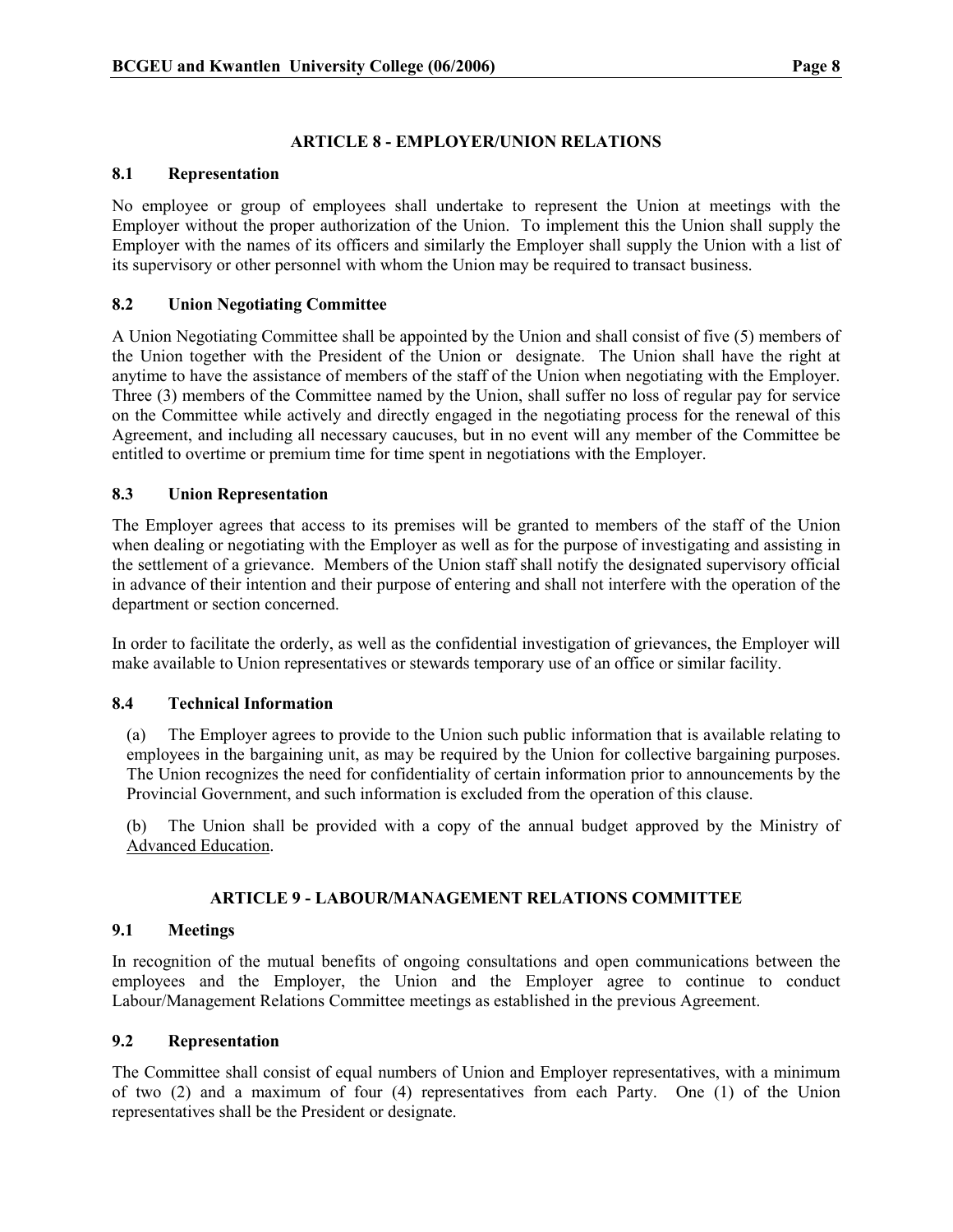## 9.3 Guidelines

The Parties agree that the Committee shall be guided by the following:

(a) The Labour/Management Relations Committee is intended as an open forum wherein matters of mutual concern and benefit can be freely and candidly discussed. Items may be put on the agenda by either Party upon written notification to the other Party prior to each meeting.

(b) An Employer and a Union representative shall be designated as joint chairpersons and shall alternate in presiding over meetings.

(c) Minutes of each meeting of the Committee shall be prepared as promptly as possible after the close of the meeting, and approved by the joint committee prior to posting.

(d) The Parties understand and agree that the Labour/Management Relations Committee is not intended to serve as a supplement or an alternative to the grievance/arbitration process, nor to interfere with or attempt to re-negotiate any provisions of the Agreement between the Parties.

(e) It is intended by the Parties that the Labour/Management Relations Committee will be limited to serving as a vehicle for joint discussion and consultation, with a view to exploring possible solutions to mutual problems and concerns. This Committee is in no way intended to limit or restrict the rights reserved to the Employer to manage its operations or affairs.

(f) Meetings of the Labour/Management Relations Committee will be scheduled on a regular basis once per month.

(g) It is intended that any employee participating in meetings of the Labour/Management Relations Committee as a representative of the Union will not suffer loss of remuneration otherwise payable by the Employer when such meetings are held during working hours. Further, it is agreed that under no circumstances is the Employer obligated to pay any additional wages, salaries, overtime or other premiums in the event that the Parties agree to schedule a meeting of the Labour/Management Relations Committee during non-working hours.

## ARTICLE 10 - GRIEVANCES

## 10.1 Definition of Grievances

(a) A grievance shall be defined as any dispute or controversy between the Employer and the Union or the Employer and one (1) or more of its employees covered by this Agreement in respect of any matter relating to working conditions specifically covered by this Agreement; any matter involving the interpretation or application of any provision of this Agreement; or any matter involving the alleged violation of any provision of this Agreement.

It is understood and agreed that any grievance arising during the terms of this Agreement shall be settled in accordance with this procedure without any stoppage of or interruption of work, either partial or complete.

(b) Employer agrees to provide, to the President of the Union, with a copy to the Chairperson of the Bargaining Committee, a list of designated supervisors and those employees they supervise.

## 10.2 Step 1 - Verbal Grievance

Any employees who have a grievance shall first go to the supervisor directly in charge of work. The employees may, at their option, be accompanied or represented by their steward or representatives of the Union. The supervisor shall be given an opportunity to answer the complaint verbally. The Parties involved shall be given a maximum of three (3) working days to solve the grievance.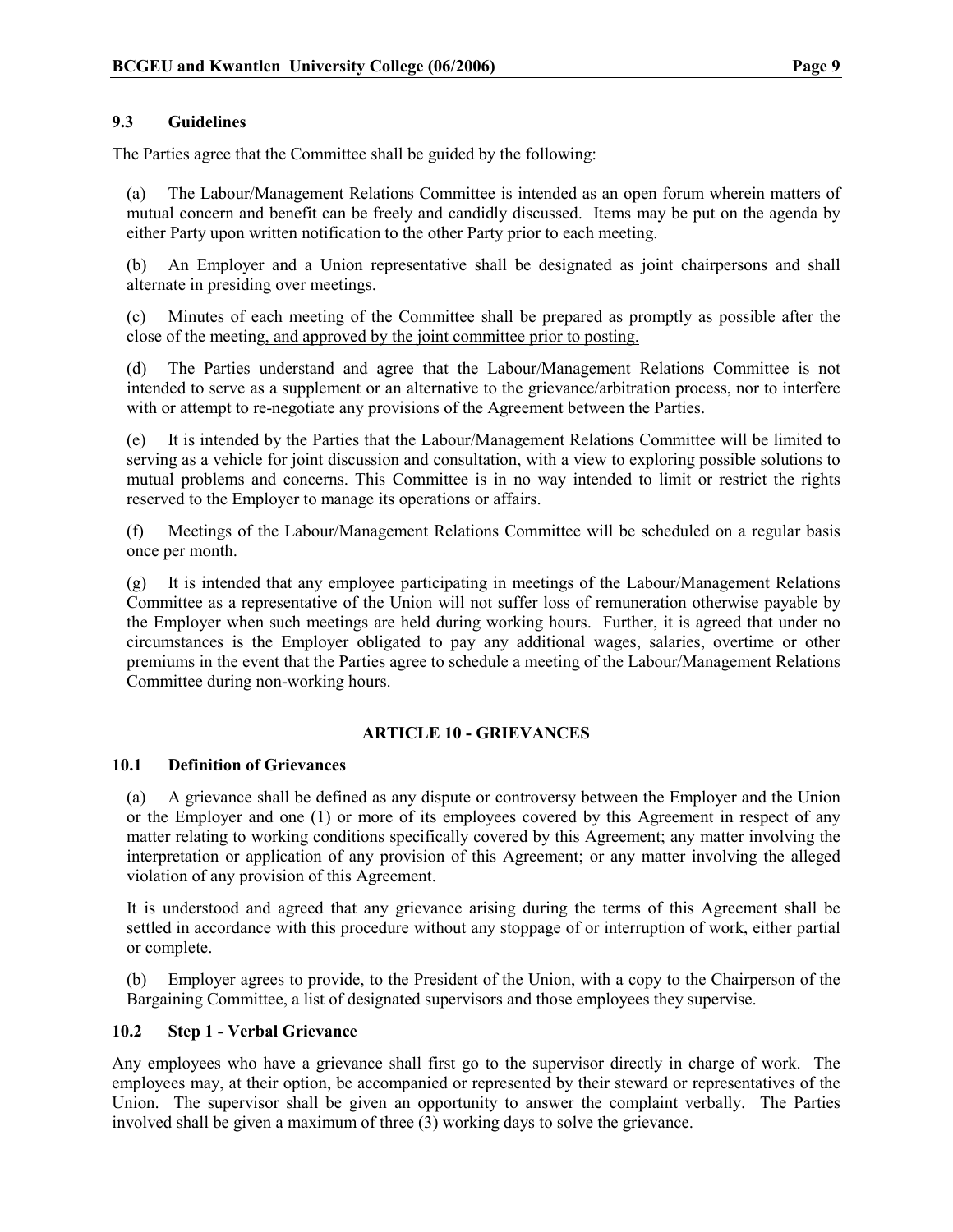## 10.3 Time Limits to Present Initial Grievance

Employees who wish to present a grievance at Step 2 of the grievance procedure, in the manner prescribed in Section 10.4, must do so not later than thirty (30) days after the date:

(a) on which they were notified orally or in writing of the action or circumstances giving rise to the grievance; or

(b) on which they first became aware of the action or circumstances giving rise to the grievance.

## 10.4 Step 2 - Written Grievance

(a) Subject to the time limits in 10.3, employees may present a grievance at this level by:

(i) recording this grievance on the appropriate grievance form, setting out the nature of the grievance and the circumstances from which it arose;

(ii) stating the Article or Articles of the Agreement infringed upon or alleged to have been violated and the remedy or correction required, and where applicable, the reasons why just cause does not exist; and

- (iii) transmitting this grievance to the designated local supervisor through the Union steward.
- (b) The local supervisor shall:

(i) forward the grievance to the representative of the Employer authorized to deal with grievances at Step 2; and

(ii) provide the employee with a receipt stating the date on which the grievance was received.

## 10.5 Time Limit to Reply at Step 2

(a) Within ten (10) days of receiving the grievances at Step 2, the representative designated by the Employer to handle grievances at Step 2 and the Union Area Staff Representative or designate shall meet to examine the facts, the nature of the grievance and attempt to resolve the dispute. This meeting may be waived by mutual agreement.

(b) The representative designated by the Employer to handle grievances at Step 2 shall reply in writing to an employee's grievance within twenty-one (21) days of receiving the grievance at Step 2.

## 10.6 Step 3

The President of the Union, or his designate may present a grievance at Step 3:

(a) within fourteen (14) days after the decision has been conveyed by the representative designated by the Employer to handle grievances at Step 2; or

(b) within fourteen (14) days after the Employer's reply was due.

## 10.7 Time Limit to Reply at Step 3

The representative designated by the Employer to handle grievances at Step 3 shall reply in writing to the grievance within fourteen (14) days of receipt of the grievance at Step 3.

## 10.8 Failure to Act

If the President of the Union, or designate, does not present a grievance to the next higher level within the prescribed time limits, the grievance will be deemed to be abandoned. However, the Union shall not be deemed to have prejudiced their position on any future grievance.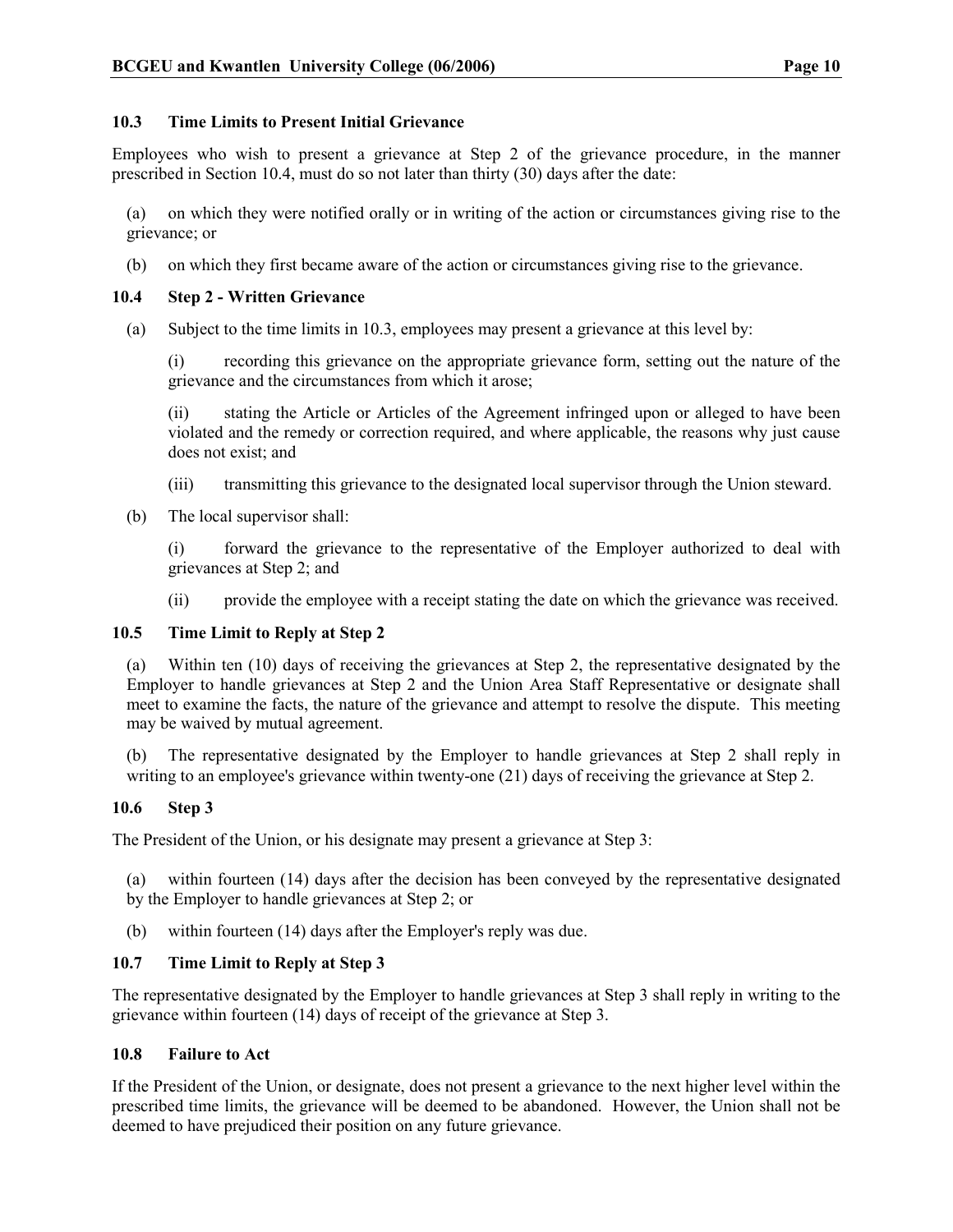## 10.9 Time Limit to Submit to Arbitration

Failing satisfactory settlement at Step 3, and pursuant to Article 11, the President or designate may inform the Employer of the intention to submit the dispute to arbitration within:

- (a) thirty (30) days after the Employer's decision has been received; or
- (b) thirty (30) days after the Employer's decision was due.

## 10.10 Amending of Time Limits

The time limits fixed in this grievance procedure may be altered by mutual consent of the Parties, but the same must be in writing. Where a grievance or a reply is presented by mail, it shall be deemed to be presented on the day on which it is post-marked and it shall be deemed to be received on the day it was delivered to the appropriate office of the Employer or the Union.

## 10.11 Dismissal or Suspension Grievance

In the case of a dispute arising from an employee's dismissal or suspension, the grievance may commence at Step 3 of the grievance procedure within thirty (30) days of the employee receiving notice of dismissal or notice of suspension. The requirements for stating the particulars of the grievance and reply contained in Article 10.4 will nevertheless apply.

## 10.12 Deviation from Grievance Procedure

The Employer agrees that after a grievance has been initiated by the Union, the representative of the Employer will not enter into discussion or negotiation with respect to the grievance, either directly or indirectly with the aggrieved employee without the consent of the Union. In the event that after having initiated a grievance through the grievance procedure, an employee endeavours to pursue the same grievance through any other channels than this grievance procedure, then the Union agrees that pursuant to this Article, the grievance shall be considered to have been abandoned.

## 10.13 Policy Grievance

Where either Party disputes the general application, interpretation or alleged violation of an Article of this Agreement, the dispute shall be discussed initially with the Employer or the Union as the case may be. Where no satisfactory agreement is reached, either Party may submit the dispute to arbitration, as set out in Article 11 of this Agreement.

## 10.14 Technical Objections to Grievance

It is the intent of both Parties to this Agreement that no grievance shall be defeated merely because of a technical error in processing the grievance through the grievance procedure. To this end an arbitration board shall have the power to allow all necessary amendments to the grievance and the power to waive formal procedural irregularities in processing of the grievance, in order to determine the real matter in dispute and to render a decision according to equitable principles and the justice of the case. Time limits specified in this Article 10 shall not be deemed to be nor construed as matters of technicality but as matters of substance.

## ARTICLE 11 - ARBITRATION

## 11.1 Notification

Where a difference arising between the Parties relating to the interpretation, application or administration of this Agreement, including any questions as to whether a matter is arbitrable or where an allegation is made that a term or condition of this Agreement has been violated, either of the Parties may, after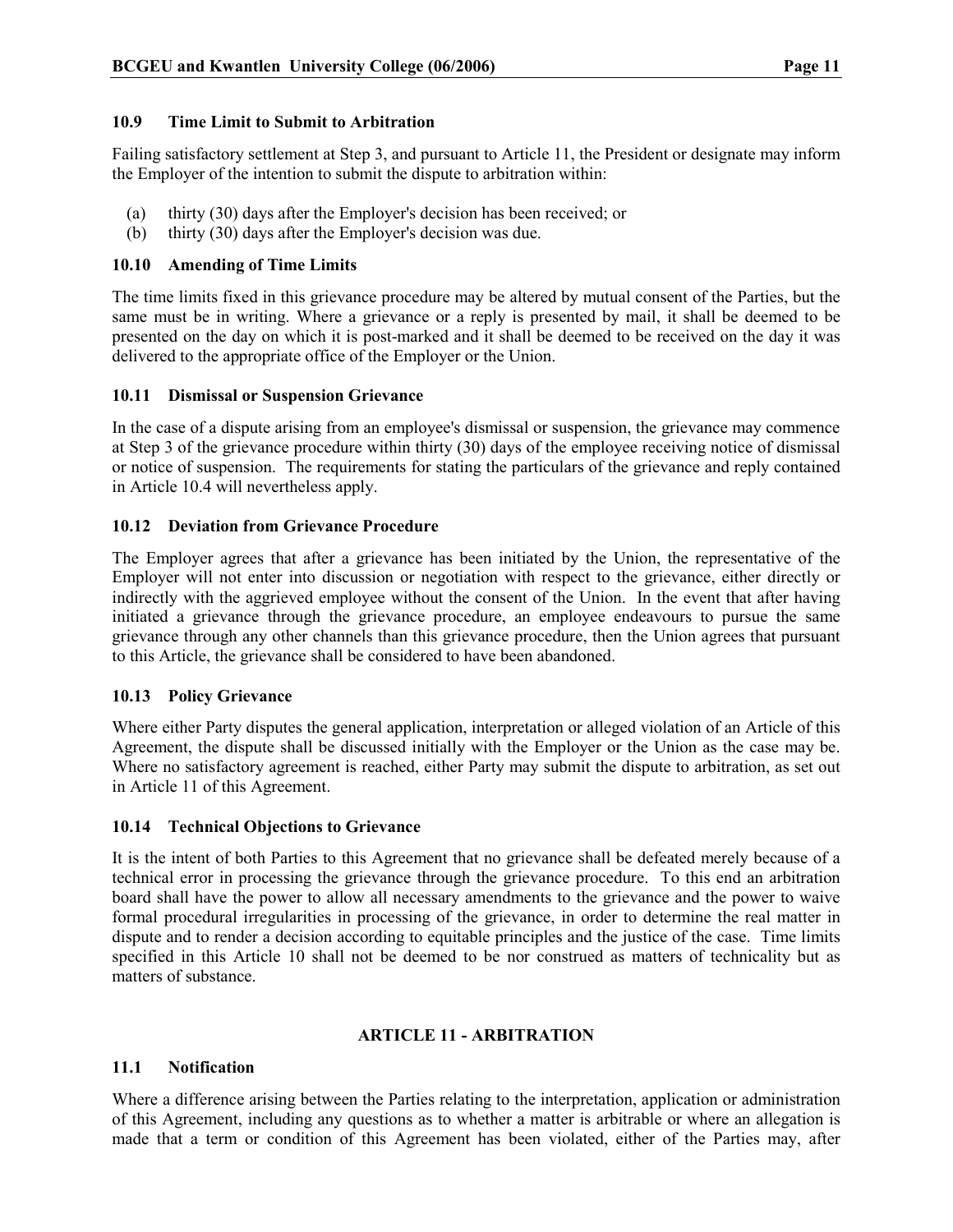exhausting the grievance procedure in Article 10, notify the other Party within thirty (30) days of the receipt of the reply at the 3rd step, of its desire to submit the difference or allegations to Arbitration.

## 11.2 Appointment of the Arbitrator

Within fifteen (15) working days of the delivery and receipt of the reference to Arbitration, the Parties shall select a mutually agreeable arbitrator. In the event that the Parties cannot agree upon the selection of an arbitrator, either Party or both of the Parties may request the appointment of an arbitrator through the relevant body administering the labour relations' legislation.

## 11.3 Procedure

The arbitrator shall give full opportunity to all Parties to present evidence and make representations; shall hear and determine the difference or allegation; and shall make every effort to render a decision within fifteen (15) days of the first hearing.

## 11.4 Decision of Arbitration

The decision of the arbitrator shall be final, binding and enforceable on the Parties. However, the arbitrator shall not have the power to change this Agreement or to alter, modify or amend any of its provisions.

## 11.5 Expenses of Arbitrator

Each Party shall pay one-half  $(\frac{1}{2})$  of the fees and expenses of the arbitrator.

## 11.6 Amending Time Limits

The time limits fixed in the arbitration procedure may be altered by mutual consent of the Parties but the same must be in writing.

#### 11.7 Investigator Hearing

If a difference arises between the Parties relating to the dismissal, discipline or suspension of an employee, or to the interpretation, application, operation or alleged violation of this Agreement, including any questions as to whether a matter is arbitrable, during the term of the Collective Agreement Joan Gordon or Colin Taylor, subject to their availability, or another investigator agreed to by the Parties, shall with mutual agreement:

- (a) investigate the difference;
- (b) define the issue in the difference;
- (c) make written recommendations to resolve the difference

within thirty (30) days of the date of receipt of the request and, for those thirty (30) days from that date, time does not run in respect of the grievance procedure.

## 11.8 Implementation of Investigator Recommendations

The Union and the Employer shall confer and may agree prior to the investigator process, without prejudice, to implement the investigator's recommendations that result from a hearing under Article 11.7.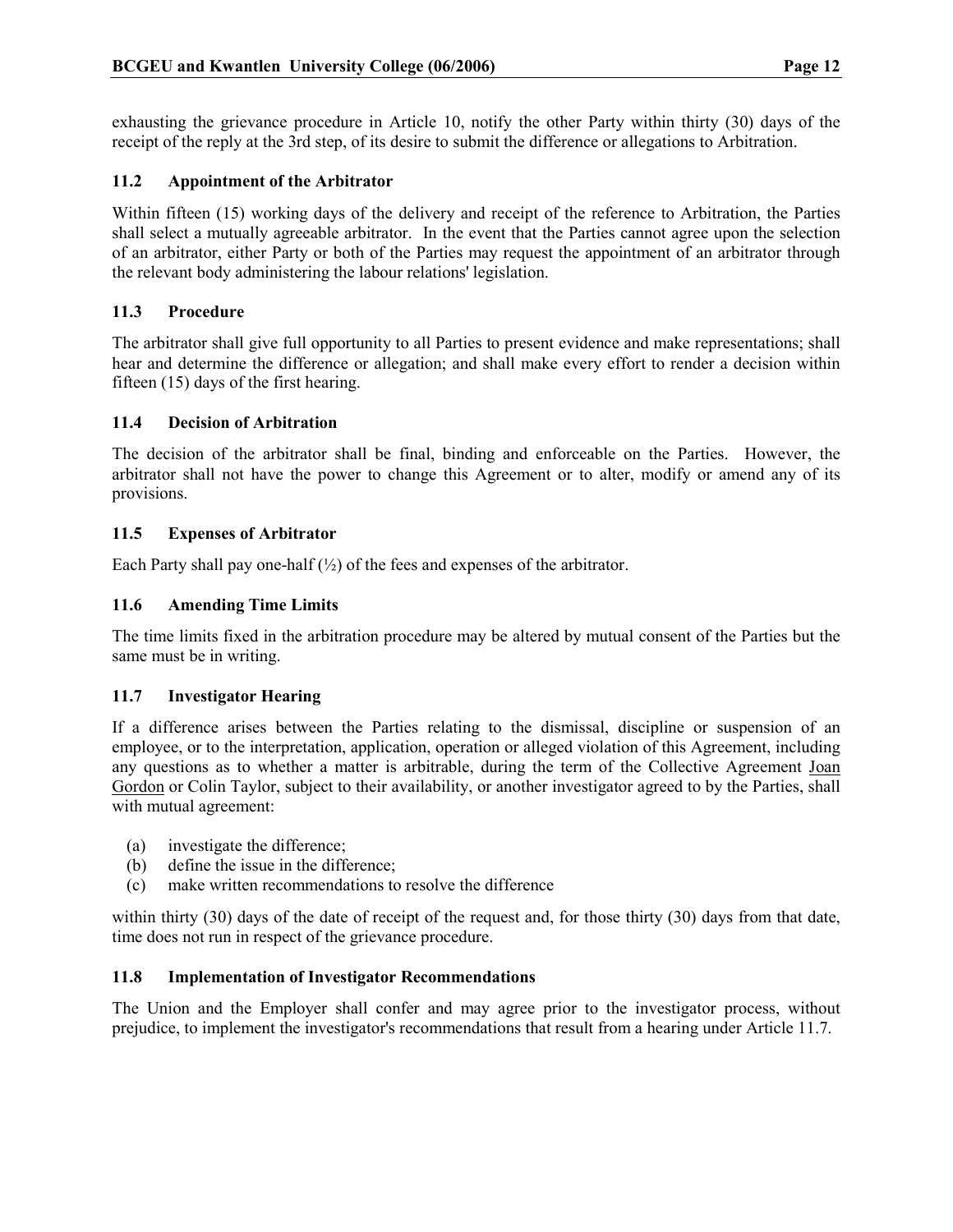## ARTICLE 12 - DISCHARGE, SUSPENSION AND DISCIPLINE

## 12.1 Justice and Dignity

The Parties agree that in certain situations, it may be in the best interest of both Employer and employees that employees be reassigned or removed from all job sites during an investigation of conduct. In cases where an employee cannot be reassigned, the employee shall be considered to be on a leave of absence without loss of pay until the Employer makes a decision relative to imposing discipline.

## 12.2 Discipline Procedure

No employee shall be disciplined, suspended or discharged except for just cause, and an employee shall be discharged only upon the written authority of the Employer.

An employee has the right to bring a shop steward to any meeting which the employee reasonably believes may lead to disciplinary action. However:

- (a) it is up to the employee to be aware of, and to exercise, this right;
- (b) there shall be no undue delay of the meeting being scheduled;

(c) if an employee wishes to have a shop steward present, the employee must so advise his or her supervisor in advance of the meeting;

(d) this right does not extend to operational meetings or discussions.

The Employer shall advise an employee of his or her right to have a shop steward present at any meeting in which the Employer intends to administer written discipline.

The Employer shall inform the Union steward verbally prior to imposing a suspension of more than five (5) days.

Where this Agreement requires reasons in writing for disciplinary action, it is understood and agreed that compliance with that requirement shall be sufficient if verbal reasons are given immediately in the presence of the employee's steward, and are confirmed in writing within two (2) working days.

When an employee is discharged or suspended, the employee shall be given the reason in writing in the presence of his steward. The President of the Union or designate shall be advised, within five (5) working days, in writing by the Employer of the reason for such discharge or suspension.

It is understood that where the employee being disciplined, suspended or discharged is a steward or Union officer, the employee shall have the right to have a Staff Representative or Union Officer present.

## 12.3 Right to Grieve

An employee considered by the Union to be wrongfully or unjustly disciplined, suspended or discharged shall be entitled to recourse under the grievance procedure, in accordance with Article 10 of this Agreement.

## 12.4 Burden of Proof

In cases of discipline, suspension and discharge the burden of proof of just cause shall rest with the Employer.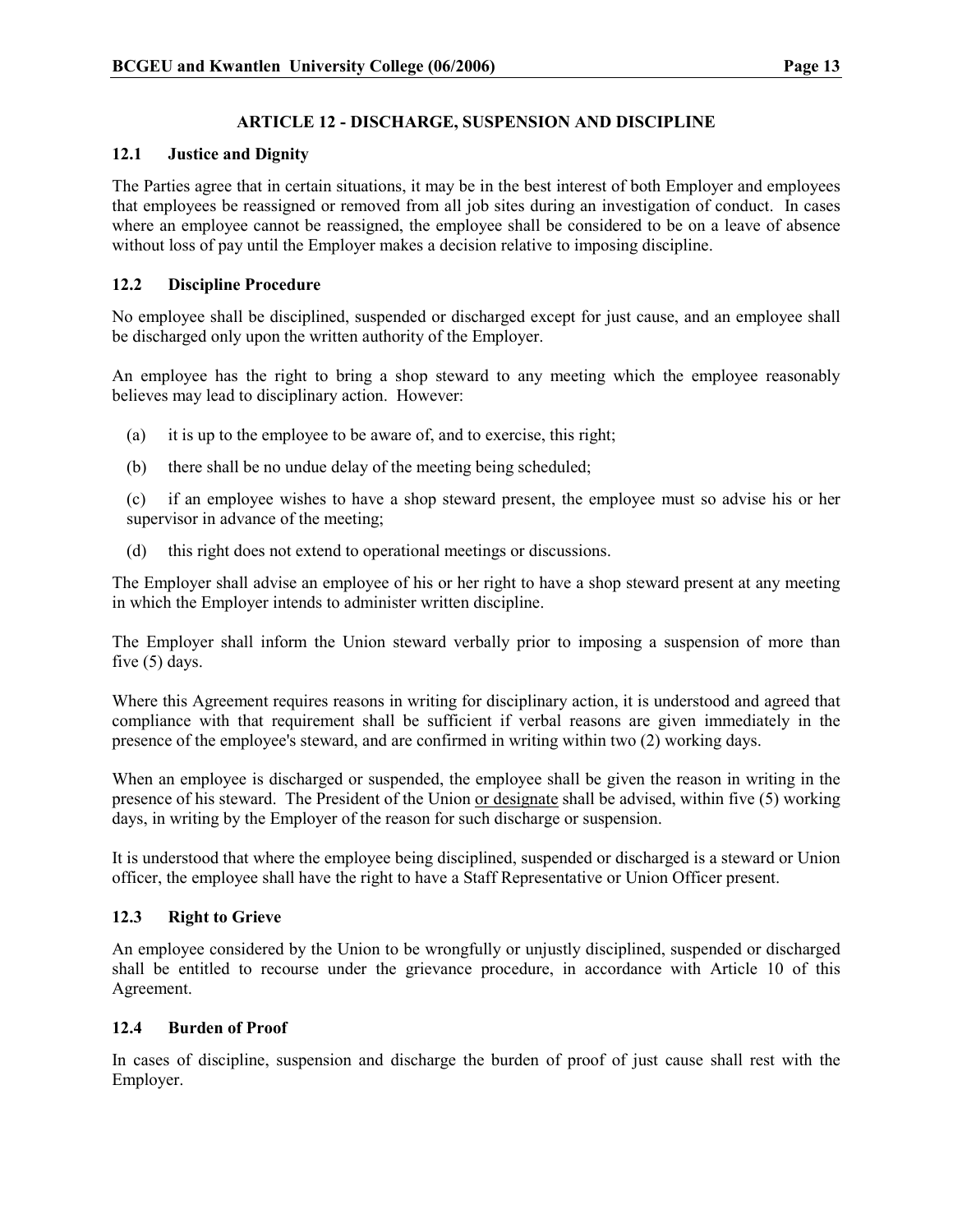Evidence called in support of disciplinary action taken by the Employer and evidence called in support of any grievance or response to disciplinary action shall be limited to evidence in support of the reasons raised in 12.2 or 10.4.

## 12.5 Right to Grieve Other Disciplinary Action

Disciplinary action grievable by employees shall include written censures, letters of reprimand and adverse reports or performance evaluation. Employees shall be given a copy of any such document placed on their file which might be the basis of disciplinary action. Should employees dispute any such entry in their file, they shall be entitled to recourse through the grievance procedure and the eventual resolution thereof shall become part of their personnel record. Any such document other than official evaluation reports, shall be removed from the employee's file after the expiration of twelve (12) months from the date it was issued, provided there has not been a similar further infraction. The Employer agrees not to introduce as evidence in any hearing any document from the file of an employee, the existence of which the employee was not aware at the time of filing.

## ARTICLE 13 - HARASSMENT

## 13.1 Sexual Harassment

(a) The Union and the Employer recognize the right of employees to work in an environment free from sexual harassment, and the Employer shall take such actions as are necessary respecting an employee engaging in sexual harassment in the workplace.

(b) Sexual harassment means engaging in a course of vexatious comment or conduct of a sexual nature that is known or ought reasonably to be known to be unwelcome and shall include, but not limited to:

(i) sexual solicitation or advance or inappropriate touching and sexual assault;

(ii) a reprisal, or threat of reprisal, which might reasonably be perceived as placing a condition of a sexual nature on employment by a person in authority after such sexual solicitation or advance or inappropriate touching is rejected.

## 13.2 Personal Harassment

The Employer and the Union recognize the right of employees to work in an environment free from personal harassment and agree employees who have been found to have engaged in personal harassment will be disciplined. Personal harassment by employees is defined as offensive comments and/or actions that serve no legitimate work-related purpose and that, by a reasonable standard, create an abusive, intimidating or humiliating work environment. Personal harassment may occur as a single incident or a combined series of incidents.

Examples of personal harassment include, but are not limited to:

(a) physical threat, intimidation, or assault or unwelcome physical contact such as touching patting, pinching and punching,

(b) implied or expressed promise or reward, threat of reprisal, or denial of opportunity for refusal to comply with a request which serves no legitimate work-related purpose.

## 13.3 Complaint Procedure for Sexual and Personal Harassment

When dealing with complaints under Article 13 the Union and the Employer will explore, where appropriate, an informal dispute resolution process with the complainant and the respondent prior to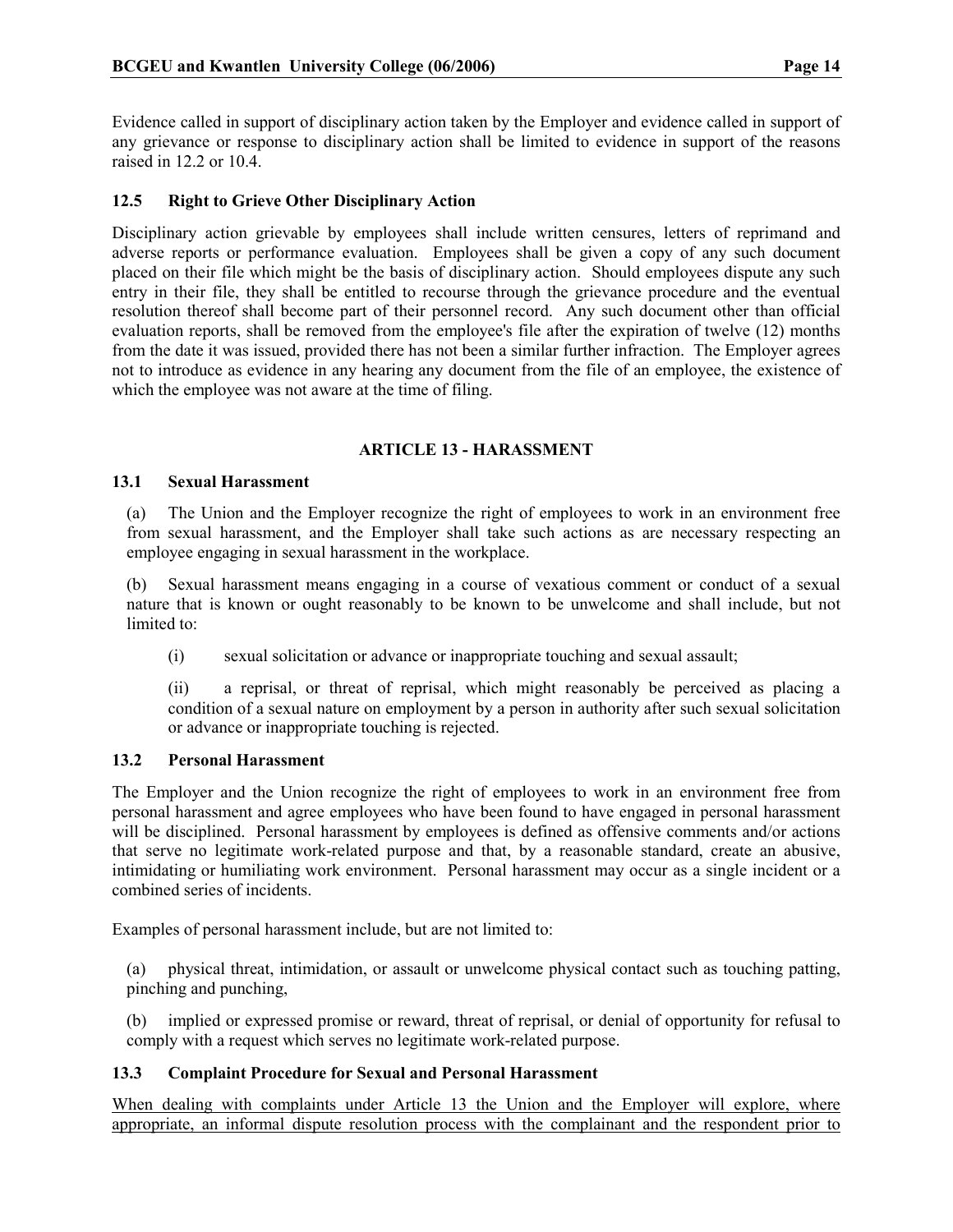advancing the complaint under the formal process below. The Union, complainant or respondent may contact Human Resources to request mediation.

(a) An employee who wishes to pursue a concern arising from an alleged harassment must submit a complaint directly to the Vice-President responsible for receiving complaints under this Article.

(i) For sexual harassment the complaint must be submitted in writing or in person within six (6) months of the latest alleged occurrence.

(ii) For personal harassment, the complaint must be submitted in writing within thirty (30) days of the latest alleged occurrence.

The limitation period may be extended if the delay was incurred in good faith or if the delay does not result in substantial prejudice to any of the involved individuals.

(b) Where the alleged offender is the designated Vice-President, the complaint shall be submitted to another Vice-President.

(c) In the event that a B.C. Government and Service Employees' Union member is the alleged offender, he/she shall be given notice of the substance of such a complaint under this Article and shall be given the option of having a Steward present as an observer at the meeting(s) at which the alleged offender is present.

(d) The complainant will be given the option of having a different steward present as an observer at the meeting(s) at which the complainant is present.

(e) Upon receipt of the complaint, the designated Vice-President shall notify the Staff Representative in writing. The Vice President may designate the investigation to an alternate, which may include either an internal investigator (one (1) or a two (2) person team) or an external investigator. Upon the conclusion of the investigation, the investigator(s) shall submit a report to the appropriate Administrator, who will make a determination based on that report and take such steps as may be necessary to resolve the issue. The Parties agree that if the designated Vice President is the investigator of a complaint, the report will be forwarded to an alternate Vice President for such determination. The complainant, alleged offender and Staff Representative will be informed of the determination and/or action to be taken within five (5) days of the decision being made.

(f) Pending determination of the complaint, the Vice-President who is investigating may take interim measures to separate the employees concerned if deemed necessary. Any interim measures to separate the Parties will not presume on the validity of the complaint, nor the findings of the investigation.

(g) In cases where a finding of harassment may result in the transfer of an employee, normally, it shall be the alleged offender who is transferred, except where the complainant consents to be transferred.

(h) Where the complainant is not satisfied with recommendation(s) and or action to be taken, the complainant may initiate a grievance under this Article at any step of the grievance procedure. The time limits and procedures specified under Article 10 will apply. Grievances and complaints under this clause will be handled with due regard for the privacy and confidentiality of any and all persons involved.

(i) Where the complaint is determined to be of a frivolous, vindictive or vexatious nature, the Employer will take appropriate action which may include discipline.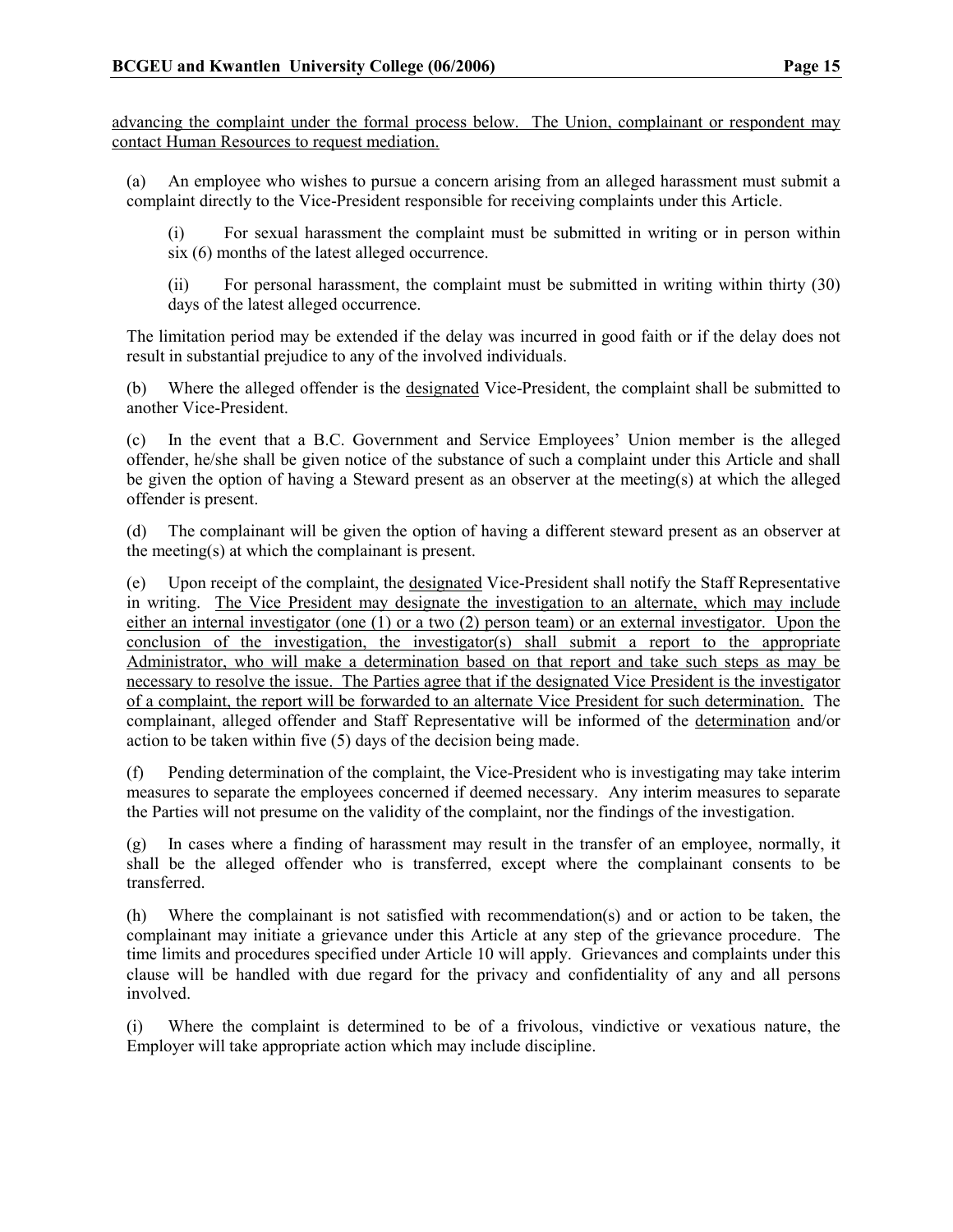#### ARTICLE 14 - SENIORITY

#### 14.1 Seniority Defined

(a) Service Seniority means a regular employee's service with the Employer.

Regular employees shall be credited with service seniority equivalent to their length of continuous service with the Employer.

#### 14.2 Seniority List

The Employer shall maintain a service seniority list showing the date each employee commenced employment with the Employer, service seniority hours, position title, employee class, department, date last paid and last appointment date. The Bargaining Unit Chair or designate shall have electronic access to this information.

## 14.3 Loss of Seniority

Regular employees shall not, except as otherwise provided for in this Agreement, accrue seniority when a leave of absence without pay is for periods over sixty (60) days' duration, or when in receipt of LTD benefits. Regular employees shall continue to accrue seniority if they are absent from work with pay. Employees shall lose their seniority only in the event that:

- (a) they are discharged for just cause; or
- (b) subject to 14.4, they voluntarily terminate their employment or abandon their position; or
- (c) they are on layoff for more than one (1) year; or as per Article 15.4(b); or
- (d) they are terminated during their initial probationary period; or
- (e) they fail to report for work as specified in Article 15.5.

## 14.4 Re-employment

Regular employees who resign their position and within sixty (60) days are re-employed as a regular employee shall be granted a leave of absence without pay covering those days absent and shall retain all previous rights in relation to seniority and other fringe benefits, provided he/she has not withdrawn his/her superannuation contributions.

## 14.5 Seniority on Demotion

Regular employees who suffer demotion through no fault of their own, or who take a voluntary demotion, shall have their classification seniority adjusted to include all service previously held in the lower classification, together with all service in any higher classifications.

## ARTICLE 15 - LAYOFF AND RECALL

## 15.1 Labour Adjustment

(a) Employer Commitments

It is agreed that the Employer will make every reasonable attempt to minimize the impact of funding shortfalls and reductions on the work force.

Subject to budgetary constraints and the amount of funding available for labour adjustment costs; fairness, flexibility and employee choice will prevail in the implementation of labour force adjustment strategies as approved by the institution.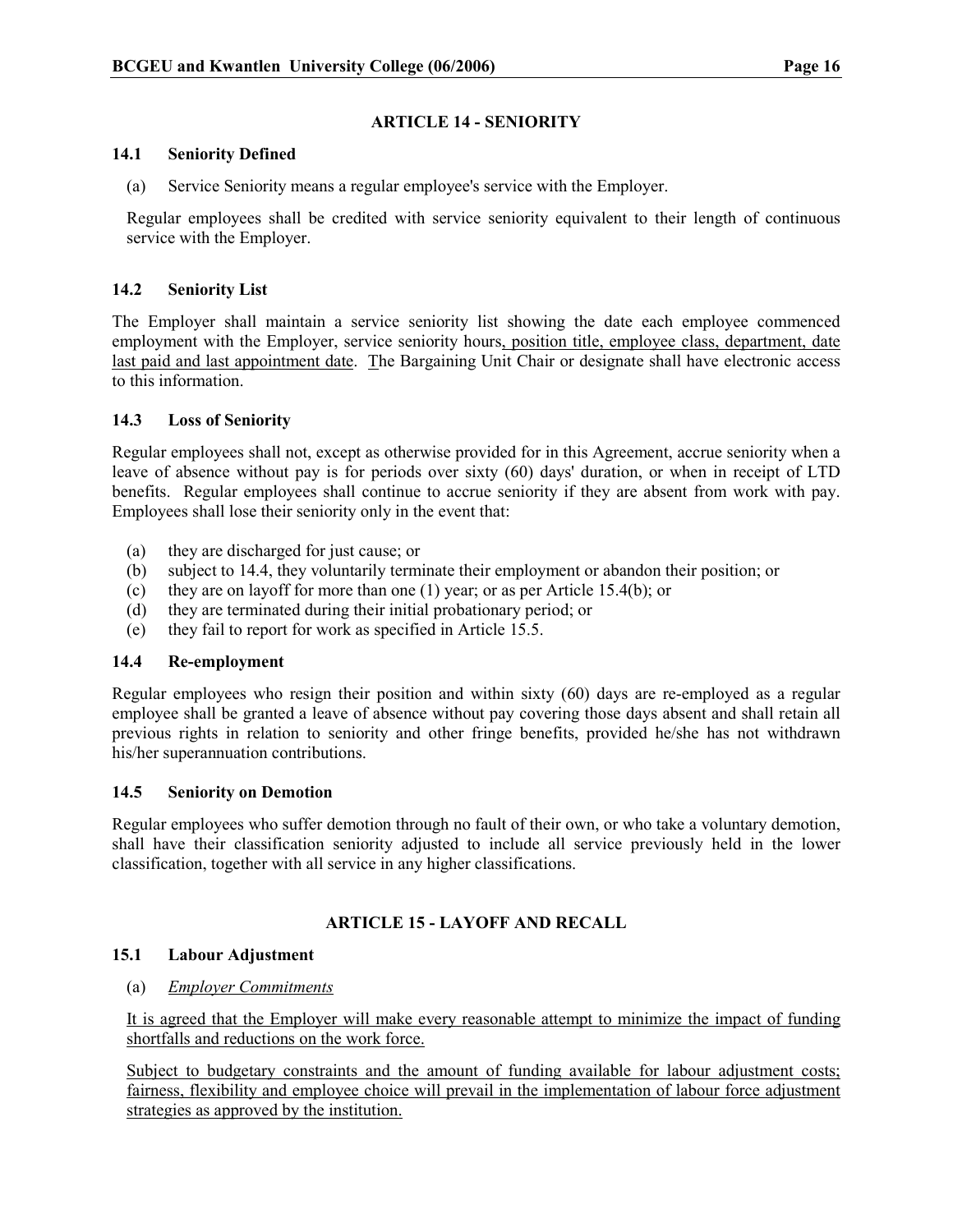It is incumbent upon the Employer to communicate effectively with its employees and the unions representing those employees as soon as the impact of any funding reduction or shortfall or profile change has been assessed.

If a work force reduction is necessary, the Joint Labour Management or Joint Adjustment Committee will canvas employees in a targeted area or other areas over a fourteen (14) day period, or such longer time as the committee agrees, to find volunteer solutions that provide as many viable options as possible and minimize potential layoffs.

## (b) Menu of Labour Adjustment Strategies

To minimize layoffs, the following menu of labour force adjustment strategies will be considered and whenever reasonably possible, offered by institutions at the appropriate time in the employee reduction process set out in each institution's local Collective Agreement(s):

- Job sharing.
- Reduced hours of work through partial leaves.
- Transfers to other areas within the bargaining unit subject to available work and meeting qualifications, with minimal training required.
- Paid and unpaid leaves of absence for use to seek alternate employment, retirement adjustment, retraining, etc.
- Voluntary severance.
- Purchasing past pensionable service. If permissible the Employer will match a minimum of three years' contributions to the appropriate pension plan (College Pension Plan, Municiple Pension Plan or Public Service Pension Plan) where an employee opts for early retirement.
- Early retirement incentives.
- Agreed secondment.
- Retraining.
- Trial retirement.
- Continuation of health and welfare benefits.
- Combinations and variations of the above or other alternatives.
- (c) Layoffs May Occur

Once strategies other than layoff have been explored, the institution may proceed, if need be, to layoffs. The provisions of Article 15 will apply and the system-wide Electronics Registry of Laid off Employees will be available for those employees affected by layoff.

(d) No Stacking of Entitlements

While various options may be considered and offered, there will be no stacking of entitlements.

## 15.2 Layoff and Bumping

(a) Auxiliary employees will be laid off prior to regular employees except that an auxiliary employee may be retained on the job if no regular employee, who has received layoff notice, has the necessary qualifications, abilities and experience to perform such work.

(b) Where seniority is equal and when mutual agreement cannot be reached, seniority shall be determined by chance.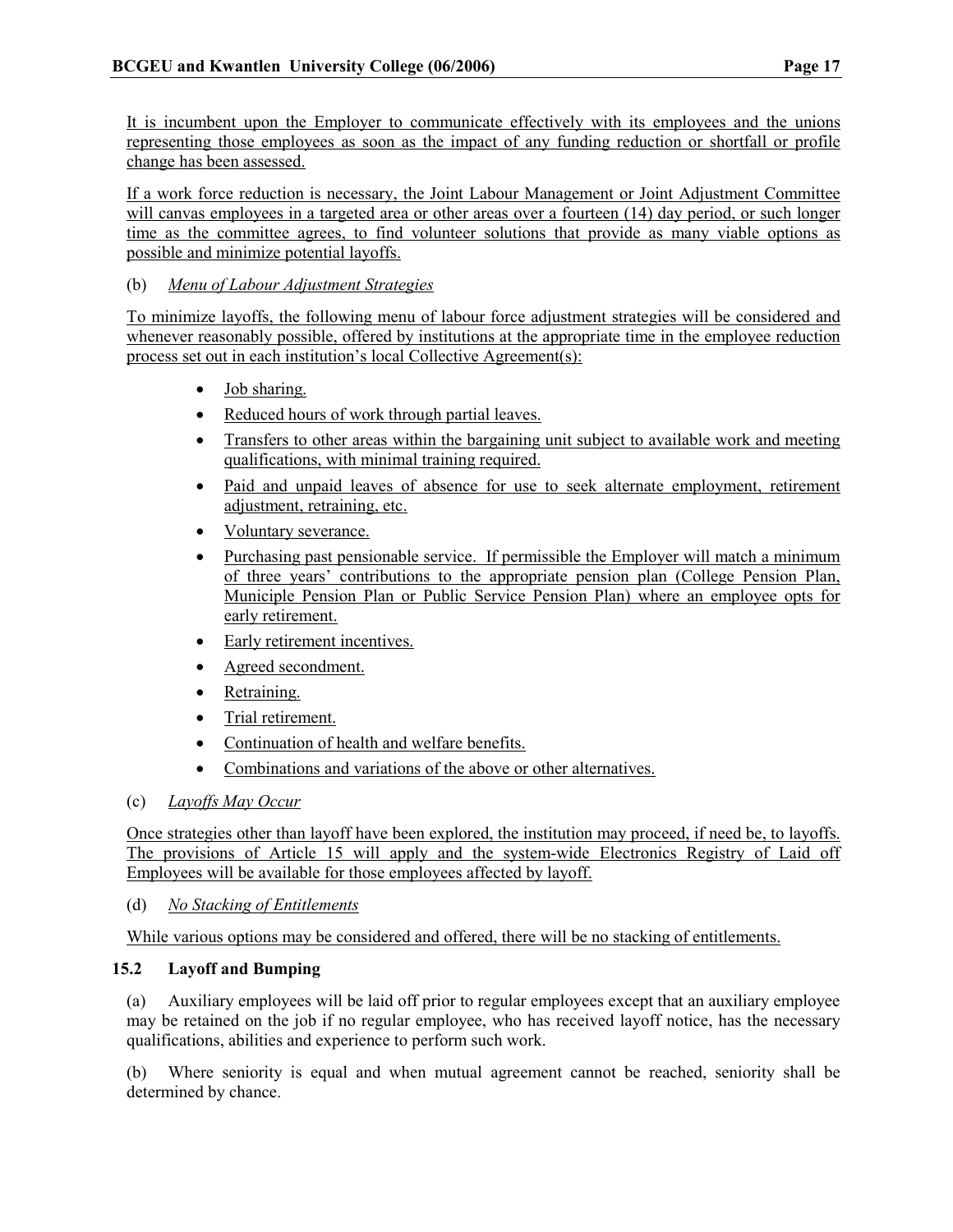## (c) Repeating Term Employees and Fixed Term Layoff

(i) When the Employer lays off repeating fixed-term employees as defined in Article 2.4 at the end of their fixed term and issues a recall notice for the beginning of the next fixed term, Articles  $15.2(a)(b)(d)$  and  $15.5(c)$  will not apply. However, repeating fixed term employees may bump auxiliary employees whose duration of employment expires before the recall notice specified in the preceding sentence. The right to bump during this fixed term layoff period is subject to the following:

(1) The auxiliary employee with the least seniority at the same pay level for whose position the repeating fixed term employee has the necessary qualifications, ability and experience shall be bumped.

(2) If (1) above does not result in a successful bump the same procedure will be applied at each subsequent lower pay level.

(3) The right to bump must be exercised within six (6) working days of receipt of the layoff notice.

(ii) This does not preclude the Employer from giving notice of layoff to a repeating fixed term employee during a fixed term or to a fixed term employee who has received a recall notice to begin a fixed term.

(iii) (In the event layoff notice is given under (ii) above, (i) does not apply.

(d) Bumping

(i) Regular employees who receive notice of layoff shall have the right to bump employees with less seniority, providing the bump would not constitute a promotion.

(ii) The right to bump, subject to (1) above, shall be exercised in the following order:

(1) The employee with the least seniority at the same pay level for whose position he/she has the qualifications to do the job shall be bumped;

(2) If (1) above does not result in a successful bump, the same procedure will be applied at each lower pay level.

(iii) Regular Employees who are bumped as a result of (i) and (ii) above, shall have the same right to bump employees with less seniority, providing the bump would not constitute a promotion.

(iv) It is agreed that the probation/trial period specified in Article 30.6(a) will apply to employees moving into a new job as a result of bumping. In the event the employee proves to be unsatisfactory in the new job and is so advised in writing by the Employer, then the provisions of Article 15.2(d) shall be reapplied. In the event the employee does not have the necessary seniority or qualifications to bump a second time, or he/she has proven to be unsatisfactory in the second job, he/she will be laid off.

(v) A regular employee shall notify the Employer in writing within six (6) working days of receiving layoff notice whether bumping rights will be exercised or whether the employee opts for a layoff.

(vi) If a regular employee opts for a layoff he/she must choose either recall rights in accordance with Article 15.5 or severance pay in accordance with Article 15.8 on the date the layoff is scheduled to occur. If a regular employee declines to make a selection he/she shall be deemed to have chosen recall rights.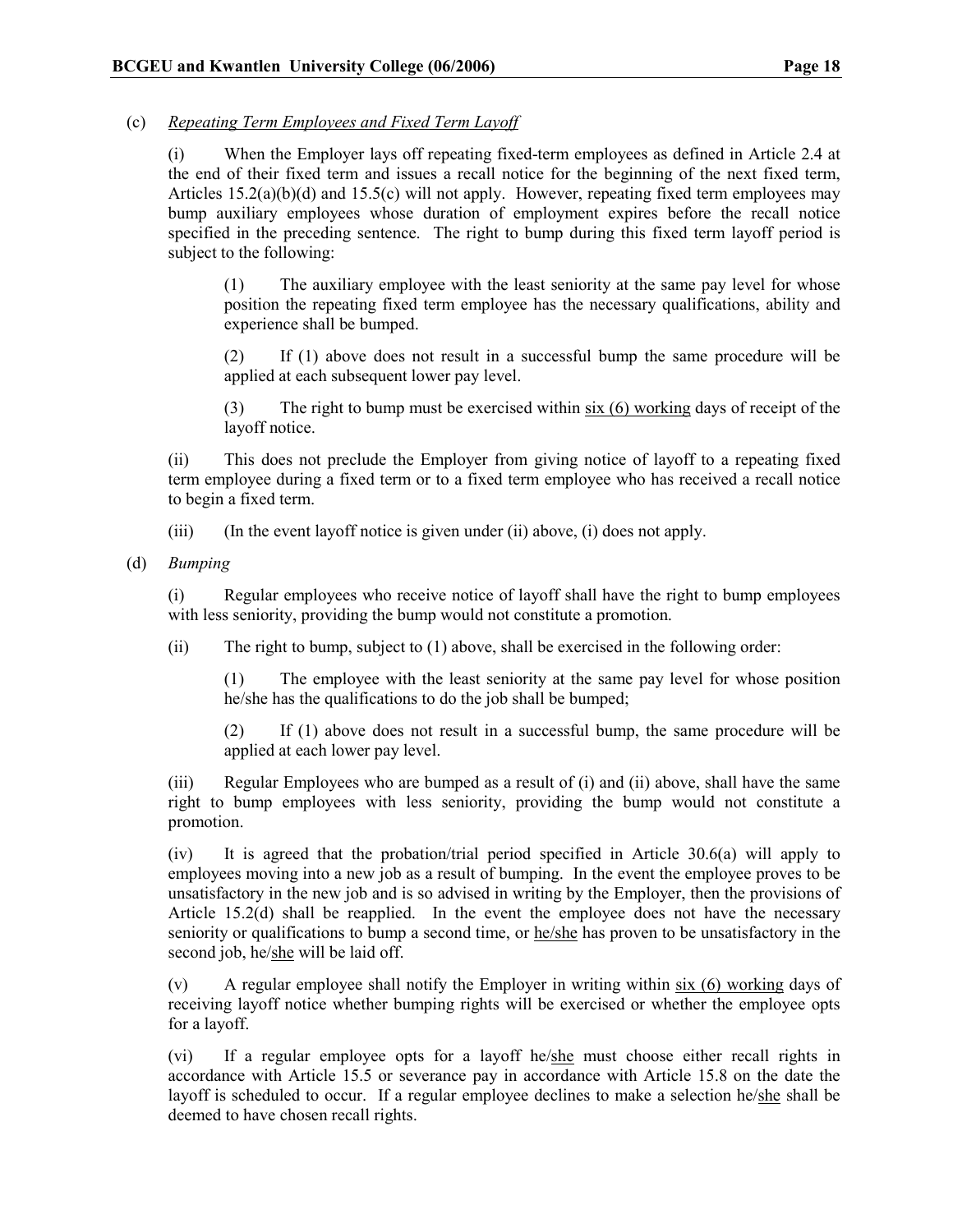(e) The Union recognizes the Employer's obligation to the community to continue to provide educational services during periods of layoff.

## 15.3 Application

The application of the layoff, bumping, and recall procedures in Article 15.2 and 15.5 shall be subject to joint Employer/Union discussion. These procedures shall be carried out on a College-wide basis.

In the case of a dispute arising from this Article, the matter shall be resolved through the grievance procedure, commencing at Step 3.

## 15.4 Advance Notice

(a) Where possible, the Employer will notify regular employees who are to be laid off, at least forty (40) working days prior to the effective date of layoff. If the employee has not had the opportunity to work twenty (20) full days after notice of layoff, the employee shall be paid in lieu of work for that part of the twenty (20) days during which work was not made available. These provisions do not apply to a temporary layoff which is a result of fire or natural disaster.

(b) An employee who is offered an auxiliary recall and accepts that recall, cannot claim the right to notice or pay in lieu pursuant to Article 15.4(a) when the auxiliary work expires and the employee returns to layoff status. The Employer, however, will provide an appointment notice to the employee specifying the expected duration of the auxiliary work. This notice may be amended by the Employer.

## 15.5 Recall

(a) Regular employees on layoff shall retain recall rights commencing with the date of layoff for a period of one (1) year.

(b) In the event an employee performs auxiliary work during his period of layoff, the auxiliary time worked will be added to the one (1) year period of recall eligibility specified in Article 15.5(a).

(c) Recall shall be in order of service seniority, regular employees preceding auxiliary employees, providing the regular employee has the necessary qualifications, ability and experience to fill the position and the recall would not constitute a promotion. It is agreed that Article 30.6 applies in the event the employee is not recalled to his/her former position.

(d) In the event the employee is recalled to his/her former position or to a position at the same pay level as his/her former position, the employee, at the time of recall, will be placed at the same step in the pay level that he was in at the time of layoff.

## 15.6 Notice of Recall

(a) Notice of recall to a regular position shall be made by telephone, or if unsuccessful, by registered mail to the last address of the employee known by the Employer. A copy of the letter shall be sent to the President of the Union. Failure of the employee to report for work within five (5) calendar days of receiving notice to do so, shall result in loss of benefits as per Article 15.7.

It shall be the employee's responsibility to keep the Employer informed of the employee's current address during the period of layoff.

(b) Employees may refuse recall to an auxiliary position without affecting their entitlement under Article 15.7.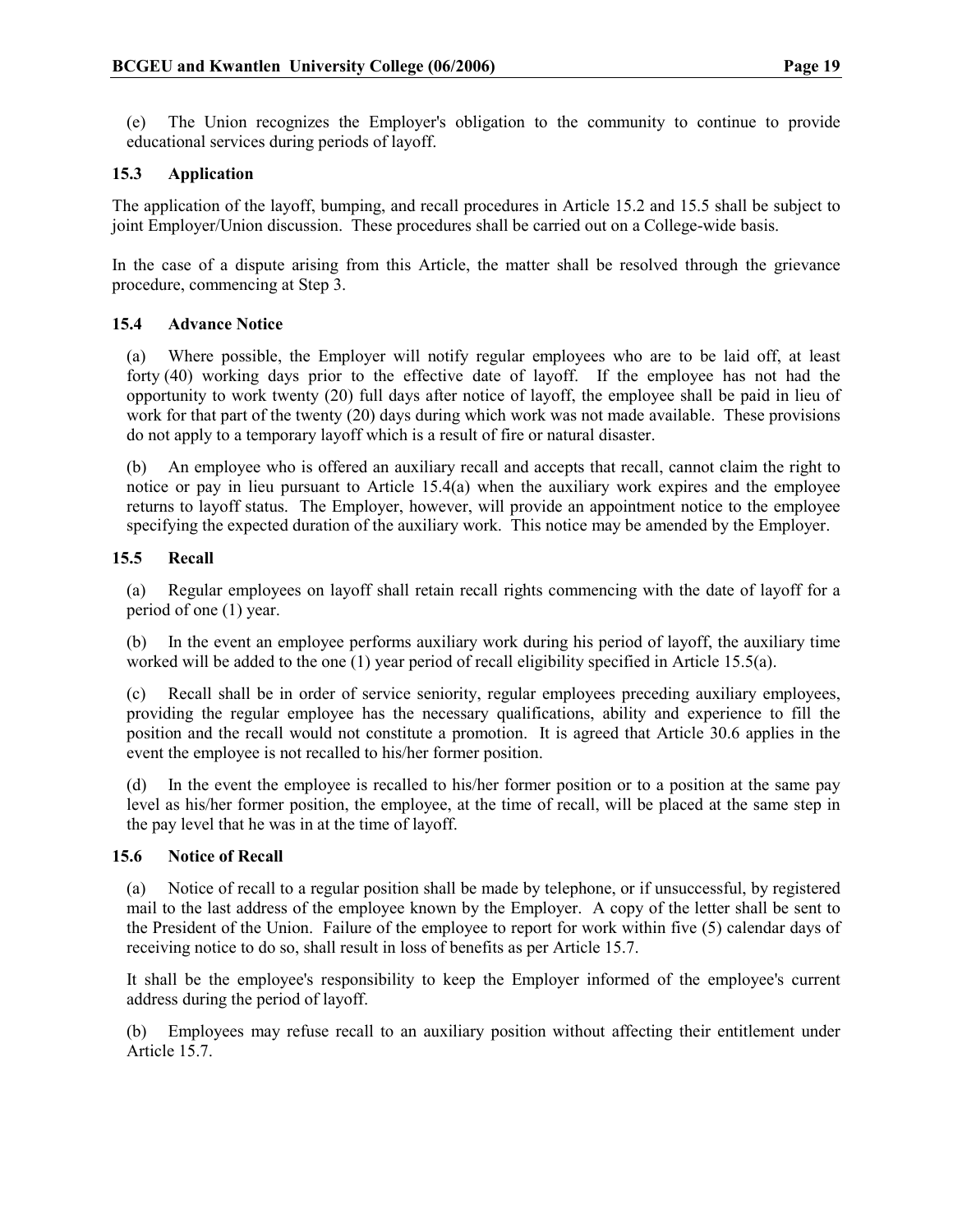A regular employee on layoff will be entitled to the following benefits:

| Article 21.1      | <b>Basic Medical Insurance</b>  |
|-------------------|---------------------------------|
| Article 21.2      | <b>Extended Health Benefits</b> |
| Article $21.3(a)$ | Group Life Insurance            |
| Article 21.5      | Dental Plan                     |

for a period of one (1) year from the day of layoff, or as per Article 15.5(b). Premium payments will be in accordance with provisions provided in the above clauses.

## 15.8 Severance Pay

(a) A regular employee may opt for severance pay on the date the layoff was scheduled to occur, in which case he/she shall be deemed to have resigned and shall forfeit all seniority and right to recall.

(b) A regular employee with less than one (1) year's service seniority who has elected severance pay pursuant to this Article shall be entitled to severance pay in an amount to equal two (2) weeks current straight-time pay.

(c) In the event of a layoff a regular employee with one (1) or more year's service seniority who opts for severance pay the following shall apply:

| <b>Completed Years</b> | Completed     | Severance                       | Percentage of Current |
|------------------------|---------------|---------------------------------|-----------------------|
| of Service             | Hours         | Amount                          | <b>Annual Salary</b>  |
| l year                 | 1,820 hours   | 3 weeks                         | 5.769%                |
| 2 years                | 3,640 hours   | 6 weeks                         | 11.538%               |
| <u>3 years</u>         | 5,460 hours   | 6 weeks + $\frac{1}{2}$ month   | 15.705%               |
| 4 years                | 7,280 hours   | $6$ weeks $+1$ month            | 19.872%               |
| 5 years                | $9,100$ hours | 6 weeks + $1\frac{1}{2}$ months | 24.038%               |
| 6 years                | 10,920 hours  | $6$ weeks $+2$ months           | 28.205%               |
| 7 years                | 12,740 hours  | 6 weeks $+2\frac{1}{2}$ months  | 32.372%               |
| <u>8 years</u>         | 14,560 hours  | 6 weeks $+$ 3 months            | 36.538%               |
| 9 years                | 16,380 hours  | 6 weeks $+3\frac{1}{2}$ months  | 40.705%               |
| 10 years               | 18,200 hours  | 6 weeks $+4$ months             | 44.872%               |
| $11$ years             | 20,020 hours  | 6 weeks $+4\frac{1}{2}$ months  | 49.038%               |
| 12 years               | 21,840 hours  | 6 months                        | 50.00%                |

(i) straight-time pay;

A regular employee shall not receive an amount greater than six (6) months current straight-time pay.

## ARTICLE 16 - HOURS OF WORK

## 16.1 Standard Workweek

(a) The standard workweek shall consist of thirty-five (35) hours of work on any five (5) consecutive days . The workday shall consist of seven (7) hours per day.

(b) The Union and the Employer recognize that there exist various versions of a modified workweek concept, which average thirty-five (35) hours per week, all of which have been approved by the Labour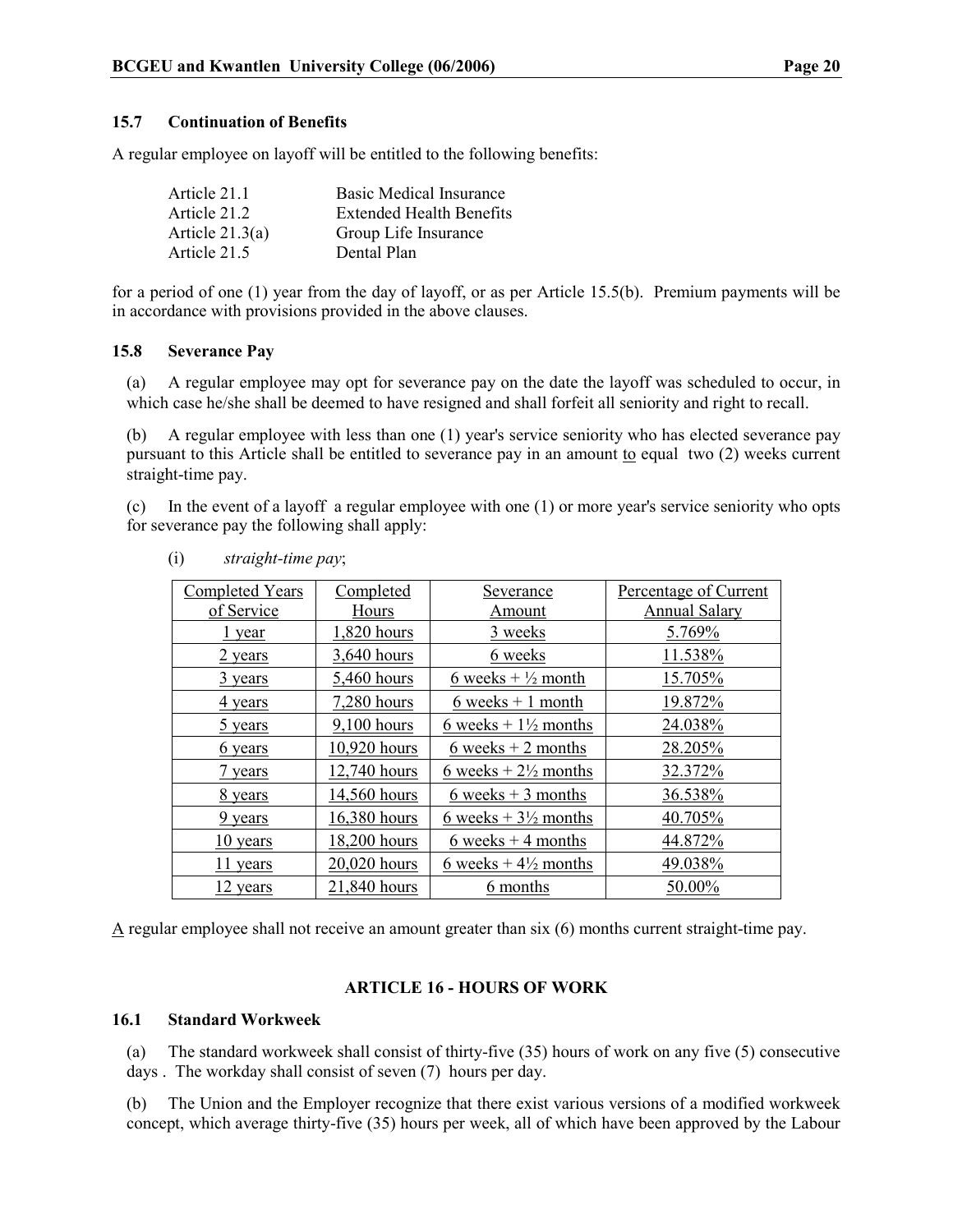Standards Branch. It is understood that such cases are exceptions to Clause 16.1(a) only in respect to the thirty-five (35) hour limitation, and the seven (7) hour per day limitation.

- (c) The modified workweek plan(s) shall not result in increased compensation to an employee.
- (d) Guidelines on modified workweek schedules are available on the Human Resources Web Site.

## 16.2 Standard Workday

The standard workday for regular employees shall be seven (7) hours per day, between the hours of 8:00 a.m. and 5:00 p.m.

## 16.3 Meal Periods

(a) Employees working shifts of five (5) hours or more are entitled to an unpaid meal period. The meal period shall be scheduled as close to the middle of the workday or shift as possible and correspond to dining room facilities. The length of the meal period shall be not less than thirty (30) nor more than sixty (60) minutes.

(b) Employees shall be entitled to take their meal period away from the work station. Where this cannot be done because of a specific requirement of the immediate supervisor, the meal period shall be considered as time worked and compensated for at the applicable overtime rate.

## 16.4 Modified Workweek and Flexible Hours Schedules

(a) A modified workweek schedule involves working extra hours in a shorter number of days in a set pattern. A flexible hours schedule involves flexible hours based on employee preference, with core hours that may be identified by the Administrator.

(b) The modified workweek or flexible hours schedule must be consistent with the Collective Agreement and the Guidelines.

(c) Implementation of a modified workweek or flexible hours schedule must not result in increased costs or diminution of services to the University College.

(d) The Employer will not impose modified workweek or flexible hours schedules on employees. However, the Employer can post vacant positions with a notation that a modified workweek or flexible hours schedule is required. Article 16.10 still applies.

(e) During certain times of the year, modified workweek and flexible hours schedules may be temporarily altered by the University College to meet special needs. Employees may also request a temporary alteration. Article 16.10 will apply.

(f) In the event of a disruption of University College services, (e.g. strike, lockout, etc.), modified workweek and flexible hours schedules shall be suspended. Once the disruption has ended, previously approved schedules shall be re-implemented in an orderly manner.

(g) Prior to requesting a modified workweek or flexible hours schedule, employees shall review the Guidelines for modified workweek and flexible hours schedules. Guidelines (including procedures) are available on the Human Resources web site.

## 16.5 Scheduling of Hours

Flexible hours of work shall not result in increased compensation to an employee.

Except in the case of shift operations, or a modified workweek, the regular workday shall be scheduled to occur between the hours of 8:00 a.m. and 5:00 p.m.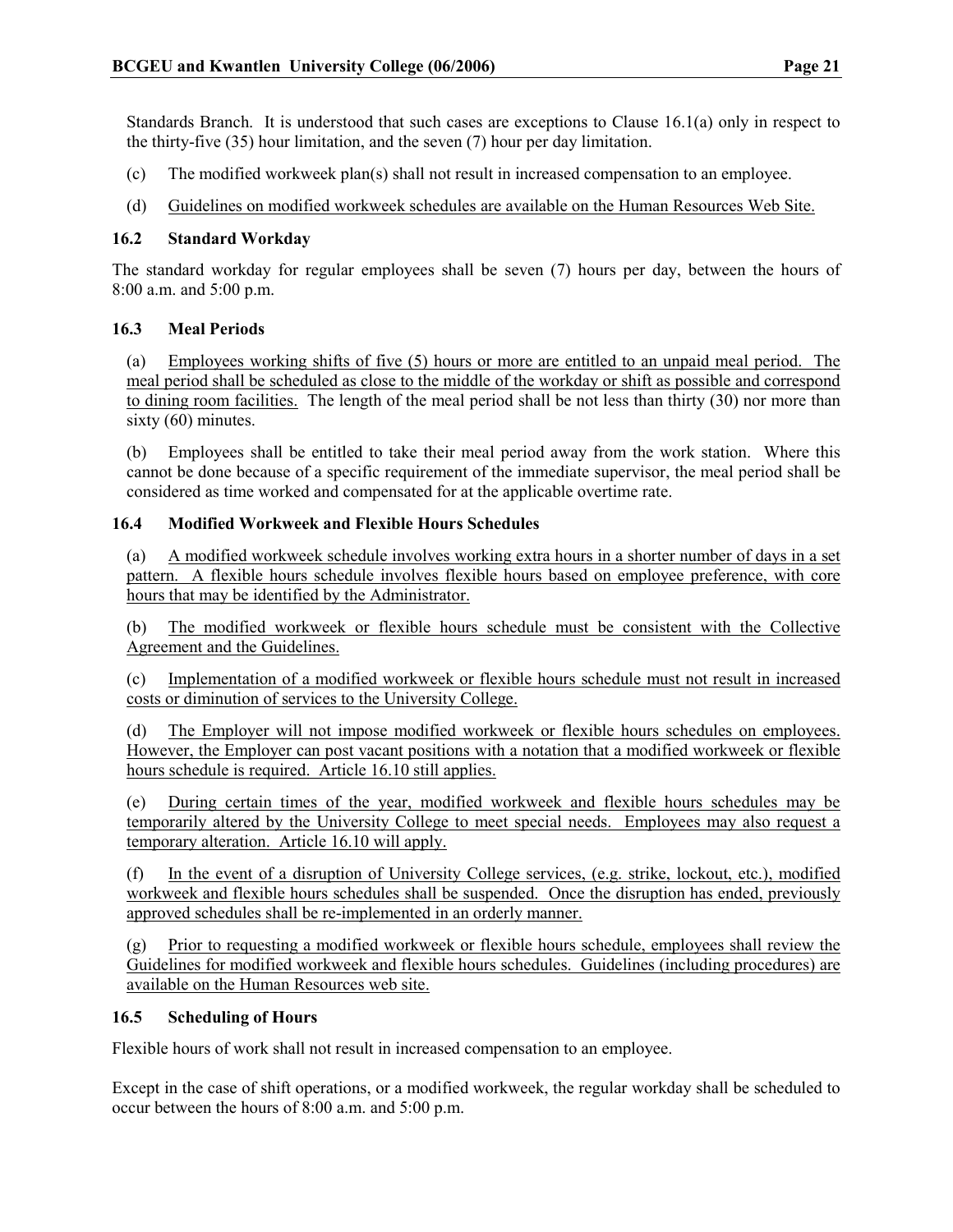Flexible hours for individual employees may be scheduled upon mutual agreement between the employees at the local level and the Employer's designated representative. Such hours shall be scheduled between 6:30 a.m. and 8:00 p.m.

Sporadic modifications initiated by an employee to start/finish times will not result in increased compensation to the employee as per Article 17.2 and 17.6.

## 16.6 Clean-up Time

Employees shall be allowed reasonable time during the workday or shift for clean-up purposes.

## 16.7 Reporting Stations and Reporting to Work

(a) Where employees are required to report to a central location in order to be assigned their work location, their shift, or workday shall commence from the time they are required to report for assignment.

(b) Every employee covered by this Agreement shall be assigned a designated reporting station. When temporarily assigned another work location, time spent in travel from the employee's residence to the new work location in excess of time normally spent in travel from the employee's residence to employee's designated reporting station shall be considered as time worked.

(c) When employee's reporting stations are to be changed, they shall be given a minimum of thirty (30) calendar days' advance notice of such change.

(d) In the event that the Employer requires the employee to change reporting stations before the expiry of the final thirty (30) calendar days of the notice period, then they will be eligible to receive a mileage allowance as set out in Article 34.9.

(e) The mileage allowance will only be payable:

(i) once per day for each day within the unexpired notice period, on which the employees report to the new location, and

(ii) only to compensate the employee for the number of additional miles necessarily travelled between their residence and the new reporting station.

## 16.8 Rest Periods

All employees shall have two (2) fifteen (15) minute rest periods in each work period in excess of six (6) hours, one (1) rest period to be granted before and one (1) after the meal period. Employees working shifts of four and one-half  $(4/2)$  hours but not more than six (6) hours, shall receive two (2) rest periods during such a shift. Employees working shifts of less than four and one-half (4½) hours shall be granted one (1) rest period during such a shift. Rest periods shall not begin until one (1) hour after the commencement of work or not later than one (1) hour before either the meal period or the end of the shift, however, a single rest period of thirty (30) minutes may be taken during the second and third shifts subject to approval by the Union. Rest periods shall be taken without loss of pay to the employees.

## 16.9 Hours of Work - Work Schedules

(a) The Employer's designate and the employee's representatives at the local level will consult regarding work schedules based upon the shift patterns and hours of work clauses.

(b) If the Employer Wishes to Change an Existing Work Schedule:

(i) The Employer will provide the affected employee(s) and Union with the earliest possible advance notice in writing.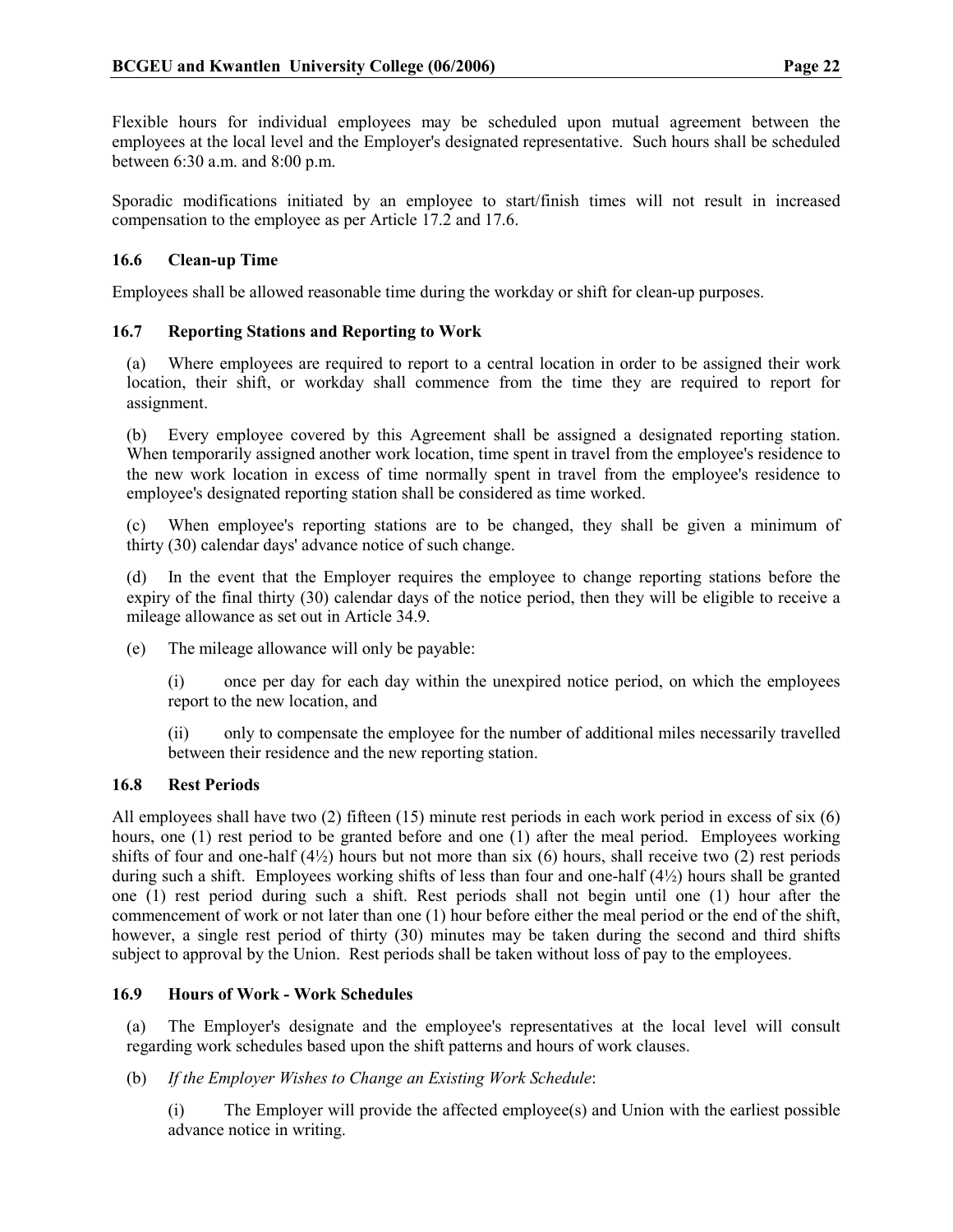(ii) If the change is requested only at the local level, the notice shall be given to the appropriate Union steward; if a change is requested which involves more than one (1) worksite, notice shall be given to the President of the Union.

(iii) Should the Union object to the proposed change it would have seven (7) calendar days from receipt of letter to inform the Employer in writing of its objection.

(iv) The Employer and the Union would have thirty (30) calendar days to attempt to resolve the dispute through the Labour/Management Committee, during which time no change may be implemented. Failing resolution at the Labour/Management Committee within the thirty (30) calendar days, the Employer may implement the new schedule.

(v) Time frames above could be extended by mutual agreement.

(c) If an Employee or the Union Wish to Change an Existing Work Schedule:

(i) The Employee, group of employees or Union shall first approach the Employer with their request in writing.

(ii) If the change is requested only at the local level the request shall be made to the local supervisor. If a change is requested that involves more than one (1) worksite the request shall be made to the designated administrator.

(iii) (If the request is turned down reasons shall be provided and the employee(s) or Union may refer the matter within thirty (30) days of notice of refusal, to the Parties for attempted resolution.

(iv) The Parties agree that the Labour/Management Committee is the final avenue for appeal of a denied employee/Union request.

- (v) Time frames above could be extended by mutual agreement.
- (d) The decision reached by the Parties in  $(b)(iv)$  and  $(c)(iv)$  shall be final and binding.

## 16.10 Workplace Flexibility

Where, for bona fide operational reasons the Employer schedules employees to work Saturday or Sunday, the following criteria shall apply.

(a) Effective February 9, 2001, new positions created and vacant position may include Saturday and/or Sunday as a regular workday. Postings for these positions shall state the consecutive days of work.

(b) No regular employee hired prior to February 9, 2001, shall be required to work Saturday or Sunday as a regular workday, unless the employee is currently scheduled to work Saturday or Sunday.

(c) No employee shall be laid off or have their hours of work reduced as a result of this Article.

(d) Employees hired prior to March 14, 2005 shall receive a premium of one additional hour of pay for all regularly scheduled work on Saturday and Sunday.

## ARTICLE 17 - SHIFT WORK

## 17.1 Definition of Shifts

(a) Day Shift shall be defined as any shift which starts between the hours of 6:00 a.m. and 11:00 a.m. inclusive.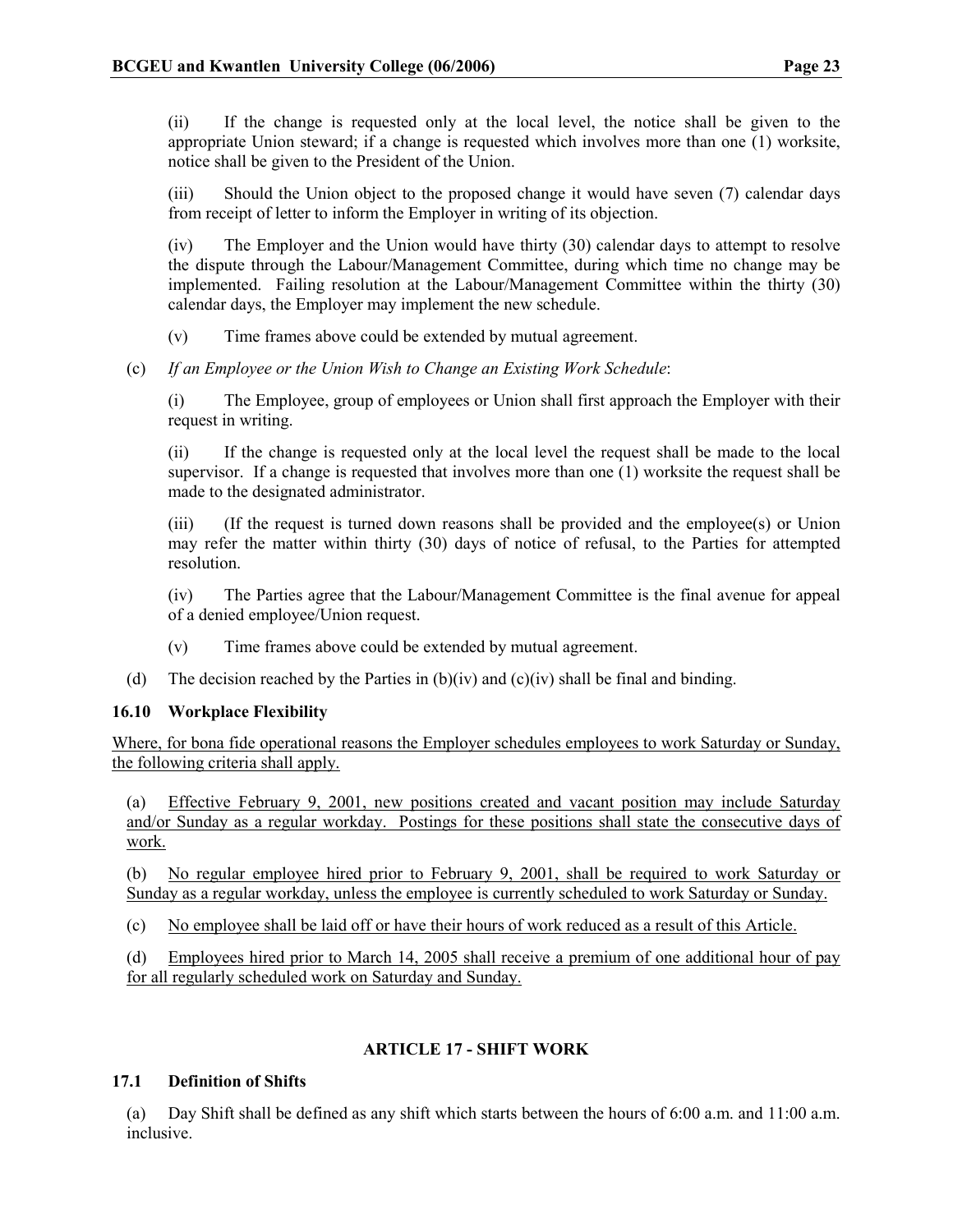(b) Afternoon Shift shall be defined as any shift which starts between the hours of 2:00 p.m. and 7:00 p.m. inclusive.

(c) Evening Shift shall be defined as any shift which starts between the hours of 10:00 p.m. and 3:00 a.m. inclusive.

- (d) Overlapping Shifts shall be defined as any shift which starts between:
	- (i) 12:00 Noon and 1:00 p.m. inclusive; or
	- (ii)  $8:00 \text{ p.m.}$  and  $9:00 \text{ p.m.}$  inclusive; or
	- (iii)  $4:00$  a.m. and  $5:00$  a.m. inclusive.

## 17.2 Shift Premiums

(a) Shift premiums shall be paid in accordance with the following schedule:

|                                        | <b>Hours at</b><br>No<br>Premium | Hours at<br>75¢<br>Premium | <b>Hours at</b><br>85¢ |                            | <b>Hours at</b><br>No<br>Premium | Hours at<br>75¢ | <b>Hours at</b><br>85¢ |
|----------------------------------------|----------------------------------|----------------------------|------------------------|----------------------------|----------------------------------|-----------------|------------------------|
| <b>Shift Starting Time</b>             |                                  |                            | <b>Premium</b>         | <b>Shift Starting Time</b> |                                  | Premium         | <b>Premium</b>         |
| 6:00 am to 6:59 am                     | 7                                |                            |                        | 6:00 pm to 6:59 pm         |                                  | 7               |                        |
| 7:00 am to 7:59 am                     | 7                                |                            |                        | 7:00 pm to 7:59 pm         |                                  | 7               |                        |
| 8:00 am to 8:59 am                     | 7                                |                            |                        | 8:00 pm to 8:59 pm         |                                  | 4               | 3                      |
| 9:00 am to 9:59 am                     | 7                                |                            |                        | 9:00 pm to 9:59 pm         |                                  | 3               | 4                      |
| 10:00 am to 10:59 am                   | 7                                |                            |                        | 10:00 pm to 10:59 pm       |                                  |                 |                        |
| 11:00 am to 11:59 am                   | 7                                |                            |                        | 11:00 pm to 11:59 pm       |                                  |                 |                        |
| 12:00 noon to 12:59 pm                 | 4                                | 3                          |                        | 12:00 mid. to 12:59 am     |                                  |                 |                        |
| 1:00 pm to 1:59 pm                     | 3                                | 4                          |                        | 1:00 am to 1:59 am         |                                  |                 |                        |
| 2:00 pm to 2:59 pm                     |                                  | 7                          |                        | 2:00 am to 2:59 am         |                                  |                 |                        |
| 3:00 pm to 3:59 pm                     |                                  |                            |                        | 3:00 am to 3:59 am         |                                  |                 |                        |
| 4:00 pm to 4:59 pm                     |                                  | 7                          |                        | 4:00 am to 4:59 am         | 3                                |                 | 4                      |
| $5:00 \text{ pm}$ to $5:59 \text{ pm}$ |                                  | 7                          |                        | 5:00 am to 5:59 am         | 4                                |                 | 3                      |

(b) Shift premiums will apply to hours worked on part-time shifts.

(c) Shift premiums will apply to a maximum of seven (7) hours per assigned shift where the length of the workdays has been varied in accordance with Article 16 - Hours of Work.

(d) Shift premiums will apply to overtime hours in conjunction with a shift.

## 17.3 Notice of Shift Schedules

Schedules of shift work for regular employees and auxiliary employees working a scheduled shift shall be posted at least five (5) days in advance of the starting day of a new schedule. However, the Employer will make every effort to post shift schedules fourteen (14) days in advance and employees involved will be consulted prior to any change in the shift schedule in order to determine their availability.

In the event that employees' schedules of shift work and/or hours of work are changed without the five (5) days' advance notice required, they will receive a premium of fifty cents  $(50¢)$  per hour for work performed on the first new schedule shifts to which they changed in addition to their regular pay. Subsequent shifts worked on the new schedules shall be without this premium.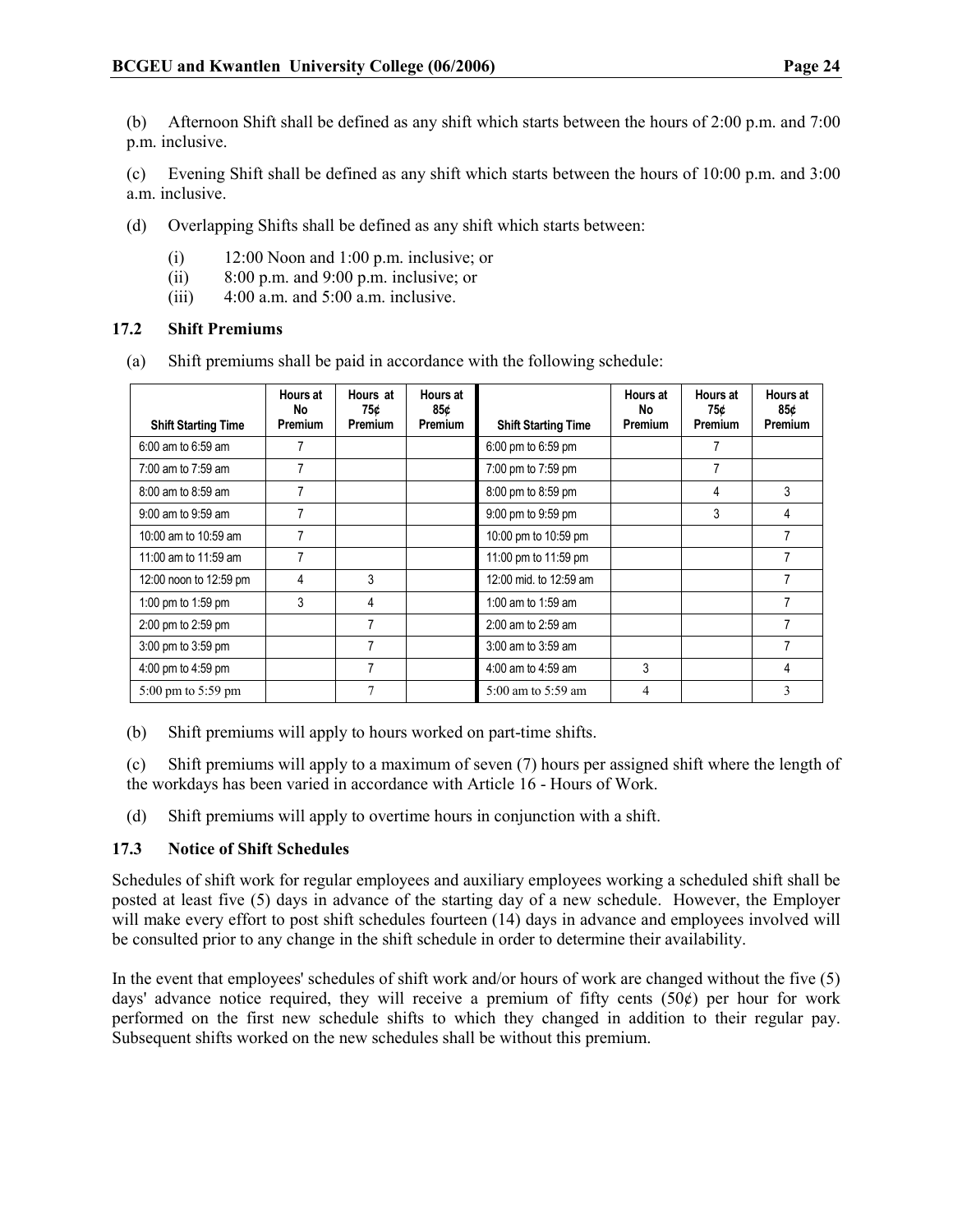## 17.4 Rotation and Scheduling

(a) Where practical, having regard to the operational requirements of the University College and the situations and circumstances of the affected employees, shifts will be rotated on an equal basis amongst the employees who are involved.

(b) All employees involved in the scheduling shall be consulted prior to its implementation.

## 17.5 Exchange of Shifts

Employees may exchange shifts with the approval of the Employer, provided that sufficient advance notice is given and there is no increase in cost to the Employer.

## 17.6 Short Changeover

- (a) If shifts are scheduled so that there are not twenty-four (24) hours between the start of an employee's shift and start of the next shift, overtime rates apply to hours worked on the succeeding shift within the twenty-four (24) hour period.
- (b) When an employee is successful in obtaining multiple postings or non-posted auxiliary work resulting in a short shift changeover, overtime rates will not apply.

## 17.7 Split Shifts

No shift shall be split for a period longer than the regularly scheduled meal periods.

## ARTICLE 18 - OVERTIME

#### 18.1 Definitions

(a) Overtime means work performed by full-time employees in excess or outside of their regularly scheduled hours of work.

- (b) Straight-time rate means the hourly rate of remuneration.
- (c) Time and one-half means one and one-half  $(1\frac{1}{2})$  times the straight-time rate.
- (d) Double time means twice (2x) the straight-time rate.

## 18.2 Overtime Entitlement

(a) An employee working a regularly scheduled seven (7) hour day shall be entitled to overtime after seven (7) hours of work on the regularly scheduled workday.

(b) An employee working a regularly scheduled day of fixed duration on a modified workweek shall be entitled to overtime after the regularly scheduled hours in a day are exceeded.

(c) An employee working a flexible schedule of daily hours shall be entitled to overtime after the total hours for the averaging period have been exceeded.

(d) An employee shall be entitled to overtime compensation after thirty-five (35) hours in any regular workweek, seven (7) hours in any regular workday, or the agreed upon number of hours for a modified work period.

## 18.3 Recording of Overtime

Employees shall record starting and finishing times for overtime worked in a form determined by the Employer and the Union.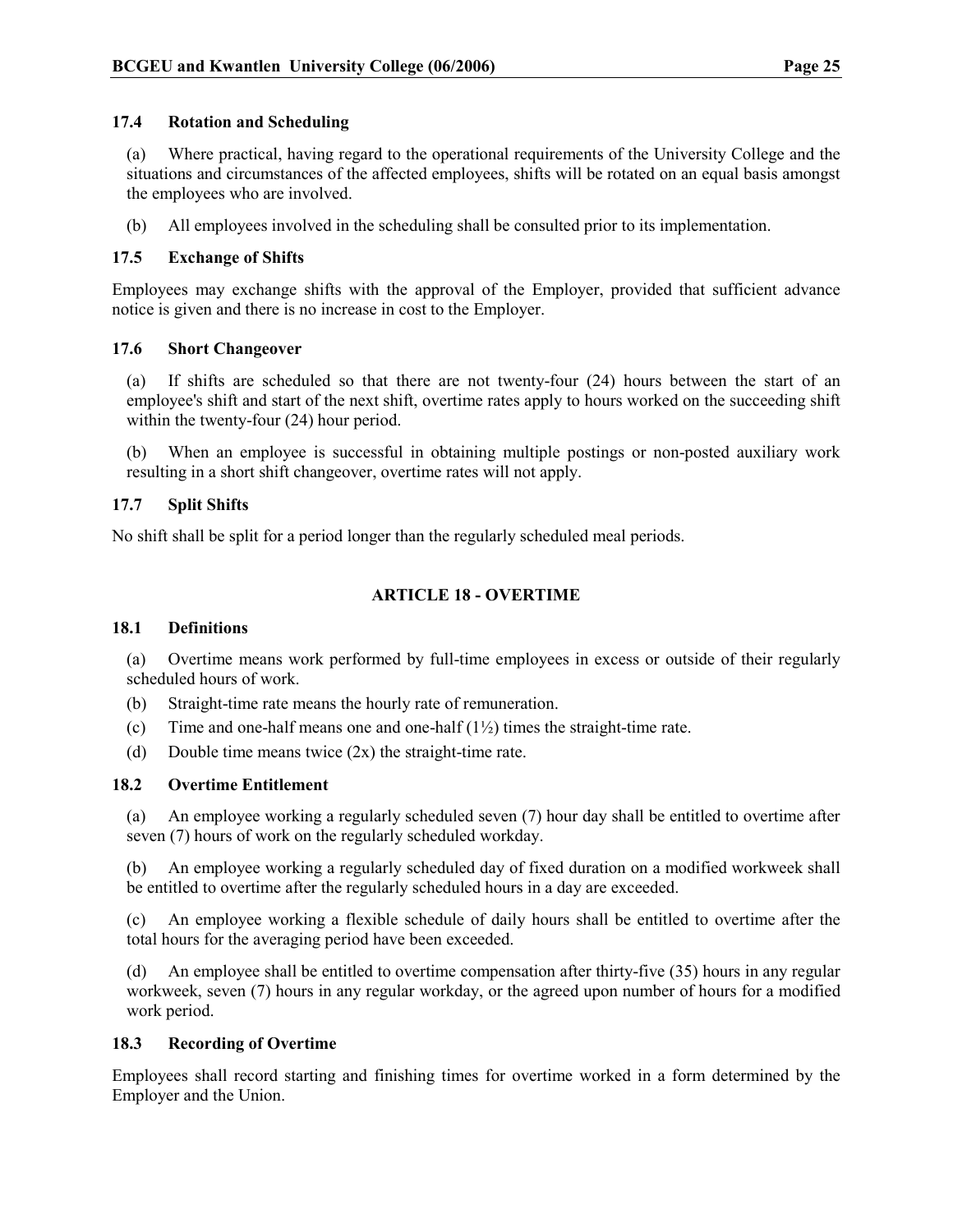## 18.4 Sharing of Overtime

The first opportunity for overtime work would go to those specific individuals who normally do the work in question. Otherwise it shall be allocated on an equitable basis within the work area.

Regular full-time employees shall be afforded the opportunity to work the overtime prior to regular parttime employees and auxiliary employees working overtime.

## 18.5 Overtime Compensation

(a) Overtime worked shall be compensated for at the following rates:

(i) Time and one-half  $(1/\chi x)$  for the first two (2) hours of overtime on a regularly scheduled workday;

- (ii) Double time  $(2x)$  for hours worked in excess of (i); and
- (iii) Double time  $(2x)$  for all hours worked on a day of rest.

The compensation of overtime in (i) and (ii) is to be on a daily basis and not cumulative.

(b) Employees who work on a designated holiday which is not a scheduled workday shall receive their regular day's pay, and shall receive additional compensation at the rate of double time (2x) for all hours worked; except for Christmas and New Year's when the additional compensation shall be at the rate of double time and one-half  $(2\frac{1}{2}x)$  for all hours worked.

(c) Employees on travel status who are required to travel on the Employer's business outside their regular working hours shall be compensated at the applicable overtime rates for all hours travelled. The Employer may determine the means of such travel.

(d) Employees shall have the option of receiving cash for overtime compensation or equivalent compensating time off in lieu of being paid, to a limit of fifty (50) hours.

(e) If employees elect to take compensating time off for overtime compensation, they shall be entitled within sixty (60) days to schedule such earned time off.

(f) Any overtime due at year end for that calendar year, or prior to terminating employment, shall be paid in cash.

(g) Overtime shall be calculated in thirty (30) minute increments.

## 18.6 Overtime Meal Allowance

Employees who are required to work a minimum of two and one-half  $(2\frac{1}{2})$  hours overtime before or after their scheduled hours of work shall be reimbursed a meal allowance in the amount of nine dollars (\$9.00). A meal break of one-half  $(\frac{1}{2})$  hour with pay shall be given at the overtime rate. A further meal allowance of nine dollars (\$9.00) and a meal break of one-half  $\binom{1}{2}$  hour with pay shall be provided during each subsequent four (4) hour overtime period.

## 18.7 No Layoff to Compensate for Overtime

Employees shall not be required to layoff during regular hours to equalize any overtime worked.

## 18.8 Right to Refuse Overtime

Employees shall each have the individual right to refuse to work overtime without being subject to disciplinary action for so refusing. This right shall not be exercised in concert.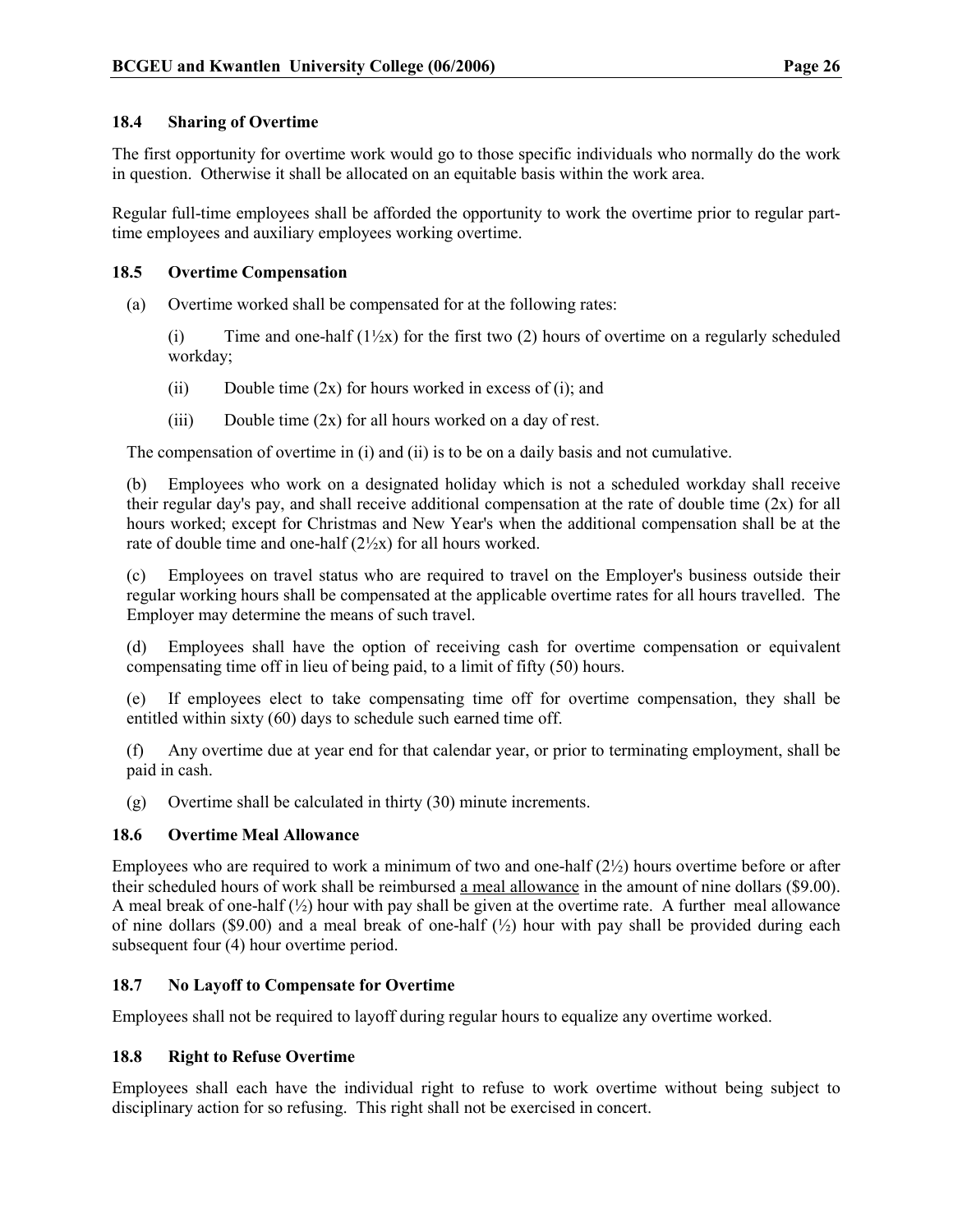## 18.9 Overtime for Part-time Employees

Part-time employees working less than seven (7) hours per day, and who are required to work in excess of their regularly scheduled hours, shall be paid at the rate of straight-time for the hours so worked up to and including seven (7) hours in the working day. Regular overtime rates would apply after seven (7) hours in the day and for all work performed on statutory holidays and days off designated by the Employer. Any employee working more than thirty-five (35) hours in a week shall receive overtime after the thirtyfive (35) hours.

## 18.10 Callout Provisions

Regular employees who are called back to work outside normal hours, shall be compensated for a minimum of four (4) hours at the applicable overtime rates, and will be reimbursed at applicable mileage rates for portal-to-portal transportation. A callout is not an extended shift.

## 18.11 Rest Interval

Employees required to work overtime beyond their regularly scheduled shift shall be entitled to eight (8) clear hours between the end of the overtime worked and the start of their next regular shift. If eight (8) clear hours are not provided, overtime rates shall apply to all hours worked on the regular shift.

## ARTICLE 19 - HOLIDAYS

## 19.1 Paid Holidays

Employees must work the last regularly scheduled day of work prior to the paid holiday and the first regularly scheduled day of work after the paid holiday in order to qualify for the paid holiday. It is agreed that employees who, on the last regularly scheduled day of work prior to the paid holiday, and on the first regularly scheduled day of work after the paid holiday, are on approved leave with pay as provided for in Articles 20, 21.6(a), 22, 24.1, 24.5, and 24.7, shall have been deemed to have worked the last regularly scheduled day of work before the paid holiday and the first regularly scheduled day of work after the paid holiday.

The Employer recognizes the following as paid holidays:

| Good Friday          | Thanksgiving Day  |
|----------------------|-------------------|
| <b>Easter Monday</b> | Remembrance Day   |
| Queen's Birthday     | Christmas Eve     |
| Canada Day           | Christmas Day     |
| British Columbia Day | <b>Boxing Day</b> |
| Labour Day           | New Year's Eve    |
| New Year's Day       |                   |

Any other day proclaimed as a holiday by the Federal, Provincial and/or Municipal Governments, in which an employee regularly works, provided that the Municipality declaring such a holiday gives its own employees a holiday as a result of such proclamations.

## 19.2 Holiday Falling on Saturday or Sunday

For the employee whose workweek is from Monday to Friday and when any of the above-noted holidays falls on a Saturday and is not proclaimed as being observed on some other day, the following Monday shall be deemed to be the holiday for the purpose of this Agreement and when a holiday falls on a Sunday and it is not proclaimed as being observed on some other day, the following Monday (or Tuesday, where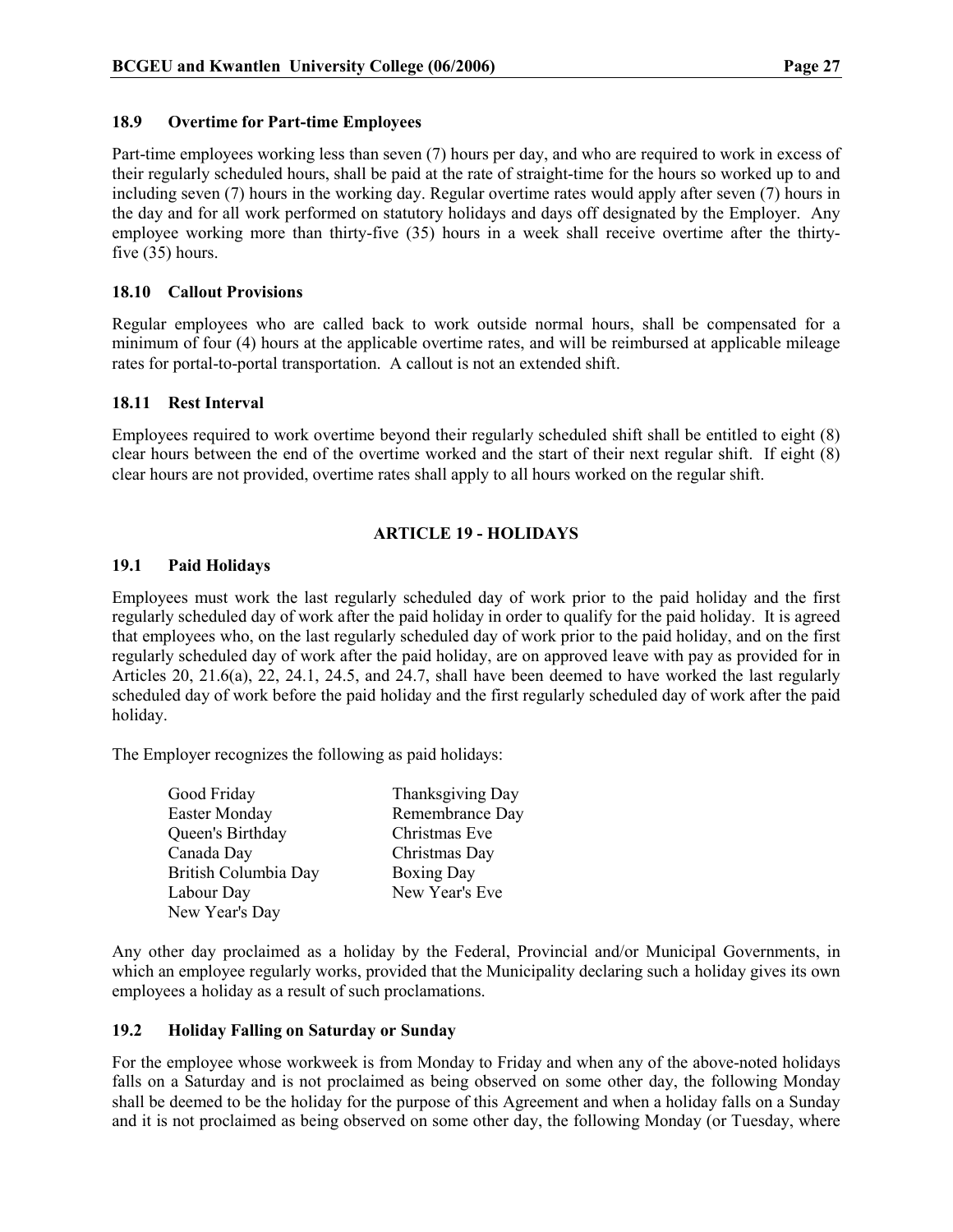the preceding section already applies to the Monday) shall be deemed to be the holiday for the purposes of this Agreement.

## 19.3 Holiday Falling on a Day of Rest

When a paid holiday falls on an employee's day of rest, the employee shall be entitled to a day off with pay in lieu of the first regularly scheduled workday following the day of rest so affected.

## 19.4 Holiday Falling on a Scheduled Workday

An employee who works on a designated holiday which is a scheduled workday shall receive their regular day's pay, and shall receive additional compensation at the rate of double time (2x) for all hours worked; except for Christmas Day and New Year's Day when the additional compensation shall be at the rate of double time and one-half (2½x) for all hours worked.

## 19.5 Holiday Coinciding with a Day of Vacation

Where an employee is on vacation leave and a day of paid holiday falls within that period, the paid holiday shall not count as a day of vacation.

## 19.6 Paid Holiday Pay

Payment for paid holidays will be made at an employee's basic pay, except if an employee has been working in a higher paid position than employee's regular position for a majority of the scheduled work hours in the sixty (60) working days preceding the holiday, in which case employee shall receive the higher rate.

## ARTICLE 20 - ANNUAL VACATIONS

## 20.1 Vacation Entitlement in Incomplete Year

During any incomplete year, i.e., a year in which an employee does not work a complete calendar year, vacation entitlement shall be accumulated as earned to the employee's credit at the rate of onetwelfth (1/12) of the annual entitlement for each month in which the employee has received at least ten (10) days' pay at straight-time rates.

## 20.2 Vacation Entitlement in Full Calendar Years

Employees shall be entitled to take vacation with pay in accordance with the following schedule commencing with their first complete calendar year as a regular employee:

|                         | <b>Annual Vacation Entitlement</b><br>$(1\frac{1}{4}$ days per month) |
|-------------------------|-----------------------------------------------------------------------|
| <b>Years of Service</b> | (10 working days per month requirement<br>for above entitlement)      |
|                         |                                                                       |
|                         |                                                                       |
|                         |                                                                       |
|                         |                                                                       |
|                         |                                                                       |
|                         |                                                                       |
|                         |                                                                       |
|                         |                                                                       |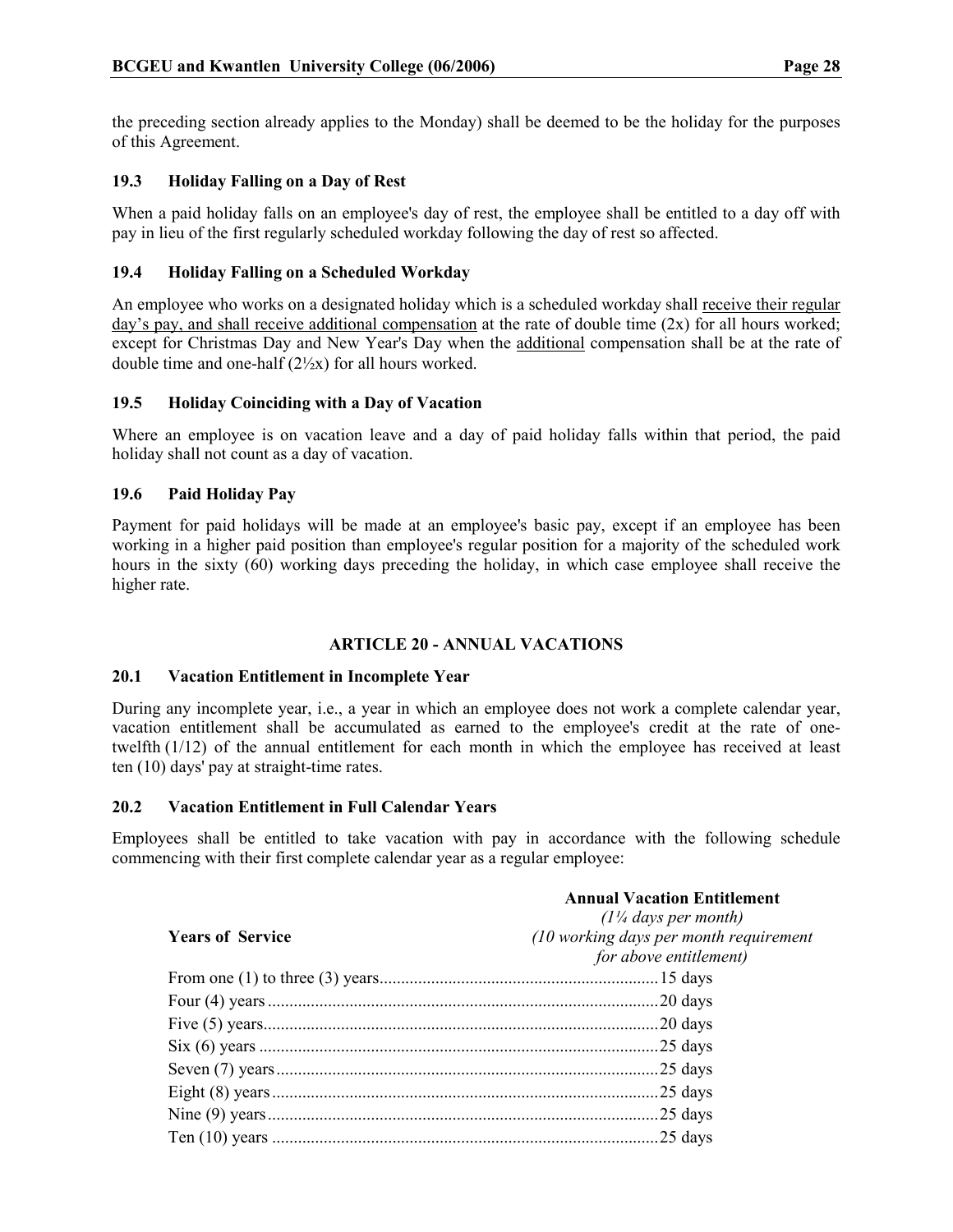|  | 25 days    |
|--|------------|
|  | .30 days   |
|  |            |
|  | .30 days   |
|  |            |
|  | $.35$ days |
|  | $.35$ days |
|  | .35 days   |
|  | .35 days   |
|  |            |
|  |            |

Regular employees engaged on a part-time basis shall be entitled to annual vacation on a pro rata basis as above.

In the event of an employee having taken vacation in a calendar year but failing to complete entitlement, a pro rata deduction from final pay will be made.

## 20.3 Prime Time Vacation Period

Subject to the provisions of this Article, it is the intent of the Parties that no employees shall be restricted in the time of year they choose to take their vacation entitlement. However, all employees shall be allowed to take their vacation entitlement during the period May 15 to August 15 inclusive, which shall be defined as the prime-time vacation period, providing the Employer's ability to provide educational and support services is not impaired.

## 20.4 Vacation Preference

(a) Preference in the selection and allocation of vacation time shall be determined on the basis of service seniority within a classification series in each work unit. Where employees choose to split their vacation, their second choice of vacation time shall be made only after all other employees concerned have made their initial selection.

(b) Regular vacations shall have priority over banked vacation time during the prime-time vacation period.

## 20.5 Vacation Schedules

- (a) Employees shall submit their requests for vacation by March 1st of each year.
- (b) Vacation schedules will be circulated and posted by April 1st of each year.

(c) Employees who do not submit vacation requests by March 1st, shall not be entitled to exercise their seniority rights in respect to any vacation time previously selected by an employee with less seniority.

(d) Any employee that has not scheduled vacation in accordance with (a) above must submit their vacation request or notify their supervisor of their intent to bank vacation by June 15th of each year.

(e) After June 15th of each year, the Employer may schedule unscheduled vacation for employees who have not submitted a request or notified their supervisor of their intent to bank vacation.

(f) An updated vacation schedule will be circulated and posted by July 15th of each year.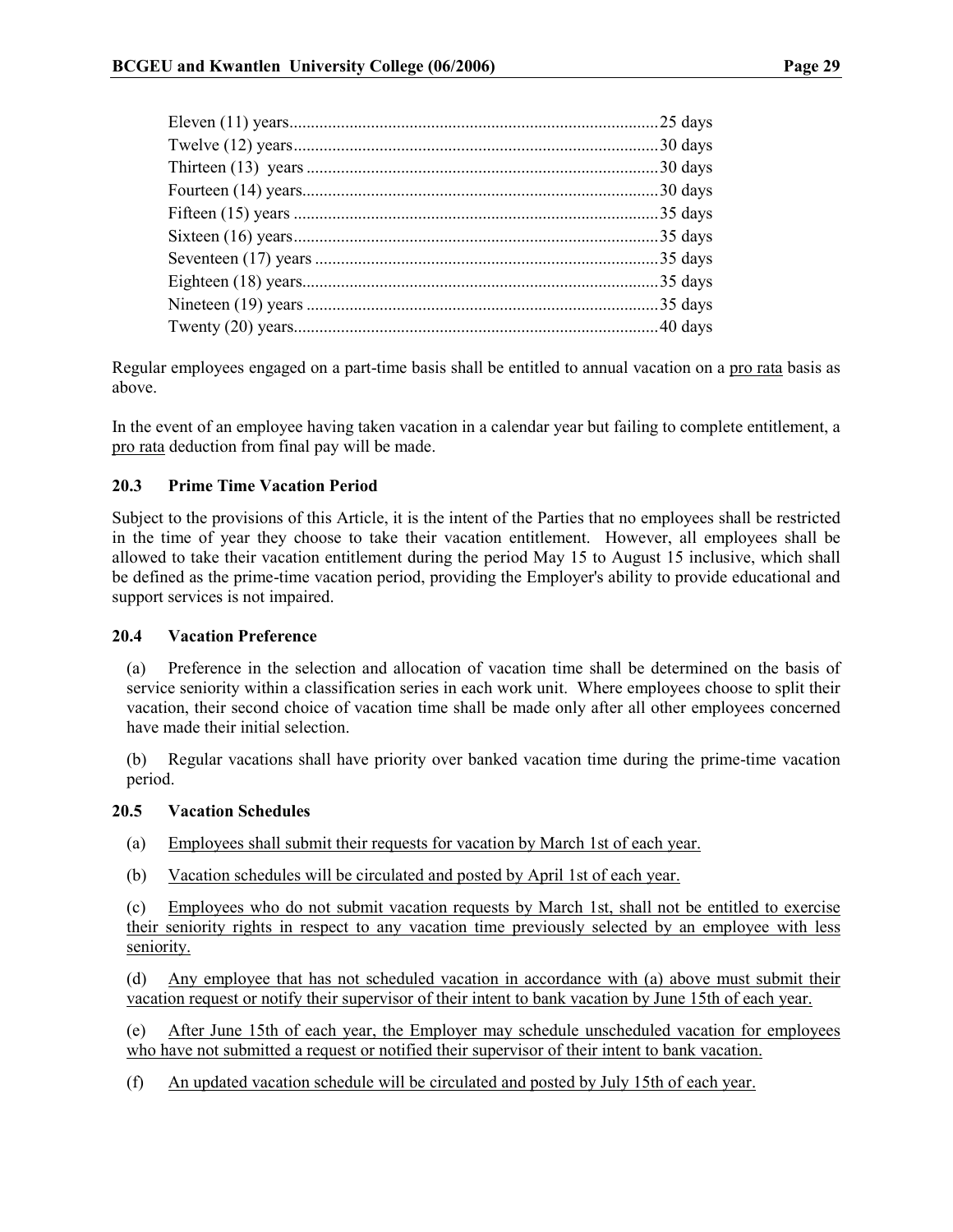(g) Employees who transfer to another office or work location where the vacation schedule has already been completed will not be entitled to exercise their seniority rights for that year only. However, every effort shall be made to grant vacation at the time of the employee's choice.

(h) Employees may request to schedule vacation that commences in one (1) calendar year, continues and concludes no later than January 15th in the next calendar year.

(i) The Union recognizes the importance to the Employer of assuring coverage of positions. Approval of vacation schedules is subject to departmental requirements during peak periods.

## 20.6 Vacation Relief

Where the Employer determines vacation relief is required, the Employer shall give regular employees in the same department and/or work area the opportunity to substitute in higher paying positions and arrange for staff replacements at the lowest paying category.

## 20.7 New Employees

An employee earns, but is not entitled as a matter of right to receive, vacation leave during the first three (3) months of continuous service. The Employer may authorize vacation leave during this period, upon written request by the employee.

## 20.8 Scheduled Vacations

Vacation schedules, once approved by the Employer, shall not be changed, except by mutual agreement between employee and the Employer.

## 20.9 Vacation Pay

(a) Payment for vacations will be made at an employee's regular rate of pay, except if an employee has been working in a higher paid position than employee's regular position for a majority of the scheduled work hours in the sixty (60) working days preceding employee's vacation in which case employee shall receive the higher rate.

(b) Employees shall receive any cheques which would normally fall due during the period of their vacation two (2) full banking days prior to the commencement of their vacation, provided that the Payroll Department has been given at least two (2) calendar weeks' notice of the date on which the employees will commence their vacation.

## 20.10 Approved Leave of Absence With Pay During Vacations

When employees are qualified for sick leave, bereavement, or any other approved leave with pay during their vacation period, there shall be no deduction from the vacation credits for such leaves. The period of vacation so displaced shall be taken at a mutually agreed time. An employee intending to claim displaced vacation leave must advise the Employer and provide necessary documentation as specified in Article 21.7 within three (3) days of returning to work.

## 20.11 Callback on Vacation

(a) Employees who have commenced their annual vacation shall not be called back to work except in cases of extreme emergency. Employees called back shall be compensated at the rate of double time (2x) for all time worked and shall be entitled to schedule vacation at a later date. Expenses incurred in callback, including transportation costs, etc., shall be reimbursed by the Employer.

(b) Time necessary for travel in returning to employee's place of duty and returning again to the place from which employee was recalled, shall not be counted against employee's remaining vacation entitlement.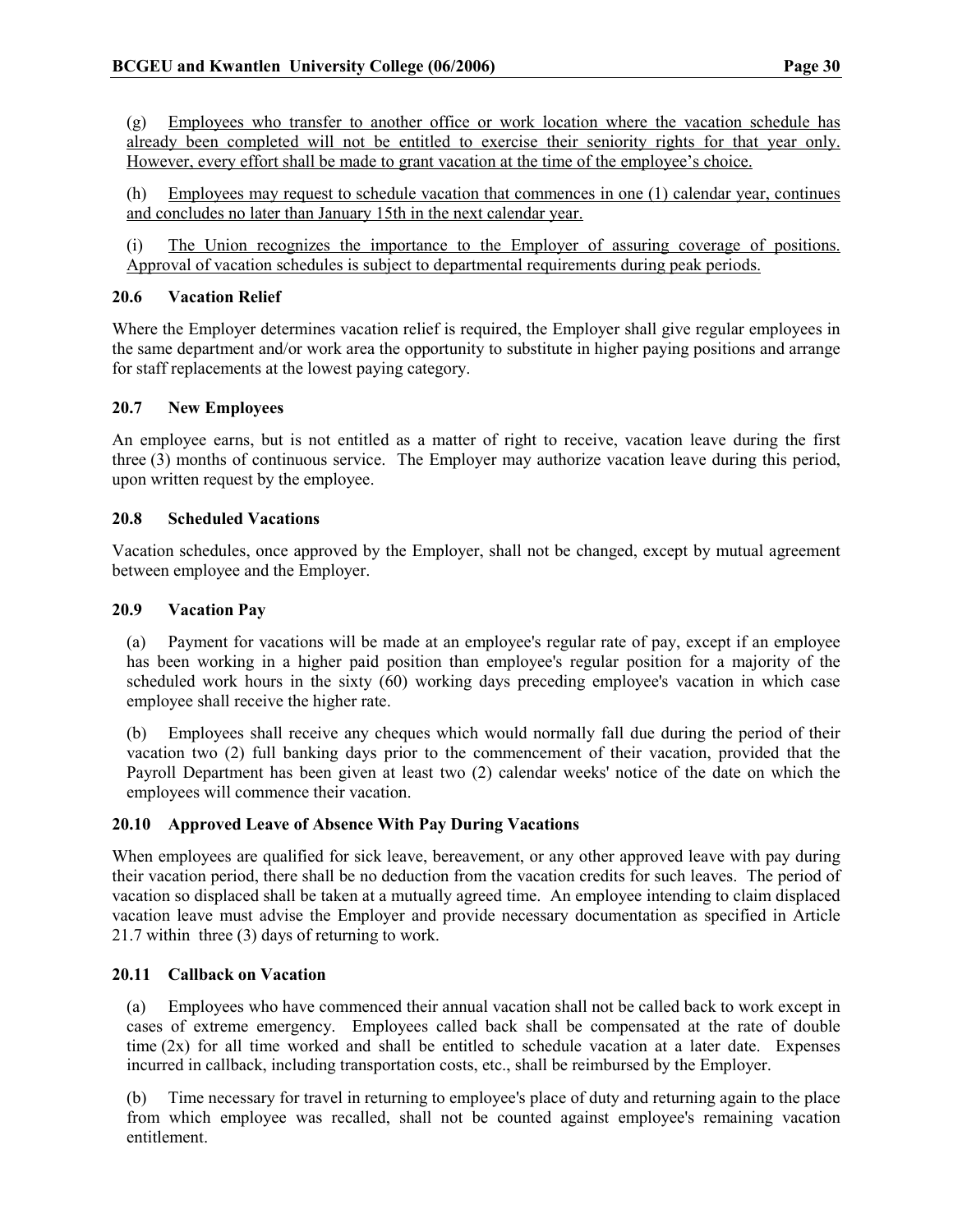## 20.12 Vacation Carryover

An employee shall be entitled to carry over a maximum of seventy (70) hours of vacation in a year provided the bank of vacation carryover does not exceed seventy (70) hours at any given time.

Employees shall not receive cash in lieu of vacation time, except upon termination.

The restrictions in this clause do not apply in situations where the Employer does not permit scheduling of the vacation prior to the end of the year.

Any outstanding vacation owed to employees that have been in receipt of disability benefits for two (2) consecutive years may be paid out at the employees request and at the rate of pay at the time of disability on the second year anniversary of the disability claim.

## 20.13 Vacation for Repeating Fixed Term Positions

The Employer will make every effort to ensure that repeating fixed term employees' vacations will be accommodated during the appointment term. If accommodating vacations will impair the Employer's ability to provide educational and support services, the employee shall have the option of carryover or payout at the layoff period or at calendar year end.

## ARTICLE 21 - HEALTH AND WELFARE

## 21.1 Basic Medical Insurance

All regular employees may choose to be covered by the Medical Services Plan. Employees may choose to extend coverage to their dependents. The Employer shall pay the full cost of the premium. Plan benefits will be paid in accordance with the Medical Services Plan of B.C. and will be subject to the limitations specified in the Plan including eligibility requirements.

## 21.2 Extended Health Benefits

The Employer, by means of a policy issued by the insurance company, provides extended health benefits, including an eyeglass and contact lens option, to all regular employees and their dependents. The Employer shall pay the full cost of the premiums. Benefits will be paid in accordance with the schedule of benefits listed in the Plan and will be subject to limitations specified in the Plan.

(a) Effective April 1, 2005, employees will be reimbursed a total of \$75.00 every two years for vision exams.

- (b) Extended Health Benefits
	- (i) Total lifetime coverage level will be unlimited.
	- (ii) Hearing aid benefit claims will be to a maximum of \$600 every five years.
	- (iii) Vision care benefit claims will be to a maximum of \$250 every two years.

The Parties agree to make the adjustments to the health and welfare benefits of the institution effective the first day of the month following ratification.

## 21.3 Group Life and Accidental Death & Disability

(a) All regular employees shall participate in a mutually agreed upon group life plan which shall provide for benefits as follows. The cost of the premium shall be borne by the Employer.

- $(i)$  twice  $(2x)$  annual salary;
- (ii) accidental death and dismemberment coverage is an amount equal to (i) above.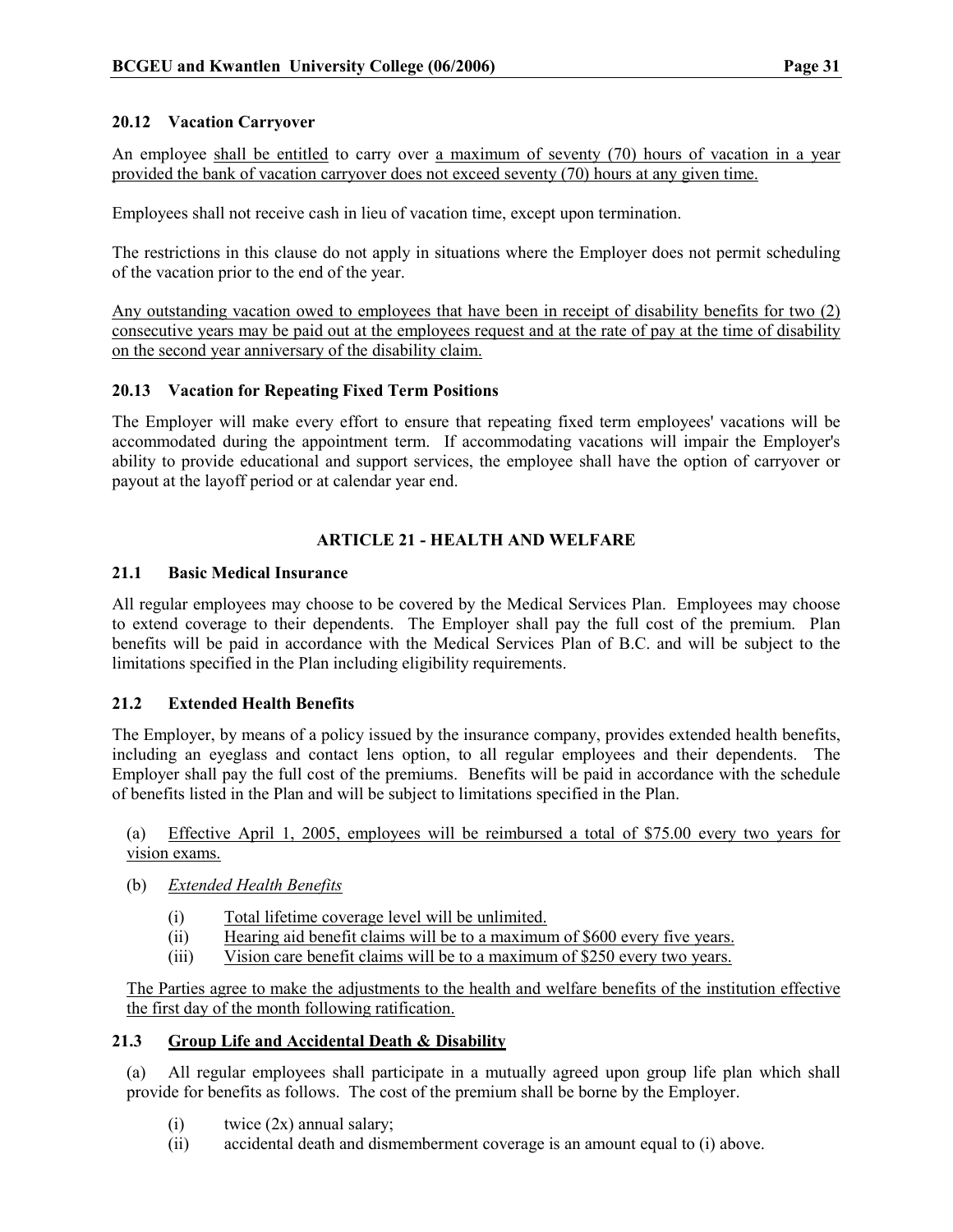## 21.4 Short Term Indemnity Plan and Long Term Disability Insurance

All regular employees shall participate in a mutually agreed upon short term indemnity and long term disability plans. The full cost of the premiums shall be borne by the Employer.

The Employee portion of savings realized by the E.I. reduction program will be applied annually to partially offset benefit costs.

Benefit Coverage:

(a) Short Term Indemnity Plan:

Seventy-five percent (75%) of weekly earnings to a maximum of nine hundred dollars (\$900) per week.

(b) Long Term Disability Plan:

Sixty-six and two thirds (66⅔%) of the first one thousand five hundred dollars (\$1,500) of monthly earnings plus fifty percent (50%) of the rest of your monthly earnings up to a maximum monthly benefit of two thousand five hundred dollars (\$2,500).

Benefits will be paid in accordance with the Schedule of Benefits listed in the insurance carrier's Plan and are subject to the limitations specified in the Plan, including eligibility requirements.

(a) Complete details of the Short Term Indemnity Plan and Long Term Disability Plans are available from the Human Resources Web Site.

If a long term disability claim is denied, the Human Resources Department will provide assistance in filing an appeal with the LTD plan carrier.

## 21.5 Dental Plan

The Employer pays the entire premium of a comprehensive dental plan. The Plan pays for service to the staff member and dependents on the following basis:

(a) One hundred percent (100%) of routine treatment, including diagnostic, preventative, surgical, restorative services, prosthetic repairs, endodontics and periodontics, plus an increase in scaling units to eight (8) units per year and an increase in root planning treatments to eight (8) units per year. Dental recall exams (polishing, application of fluoride and recall) will be limited to once every nine (9) months except in the case of dependent children (up to age nineteen (19)) and those with dental problems approved by the Plan.

(b) Sixty percent (60%) of major treatments such as crowns, bridges and dentures;

(c) Sixty percent (60%) of orthodontic treatment to a maximum of three thousand, five hundred dollars (\$3,500) per dependent between the ages of 6-17 inclusive.

Dental benefits will be in accordance with the schedule of benefits listed in the insurance carrier's Plan, and subject to the limitations specified in the Plan. The Group Policy, is available on the Human Resources Web Site.

## 21.6 Sick Leave Policy

(a) The Employer pays an employee his/her full salary for absence due to illness not exceeding thirty (30) calendar days. The thirty (30) calendar-day period is accumulative to the extent that if an employee is absent, returns before thirty (30) calendar days, and then, within fourteen (14) calendar days, is absent again for same or a related illness, this counts as one (1) thirty (30) calendar-day elimination period.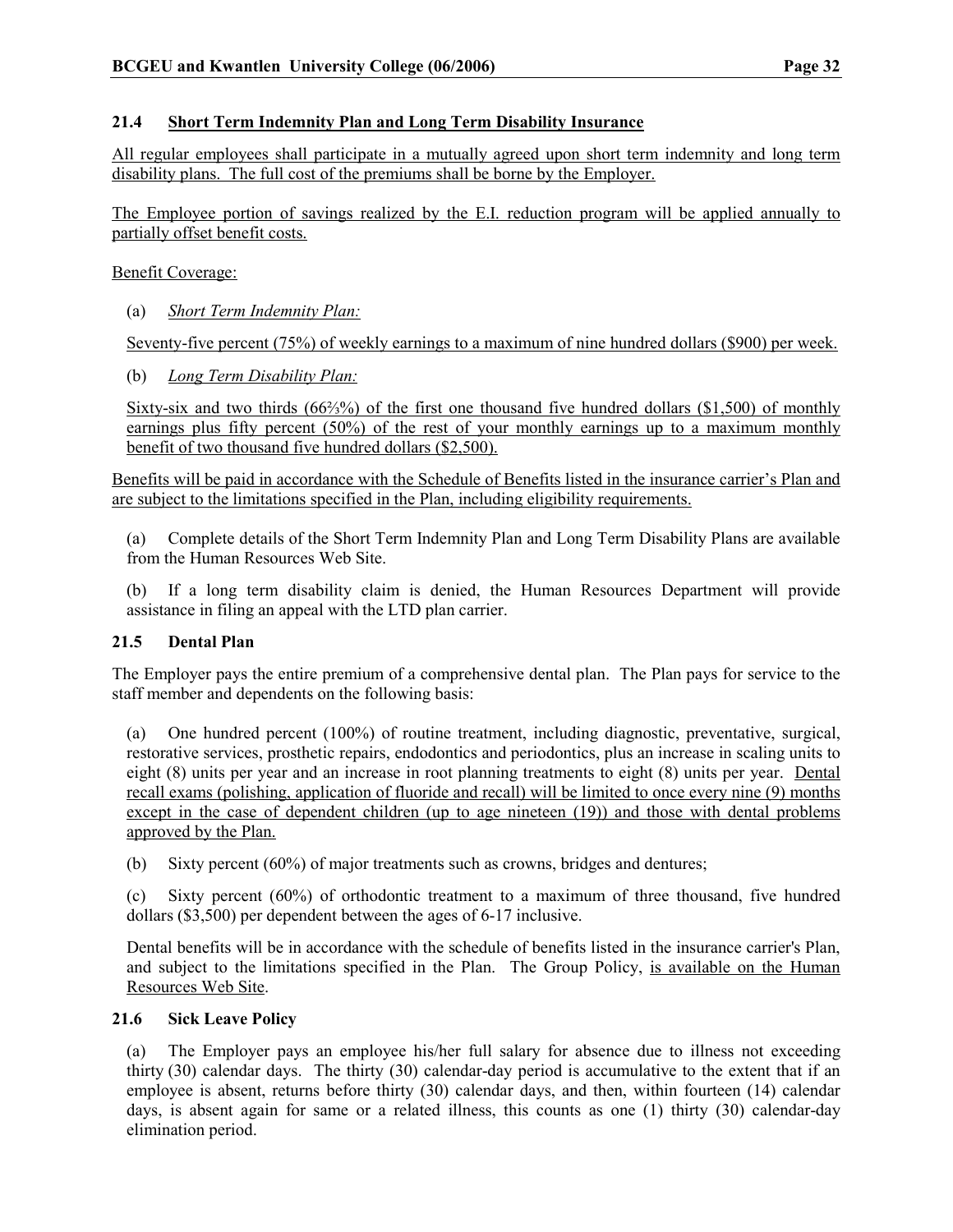(b) Employees absent more than thirty (30) calendar days due to accident or illness, receive benefits from the STIIP Plan beginning on the 31st day of illness and continuing to a maximum of twenty six (26) weeks. Thereafter, benefits are paid under the Long Term Disability Plan. This income replaces the employee's regular salary. Premiums are paid by the Employer and benefits are taxable. Participation in the Plan is compulsory.

(c) Coverage is by means of a policy issued by the insurance company and benefits will be paid in accordance with the schedule of benefits listed in the carrier's Plan and are subject to the limitations specified in the Plan including eligibility requirements.

(d) Where an employee is absent from work due to an injury which involves third Party liability, (i.e., ICBC), the employee must repay the Employer an amount equivalent to the sick pay received from the Employer and/or the insurance carrier upon receipt of the accident settlement provided that the settlement of claim includes wage loss benefits.

## 21.7 Employee to Inform Employer

Employees shall make every reasonable effort to inform the Employer as soon as possible of their inability to report to work because of illness or injury.

## 21.8 Sick Leave Report Form

An employee absent from work through illness or injury shall, within three (3) days of returning to work from the initial absence, submit a completed sick leave report form. This form is available at each campus or from Human Resources and is to be completed by the employee. The Employer may also request that a report from a qualified medical practitioner accompany the sick leave report form in one (1) or more of the following circumstances:

- (a) where it appears that a pattern of consistent or frequent absence from work is developing;
- (b) where the employee has been absent for five (5) consecutive scheduled days of work;
- (c) where at least fifteen (15) days have elapsed since the last statement was obtained and the employee has been in receipt of plan benefits throughout the period.

Benefits will cease to be paid when an employee fails to provide satisfactory evidence of medical disability during the benefit period.

Where the Employer requests a report from a medical practitioner the Employer will bear the costs of the report.

## 21.9 Ineligible for Sick Leave

Employees are not eligible for sick leave with pay for any period during which they are on leave of absence without pay, under suspension, on strike, on layoff, or locked out.

## 21.10 Medical Examination

(a) Where the Employer requires an employee to submit to a medical examination, it shall be at the Employer's expense and on the Employer's time, other than a medical examination required under Article 21.8 hereof.

(b) The right is reserved to the Employer to define the scope of the medical examination. The cost of this examination to be set by the fee schedule subscribed to by the B.C. Medical Association.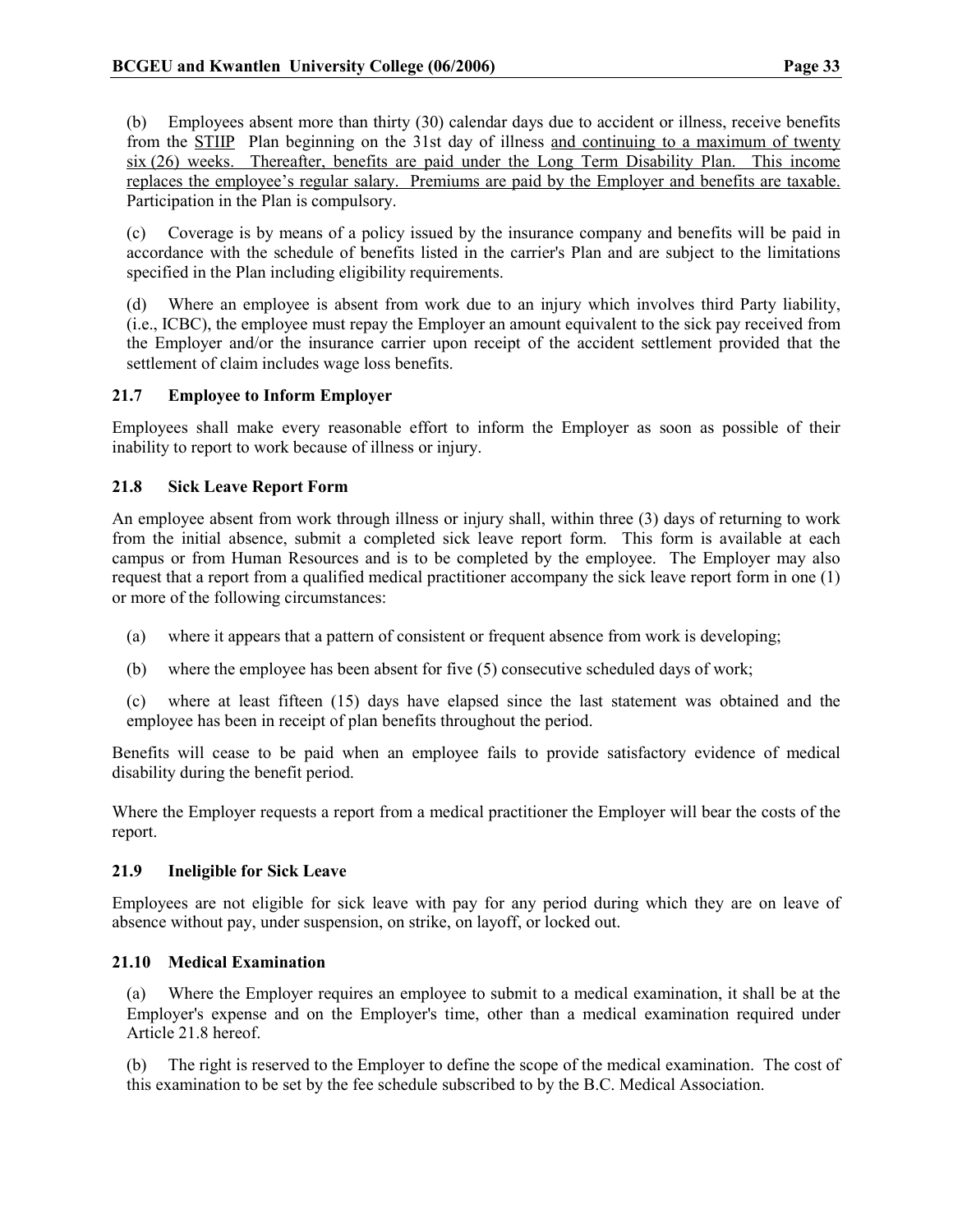## 21.11 Legislative Changes

If the premiums paid by the Employer for any employee benefit covered by this Agreement or applicable legislation are reduced as a result of any legislative action, the amount of the saving shall be used to increase other benefits available to the employees, as may be mutually agreed between the Parties.

## 21.12 Benefit Coverage During Leave of Absence

(a) The Parties to this Agreement recognize and agree that except where specific arrangements are made as provided in this Agreement, all benefits and entitlements provided by this Agreement are suspended for an employee who is absent on leave of absence without pay.

(b) Where an employee has been granted an approved leave of absence without pay, in excess of thirty (30) accumulated calendar days, and the employee has been participating in the following coverages:

- Group Life Insurance
- Accident Death and Dismemberment Benefits
- Dental Plan
- Extended Health Care
- Medical Services Plan of B.C.

the employee may maintain coverage in those Plans. The employee must pay one hundred percent (100%) of the premiums for those coverages during such leave. The Employer shall continue to remit premiums on behalf of each employee. Mutually acceptable arrangements for repayment of the employee's portion shall be made in advance of the commencement of the leave. Failure by the employee to effect payment of the premiums may result in loss of coverage.

(c) Where an employee has been granted an approved leave of absence without pay, in excess of thirty (30) calendar days, and the employee has been participating in the Short Term Indemnity Plan and Long Term Disability Plan, the provisions of (b) above shall apply for payment of premiums during the leave.

For an employee who is disabled during the leave of absence and who is unable to return to work on the previously agreed to date of return from leave, payment of benefits shall be as follows:

Effective the previously agreed to date of return from leave, the provisions of Article 21.7, shall apply based on the date of disability which occurred during the leave of absence.

## 21.13 Contributions in Advance

Except in the case of the Municipal Superannuation Plan, where this Agreement requires the Employer to deduct from an employee's pay the employee's contribution towards the premium payments for any insurance or benefit plan, such deductions shall be made one (1) month in advance. That is, deductions will be made at the end of a current month for the employee's contribution for coverages effective in the following month.

In the case of newly appointed employees or employees newly enrolled, the first deductions will be double deductions in order to pay the premiums for both the current and the following month.

As required by the applicable legislation, the deductions for the Municipal Superannuation Plan are made at the end of each month relative to the month then ending, not in advance.

All contributions made by the Employer on behalf of the employees are similarly made in advance.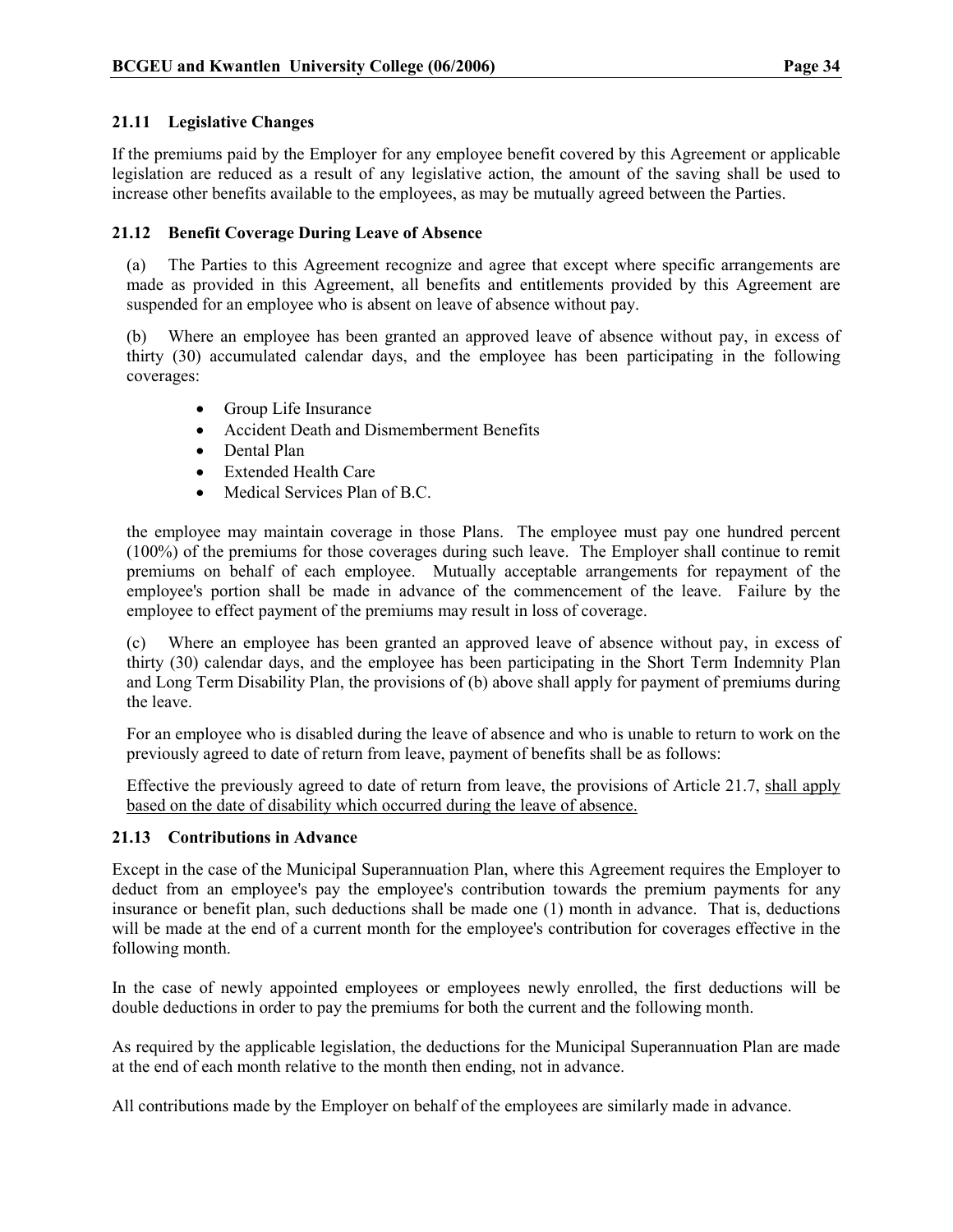## ARTICLE 22 - STAFF TRAINING AND DEVELOPMENT

## 22.1 Preamble

Both Parties recognize a need to provide employees with opportunities to upgrade and/or enhance their skills and qualifications in their current position or to prepare for promotional advancement for present or foreseeable jobs within the University College.

## 22.2 Funding

(a) The Employer shall, at the beginning of each fiscal year, allot seventy-five dollars (\$75) per regular employee to fund staff training and development during the fiscal year.

(b) Applications under this Article shall be considered by a Committee appointed by the Union. The Committee shall consist of two (2) representatives and shall meet as necessary to a maximum of once per month to review applications.

(c) The Committee shall establish criteria to be used when considering applications/proposals under this Article. The criteria shall be reviewed annually and recommendations forwarded to the Labour Management committee for approval.

(d) For the purpose of this Article, costs may include but are not limited to tuition/registration fees, required course materials, travel expenses, meals and salaries/replacement salaries if required. No individual employee shall be sponsored for professional development at a total cost to the fund in excess of two thousand dollars (\$2,000) in one (1) fiscal year. Failure to provide receipts and proof of completion/attendance for activities/courses may result in future applications being denied by the Committee.

(e) Preference shall be given to applications that demonstrate:

- (i) the activity is part of the employee's plan for career development;
- (ii) the activity is offered by an accredited, recognized institution or professional association; or

(iii) (the activity forms part of a course of studies leading to a degree, diploma, certificate or citation.

(f) The fund shall be used for credit and credit free courses and activities. Approval shall not be unreasonably withheld. Disputes arising from this Article may be appealed to a Sub-committee of the Labour/Management Relations Committee and a final and binding decision shall be made within five (5) working days of receipt of the appeal.

(g) Applications may be approved, amended or denied by the Committee. If an application is denied or amended, the applicant shall be informed in writing with the rationale for the denial or amendment.

(h) The authority to grant leave during working hours for the purpose of education and training rests solely with the Employer. When the activity occurs during scheduled work time employees shall continue to accrue seniority and receive all benefits during the period of such leave.

(i) If the activity only occurs during the employee's normal working hours, the supervisor, on behalf of the Employer, has the sole discretion to determine if a replacement is necessary.

(j) None of the above is to be interpreted as limiting the discretionary power of the Committee in assessing special and unique proposals and making recommendations to the Labour/Management Relations Committee.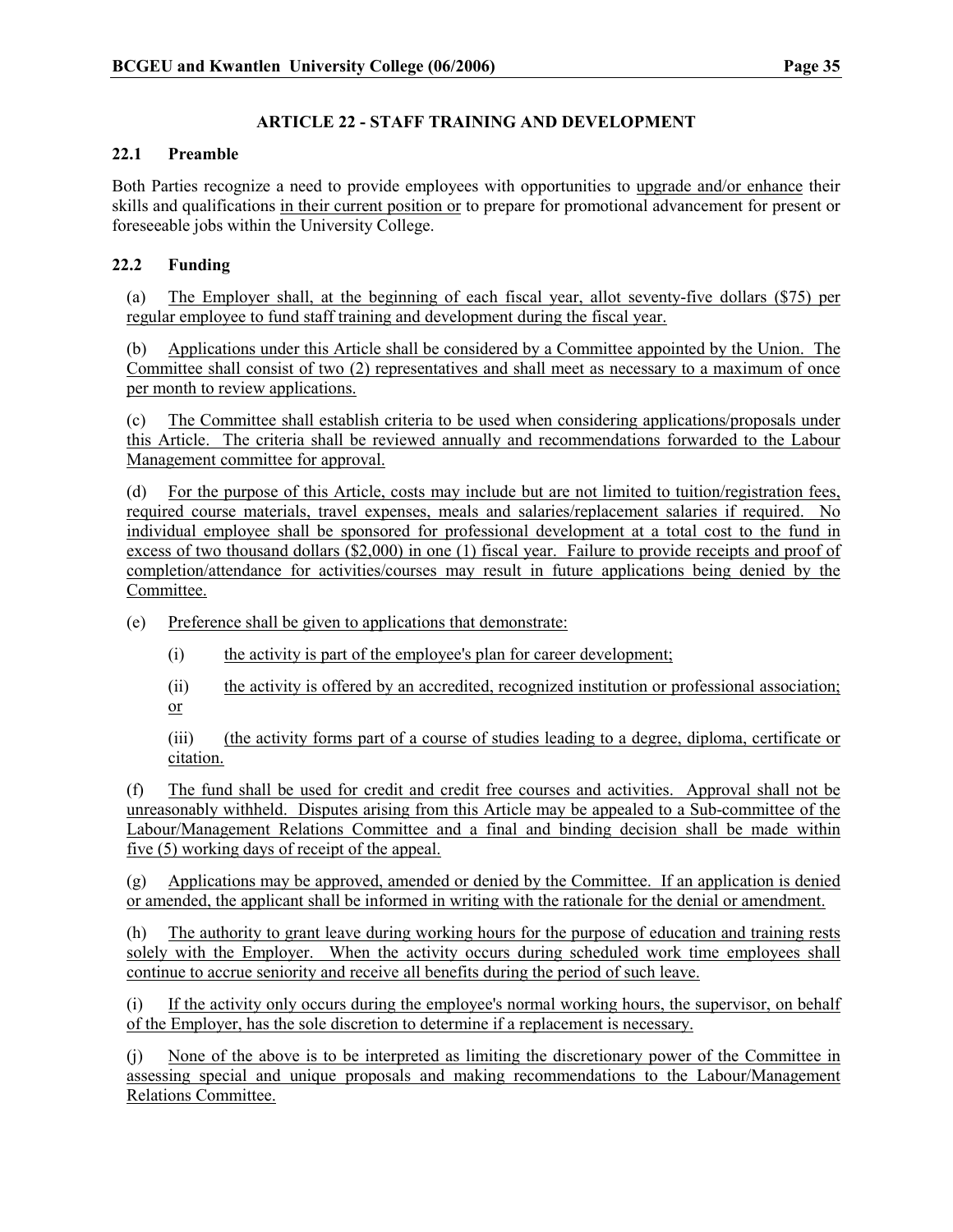(k) In the event that an employee does not attend, fails or withdraws from an approved activity, the University College is authorized to commence payroll deductions until the total amount paid by the fund has been deducted (maximum recovery rate shall not exceed five percent (5%) of an employee's basic biweekly salary). In the event that an employee terminates employment with the University College, prior to the completion of a course $(s)$ , the University College is authorized to deduct the total costs from the employee's final paycheque. These recovered monies shall be returned to the fund.

(l) The total costs approved by the Committee shall not exceed the total amount set aside in (a) above and the funds carried forward in accordance with (m) below.

(m) Money in the fund not committed for expenditure at the end of the fiscal year may be distributed equitably among those employees who submit receipts for eligible expenses over the maximum in 22.2(d). Funds allocated to Staff Training and Development that are not used in the current year will be carried over into the next fiscal year.

(n) Funding may be approved retroactively within the fiscal year.

(o) The Committee shall provide the Chairperson of the Bargaining Committee and the Employer with a copy of the budget summary on a monthly basis and a copy of the complete financial records which show the specific allocations and expenditures at the end of each fiscal year. The Employer agrees to provide administrative support to the Committee.

(p) The Labour/Management Relations Committee shall monitor the operation of this Article and may, from time to time, recommend appropriate procedural and/or structural changes.

## 22.3 Time Off for Personnel Development Activities

The Employer and the Union recognize the mutual benefit of employees attending University Collegewide Personnel Development activities. Every effort will be made to grant time off without loss of seniority, benefits, or pay in order to attend Personnel Development activities.

## 22.4 Employee Orientation

The Employer agrees that the Bargaining Unit Chairperson or designate will be given five (5) days' notice of College-wide orientation sessions for support staff. The Bargaining Unit Chairperson or designate shall attend orientation without loss of pay, benefits and seniority. The Union will provide information to new employees with regard to the B.C. Government Employees' Union. The Employer agrees to provide thirty (30) minutes to the Union to meet privately with new employees as a group. The B.C. Government Employees' Union presentation will be the final item on agendas for orientation sessions.

## 22.5 University College Study Benefits

(a) An employee with one (1) or more years of service seniority shall be entitled to take, without payment of tuition, one (1) University College credit course per semester plus one (1) additional University College credit course during the calendar year, outside the employee's normal working hours. If such courses are only offered during regular working hours, permission may be obtained from the administrator providing that arrangements are made to make up time absent at no expense to the Employer.

(b) In the event that an employee does not successfully complete a University College credit course, the Employer is authorized to deduct the total tuition fee for the credit course from the employee's next payroll cheque.

(c) If an employee terminates employment with the Employer prior to completion of a credit course, the Employer is authorized to deduct the total tuition fee from the employee's final payroll cheque.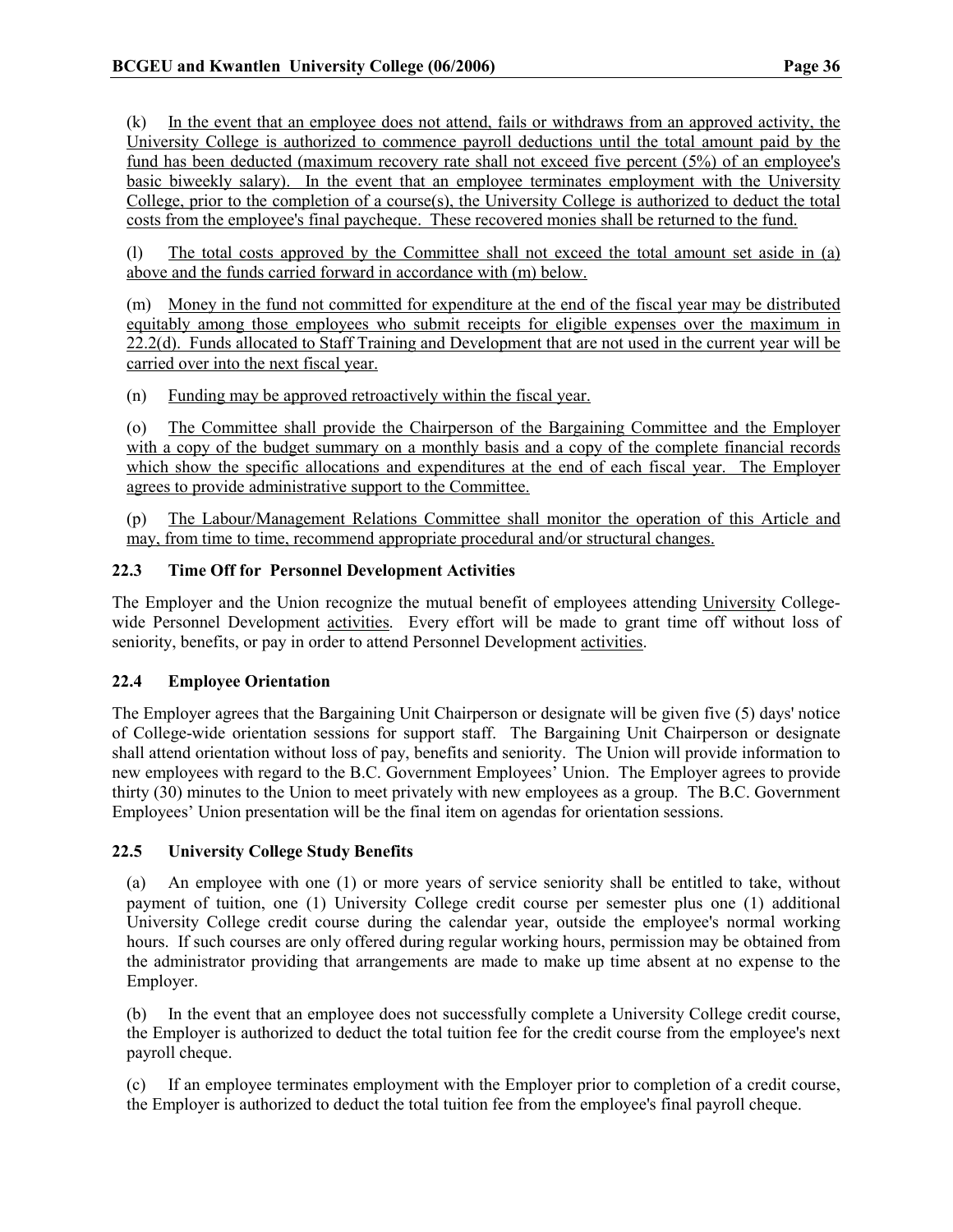## ARTICLE 23 - EDUCATIONAL LEAVE AND PROFESSIONAL DEVELOPMENT

## 23.1 Educational Leave

(a) The Employer supports the concept of career development for the purposes of enabling employees to upgrade their skills and knowledge in order to prepare for promotional advancement at the University College.

(b) The Employer may grant a regular employee with a minimum of three (3) years' continuous regular service one (1) educational leave to maximum of twelve (12) months once every five (5) years under this Article.

(c) Written applications for Educational Leave shall be submitted to the supervisor three (3) months prior to the commencement of leave, with a copy to the Bargaining Unit Chair. An employee may withdraw their request until such time as a replacement employee has been selected.

(d) In granting educational leave, the operational needs of the University College are a primary consideration. Copies of approved educational leaves will be sent to the Bargaining Unit Chair. Employees may request denials of leave be referred to the Labour/Management Committee for review.

(e) Employees granted leave under this Article shall suffer no loss of seniority and upon return to the University College, shall return to their former position. In the event that the position has been eliminated, Article 15 will apply.

(f) The University College shall maintain coverage for its share of dental, extended health, group life and medical plans of employees on educational leave.

(g) An employee shall return to the University College at the completion of the leave for a period of time equal to the period of the educational leave taken.

(h) Should an employee not fulfill the requirements in (g) above he/she shall reimburse the Employer for the cost of the benefits paid by the University College, on a prorated basis.

(i) Six (6) weeks prior to the expiration of educational leave, the employee must notify the University College in writing of the date of return to work.

## 23.2 Professional Development for Specialized Positions

The Employer recognizes the need for employees who work in specialized positions to keep up-to-date with knowledge and skills in their field.

(a) Employees filling regular positions that require a diploma, degree or equivalent may be entitled to apply for Professional Development leave up to a maximum of three (3) days per fiscal year for the following purposes:

(i) to attend conferences or conventions related to the employee's field or specialization;

(ii) to participate in seminars, workshops, symposia, or similar out-service programs to keep up to date with knowledge and skills in their field.

(iii) to apply to have relevant professional membership fees paid or reimbursed.

(b) Professional Development leave shall not be cumulative, and funds will be allocated on a first come, first-served basis.

(c) Employees wishing to proceed on Professional Development leave shall submit an application indicating the leave required, the relevance of the particular event to the employee's job and the approval of their immediate supervisor. Approval for Professional Development leave shall be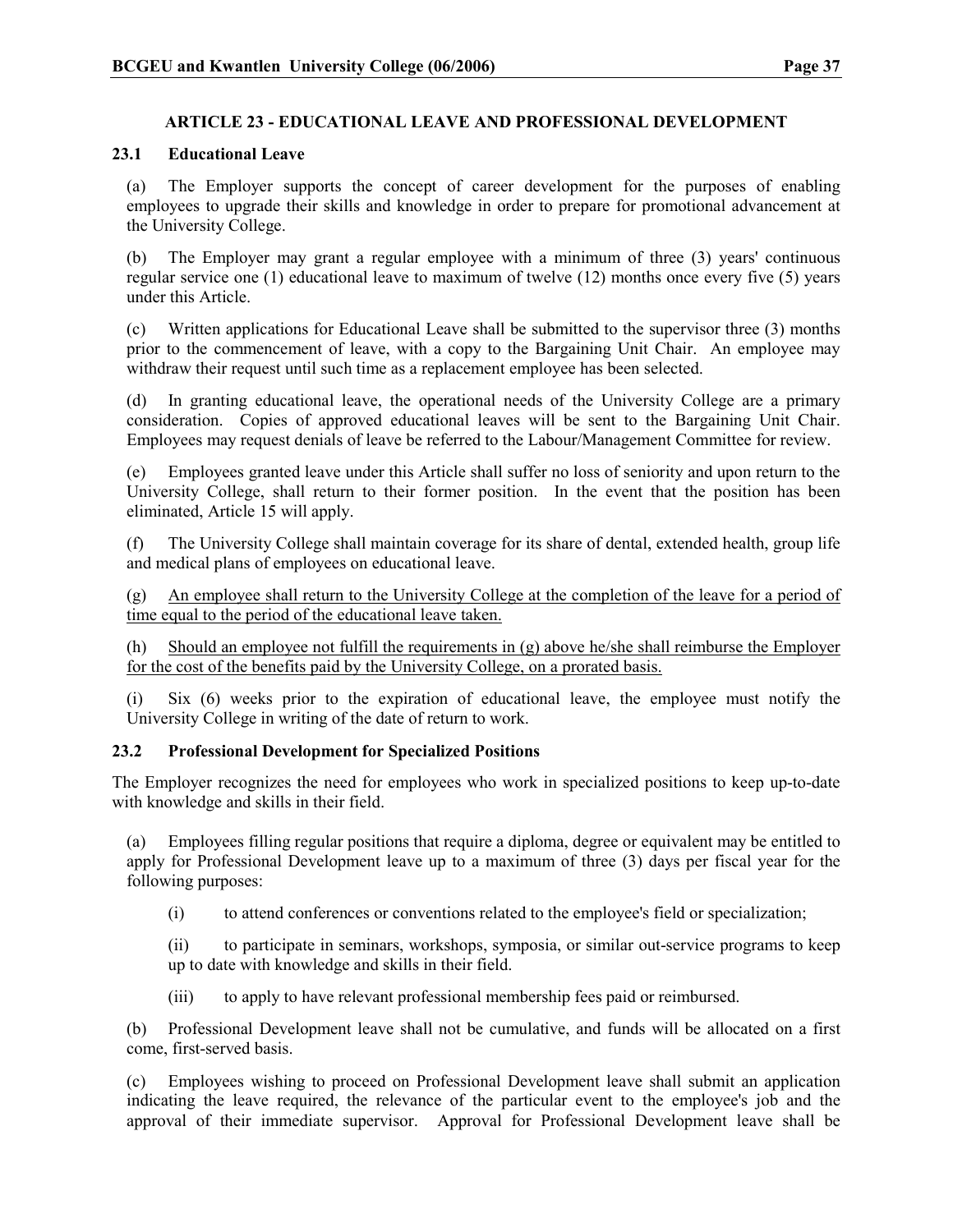contingent on the Employer's ability to provide educational and support services. Where the PD activity occurs during a layoff period or leave of absence, no salary will be paid.

(d) Applications for Professional Development leave will be processed through the committee as established under Article 22.

(e) The employee who has been approved for Professional Development leave shall be reimbursed for all or part of their expenses up to a maximum of four hundred dollars (\$400) per fiscal year. The fund shall be charged for workshops or conference fees, and for course material. When replacement occurs, the fund shall be charged for replacement salaries.

(f) Money in the fund not committed for expenditure at the end of the fiscal year may be distributed equitably among those employees whose applications for funding exceeded the maximum allowed. Requests must be in writing and receipts for eligible expenses must be included. Money not distributed after preceding procedure will be carried over into the next fiscal year.

(g) In the event that the employee does not attend or withdraws from the approved Professional Development activity, he/she will be required to reimburse the total funds received. The University College is authorized to commence payroll deductions until the total amount has been deducted (maximum recovery rate shall not exceed five percent (5%) of an employee's basic biweekly salary). If an employee terminates employment prior to completion of the event, the University College is authorized to deduct the total fee from the employee's final paycheque.

(h) The Employer shall provide twenty three thousand, seven hundred and seventy-five dollars (\$23,775) per fiscal year for this purpose.

(i) The Sub-committee shall provide the Bargaining Unit Chair with a copy of the budget summary on a monthly basis and a copy of the Sub-committee's financial records which show specific allocations and expenditures on an annual basis.

(ii) On request, the University College shall provide the Bargaining Unit Chair with the names and job titles of those individuals who qualify for funding under this Article.

## 23.3 Employer-Required Training

When the Employer requires a post-probationary employee to take training (i.e., the training is compulsory), the Employer shall grant a leave of absence with pay and shall bear the full cost of the training, except where the employee is appointed to a new position contingent on taking specific training.

Whenever possible, Employer-required training will be taken through Kwantlen University College.

## ARTICLE 24 - SPECIAL AND OTHER LEAVE

## 24.1 Bereavement Leave

(a) In the case of bereavement in the immediate family, employees not on leave of absence without pay shall be entitled to special leave at their regular rate of pay, from the date of death to and including the day of the funeral with, if necessary, an allowance for immediate return travelling time. Such leave shall normally not exceed five (5) working days. Immediate family is defined as an employee's parent, grandparent, wife, husband, common-law spouse, child, brother, sister, father-in-law, mother-in-law, son-in-law, daughter-in-law, step parent, foster parent, step child, foster child and grandchild.

(b) In the event of the death of the employee's brother-in-law, sister-in-law, or a relative permanently residing in the employee's household or with whom the employee permanently resides, the employee shall be entitled to paid leave for one (1) day for the purpose of attending the funeral. If an employee is on vacation leave at the time of bereavement leave, the employee shall be granted bereavement leave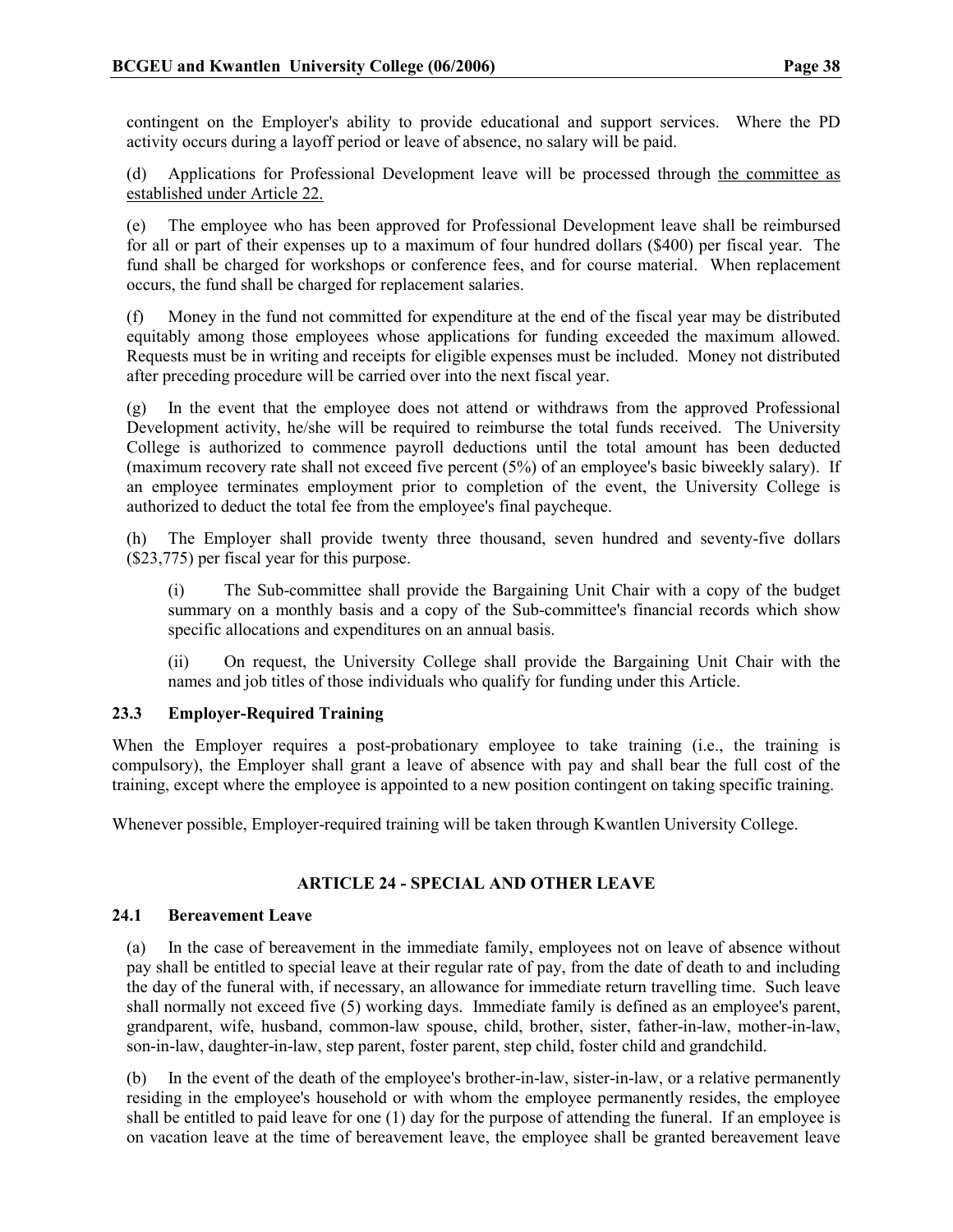and be credited the appropriate number of days to vacation leave credits if the employee attends the funeral of a family member as defined.

## 24.2 Full-time Union or Public Duties

The Employer shall grant, on written request, leave of absence without pay. Requests shall include reasonable notice. Where possible, prior to the expiration of the leave, the employee shall notify the Employer in writing of the anticipated date of return to work. This clause applies to:

(a) employees to seek election in a Municipal, Provincial or Federal election;

(b) employees selected for a full-time position with the Union or any body to which the Union is affiliated for a period of one (1) year, which may be renewed by mutual consent. Seniority shall not accumulate during this leave of absence beyond a period of two (2) years;

(c) employees elected to a public office for a maximum period of five (5) years.

## 24.3 Leave for Court Appearance

(a) The Employer shall grant paid leave to employees other than employees on leave without pay, who serve as jurors or witnesses in a court action.

(b) Employees in receipt of their regular earnings while serving at court shall remit to the Employer all monies paid to them by the court, except meal allowances not reimbursed by the Employer.

- (c) Time spent at court by employees in their official capacity shall be at their regular rate of pay.
- (d) Court actions arising from employment, requiring attendance at court, shall be with pay.

(e) In the event an accused employee is jailed pending a court appearance, such leave of absence shall be without pay.

## 24.4 Elections

The Employer shall give all employees eligible to vote in a Federal, Provincial or Municipal election or a referendum, four (4) consecutive clear hours during the hours in which the polls are open, in which to cast their ballots.

## 24.5 Family Illness

In the case of unanticipated illness or hospitalization of a spouse, dependent child or dependent parent, when no one at the employee's home other than the employee can provide for the needs of the affected person, the employee may request leave with pay from his/her supervisor. This leave is for up to two (2) days with pay at any one (1) time. In no circumstances, will paid leave under this clause be granted for more than five (5) days or thirty-five (35) hours over a calendar year.

## 24.6 Medical and Dental Appointments

(a) Where appointments cannot be arranged during non-work time, employees shall be entitled to take time off with pay for medical and dental appointments, but will arrange them at the beginning or end of the working day. Appointments made other than at the beginning or end of the working day will be the exception.

(b) Requests to accompany a spouse, dependent child or dependent parent to a medical or dental appointment will be granted by the Employer subject to departmental requirements. The employee may use banked overtime or reschedule their workday/week or use available vacation entitlement or take leave without pay. Employees are expected to schedule such appointments in advance where possible.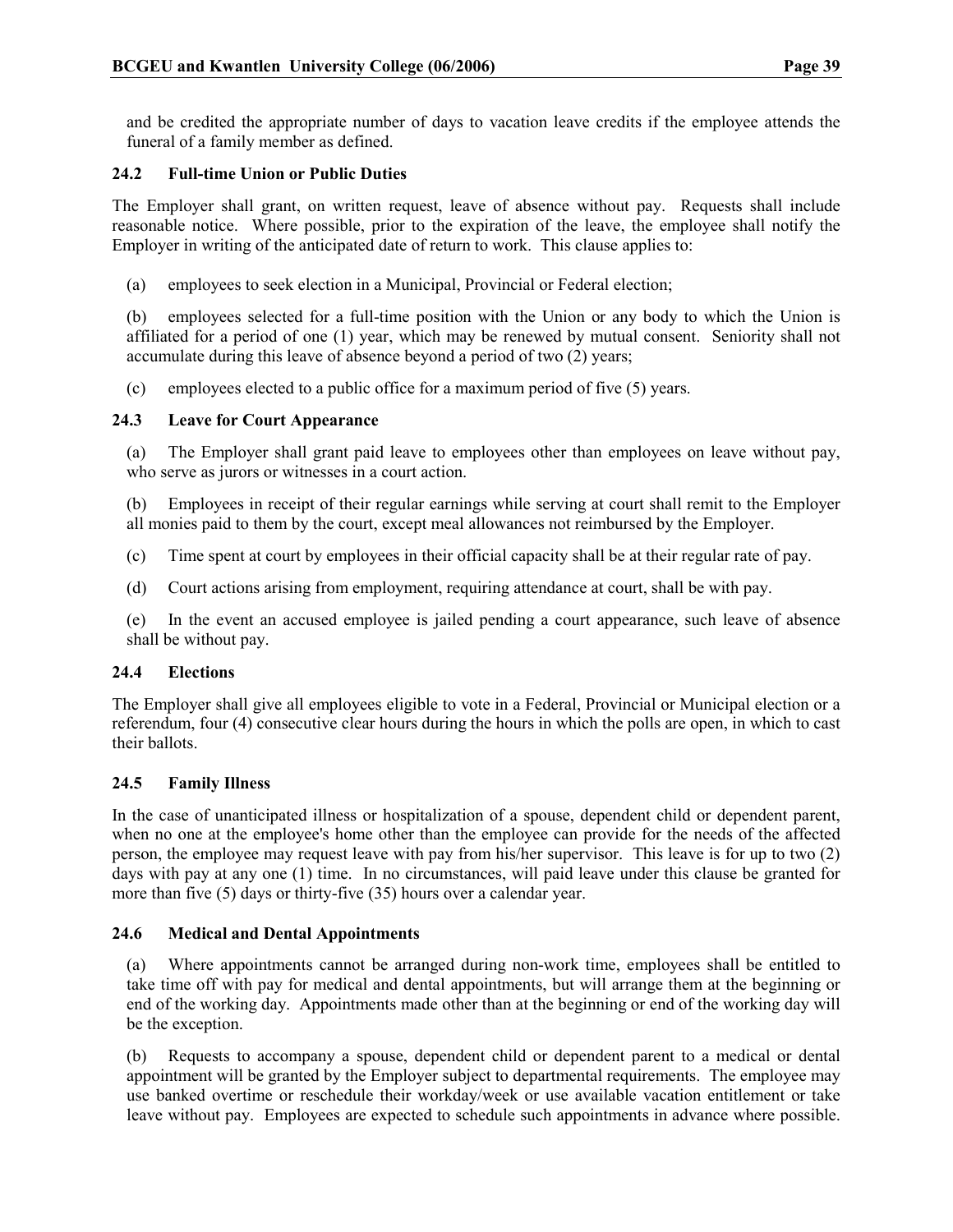Leave will be granted on short notice for situations requiring immediate attention subject to departmental requirements. Verification of appointments may be requested by the University College.

(c) Employees on modified or flexible hour work schedules shall make an effort to arrange for such appointment during non-work time.

#### 24.7 Special Leave

Employees not on leave of absence without pay shall be entitled to special leave at their regular rate of pay for the following should they occur on a scheduled workday:

#### 24.8 General Leave

Notwithstanding any provisions for leave in this Agreement, an employee may request leave of absence without pay for personal reasons or unusual circumstances. Such requests are to be made in writing to the Employer, and similarly will be responded to in writing together with the reasons if the request is to be refused. Approval shall not be withheld unjustly. The Union recognizes the prime objective of the Employer is the delivery of educational training and services to students.

#### 24.9 Leave of Absence for University College Committees

An employee whose assigned work schedule would prevent him/her from attending meetings of a university college committee to which he/she has been elected or appointed, will be granted a leave of absence from his/her regular duties without loss of pay or other entitlements to attend such meeting(s).

Where such leave is granted, the Employer will replace the employee as necessary. The cost of this provision will be borne by the institution as a general operating expense.

## 24.10 Deferred Salary Leave

Employees will be entitled to participate in the Deferred Salary Leave Plan as described in the October 2004 document which is available on the Human Resources Web Site.

## ARTICLE 25 - MATERNITY/PARENTAL LEAVE

Notwithstanding Articles 25.1(a), 25.1(h), 25.2(b), and 25.2(i), the maximum combined leave for Maternity and/or Paternity Leave shall not exceed twelve (12) months.

## 25.1 Maternity Leave

A pregnant employee shall qualify for maternity leave:

(a) Upon written request at least four (4) weeks in advance of the leave the employee will be granted leave of absence without pay for a period of not more than twelve (12) months. The request must be accompanied by a doctor's note indicating the expected date of birth.

(b) The period of maternity leave without pay shall be from eleven (11) weeks before the expected date of termination of the pregnancy.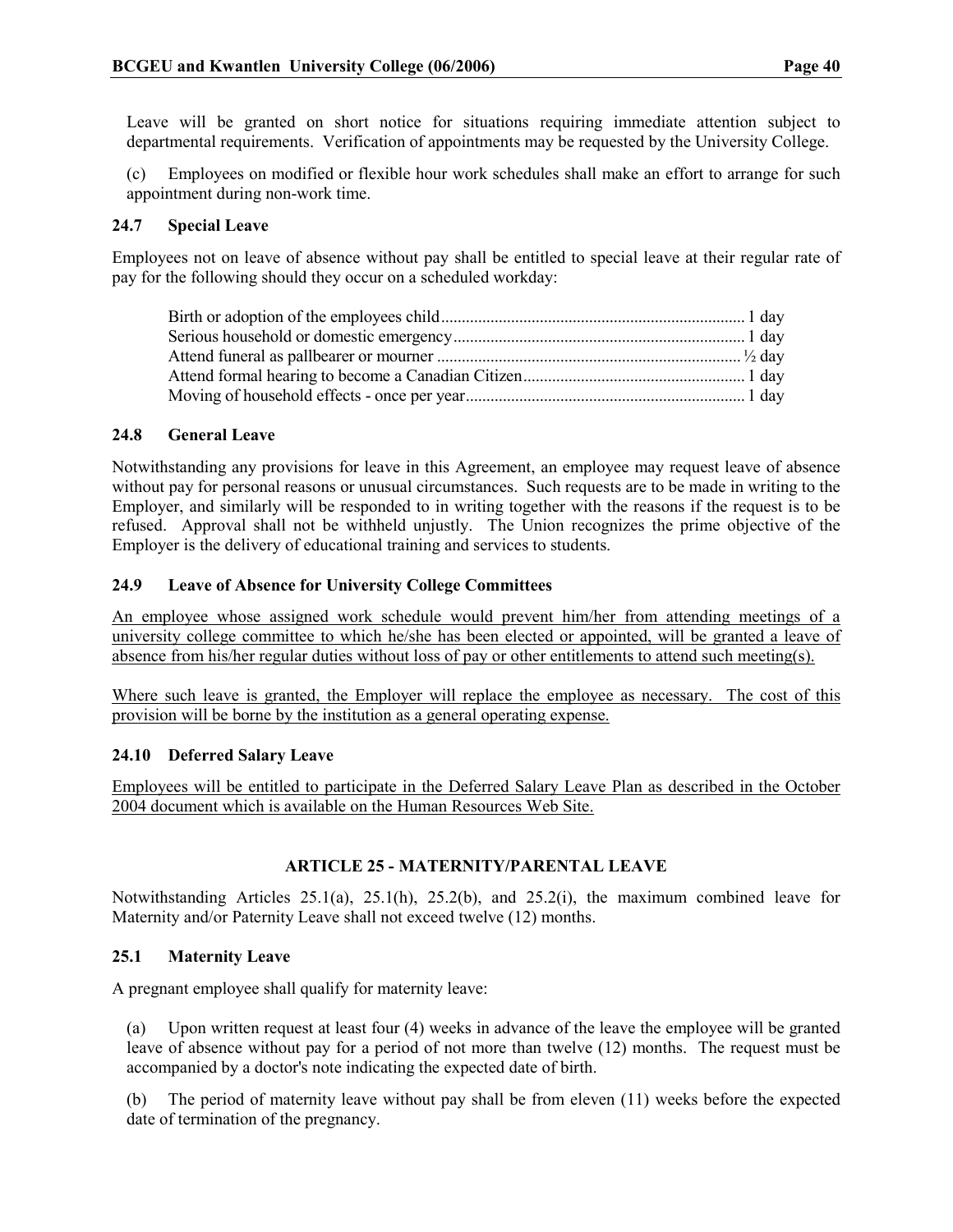(c) The Employer shall, with the agreement of the employee, defer the commencement of maternity leave for any period approved in writing by a qualified medical practitioner.

(d) Where an employee who is at work becomes ill or injured following the commencement of the eleven (11) week period in (b) above, such illness or injury shall be covered by application of the sick leave provision as follows:

(i) where the illness or injury is not directly related to the condition of pregnancy, sick leave coverage may extend to the scheduled date of commencement of maternity leave or birth of the baby, whichever occurs first;

(ii) where the illness is caused through an abnormal condition or pregnancy, as determined in writing by a qualified medical practitioner, and the employee returned to work before the scheduled commencement date of maternity leave, the period of absence will be covered by the provisions of Article 21.5(a) and (b).

(e) On return from maternity leave, an employee shall be placed in her former position.

(f) The Employer shall maintain coverage for medical, extended health, dental, group life, short and long term disability, and shall pay the Employer's share of these premiums.

(g) Notwithstanding Articles 20.1 and 20.2, vacation entitlements and vacation pay shall continue to accrue while an employee is on maternity leave for the first six (6) months of maternity leave providing the employee returns to work for a period of not less than six (6) months. Vacation earned pursuant to this clause may be carried over to the following year, notwithstanding Article 20.12.

Where the original application for maternity leave is for a period of less than twelve  $(12)$  months, it can be extended for an additional period so the combined leaves do not exceed twelve (12) months. Such an extension must be for health reasons and will be without pay. A doctor's certificate is required. Benefit provisions under Article 25.1(f) shall apply.

(i) Maternity leave for employees in their initial probation period shall be in accordance with the Employment Standards Act.

(j) Six (6) weeks prior to the expiration date of the maternity leave, the employee must notify the University College in writing of the date of return to work. If no notification is given, the employee shall be deemed to have abandoned the position.

## 25.2 Parental Leave

(a) The purpose of this leave is for the primary care and custody of the new born or newly adopted child(ren).

(b) The employee shall be granted parental leave without pay for a period of up to six (6) months following the birth or adoption of the child(ren).

(c) Where both parents are employees of the University College, the employees shall determine the apportionment of parental leave between them which will not exceed a combined total of six (6) months. The leave shall only be granted to one (1) employee parent at a time.

(d) Where both parents are employees of the University College, the employee(s) who request parental leave in combination with maternity leave, the combined period of leave will not exceed twelve (12) months.

(e) The employee shall notify the University College in writing, a minimum of one (1) month prior to the anticipated commencement of the leave, and in the case of adoption leave, as much notice as is practical.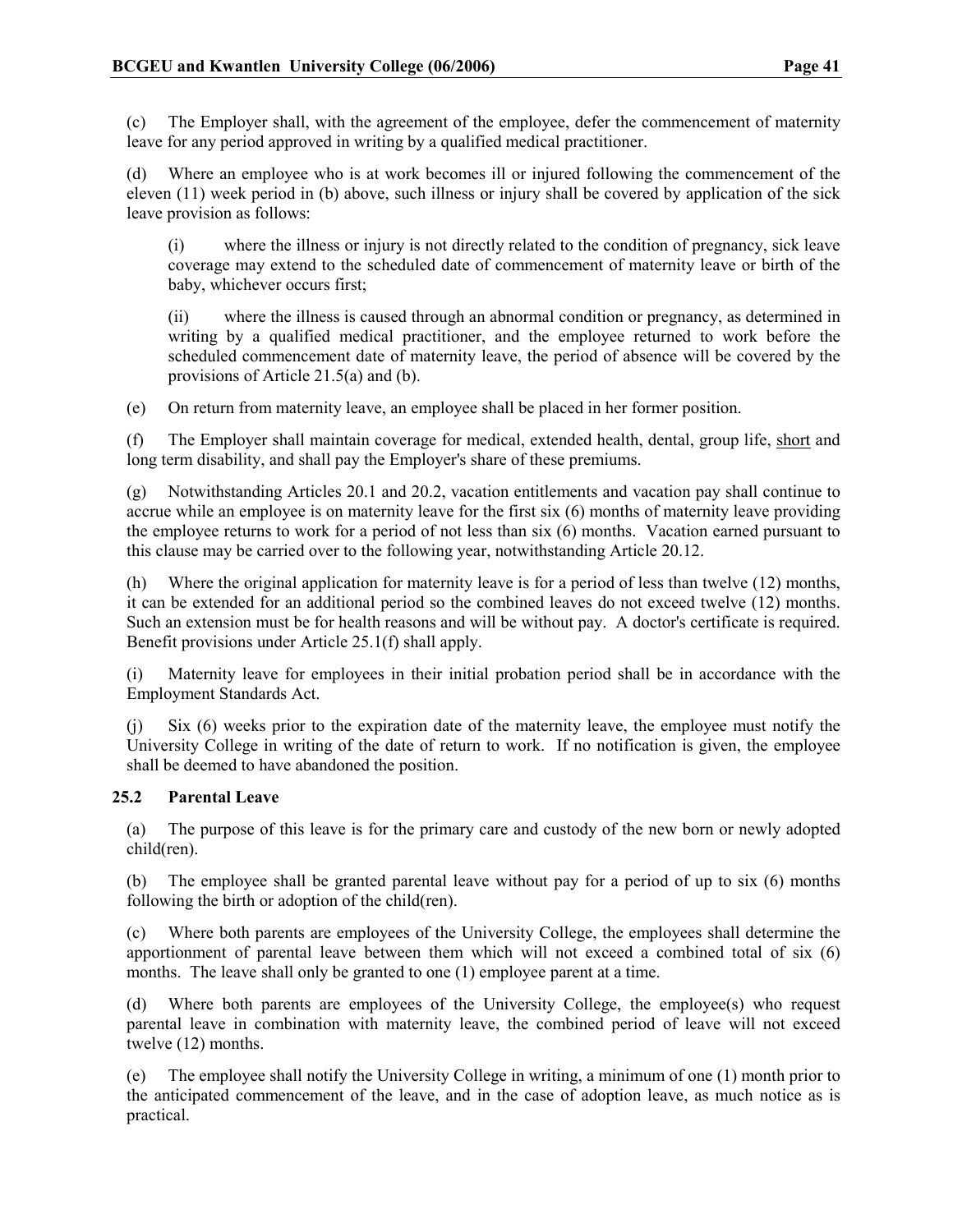(f) The employee shall, upon request, furnish proof of the birth or adoption of the child(ren).

(g) The Employer shall maintain coverage for medical, extended health, dental, group life, short and long term disability and shall pay the Employer's share of these premiums.

(h) Notwithstanding Articles 20.1 and 20.2, vacation entitlement and vacation pay shall continue to accrue while an employee is on six (6) months' parental leave providing the employee returns to work for a period of not less than six (6) months. Vacation earned pursuant to this clause may be carried over to the following year notwithstanding Article 20.12. An employee cannot access this provision in combination with Article 25.1(g).

(i) Parental leave for the purposes of adoption of a child(ren) shall be extended for up to an additional six (6) months without pay, for the newly adopted child(ren)'s health reasons where a Doctor's certificate is presented.

(j) Six (6) weeks prior to the expiration date of the Parental leave, the employee must notify the University College in writing of the date of return to work. If no notification is given, the employee shall be deemed to have abandoned the position.

## 25.3 Supplemental Employment Benefit for Maternity and Parental Leave

(a) Effective April 1, 2005, when on maternity or parental leave, an employee will receive a supplemental payment added to Employment Insurance benefits as follows:

(i) For up to fifty-two (52) weeks of maternity leave, an employee who is the birth mother shall receive an amount equal to the difference between the Employment Insurance benefits and seventy-five percent (75%) of her salary calculated on her average base salary.

(ii) For up to a maximum of thirty-seven (37) weeks of parental leave, the spouse, the biological father, the common-law partner or adoptive parent who is caring for the child shall receive an amount equal to the difference between the Employment Insurance benefits and seventy-five percent (75%) of the employee's salary calculated on his/her average base salary.

(iii) The average base salary for the purpose of Clauses  $25.3(a)(i)$  and  $25.3(a)(ii)$  is the employee's average base salary for the twenty-six (26) weeks preceding the maternity or parental leave. If the employee has been on unpaid leave for part of the preceding twenty-six (26) weeks, then up to four (4) weeks of that unpaid leave will be subtracted from the twenty-six (26) weeks for the purpose of calculating the average base salary.

(b) An employee is not entitled to receive Supplemental Employment Benefits and disability benefits concurrently. To receive Supplemental Employment Benefits, the employee shall provide the Employer with proof of application for and receipt of Employment Insurance benefits.

(c) If an employee is disentitled or disqualified from Employment Insurance maternity or parental benefits, the employee shall receive the supplemental payment or the appropriate percentage less the amount of Employment Insurance benefits the employee would have received if qualified for Employment Insurance benefits.

(i) To be entitled to the above noted benefits, an employee must sign an agreement that they will return to work and remain in the Employer's employ for a period of at least six (6) months or equivalent to the leaves taken, whichever is longer, after their return to work.

(ii) Should the employee fail to return to work and remain in the employ of the Employer for the return to work period in (i) above, the employee shall reimburse the Employer for the benefits above on a pro rata basis.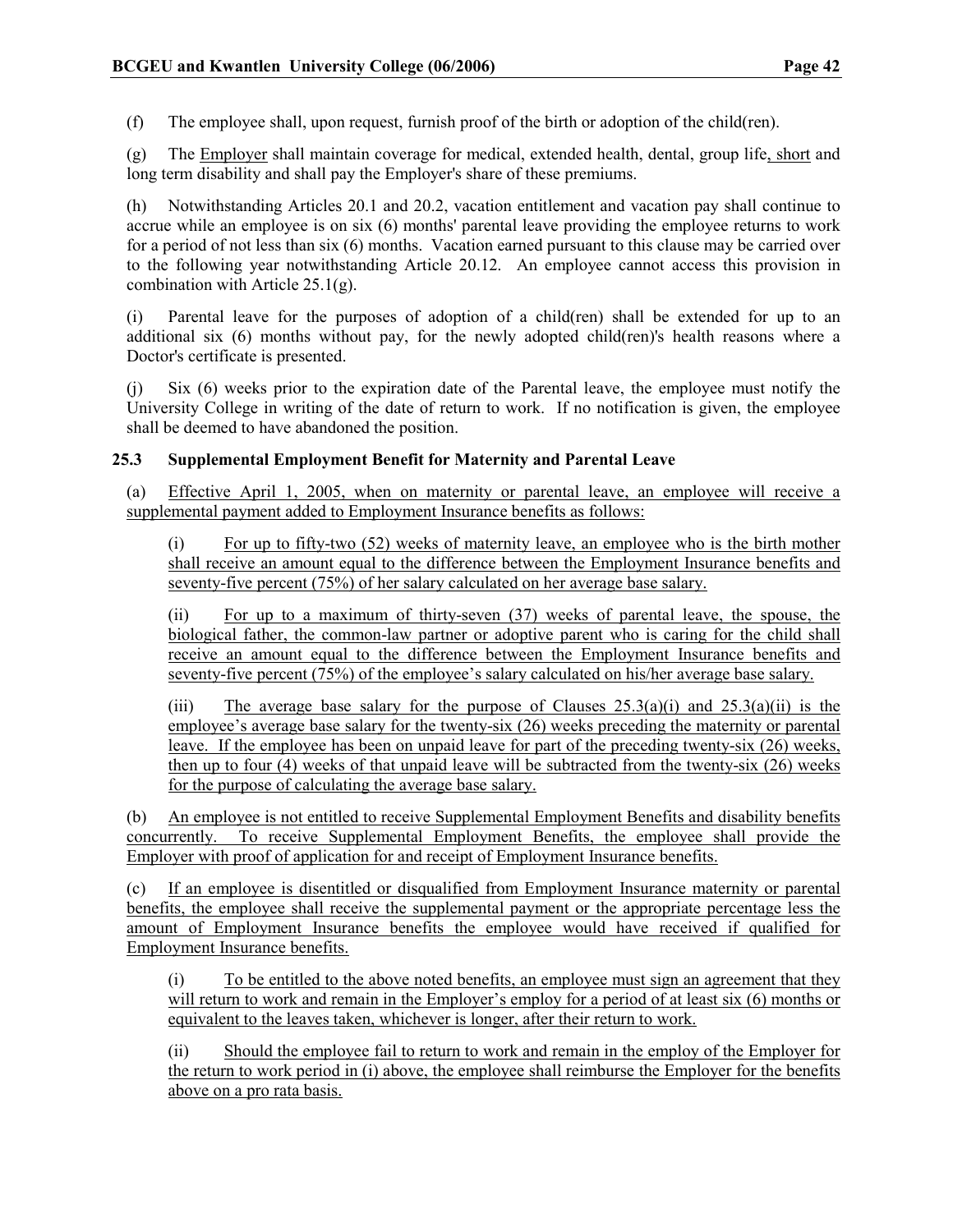## 25.4 Seniority Rights on Re-employment

An employee who returns to work after the expiration of maternity/parental leave shall retain seniority accrued immediately prior to commencing maternity/parental leave and shall be credited with seniority for the period of time covered by the leave.

On return from maternity/parental leave, an employee shall be placed in his or her former position.

## ARTICLE 26 - WORK ENVIRONMENT

## 26.1 Joint Consultation

(a) Where new or additional equipment is required, affected employees shall be consulted prior to purchase or rental.

The Employer agrees not to initiate White Noise in any present or future University College facility without prior consultation with the Union.

(b) Where renovations (which may affect the working areas of the employees) are planned for an existing building, employees from the working area concerned shall be consulted regarding such renovations, before renovations may begin.

(c) Where a permanent change is considered in the location of work areas or in working conditions, the employees concerned shall be consulted before any changes may begin.

## ARTICLE 27 - SAFETY AND HEALTH

## 27.1 Conditions

The Union and the Employer agree that regulations made pursuant to the Workers' Compensation Act, the Factories Act or any other statute of the Province of British Columbia pertaining to the working environment, shall be fully complied with.

## 27.2 Safety Committee

(a) The Employer and the Union agree to maintain the Safety and Health Committee composed of an equal number of representatives from each Party. A Union and Employer representative shall be elected as co-chairpersons. The Committee will meet as required by Workers' Compensation Board regulations, to make recommendations on unsafe, hazardous or dangerous conditions with the aim of preventing and reducing risk of occupational injury and illness. A copy of all minutes of the Safety Committee shall be forwarded to the Union and shall be posted on each campus within seven (7) days of each Safety Committee meeting.

(b) The Safety and Health Committee shall be notified of each accident or injury and may investigate and report to the Union and Employer on the nature and cause of the accident or injury.

(c) Employees who serve on a Safety and Health Committee shall receive their regular rate of pay for attending meetings of the Committee held during working hours or for investigating safety matters at anytime at the specific direction of the Safety Committee by resolution of the Committee.

## 27.3 Industrial First Aid Requirements

(a) The Union and the Employer agree that First Aid Regulations made pursuant to the Workers' Compensation Act shall be fully complied with. Where the Employer requires employees to obtain or renew the Survival or Industrial First Aid Certificate, the cost shall be borne by the Employer and where applicable, leave to take the necessary courses shall be granted with pay and without loss of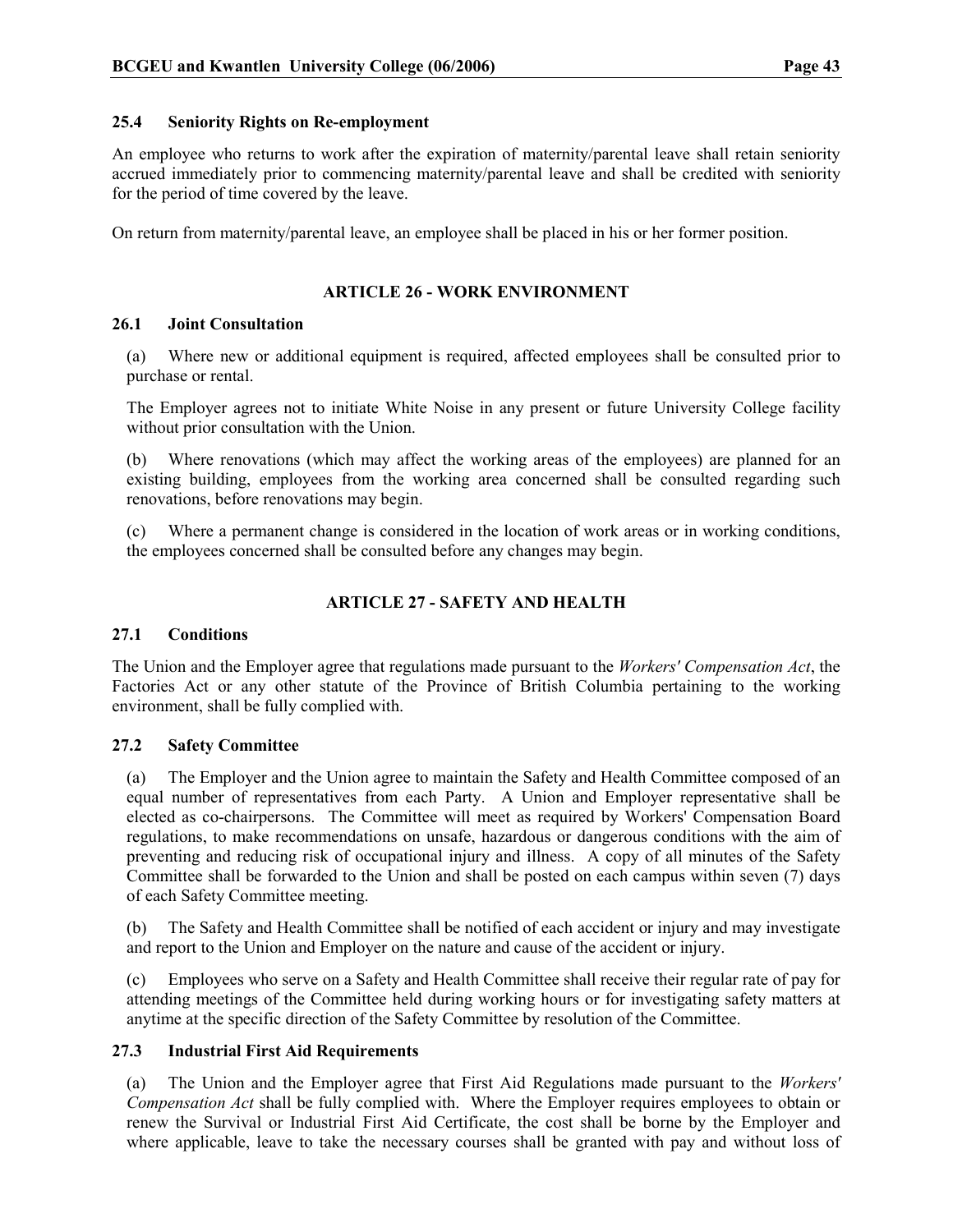seniority. The Employer shall make a reasonable effort to grant employees holding Survival or Industrial First Aid Certificates under the Article leave with pay to attend conventions and local training sessions sponsored by the Industrial First Aid Attendants' Association of British Columbia and the Workers' Compensation Board.

(b) A monthly premium shall be paid to employees required to possess a certificate under this Article. The amount of the premium shall be seventy-five dollars (\$75) per month for holders of the Level II Certificate.

(c) Where an employee required to possess a certificate under this Article has obtained a certificate that is beyond the grade required, the employee shall be paid the rate of seventy-five dollars (\$75) per month. Should an employee take the Level III course and leave the service of the University College for employment elsewhere, the employee shall reimburse the University College the cost above the Level II course fee and classroom time on a pro rata basis.

(d) The Union recognizes that should no qualified employee covered by this Agreement be available, other employees of the Employer may be designated for the purposes of this section.

## 27.4 Unsafe Work Conditions

No employee shall be disciplined for refusal to work on a job which is deemed unsafe by:

- (a) a member of a Safety Committee after resolution in writing by a majority of the Committee, or
- (b) a person designated by a Safety Committee, or
- (c) a Safety Officer.

## 27.5 Injury Pay Provision

Employees who are injured on the job during working hours and are required to leave for treatment or are sent home for such injury shall receive payment for the remainder of their shift.

## 27.6 Transportation of Accident Victims

Transportation to the nearest physician or hospital for employees requiring medical care as a result of an on the-job accident shall be at the expense of the Employer.

## 27.7 Health and Safety Courses

The Employer shall arrange, in consultation with the Workers' Compensation Board and the Union, an appropriate training program for all members of the Health and Safety Committee, such training to be provided during normal working hours at no loss in salary or benefits to Committee members.

## 27.8 Video Display Terminals

When employees are required to monitor video terminals which use cathode ray tubes, then:

(a) When a majority of an employee's daily work time requires monitoring such video display terminals, such employees shall have their eyes examined by an ophthalmologist of the employee's choice prior to initial assignment to VDT equipment or if medical facilities are not available prior to initial assignment to VDT equipment, the examination will take place as soon as possible after the assignment.

The employee may request a further examination six (6) months after the first examination and annually thereafter.

The examination shall be at the Employer's expense where costs are not covered by insurance. Where requested, the Employer shall grant leave of absence with pay.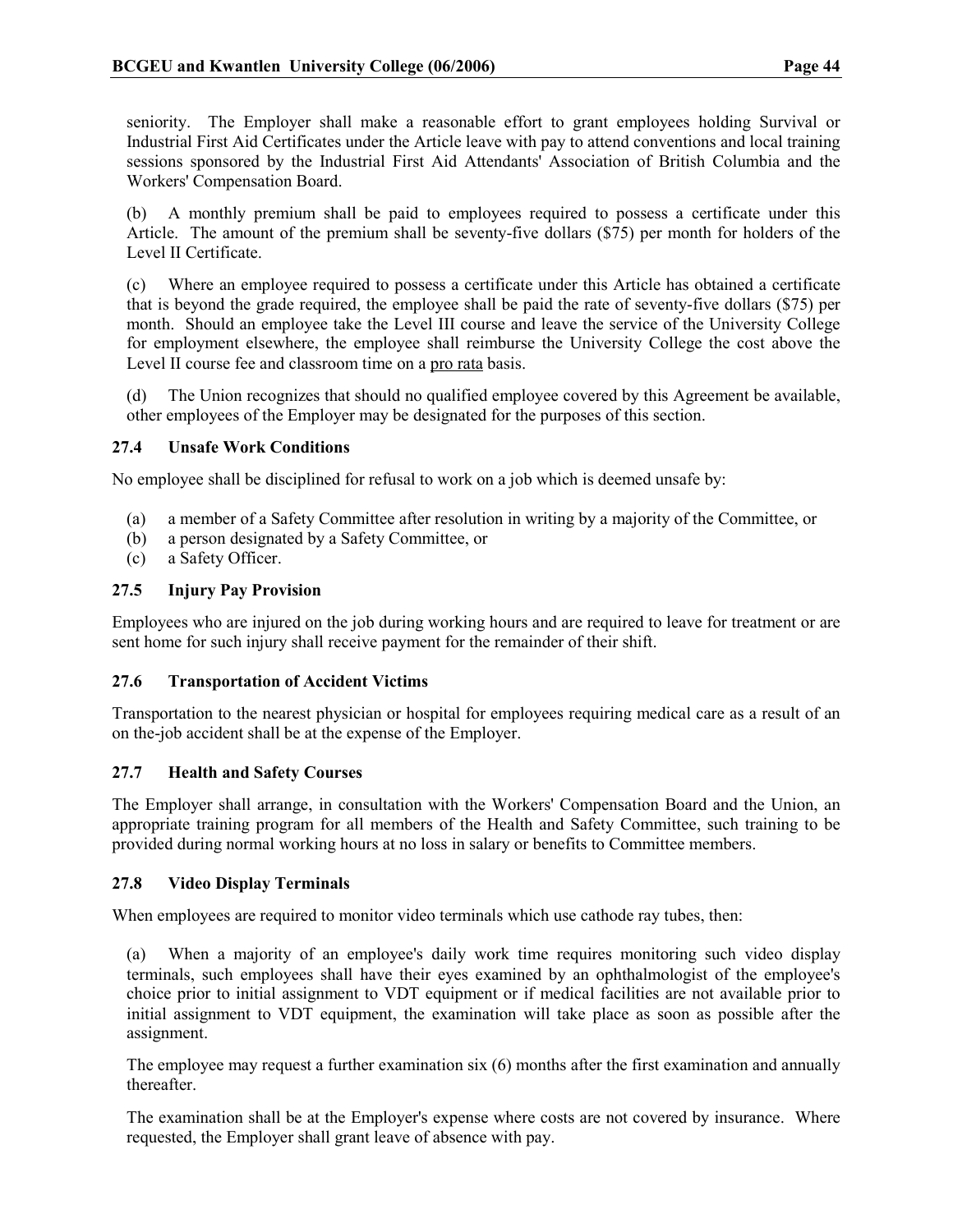(b) When the majority of an employee's daily work time requires continuous operation of a VDT, the employee shall be entitled to two (2) additional ten (10) minute rest breaks.

(c) Pregnant employees shall have the following options:

- (i) not to continue monitoring video display terminals, or
- (ii) not working in the area of one (1) meter of display terminals which use cathode ray tubes, or
- (iii) to work at a shielded video display terminal;

(iv) When a pregnant employee chooses not to monitor such video display terminals, if other work at the same or lower level is available within the University College, for which the employee is qualified, she shall be re-assigned to such work and paid at her regular rate of pay; Where work re-assignment is not available, a regular employee will be considered to be on leave of absence without pay until she qualifies for maternity leave.

(d) Where an employee is on leave of absence pursuant to (c) above, and opts to maintain coverage for medical, dental, extended health, group life and long-term disability, the Employer will continue to pay the Employer's share of the required premiums.

(e) The Employer shall ensure that new equipment shall:

- (i) have adjustable keyboard and screens, and
- (ii) meet radiation emission standards established by the Ministry of Labour.

The Occupational Health and Safety Committee shall review and make recommendations to ensure that the lighting and the above standards recommended by the Ministry of Labour, Occupational Environment Branch, as outlined in the publication Working with Video Display Terminals are being met.

(f) The Employer shall ensure that any new office equipment required for use in conjunction with VDT's shall meet the standards recommended by the Ministry of Labour, Occupational Environment Branch publication Working with Video Display Terminals.

## 27.9 Shift Workers

The Employer agrees that, upon request, it will allow an afternoon or evening shift employee to leave the work station at a mutually convenient time to move the employee's automobile closer to the building exit.

## ARTICLE 28 - WORK CLOTHING

## 28.1 Supply of Work Clothing

(a) The Employer agrees to provide the appropriate uniform or wearing apparel to employees required by the Employer to wear a uniform or standard form of dress.

(b) The Employer shall not introduce changes in style or colour of uniforms except by agreement with the Union.

(c) Regular employees required by the Employer or by Workers' Compensation Board regulations to wear safety footwear will be reimbursed up to a maximum of one hundred and twenty dollars (\$120) per calendar year.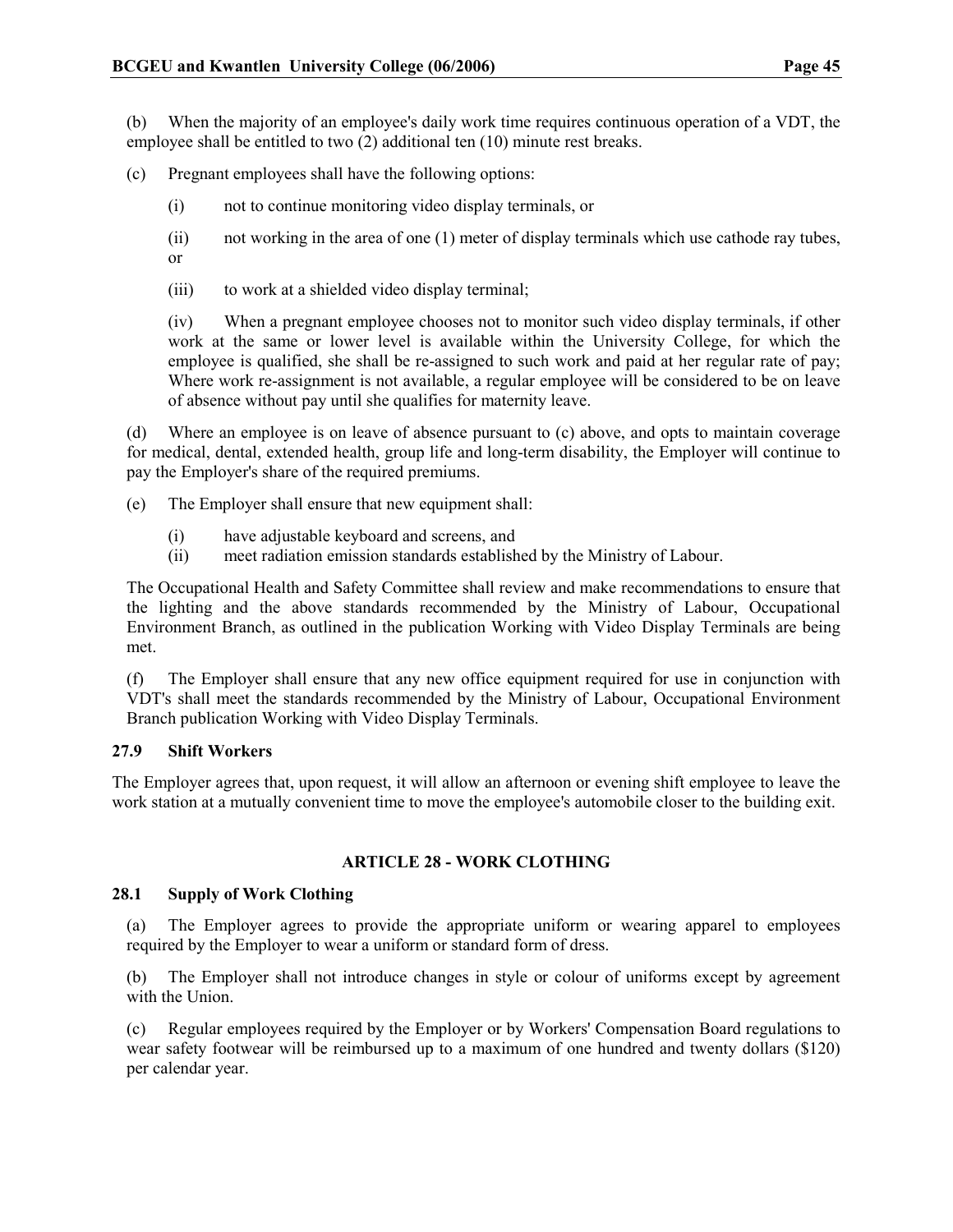## 28.2 Maintenance of Clothing

It shall be the Employer's responsibility to ensure that uniforms and clothing issued are properly cleaned, maintained and repaired. The Employer shall bear all costs of such cleaning, maintenance and repair.

## 28.3 Union Label

All uniforms and clothing issued by the Employer shall bear a recognized Union label.

## ARTICLE 29 - TECHNOLOGICAL CHANGE

#### 29.1 Definition

Technological change shall mean the introduction by the Employer into its work, undertaking or business of a change in plant or equipment which will affect the terms and conditions of employment of a significant number of employees. Technological change shall not include layoffs caused by decreases in the amount of work to be done or other temporary, seasonable, or sessional interruptions of work.

#### 29.2 Notification of Change

Not less than (2) months before the introduction of any technological change, the Employer shall notify the Union of the proposed change.

## 29.3 Collective Bargaining

Within fourteen (14) days of the date of notice under Section 29.2 of this Article, the Union and the Employer shall commence collective bargaining for the purpose of reaching agreement as to the effects of the technological change and in what way, if any, this Agreement should be amended.

#### 29.4 Failure to Reach Agreement

Where, under Section 29.3, an agreement is not reached prior to the full implementation of the technological change, the Union may apply to the body administering the relevant labour relations legislation to determine whether the Collective Agreement should be declared to be terminated.

## 29.5 Training

(a) Where technological change may require additional knowledge and skill on the part of the regular employees, such employees shall be given the opportunity to study, practice and train to acquire the knowledge and skill necessary to retain their employment, provided the regular employee can qualify for the new work within a reasonable training period. The cost of training and when required, travel expenses, as laid down in this Agreement will be borne by the Employer.

(b) When training is available during regular work hours, the employee shall attend during regular work hours. Such training time will be considered as time worked and the employee's regular rate of pay shall be maintained throughout the training period. Seniority and vacation will also accrue. When training is not available during regular work hours, the Employer is not obligated to pay any additional wages, salaries, overtime or other premiums.

#### 29.6 Alternate Provisions

Where additional knowledge and skills are not appropriate pursuant to Article 29.5, or the employee fails to qualify for the new work within a maximum four (4) months period of time, Article 15 shall apply.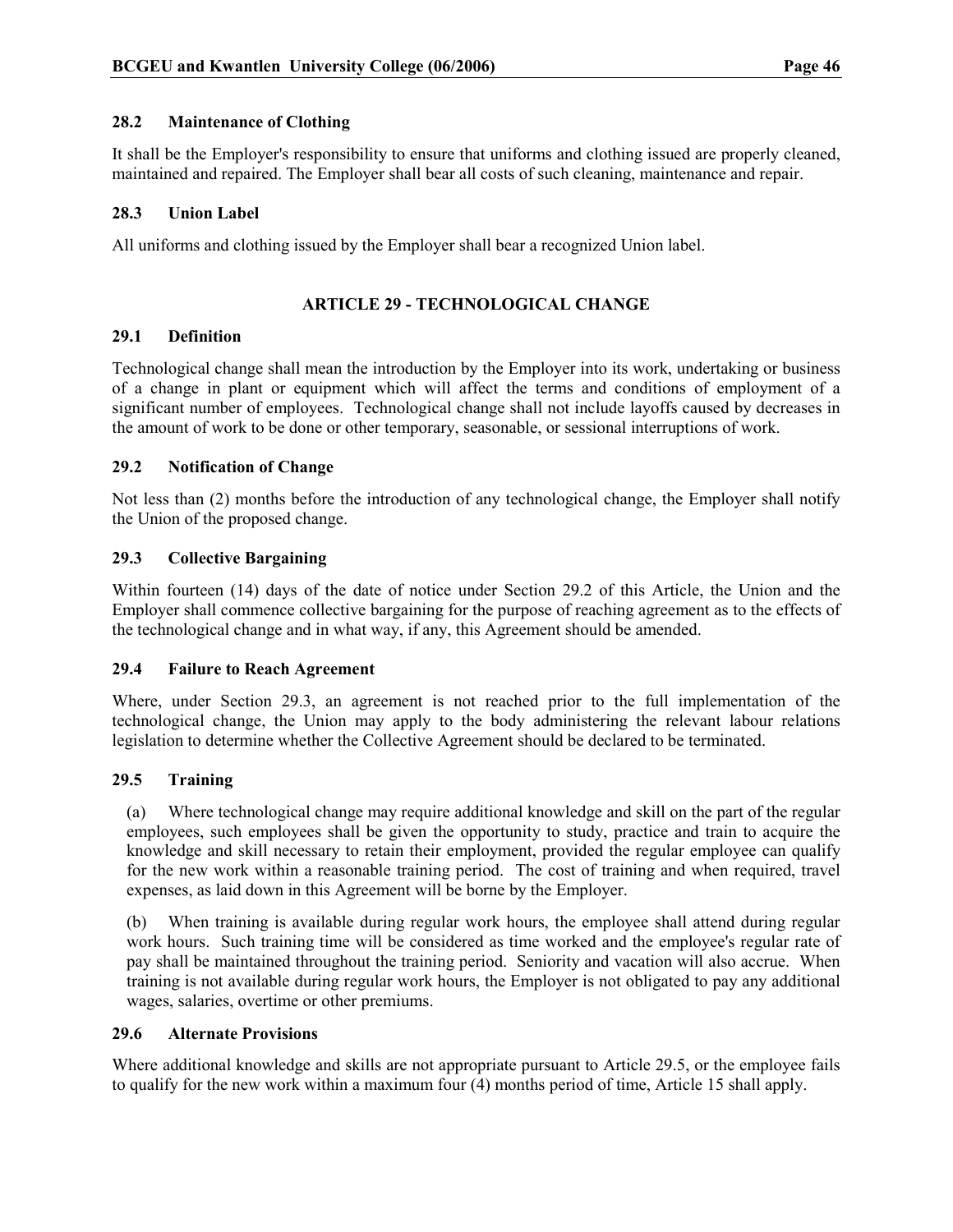## 29.7 Priority in Vacancy

A regular employee who is displaced from a job by virtue of technological change will be given an opportunity to submit an application for any job vacancies then existing or which become available within thirty-five (35) days of the effective date of displacement, in accordance with the Job Posting Procedures forming part of this Agreement. In the event that the employee does submit an application for such a job, the employee will be granted an interview in connection with the job vacancy. An employee may not receive both severance pay and a training period for work at a University College position.

## ARTICLE 30 - PROMOTIONS AND STAFF CHANGES

## 30.1 Job Postings

(a) When a new position is created, the Employer shall post notice of the new position. The posting shall be placed on the Human Resources Web Site for a minimum of ten (10) calendar days. A copy of the job posting summary sheet shall be electronically forwarded to the Union and to all Stewards designated by the Union.

(b) When a vacancy occurs which the Employer intends to fill, it shall be posted as outlined in (a) above, except as follows:

(i) Where a regular vacancy or temporary vacancy greater than forty-five (45) days recurs within the same classification, department and campus, within forty-five (45) days of the initial posting, the vacancy may be filled with an applicant from the initial posting in accordance with the principles of Article 30.4(b). Vacancies recurring after the forty-five (45) day period may be filled in this manner with the agreement of the Bargaining Chair.

(ii) Regular employees in the same department and/or work areas shall be given the first consideration in filling the position in a substitution pay situation, without posting, to a maximum of forty-five (45) days.

(iii) Temporary vacancies or new positions not exceeding forty-five (45) calendar days may be filled by an auxiliary employee without posting, provided that the provisions of (b)(ii) above have been fully exhausted. Extension to this forty-five (45) day period requires prior approval of the Union in writing.

(c) If the temporary vacancy is not filled by a regular employee in the same department and/or work area it shall be posted.

(d) It is understood that regular employees who have passed their initial probation period and who are successful in applying to full-time or part-time temporary positions that represent a promotion or lateral move will have their former position protected.

(e) When a new job classification is created within the bargaining unit, the Employer shall consult with the Union regarding the placement of the job classification on the salary scale in Appendix A.

## 30.2 Information in Postings

Such notice shall contain the following information:

Nature of position, qualifications, required knowledge and education, skills, shifts, campus, wage or salary rate or range.

Such qualifications may not be established in an arbitrary or discriminatory manner. All job postings shall state: "This position is open to male and female applicants."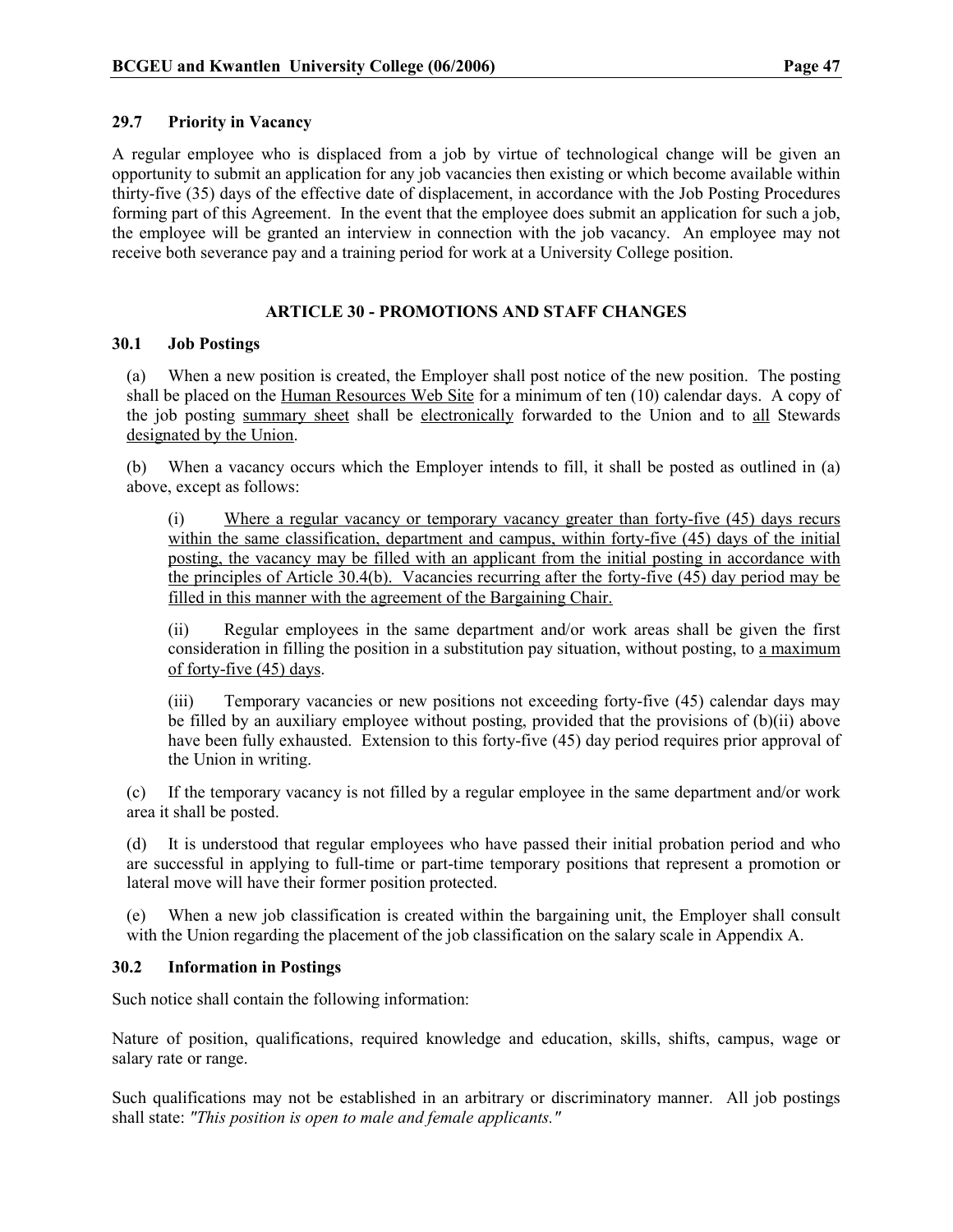All job postings shall state: "Qualified internal applicants shall be given first consideration in filling this position."

## 30.3 No Outside Advertising

No outside advertisement for any vacancy shall be placed until the applications of present employees have been considered or until after one (1) week from the date of posting, as provided in Article 30.1. This may be varied only with the prior written agreement of the Bargaining Unit Chair. Approval will not be unreasonably withheld.

## 30.4 Role of Seniority in Promotions and Transfers

Both Parties recognize:

(a) The principle of promotion within the service of the Employer.

(b) Where two (2) or more applicants have the required education, skills, knowledge and experience and are approximately equal, the applicant with the greater seniority shall be awarded the position.

## 30.5 Probation Period for Initial Regular Appointment

(a) The successful applicant shall be placed on a probation period. The length of the period will be stated to the employee in the appointment letter from the Employer, and such probation period will be nine hundred and ten (910) hours worked.

Conditional on satisfactory service, the employee shall be declared permanent after the probation period.

(b) In the event that an auxiliary employee filling a position on a continuous full-time basis successfully posts into the same position when it is made regular, the length of the probation period shall be reduced or fully satisfied by a period equivalent to the length of time spent in the same position. Continuous part-time service will, on a cumulative basis, be recognized to reduce the probation period to a maximum of four hundred and fifty-five (455) hours worked.

(c) During the probationary period, the Employer may dismiss the employee for just cause. The test of just cause shall be a test of suitability of the probationary employee for continued employment in the position to which they were appointed.

(d) Notwithstanding articles in the Collective Agreement pertaining to probation period, regular employees shall not be eligible to apply for another regular posted position within their initial probation period, except by mutual agreement of the Employer and the Union.

## 30.6 Trial Period

Regular post-probationary employees who are promoted or transferred or who accept a voluntary demotion will have a trial period of four (4) months worked. In the event the employee proves unsatisfactory in the position during the trial period, or if the employee is unable to perform the duties of the new job classification, the employee shall be returned to the former position, wage or salary rate and without loss of seniority. Any other employee promoted or transferred because of the re-arrangement of positions shall also be returned to their former position, wage or salary rate without loss of seniority.

## 30.7 Evaluation Reports

Where a formal appraisal of an employee's performance is carried out, the employee shall be given sufficient opportunity to read and review the appraisal. Provision shall be made on the employee appraisal form for an employee to sign it. The form shall provide for the employee's signature in two (2) places, one indicating that the employee has read and accepts the appraisal, and the other indicating that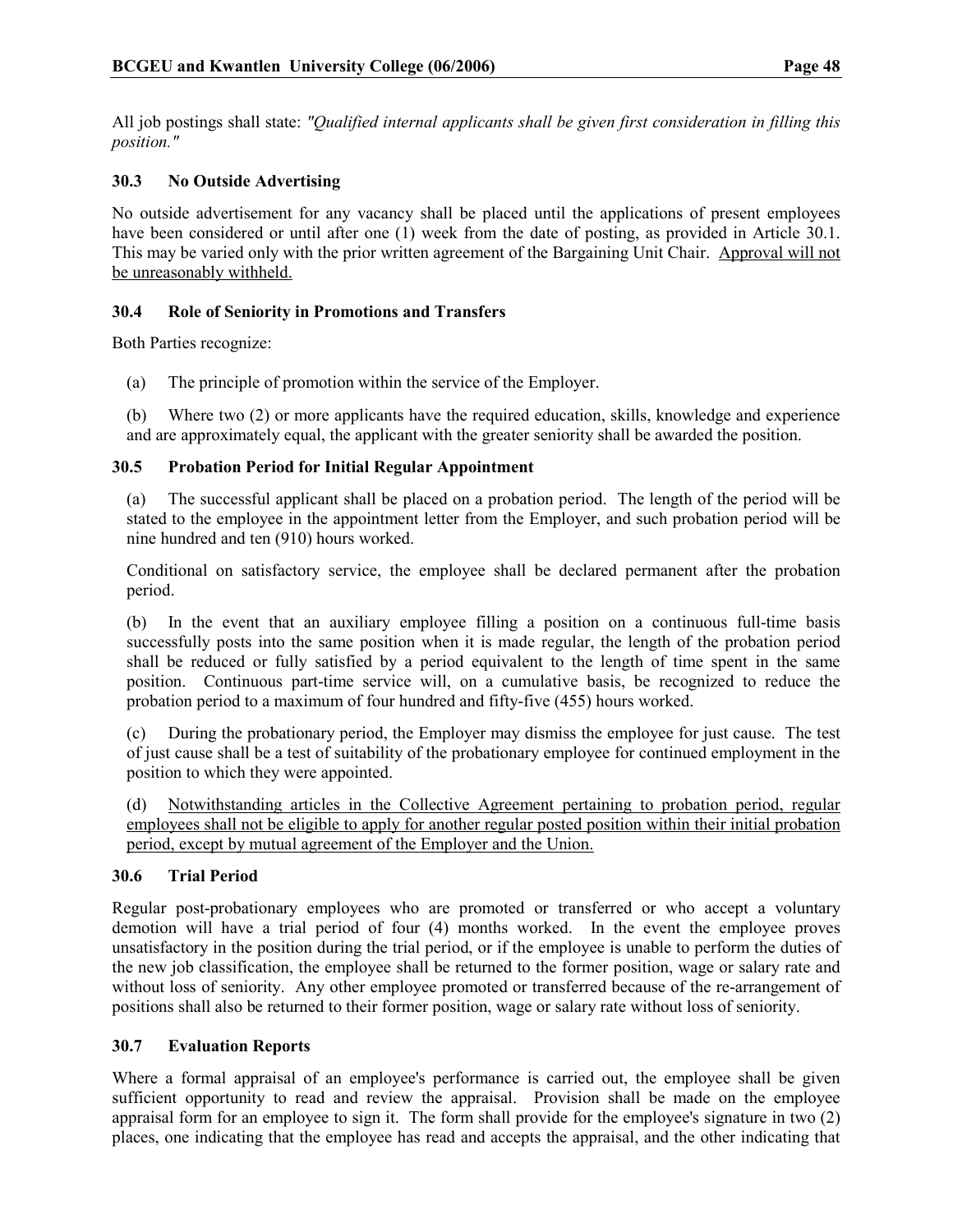the employee disagrees with the appraisal. The employee shall sign in one (1) of the places provided. No employee may initiate a grievance regarding the contents of an employee appraisal unless the employee has signed in the space indicating disagreement with the appraisal. An employee shall, upon request, receive a copy of the employee appraisal at time of signing. An employee appraisal shall not be changed after an employee has signed it, without the knowledge of the employee, and any such changes shall be subject to the grievance procedure of this Agreement.

If the employee's increment is to be denied, it must be so stated on the evaluation form.

#### 30.8 Selection Panels

Selection panels for posted positions within the bargaining unit shall be convened by the Employer.

#### 30.9 Local Union Observer

The President of the Union or his designate may sit as an observer on Selection Panels for posted positions within the bargaining unit. The observer shall not be from the classification area of the position being considered.

#### 30.10 Notification to Employee and Union

Within fourteen (14) calendar days of the date of appointment to a vacant position within the bargaining unit, the name of the successful applicant shall be sent to each applicant from within the bargaining unit. Upon request, unsuccessful applicants from within the bargaining unit shall be given, in writing, the reasons why they were unsuccessful. The Union shall be notified of all appointments, hirings, layoffs, transfers, recalls and terminations of employment within five (5) working days.

#### 30.11 Right to Grieve

Where employees feel they have been aggrieved by any decision of the Employer related to promotion, demotion or transfer, the employees may grieve the decision at Step 3 of the grievance procedure in Article 10 of this Agreement within thirty (30) calendar days of being notified of the results of the Selection Panel. Where a grievance has been filed, no permanent transfers or placement shall take effect until the grievance has been resolved.

#### 30.12 Personnel Files

(a) An employee, or the President of the Union or his/her designate with the written authority of the employee, shall be entitled to review the employee's personnel file(s), both paper and, if applicable, electronic, in the office in which the file is normally kept, to facilitate the investigation of a grievance.

(b) The Personnel file will only be accessible during normal business hours, and the employee shall give reasonable notice that access is requested.

(c) The file shall not be removed from the office in which access is provided, and the employee cannot remove anything from the file nor add anything to it.

## 30.13 Transfer Without Posting

The Parties agree to discuss requests received under this Article. The Employer and Union jointly have the authority to grant lateral transfers or voluntary demotions, to vacancies, without posting for:

all employees who have become incapacitated by industrial illness or industrial injury arising out of employment at the University College. Such jurisdiction is not limited to initial placement but is retained for subsequent moves should it become necessary,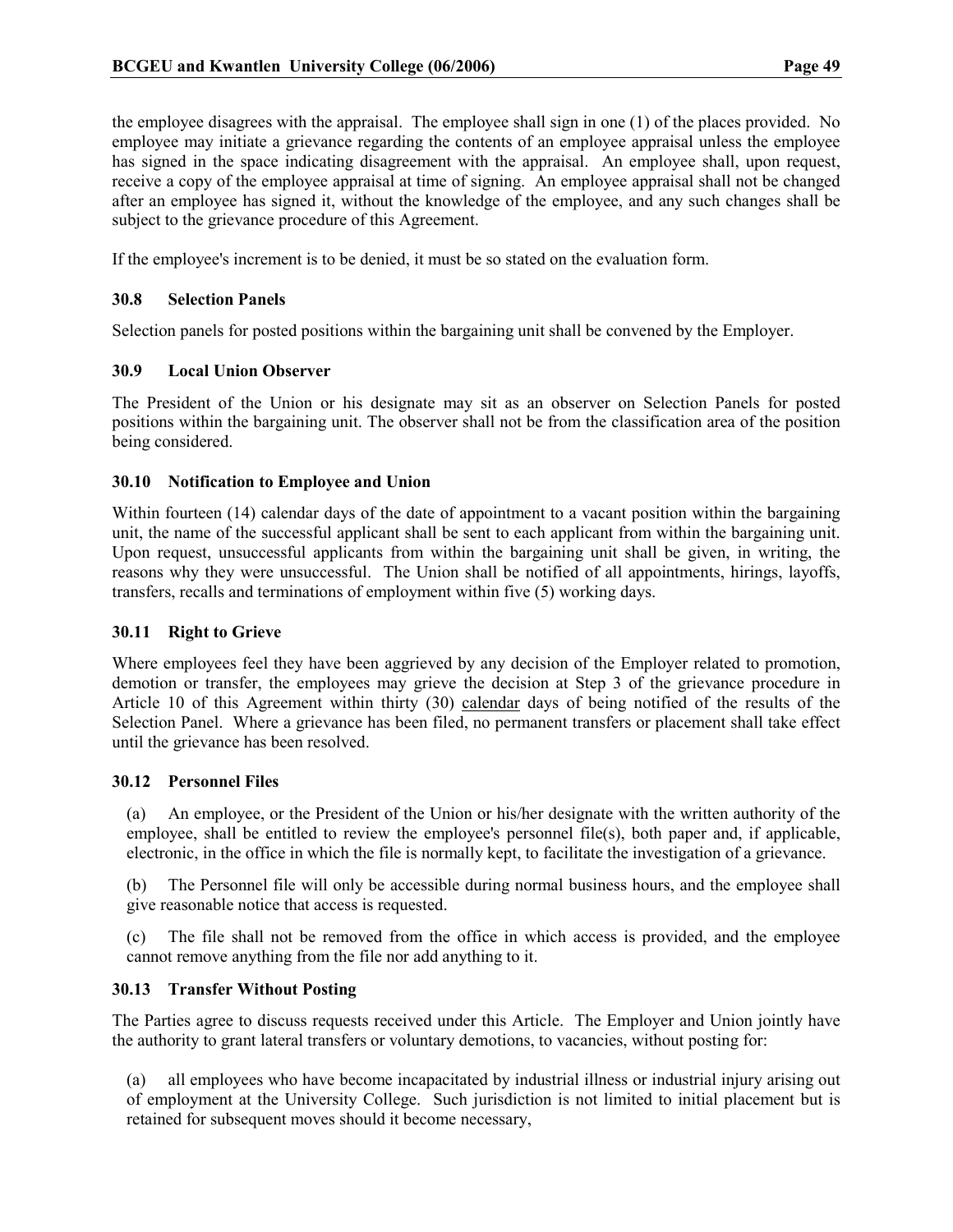- (b) medical grounds to employees who have completed their probationary period,
- (c) compassionate or special circumstances to employees who have completed their probationary period. Each situation will be considered on an individual basis by Human Resources and the Union.

Where requests for transfers are for compassionate reasons or special circumstances, and suitable vacancies do not currently exist, employees shall be placed on a transfer list until a suitable vacancy becomes available. Employees may opt to remain in their current position or apply for leave of absence under Article 24.8.

In the case of an employee who seeks the benefit of this provision as the result of medical problems, illness, or injury, the employee will be placed on the transfer list when the employee has been declared by their physician to be medically fit to return to work.

Suitable vacancies will be determined jointly by the Union and the Employer.

#### 30.14 Recall from Layoff Without Posting

In the event a vacancy occurs and a regular employee on layoff status possesses the necessary qualifications, ability and experience, and providing the recall would not constitute a promotion, the vacancy will be offered to the most senior regular employee on the recall list and Article 30.1(a) will not apply.

## ARTICLE 31 - JOB CLASSIFICATION AND RECLASSIFICATION

#### 31.1 Preamble

The Parties agree to recognize and incorporate into future process the work done and the standards and criteria used by the former Joint Pay Equity Committee.

#### 31.2 Joint Job Evaluation Committee

A joint job evaluation committee shall be formed with two (2) representatives from each of the Parties to this Agreement. Meetings of the Joint Job Evaluation Committee will require at least one (1) representative from each Party. Representatives of the Union will suffer no loss of seniority or remuneration otherwise payable by the University College when such meetings are held during work hours. The Employer is not obligated to pay any additional wages, salaries, overtime or other premiums in the event that the Parties agree to schedule meeting of the JJEC during non-working hours. The Union and Employer agree that the Joint Job Evaluation Committee shall:

(a) determine appropriate procedures and terms of reference for the ongoing operation of the Committee:

(b) determine the format of job descriptions/job specifications to be used within the Job Evaluation Plan; and

(c) ensure the ongoing maintenance of the Plan.

## 31.3 Documents for Committee

The Committee is responsible for the maintenance of all documentation including evaluation results, job specifications, and individual ratings for all jobs, and shall be supplied with all relevant documentation for making position ratings.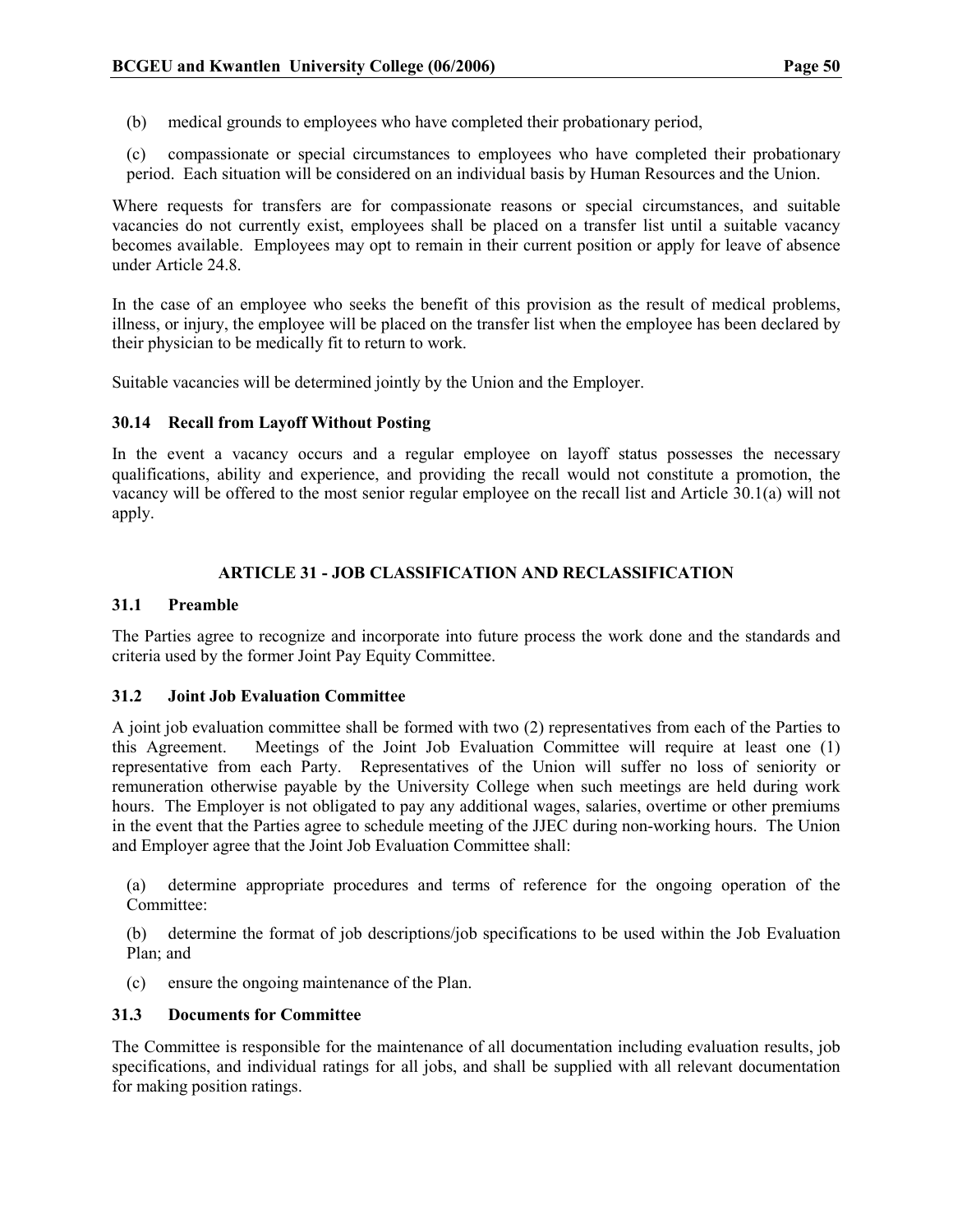## 31.4 Changes in Classification

Changes in classification may occur as a result of:

(a) a decision by the Employer, consistent with an assigned change in the duties of the position; or

(b) a request by an employee, following an assigned change in the duties of the position, or where the employee can demonstrate a substantive change or changes in the duties of the position; or

(c) an agreement between the Parties at Step 3 of the grievance procedure; or

(d) a decision by the arbitrator following referral to Article 31.6(b) of a dispute not resolved via Article 31.4(c) above; or

(e) collective bargaining.

## 31.5 Retroactivity

Requests for reclassification will not be retroactive beyond the date of the lodging of such a request. Any changes to the salary rate for the reclassified position shall become effective the first day of the month following the date in which the request was received by the Joint Job Evaluation Committee. An employee's increment date will not be affected by a change in the reclassification of their position. In the event a reclassification request results in a newly established increment date, the provisions of Article 34.4 will apply based the effective date of the reclassification.

#### 31.6 Resolution of Disputes

(a) In the event that the Joint Committee cannot agree on the evaluation of a position, the Parties agree that an Employer representative and a B.C. Government Employees' Union representative have thirty (30) calendar days to try and resolve the dispute, before it is referred to the third (3rd) step of the grievance and arbitration procedure of the Collective Agreement.

(b) In the event the dispute is arbitrated, the Parties agree that, where possible, it is preferable that the arbitrator shall have a knowledge of job evaluation.

#### 31.7 Criteria for Arbitration

The arbitrator shall consider factors, degrees and related methods used within the point evaluation system under the Gender-Neutral Job Evaluation Plan developed by the Joint Pay Equity Committee. He/she shall be supplied with all the documentation, existing evaluation results, job specifications, as well as individual position ratings for all jobs within the unit. The Parties specifically agree that neither market value nor volume of work would be a factor in determining classification level.

## 31.8 Existing Scale

The existing scale shall be maintained and the arbitrator shall not have the authority to increase the number of steps except with the consent of the Parties.

## 31.9 Substitution pay in Lieu of Formal Reclassification

If the Employer does not wish certain duties to be continued to be performed by the employee, the Employer has the authority to pay substitution pay for the period for which the duties were performed.

#### 31.10 Job Descriptions

The Employer agrees to maintain updated job descriptions for all positions and classifications for which the Union is the bargaining agent and provide the Union Chairperson or designate with a copy of any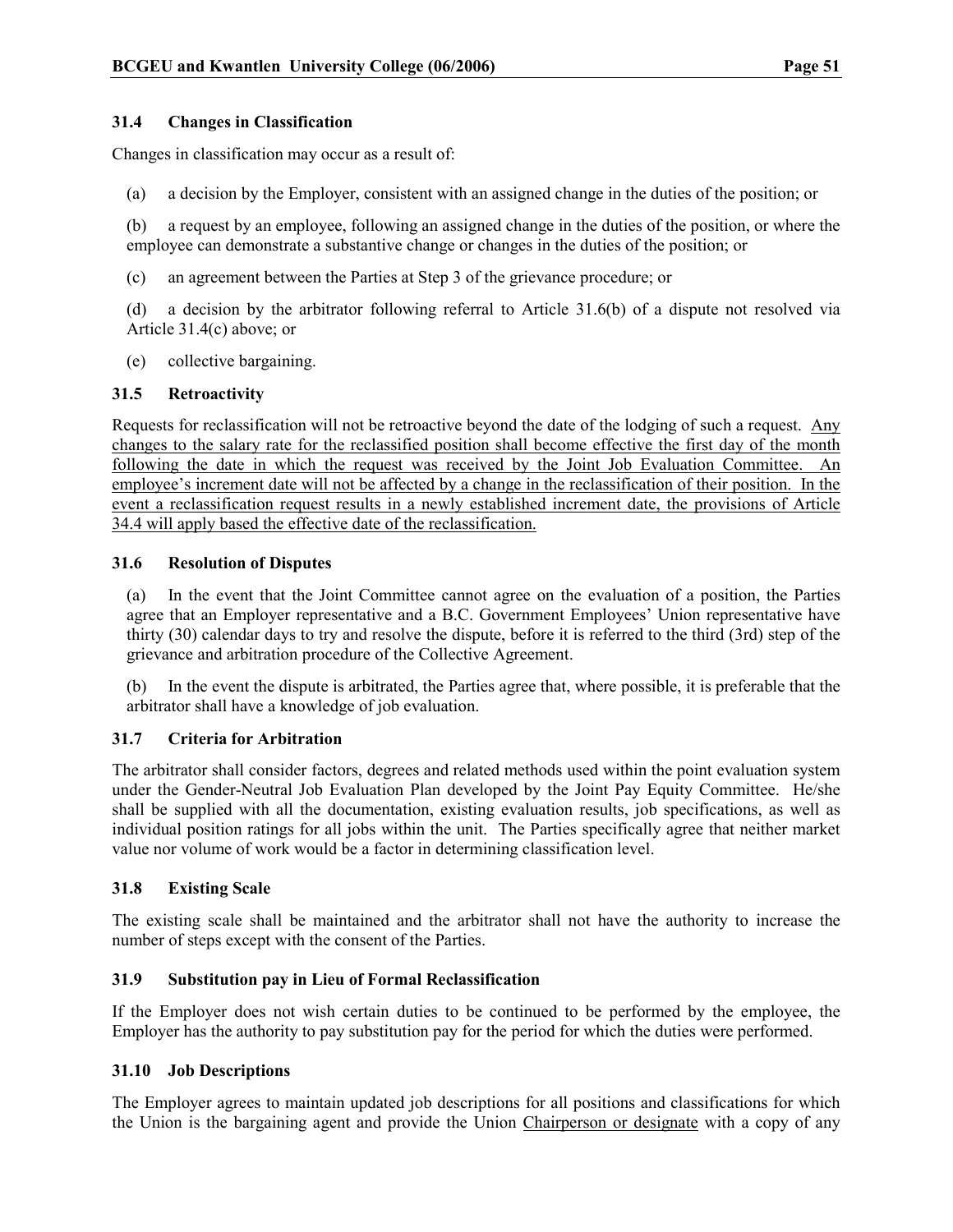revisions to existing job descriptions within thirty (30) days of the final approval by the Joint Job Evaluation Committee.

## 31.11 New Position

When a position not covered under Appendix A is established during the term of this Agreement, the Employer shall consult with the Union as to the rate of pay. If the Parties are unable to agree, the Union may, within thirty (30) calendar days of their first meeting or other such period as agreed by the Parties, the Employer may implement the classification and the rate of pay. The Union may then refer this dispute to the third (3rd) step of the grievance and arbitration procedure of the Collective Agreement.

## 31.12 No Delay

The procedure set out above is not intended to interfere with or delay the posting or filling of new positions, as the new rate ultimately settled on will be made retroactive to the date the position was first filled by the employee.

## 31.13 Reclassification of Position

Employees shall not have their salary reduced by reason of a change in the classification of their position that is caused other than by the employees themselves.

## ARTICLE 32 - EMPLOYEE WORKLOAD

Except in the case of an emergency, an employee's workload shall not be increased beyond a level that could reasonably be expected of an employee in a regular workday.

Disputes arising out of this Article shall first be referred to the employee's supervisor. Failing resolution within five (5) days the matter shall be referred to the Labour/Management Relations Committee, which shall meet within five (5) working days.

If not satisfactorily resolved by Labour/Management Relations Committee, the matter may be submitted within fifteen (15) days to an Investigator under Article 11. The time limits may be altered by mutual consent of the Parties, but the same must be in writing.

## ARTICLE 33 - PERSONAL DUTIES

It is understood by both Parties that work not related to the business of Kwantlen University College should not be performed on the Employer's time.

To this end, it is agreed that an employee will not be required to perform duties of a personal nature for supervisory personnel.

## ARTICLE 34 - PAYMENT OF WAGES AND ALLOWANCES

## 34.1 Equal Pay

The Employer shall not discriminate between male and female employees by employing a person of one (1) sex for any work at a rate of pay that is less than the rate of pay at which a person of the other sex is employed for similar or substantially similar work.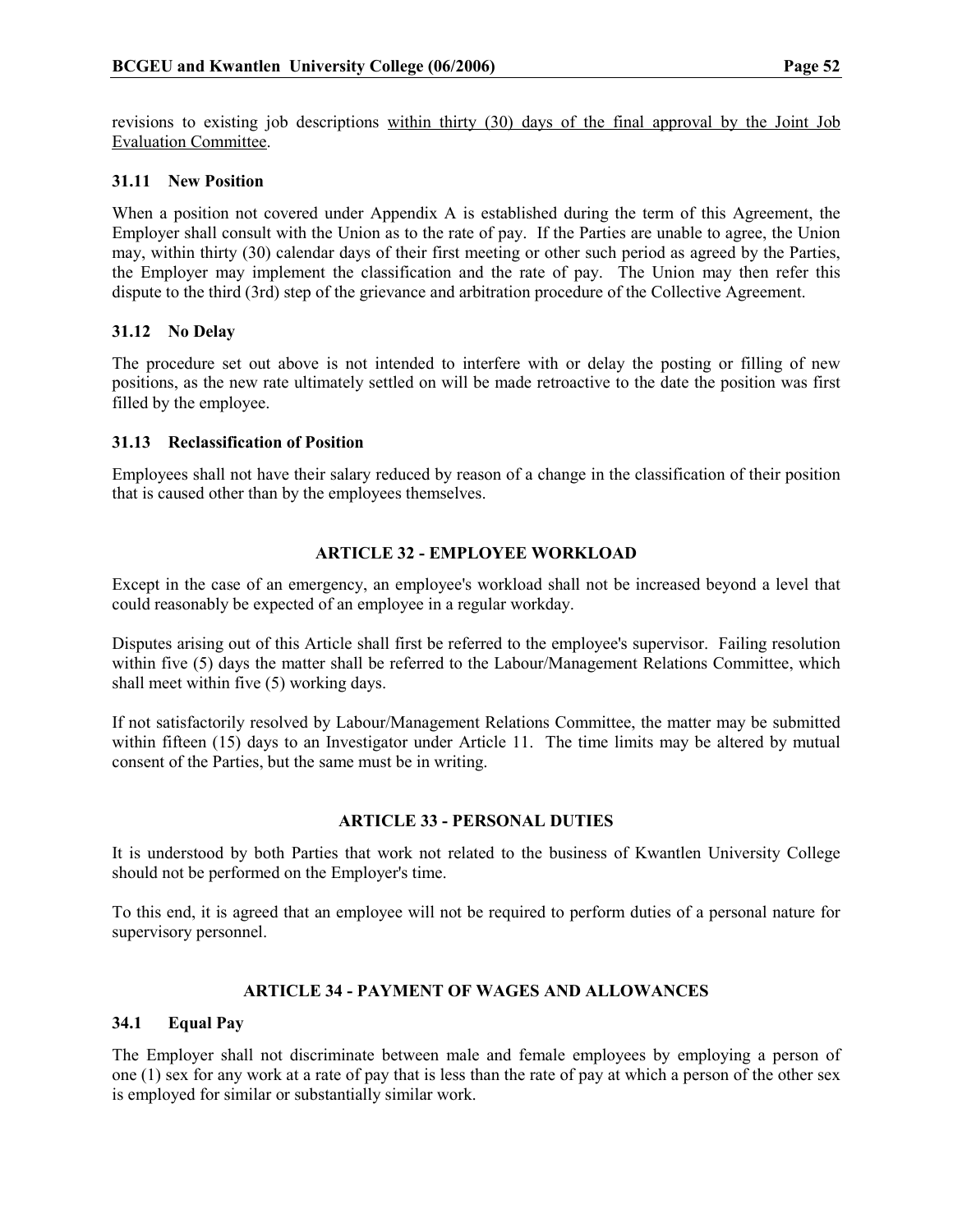## 34.2 Paydays

Employees shall be paid biweekly on alternate Fridays.

## 34.3 Rates of Pay

An employee shall be paid in accordance with the hourly/biweekly/monthly/annual rate table set out in Appendix A to this Agreement.

For purposes of converting the rates, the following formulae shall be used:

|          | (a) Annual Salary   | $=$ monthly rate multiplied by twelve (12) months                       |  |
|----------|---------------------|-------------------------------------------------------------------------|--|
|          | (b) Monthly Salary  | $=$ annual salary divided by twelve (12) months                         |  |
|          | (c) Biweekly Salary | $=$ annual salary divided by twenty-six (26) annual pay periods         |  |
|          | (d) Hourly rate     | $=$ biweekly salary divided by ten (10) working days of seven (7) hours |  |
| per day. |                     |                                                                         |  |

## 34.4 Wage Increments

(a) The term increment as used herein shall be understood to mean the increase in salary accruing to an employee when the employee becomes entitled to payment according to the next higher increment step set out in the applicable salary scale in Appendix A.

(b) Except for those employees otherwise provided for in (c) below, the first increment to which the employee becomes entitled will be payable on the first of the month concurrent with or next following the completion of six (6) months' employment with the Employer. In the event an employee is promoted into a new pay level at Step A that employee will receive an increment in accordance with the preceding sentence.

(c) Employees hired after March 14, 2005 shall become entitled to their first increment on the first of the month concurrent with or next following the completion of 1820 hours worked with the Employer. In the event an employee is promoted into a new pay level at Step A that employee will receive an increment in accordance with the preceding sentence.

(d) Subsequent increments to which the employee becomes entitled shall be payable on the first of the month concurrent with or next following the yearly anniversary date of the employee's last increment increase.

(e) The employee's anniversary date for purposes of entitlement to the next increment increase will change and be effective from the date on which the employee assumes a new or different job within the bargaining unit which constitutes a promotion.

(f) The dates upon which an employee would otherwise become entitled to an increment increase in accordance with the terms of this Article, will be extended by a time period equal to any authorized unpaid leave of absence granted to the employee where such leave is for more than an accumulated total of thirty (30) days in a calendar year.

(g) Employees engaged on a part-time basis shall become entitled to increments when they have worked the equivalent number of hours required by a full-time employee.

## 34.5 Wages

(a) Effective April 1, 2005, employees shall receive a two percent (2%) wage increase.

(b) Effective July 1, 2005, employees shall receive a wage increase of one and one-half  $(1\frac{1}{2}\%)$  or an increase equal to the increase in the total compensation negotiated in the BCGEU Master Agreement for the period April 1, 2006 to March 31, 2007, whichever is greater.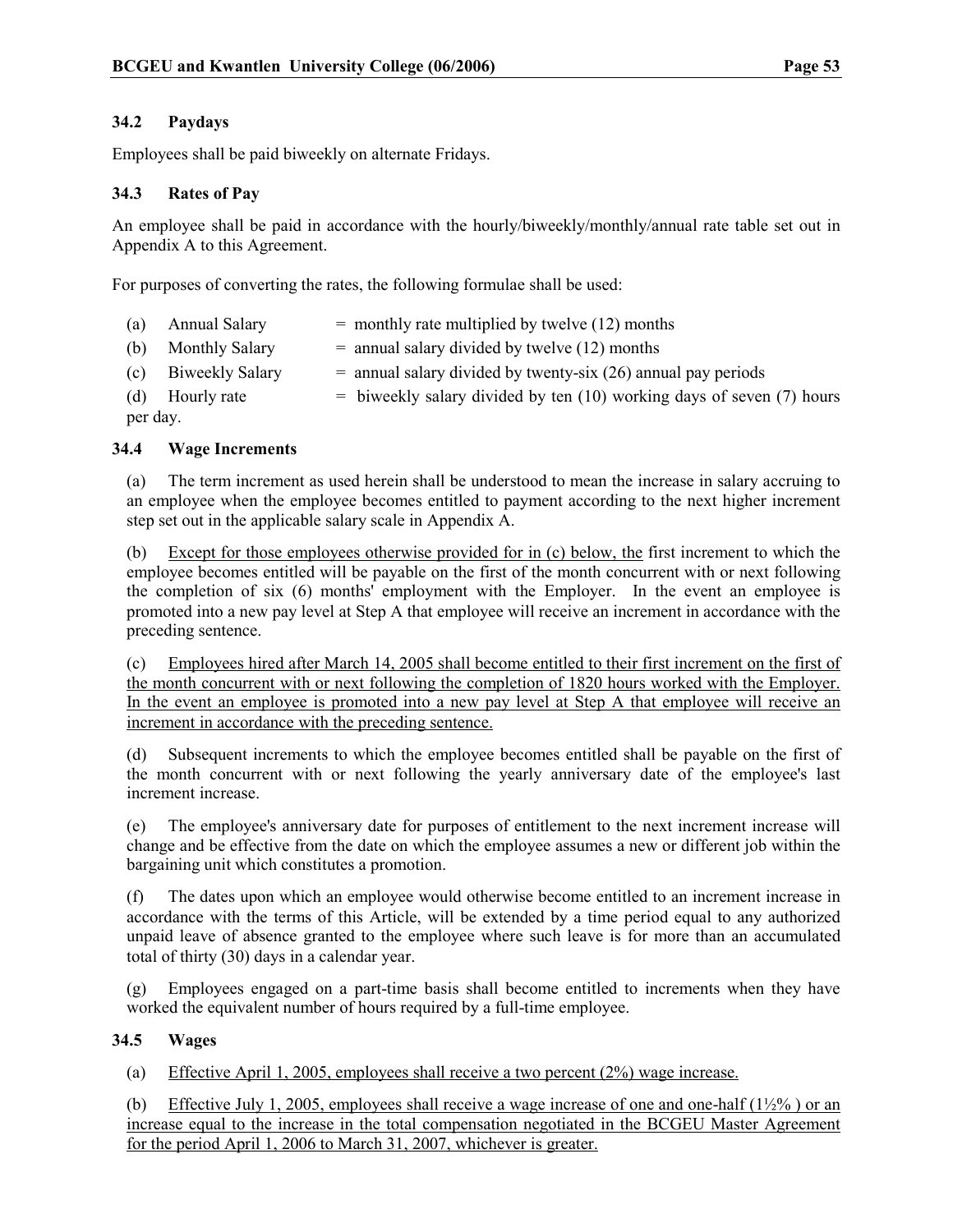(c) Appendix A shall be updated within sixty (60) calendar days of any general change in rates of pay resulting from implementation of this Agreement. Copies of the updated appendix shall be sent to the President of the Union or his designate, and to each employee covered by this Agreement by including it with the first paycheque nearest the sixty (60) day period outlined.

## 34.6 Substitution Pay

(a) When employees are designated by the University College to temporarily substitute in or perform the principal duties of a higher-paying position for which a salary range has been established, they shall receive the rate in the salary range which is two (2) steps higher than their current rate or the minimum of the range, whichever is greater.

(b) Regular employees with adequate qualifications shall be given first preference for substitution pay pursuant to Article 30.1.

(c) An auxiliary employee may be entitled to substitution pay if a regular employee is not available subject to provisions in (b).

## 34.7 Rate of Pay on Promotion or Reclassification

When an employee is promoted or reclassified to a higher paying position, the employee will receive the rate for the position of a single salary, or, in the case of positions on a salary range, will receive the rate in the salary range which is <u>one  $(1)$ </u> step higher than the employee's previous rate or the minimum of the new range, whichever is greater.

## 34.8 Pay on Temporary Assignment

Regular employees temporarily assigned by the Employer to a position with a rate of pay lower than their regular rate of pay shall maintain their regular rate of pay.

## 34.9 Mileage Allowance

(a) Mileage allowance for all miles travelled on the Employer's business shall be paid to employees required by the Employer to use their own vehicles in the performance of their duties. The mileage allowance shall be thirty-seven cents  $(37¢)$  per kilometre effective the date of ratification. If the Employer adjusts the mileage rate for administrators during the life of this agreement, the above rate will be amended accordingly.

(b) Employees who are required to use their vehicle for the Employer's business in excess of six (6) days per month, on a regular and continuing basis, shall be reimbursed upon presentation of appropriate receipts and documents one hundred percent (100%) of the annual incremental cost of the ICBC Class 07 (business) premium that is over and above that for a Class 02 (pleasure, drive to work or school). Such reimbursement is limited to one (1) vehicle per employee and it is the responsibility of the employee to purchase Class 07 vehicle insurance when necessary.

## 34.10 Meal Allowance

Employees on travel status shall be entitled to a meal allowance for the time spent away from the University College. Meal allowances shall be: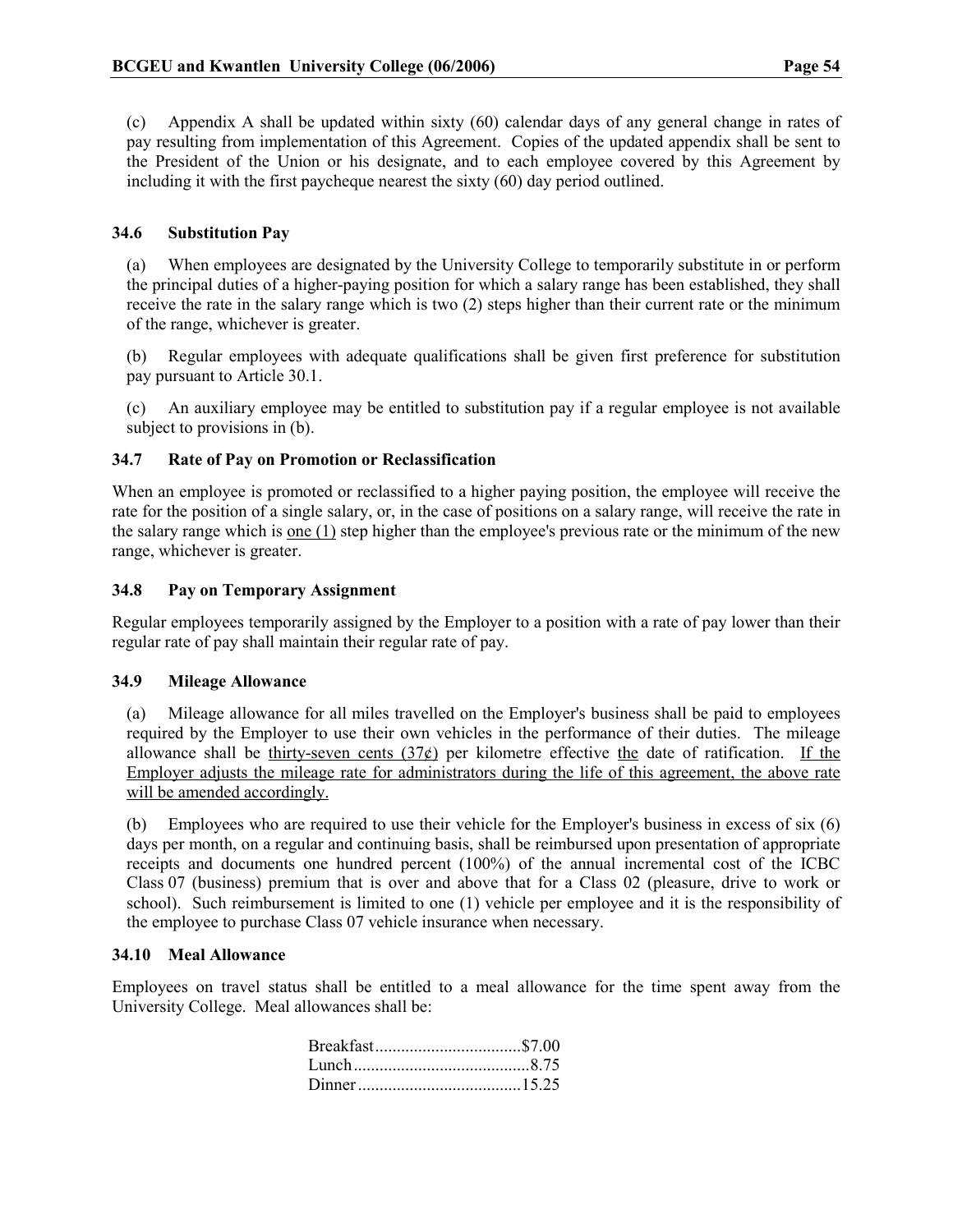## 34.11 Transportation for Employees

Transportation will be provided to employees who are required to work other than their normal working hours, and who must travel to or from their home during the hours between 12:00 p.m. and 6:00 a.m. and when convenient public transportation or other transportation facilities are not available. An employee shall be reimbursed for the cost of commercial transportation.

## 34.12 Cashier Policy

Employees who perform duties as cashiers shall not be penalized financially. Cashiers who do make excessive or too frequent errors shall be:

- (a) provided with further training as a cashier, or
- (b) provided retraining with a view to relocation in a more suitable position.

(c) In the event Steps (a) and (b) above fail, the employee may be demoted and will be paid the rate for the new classification.

## 34.13 Upgrading Qualifications

(a) Where the Employer requires employees to upgrade their skills or qualifications in order to operate or maintain new equipment, the cost of training and normal living and travel expenses as laid down in this Agreement will be borne by the Employer.

(b) When training is available during regular work hours, the employee shall attend during regular work hours. Such training time will be considered as time worked and the employee's regular rate of pay shall be maintained throughout the training period. Seniority and vacation will also accrue.

## 34.14 Overpayment of Salary and Allowance

(a) Where a mathematical error has resulted in an overpayment in an employee's basic salary, premium rates or allowances, it may be rectified in total and retroactively for a period not to exceed one (1) year from the date on which the error was discovered.

(b) The employee shall be provided with one (1) month's notice of the Employer's intent to recover any excess payment. The notice shall specify the amount, period and reason for overpayment, and the method of repayment.

(c) The rate of recovery shall not exceed the rate at which the overpayment was made and shall be discussed between the employee and his supervisor prior to being repaid. Maximum recovery rate shall not exceed ten percent (10%) of an employee's basic biweekly salary.

(d) This policy does not apply to claims for damages, etc. arising from alleged violations in the application or interpretation of the Collective Agreement.

## 34.15 Professional Membership Fees

The Employer will reimburse regular employees who pay RNABC membership fees and who are employed as Nursing Lab Supervisors at Kwantlen University College.

## 34.16 Professional Fees

Where the Employer requires, as a condition of continuing employment, that a regular support staff member maintain a specified professional association membership, the Employer will pay the annual dues required to maintain such membership.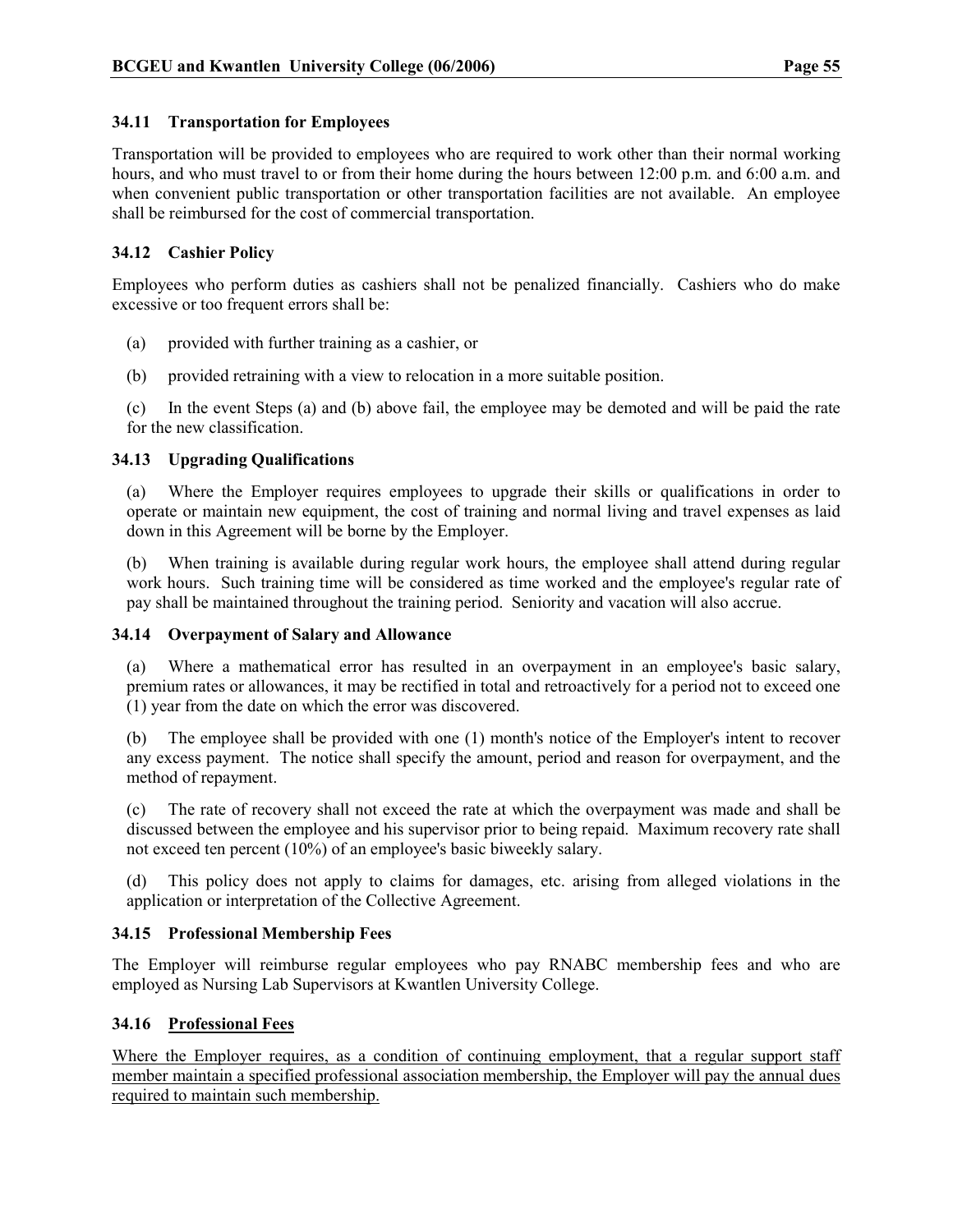## ARTICLE 35 - AUXILIARY EMPLOYEES

## 35.1 Appointment

An auxiliary employee shall receive, within five (5) working days of the employee's start date a letter of employment clearly stating their employment status and expected duration of employment.

## 35.2 Auxiliary Seniority

## (a) Seniority for auxiliary employee will appear on the Seniority List in accordance with Article 14.2.

(b) An auxiliary employee shall accumulate service seniority equal to the number of hours worked. Auxiliaries identified in Article 30.1(c) shall be administered centrally by Human Resources and shall be recalled in order of seniority, provided they have the qualifications, ability and experience to do the work, as determined by Human Resources.

(c) Auxiliary employees who become regular shall be credited with all service seniority accrued as an auxiliary.

(d) Auxiliary employees must have completed four hundred and fifty-five (455) hours in a twelve (12) month period immediately prior to the posting to be recognized as inside applicants when applying to positions posted internally.

(e) Auxiliary employees may specify campus location or department and will not be called for work other than that. It is the employee's responsibility to notify Human Resources of any change to their availability, or their work location or department restrictions, and to notify Human Resources of any change in their qualifications.

## 35.3 Loss of Seniority

Auxiliary employees shall lose their seniority in the event that:

- (a) they are discharged for just cause;
- (b) they voluntarily terminate or abandon their employment with the University College;
- (c) they are on layoff for more than six (6) months.

## 35.4 Layoff and Recall

(a) Layoff of auxiliary employees shall be in reverse order of auxiliary seniority in the classification seniority grouping as follows:

- (i) Accounting/Financial Services
- (ii) Office of the Registrar
- (iii) Student Services
- (iv) Information and Educational Technology
- (v) Purchasing
- (vi) Facilities
- (vii) Library
- (viii) Bookstore
- (ix) Instructional Support
- (x) Clerical Support
- (xi) Administrative Support
- (xii) Strategic Marketing and Communications
- (xiii) Print Shop Services

Where an auxiliary employee has been identified for layoff as above and the remaining auxiliary employees in the grouping do not have the necessary qualifications, experience and abilities to perform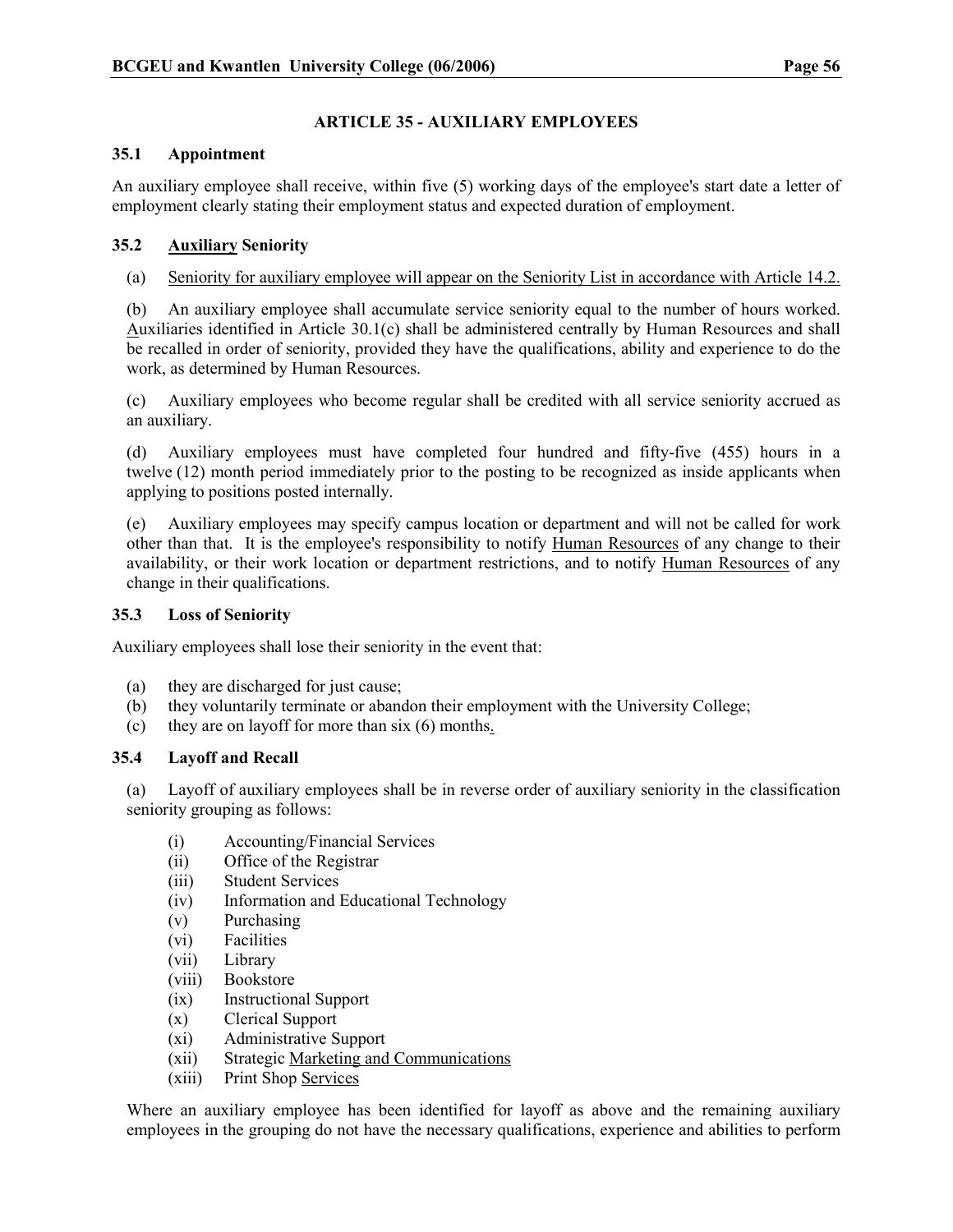the remaining work, the next to least senior auxiliary employee would be identified. This process would continue in reverse order of seniority until an auxiliary employee' position has been identified.

(b) Auxiliary employees who reach the end of their posted position, or who are laid off prior to the posted end-date, may apply to Human Resources for placement on the auxiliary recall list.

## 35.5 Application of Agreement

The provisions of Articles 14, 15, 20, 21, 22.1, 22.2, 22.3, 22.5, 22.6, 23, 24, 25, and 29 of this Agreement do not apply to auxiliary employees. The provisions of the other Articles apply to auxiliary employees except as otherwise indicated.

## 35.6 Annual Vacation

Auxiliary employees will be entitled to receive annual vacation at the rate of four (4%) of their regular earnings. After seven thousand (7,000) hours worked, auxiliary employees will be entitled to receive annual vacation at the rate of six percent (6%) of their regular earnings.

Auxiliary employees have the option of:

- (a) receiving vacation pay on each paycheque; or
- (b) accumulating vacation pay and receive payout upon request of employee.

Auxiliary employees shall also be entitled to schedule vacation time off. Where an auxiliary employee who is in a posted position schedules vacation time off from the posted position, the provisions of Article 20.11 – Callback on Vacation, will apply.

## 35.7 Health and Welfare

Auxiliary employees shall receive compensation of fifty cents (50¢) per straight-time hour worked in lieu of health and welfare benefits to a maximum of thirty-five dollars (\$35) biweekly.

## 35.8 Paid Holidays

Auxiliary employees who work the day before and the day after a designated paid holiday, or who have worked fifteen (15) of the previous thirty (30) days, shall be paid for the holiday and entitled to the provisions of Article 19.

## 35.9 Entitlement to Wage Increments

(a) When an auxiliary employee works in the same classification during the qualifying period defined in Article 34.4 on a full-time or equivalent part-time basis, he becomes entitled to increments in the applicable salary scale as defined in Appendix A.

(b) When an employee, filling a position on an auxiliary basis, subsequently successfully posts into the same position if it is made permanent, increment adjustments will be calculated on the individual's total service in that position.

(c) When the auxiliary employee has attained a higher increment level as per (a) above and the job subsequently ceases, he will carry the increment level forward to the next assignment, provided the skills and knowledge required are reasonably similar in nature.

(d) Time spent by auxiliary employees on an intermittent work basis, i.e., non-posted periods of service less than thirty (30) calendar days, will not be accumulated towards increment eligibility.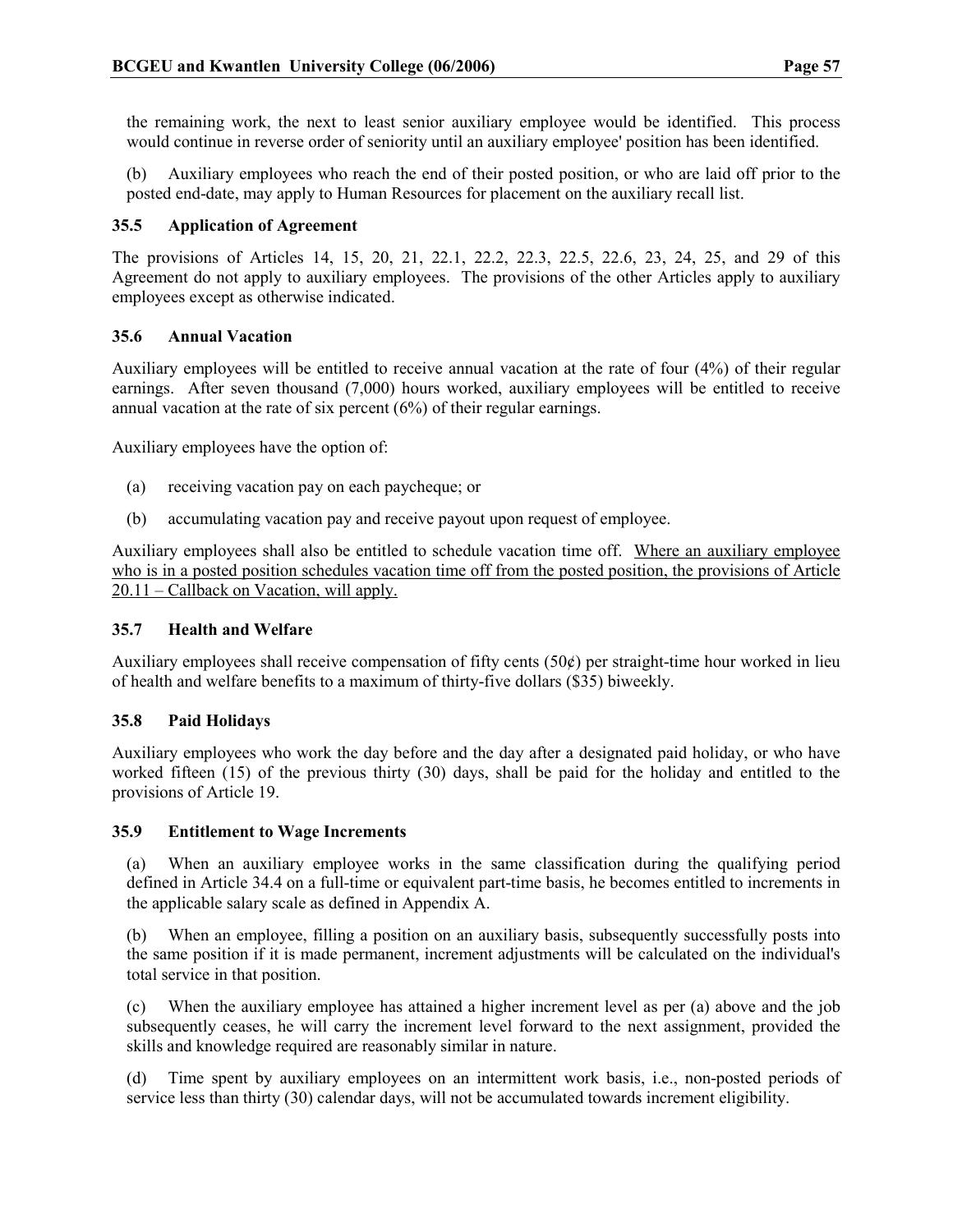## 35.10 Entitlement to Benefits

An auxiliary employee working thirty-five (35) hours per week in a temporary position of six (6) months' continuous duration or more will be eligible to apply for benefits outlined in Article 21, subject to the following:

(a) Article 35.7 will not apply.

(b) At the expiration of their term of employment, their benefit coverage will cease and would only recommence should they later succeed in posting into another thirty-five (35) hour week job of the required duration.

(c) Part-time employees with regular appointments of at least seventeen and one-half  $(17/2)$  hours per week (thirty five (35) hours bi-weekly) will be entitled to group life insurance, extended health, dental and medical benefits as set out in this agreement.

## ARTICLE 36 - LABORATORY/SHOP HOURS

#### 36.1 Supervision Time

(a) For the purposes of this Article, supervision time means scheduled student-contact hours in a laboratory/shop or other related areas for the purpose of student direction or demonstration.

(b) For the purposes of this Article, laboratory supervisor/programs assistant means those employees classified at Pay Level 13 or higher, who are assigned supervision time as defined in Article 36.1(a), and the terms supervision/supervisor apply only to student learning activities and does not apply to the job evaluation factors outlined under supervision in the JJEC.

## 36.2 Laboratories/Shops

For the purpose of this Article, laboratories/shops shall be defined as:

(a) Traditional - Group-paced laboratory/shop activities normally requiring marking external to the laboratory/shop supervision.

(b) Open - Individually paced laboratory/shop activities normally including assessment as part of supervision.

(c) Combination - Any combination of group-paced and individually paced activities.

## 36.3 Activities

Activities exclusive of supervision time shall include marking, research, reading, preparation time, set-up and take-down, meetings and required travel. These activities shall be allotted separate time from supervision time, and shall, together with supervision time, make up the thirty-five (35) hours per week.

## 36.4 Supervisory Hours

The maximum number of supervisory hours per week that any Laboratory Supervisor/Programs Assistant classified at Pay Level 13 or higher can be expected to carry shall be:

(a) Traditional Labs: The number of supervisory hours will not exceed eighteen (18) hours per week. Where the Laboratory Supervisor/Programs Assistant is required to mark fewer than sixty-five (65) students, and has three (3) or fewer preparations, then up to a maximum of twenty-two (22) hours may be required.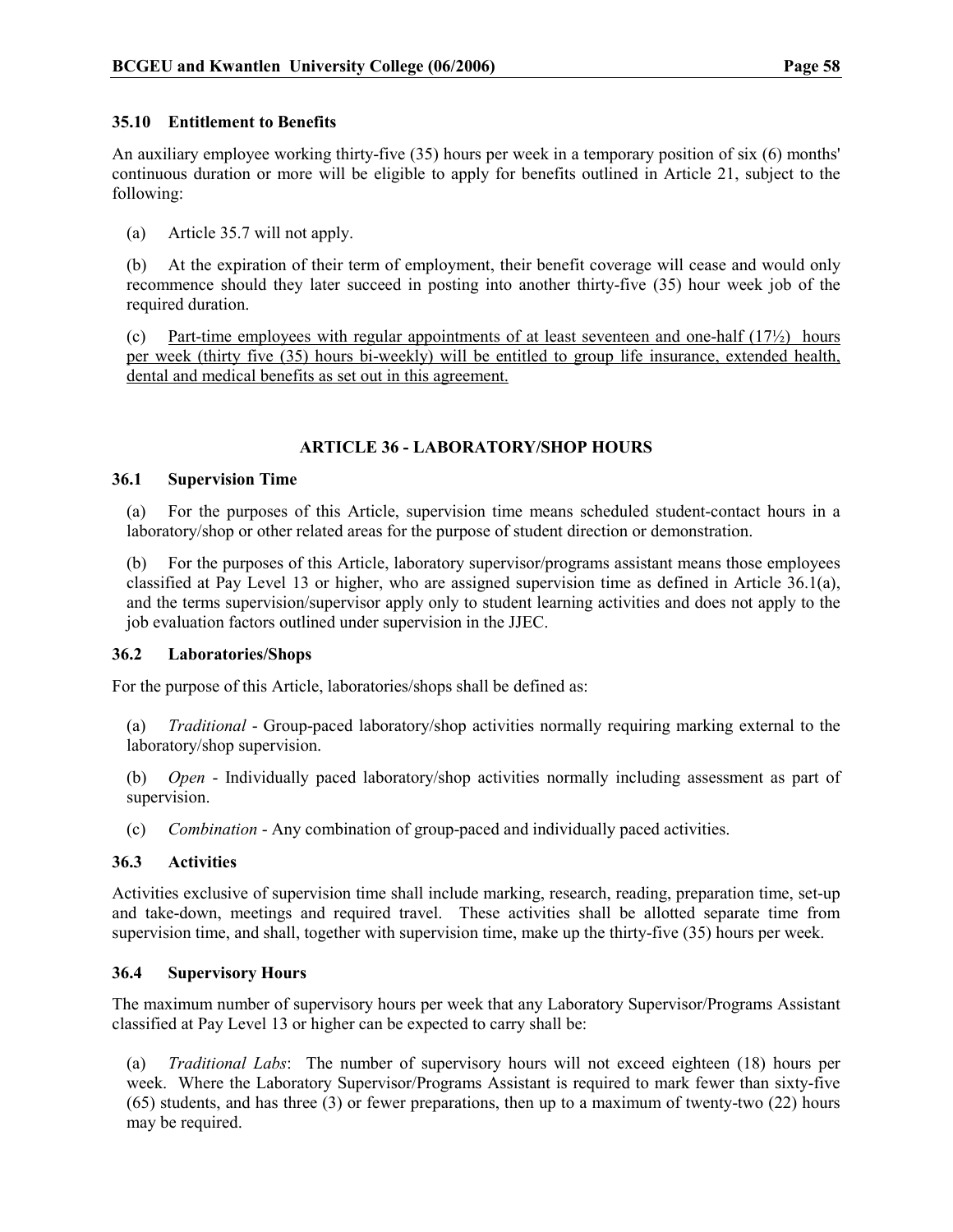- (b) Open Lab/Shop: twenty-five (25) hours.
- (c) Combination Lab/Shop: shall be prorated.

#### 36.5 Students

A Laboratory Supervisor/Programs Assistant shall be responsible for supervising not more than twenty (20) students at one (1) time. For the purpose of allowing personnel to alternate on rest periods the maximum of twenty (20) may be exceeded for the duration of the rest period only.

## 36.6 Preparation Time

One and one-half (1½) hours per course per week shall be allotted to Laboratory Supervisors/Program Assistants for reading/research/laboratory/shop presentation preparation.

#### 36.7 Marking Time

Calculations of marking time for purposes of time allotment for a traditional lab/shop shall be made on the basis of eight (8) minutes per student per week.

#### 36.8 Workload for Laboratory Supervisors/Program Assistants

(a) Laboratory Supervisors/Program Assistants working in traditional laboratory/shop environments, shall carry a maximum course load of two (2) courses, and a maximum of three (3) sections.

(b) Article 36.3 above shall apply to the number of hours allotted.

## ARTICLE 37 - TERM OF AGREEMENT

#### 37.1 Duration

This Agreement shall be binding and remain in effect to midnight, June 30, 2006.

#### 37.2 Notice to Bargain

(a) This Agreement may be opened for collective bargaining by either Party giving written notice to the other Party on or after February 28, 2006, but in any event not later than midnight May 31, 2006.

(b) Where no notice is given by either Party prior to May 31, 2006, both Parties shall be deemed to have been given notice under this Section on May 31, 2006 and thereupon Section 37.3 of this Article applies.

(c) All notices on behalf of the Union shall be given by the President or designate of the Union and similar notices on behalf of the Employer shall be given by the Chairman or designate of the University College Board.

## 37.3 Commencement of Bargaining

Where a Party to this Agreement has given notice under Section 37.2 of this Article, the Parties shall, within fourteen (14) days after the notice was given, commence collective bargaining.

#### 37.4 Changes in Agreement

Any change deemed necessary in this Agreement may be made by mutual agreement at anytime during the life of this Agreement.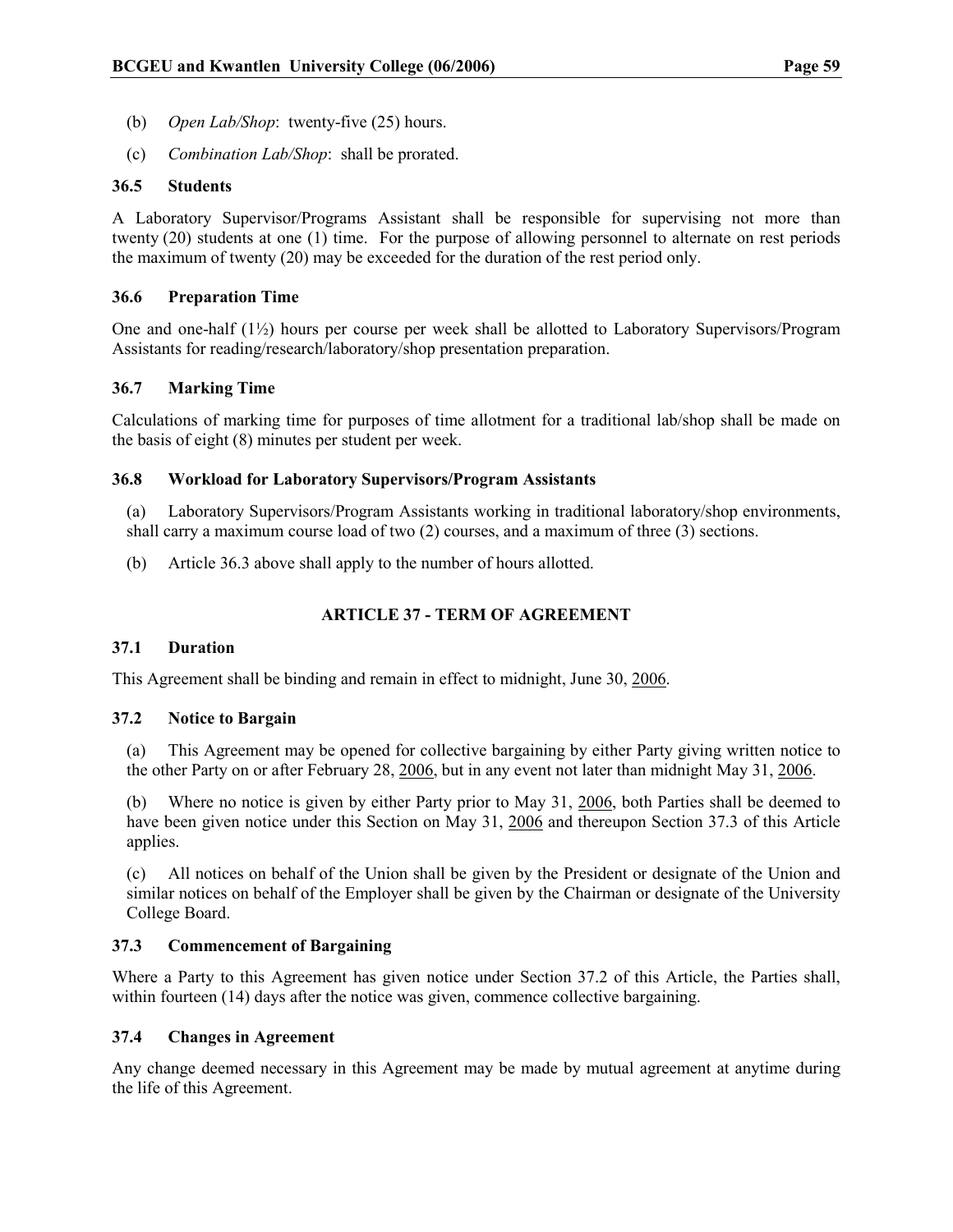#### 37.5 Agreement to Continue in Force

Both Parties shall adhere fully to the terms of this Agreement during the period of bona fide collective bargaining.

## 37.6 Effective Date of Agreement

Except where otherwise specified the provisions of this Agreement shall be in effect from July 1, 2002.

#### 37.7 Reference to Labour Code

The operation of Section 50(2) and (3) of the Labour Code of British Columbia is specifically excluded.

## ARTICLE 38 - EARLY RETIREMENT INCENTIVE

(a) The Employer may make a written offer of an early retirement incentive to regular employees who are age fifty-five (55) or over and have a minimum of ten (10) years' contributory pensionable service with the Municipal or College Pension Plan

(b) The offer will advise the employee of the right to consult his or her Union, the early retirement date, the specific amount of the incentive, the payment schedule, any financial counseling being offered to the employee at the expense of the Employer, and the availability of any continuation of medical, extended health or other benefits in a group of employees or retirees.

(c) Acceptance or rejection must be communicated in writing by the employee within thirty (30) days of the date of the offer, unless this period is extended by mutual agreement.

(d) The amount of the incentive will be based on regular salary, without inclusion of premium rates or the employee's experience earning premium rates of pay, in the following amounts:

| <b>Full Years to Retirement</b> | Incentive |
|---------------------------------|-----------|
|                                 |           |
|                                 |           |
|                                 |           |
|                                 |           |
|                                 |           |

#### ARTICLE 39 - SEARCH FOR ADMINISTRATORS

Whenever a vacancy arises for the following positions: University College President, Vice-Presidents, or Deans, the Bargaining Unit Chair shall have the right to appoint two (2) regular members to any Committee established by the Employer to fill the position. This does not apply to acting or temporary administrative appointments of six (6) months or less or lateral re-assignment of administrative personnel.

Representatives of the Union will suffer no loss of seniority or remuneration otherwise payable by the University College when meetings are held during work hours.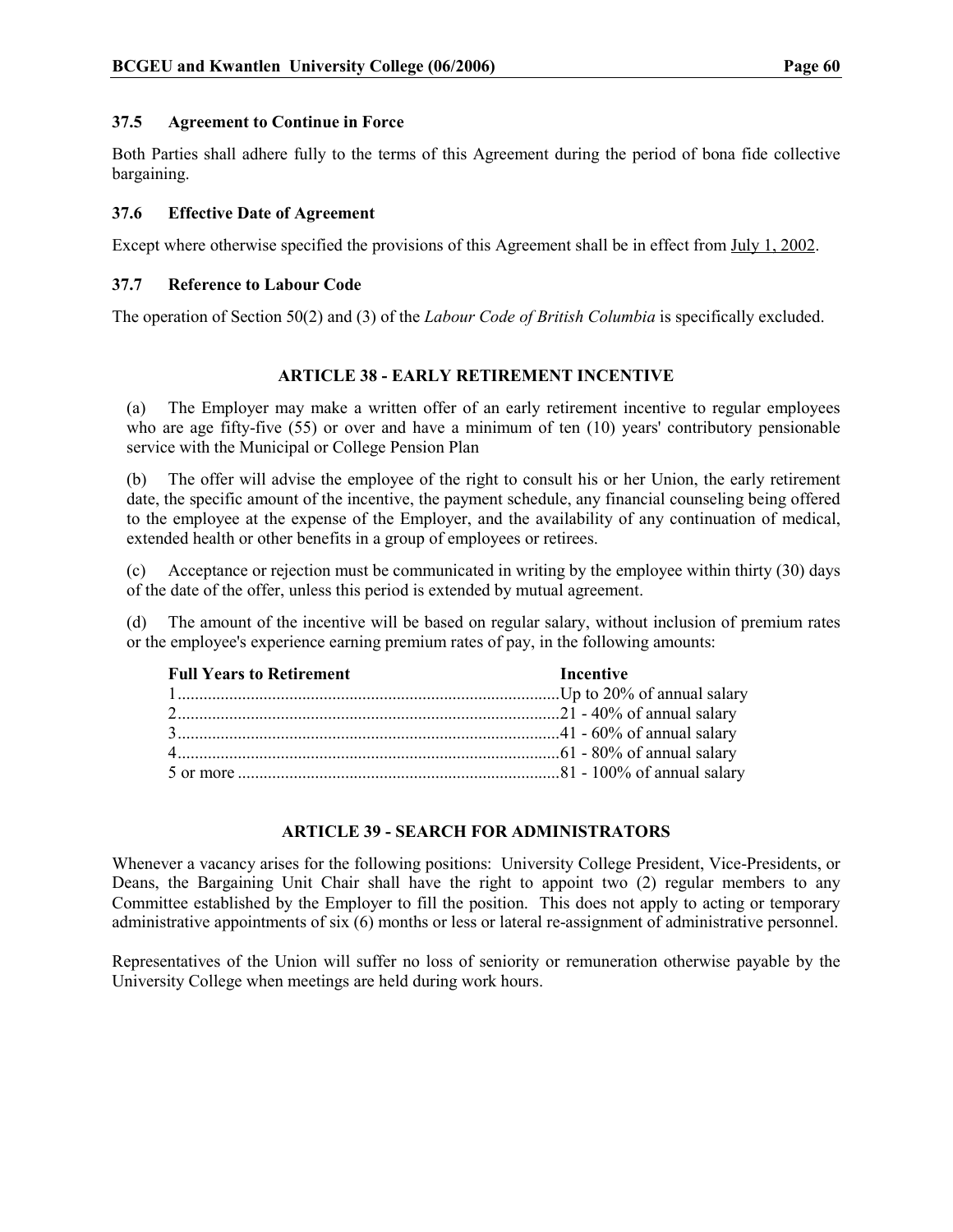# SIGNED ON BEHALF OF SIGNED ON BEHALF OF THE UNION: THE EMPLOYER:

## THE EMPLOYER:

\_\_\_\_\_\_\_\_\_\_\_\_\_\_\_\_\_\_\_\_\_\_\_\_\_\_\_\_\_\_\_\_\_\_\_ \_\_\_\_\_\_\_\_\_\_\_\_\_\_\_\_\_\_\_\_\_\_\_\_\_\_\_\_\_\_\_\_\_\_\_

\_\_\_\_\_\_\_\_\_\_\_\_\_\_\_\_\_\_\_\_\_\_\_\_\_\_\_\_\_\_\_\_\_\_\_ \_\_\_\_\_\_\_\_\_\_\_\_\_\_\_\_\_\_\_\_\_\_\_\_\_\_\_\_\_\_\_\_\_\_\_

\_\_\_\_\_\_\_\_\_\_\_\_\_\_\_\_\_\_\_\_\_\_\_\_\_\_\_\_\_\_\_\_\_\_\_ \_\_\_\_\_\_\_\_\_\_\_\_\_\_\_\_\_\_\_\_\_\_\_\_\_\_\_\_\_\_\_\_\_\_\_

\_\_\_\_\_\_\_\_\_\_\_\_\_\_\_\_\_\_\_\_\_\_\_\_\_\_\_\_\_\_\_\_\_\_\_ \_\_\_\_\_\_\_\_\_\_\_\_\_\_\_\_\_\_\_\_\_\_\_\_\_\_\_\_\_\_\_\_\_\_\_

George Heyman Liz McKinlay<br>President Associate Vice

Associate Vice President, Human Resources

David Vipond Derek Francis<br>Director Vice-President, 1 Vice-President, Learner Support

Maureen Berry Linda Heska Bargaining Committee Chairperson Manager, Employee Relations

\_\_\_\_\_\_\_\_\_\_\_\_\_\_\_\_\_\_\_\_\_\_\_\_\_\_\_\_\_\_\_\_\_\_\_ \_\_\_\_\_\_\_\_\_\_\_\_\_\_\_\_\_\_\_\_\_\_\_\_\_\_\_\_\_\_\_\_\_\_\_ Shawn Cahill Jody Gordon Bargaining Committee Member Registrar

Lori Scanlan Dr. Nick Rubidge

Bargaining Committee Member PSEA Chair, Board of Directors

Donna Haider Bargaining Committee Member

 $\mathcal{L}_\text{max}$  , where  $\mathcal{L}_\text{max}$  and  $\mathcal{L}_\text{max}$ 

\_\_\_\_\_\_\_\_\_\_\_\_\_\_\_\_\_\_\_\_\_\_\_\_\_\_\_\_\_\_\_\_\_\_\_

Henny Hanegraaf Staff Representative, Negotiations

Signed this  $\_\_\_\_\_\_\$  day of  $\_\_\_\_\_\_\_\_\_\_\_\_$ , 20  $\_\_\_\_\_\_\_\_\_$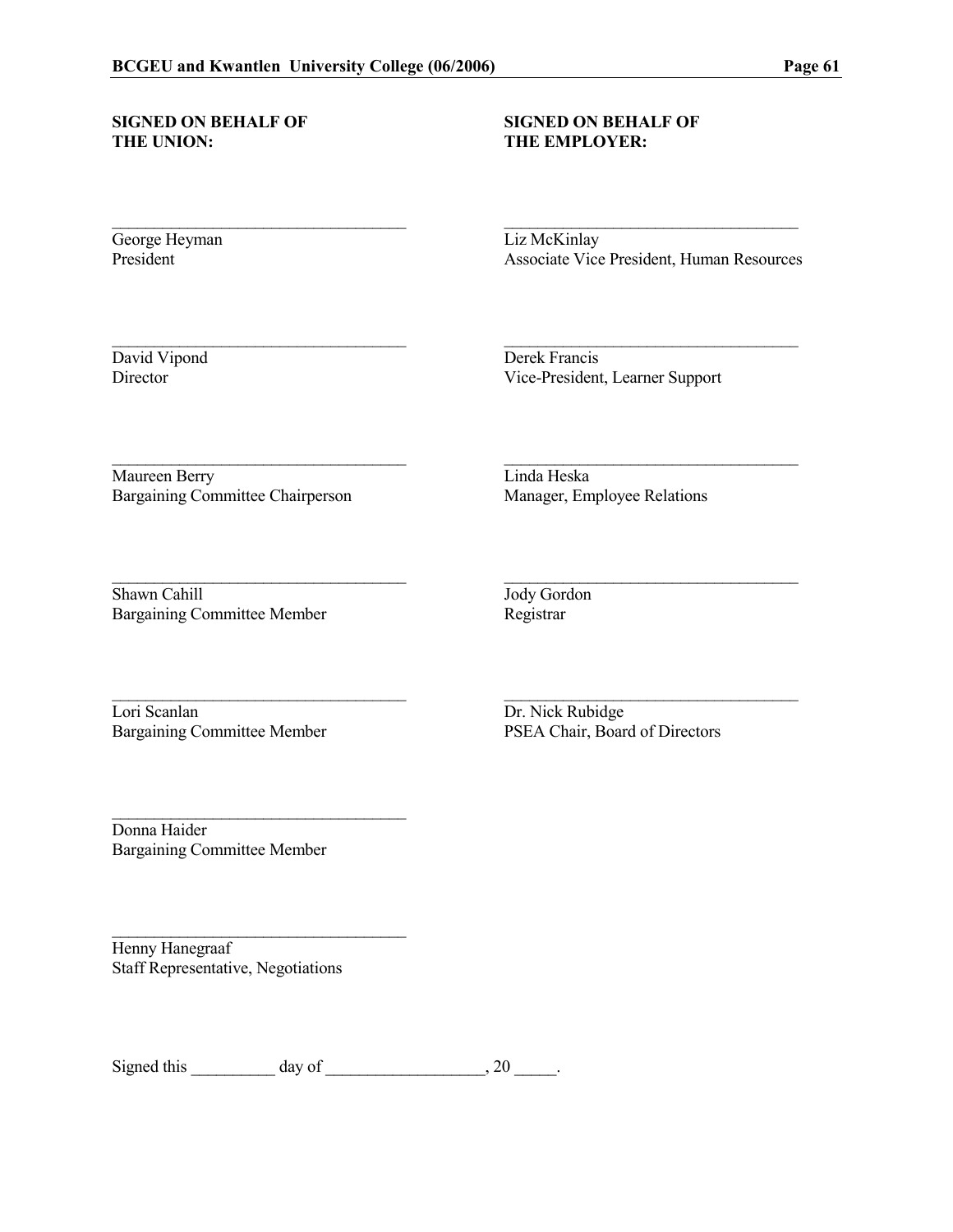## APPENDIX A

## Wages

## Kwantlen University College BCGEU PAY GRID April 1, 2005 with Stipends

| Level                   |           | A         | B         | $\mathsf{C}$ | D         | E         |
|-------------------------|-----------|-----------|-----------|--------------|-----------|-----------|
| 1                       | Hourly    | 16.37     | 16.66     | 16.99        | 17.34     | 17.71     |
|                         | Bi-weekly | 1,145.90  | 1,166.20  | 1,189.30     | 1,213.80  | 1,239.70  |
|                         | Annual    | 29,793.40 | 30,321.20 | 30,921.80    | 31,558.80 | 32,232.20 |
| $\mathbf{2}$            | Hourly    | 16.66     | 16.99     | 17.34        | 17.71     | 18.23     |
|                         | Bi-weekly | 1,166.20  | 1,189.30  | 1,213.80     | 1,239.70  | 1,276.10  |
|                         | Annual    | 30,321.20 | 30,921.80 | 31,558.80    | 32,232.20 | 33,178.60 |
| $\overline{\mathbf{3}}$ | Hourly    | 16.99     | 17.34     | 17.71        | 18.23     | 18.75     |
|                         | Bi-weekly | 1,189.30  | 1,213.80  | 1,239.70     | 1,276.10  | 1,312.50  |
|                         | Annual    | 30,921.80 | 31,558.80 | 32,232.20    | 33,178.60 | 34,125.00 |
| $\overline{\mathbf{4}}$ | Hourly    | 17.34     | 17.71     | 18.23        | 18.75     | 19.31     |
|                         | Bi-weekly | 1,213.80  | 1,239.70  | 1,276.10     | 1,312.50  | 1,351.70  |
|                         | Annual    | 31,558.80 | 32,232.20 | 33,178.60    | 34,125.00 | 35,144.20 |
| 5                       | Hourly    | 17.71     | 18.23     | 18.75        | 19.31     | 19.86     |
|                         | Bi-weekly | 1,239.70  | 1,276.10  | 1,312.50     | 1,351.70  | 1,390.20  |
|                         | Annual    | 32,232.20 | 33,178.60 | 34,125.00    | 35,144.20 | 36,145.20 |
| $\bf 6$                 | Hourly    | 18.23     | 18.75     | 19.31        | 19.86     | 20.43     |
|                         | Bi-weekly | 1,276.10  | 1,312.50  | 1,351.70     | 1,390.20  | 1,430.10  |
|                         | Annual    | 33,178.60 | 34,125.00 | 35,144.20    | 36,145.20 | 37,182.60 |
| $\overline{7}$          | Hourly    | 18.75     | 19.31     | 19.86        | 20.43     | 21.03     |
|                         | Bi-weekly | 1,312.50  | 1,351.70  | 1,390.20     | 1,430.10  | 1,472.10  |
|                         | Annual    | 34,125.00 | 35,144.20 | 36,145.20    | 37,182.60 | 38,274.60 |
| 8                       | Hourly    | 19.31     | 19.86     | 20.43        | 21.03     | 21.64     |
|                         | Bi-weekly | 1,351.70  | 1,390.20  | 1,430.10     | 1,472.10  | 1,514.80  |
|                         | Annual    | 35,144.20 | 36,145.20 | 37,182.60    | 38,274.60 | 39,384.80 |
| 9                       | Hourly    | 19.86     | 20.43     | 21.03        | 21.64     | 22.28     |
|                         | Bi-weekly | 1,390.20  | 1,430.10  | 1,472.10     | 1,514.80  | 1,559.60  |
|                         | Annual    | 36,145.20 | 37,182.60 | 38,274.60    | 39,384.80 | 40,549.60 |
| 10                      | Hourly    | 20.43     | 21.03     | 21.64        | 22.28     | 22.91     |
|                         | Bi-weekly | 1,430.10  | 1,472.10  | 1,514.80     | 1,559.60  | 1,603.70  |
|                         | Annual    | 37,182.60 | 38,274.60 | 39,384.80    | 40,549.60 | 41,696.20 |
| 11                      | Hourly    | 21.03     | 21.64     | 22.28        | 22.91     | 23.58     |
|                         | Bi-weekly | 1,472.10  | 1,514.80  | 1,559.60     | 1,603.70  | 1,650.60  |
|                         | Annual    | 38,274.60 | 39,384.80 | 40,549.60    | 41,696.20 | 42,915.60 |
| 12                      | Hourly    | 21.64     | 22.28     | 22.91        | 23.58     | 24.27     |
|                         | Bi-weekly | 1,514.80  | 1,559.60  | 1,603.70     | 1,650.60  | 1,698.90  |
|                         | Annual    | 39,384.80 | 40,549.60 | 41,696.20    | 42,915.60 | 44,171.40 |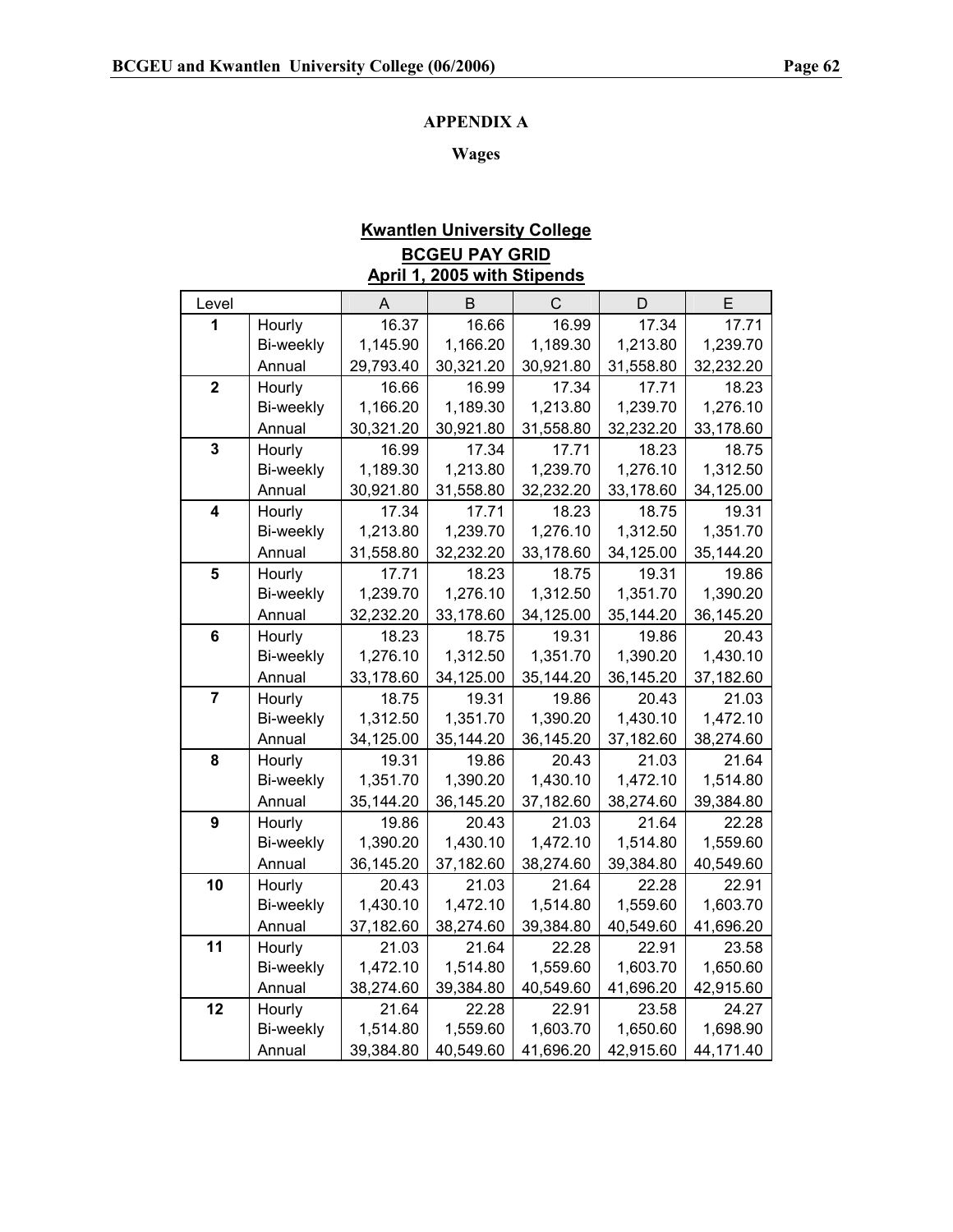| <b>BCGEU PAY GRID</b>       |           |           |           |           |           |           |
|-----------------------------|-----------|-----------|-----------|-----------|-----------|-----------|
| April 1, 2005 with Stipends |           |           |           |           |           |           |
| Level                       |           | A         | B         | C         | D         | E         |
| 13                          | Hourly    | 22.28     | 22.91     | 23.58     | 24.27     | 24.97     |
|                             | Bi-weekly | 1,559.60  | 1,603.70  | 1,650.60  | 1,698.90  | 1,747.90  |
|                             | Annual    | 40,549.60 | 41,696.20 | 42,915.60 | 44,171.40 | 45,445.40 |
| 13                          | Hourly    | 26.13     | 26.76     | 27.43     | 28.12     | 28.82     |
| with<br>stipend             | Bi-weekly | 1,829.10  | 1,873.20  | 1,920.10  | 1,968.40  | 2,017.40  |
|                             | Stipend   | 7,000.00  | 7,000.00  | 7,000.00  | 7,000.00  | 7,000.00  |
|                             | Annual    | 47,556.60 | 48,703.20 | 49,922.60 | 51,178.40 | 52,452.40 |
| 13                          | Hourly    | 27.77     | 28.40     | 29.07     | 29.76     | 30.46     |
| with<br>stipend             | Bi-weekly | 1,943.90  | 1,988.00  | 2,034.90  | 2,083.20  | 2,132.20  |
| <b>Nursing</b><br>Lab       | Stipend   | 10,000.00 | 10,000.00 | 10,000.00 | 10,000.00 | 10,000.00 |
|                             | Annual    | 50,541.40 | 51,688.00 | 52,907.40 | 54,163.20 | 55,437.20 |
| 14                          | Hourly    | 22.91     | 23.58     | 24.27     | 24.97     | 25.69     |
|                             | Bi-weekly | 1,603.70  | 1,650.60  | 1,698.90  | 1,747.90  | 1,798.30  |
|                             | Annual    | 41,696.20 | 42,915.60 | 44,171.40 | 45,445.40 | 46,755.80 |
| 14<br>with                  | Hourly    | 28.40     | 29.07     | 29.76     | 30.46     | 31.18     |
| stipend                     | Bi-weekly | 1,988.00  | 2,034.90  | 2,083.20  | 2,132.20  | 2,182.60  |
|                             | Stipend   | 10,000.00 | 10,000.00 | 10,000.00 | 10,000.00 | 10,000.00 |
|                             | Annual    | 51,688.00 | 52,907.40 | 54,163.20 | 55,437.20 | 56,747.60 |
| 15                          | Hourly    | 23.58     | 24.27     | 24.97     | 25.69     | 26.44     |
|                             | Bi-weekly | 1,650.60  | 1,698.90  | 1,747.90  | 1,798.30  | 1,850.80  |
|                             | Annual    | 42,915.60 | 44,171.40 | 45,445.40 | 46,755.80 | 48,120.80 |
| 15                          | Hourly    | 30.17     | 30.86     | 31.56     | 32.28     | 33.03     |
| with<br>stipend             | Bi-weekly | 2,111.90  | 2,160.20  | 2,209.20  | 2,259.60  | 2,312.10  |
|                             | Stipend   | 12,000.00 | 12,000.00 | 12,000.00 | 12,000.00 | 12,000.00 |
|                             | Annual    | 54,909.40 | 56,165.20 | 57,439.20 | 58,749.60 | 60,114.60 |
| 16                          | Hourly    | 24.27     | 24.97     | 25.69     | 26.44     | 27.19     |
|                             | Bi-weekly | 1,698.90  | 1,747.90  | 1,798.30  | 1,850.80  | 1,903.30  |
|                             | Annual    | 44,171.40 | 45,445.40 | 46,755.80 | 48,120.80 | 49,485.80 |
| 16<br>with                  | Hourly    | 31.96     | 32.66     | 33.38     | 34.13     | 34.88     |
| stipend                     | Bi-weekly | 2,237.20  | 2,286.20  | 2,336.60  | 2,389.10  | 2,441.60  |
|                             | Stipend   | 14,000.00 | 14,000.00 | 14,000.00 | 14,000.00 | 14,000.00 |
|                             | Annual    | 58,167.20 | 59,441.20 | 60,751.60 | 62,116.60 | 63,481.60 |

## Kwantlen University College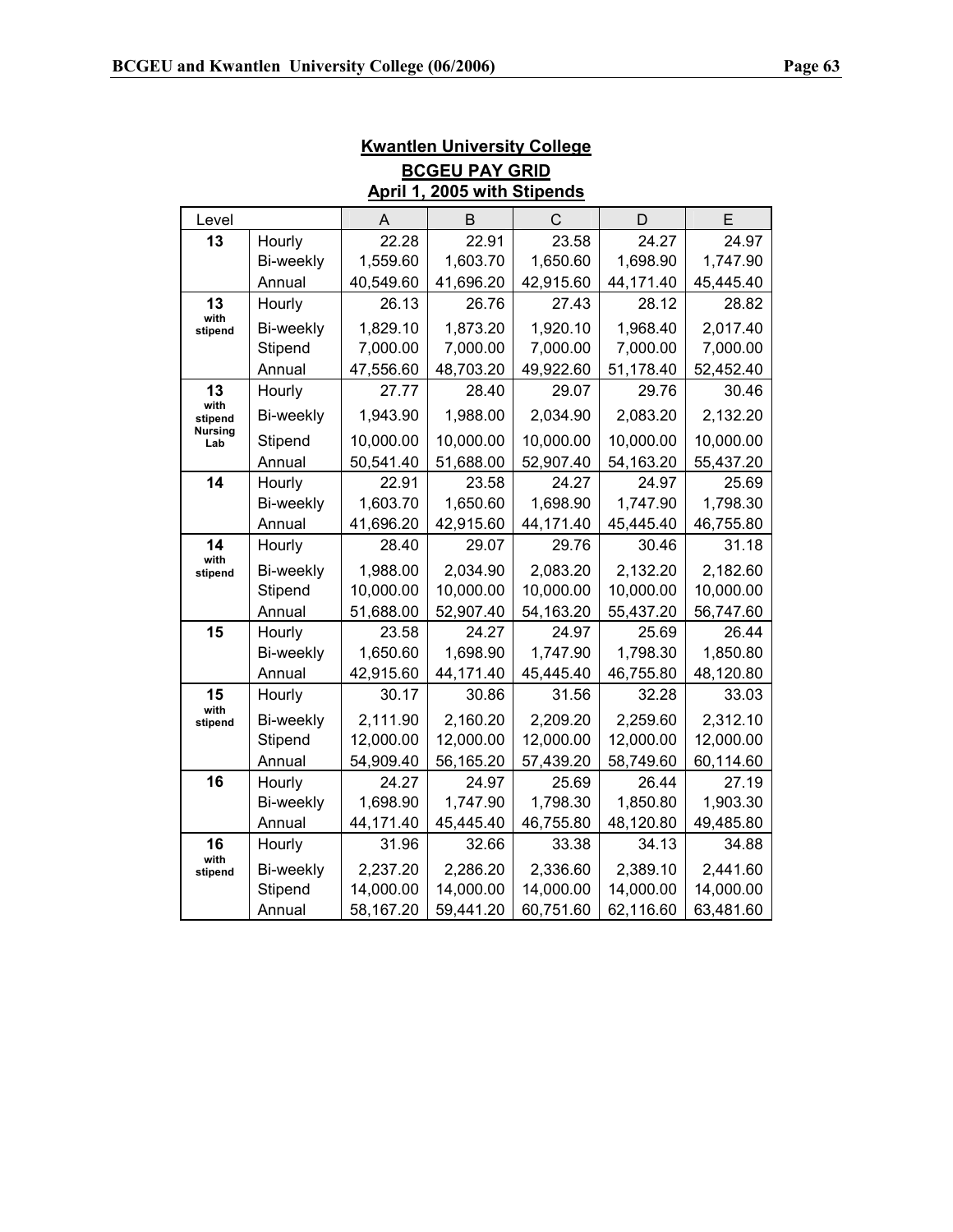| <b>BCGEU PAY GRID</b>      |           |           |           |             |           |           |
|----------------------------|-----------|-----------|-----------|-------------|-----------|-----------|
| July 1, 2005 with Stipends |           |           |           |             |           |           |
| Level                      |           | A         | B         | С           | D         | Е         |
| 1                          | Hourly    | 16.62     | 16.91     | 17.24       | 17.60     | 17.98     |
|                            | Bi-weekly | 1,163.40  | 1,183.70  | 1,206.80    | 1,232.00  | 1,258.60  |
|                            | Annual    | 30,248.40 | 30,776.20 | 31,376.80   | 32,032.00 | 32,723.60 |
| $\overline{2}$             | Hourly    | 16.91     | 17.24     | 17.60       | 17.98     | 18.50     |
|                            | Bi-weekly | 1,183.70  | 1,206.80  | 1,232.00    | 1,258.60  | 1,295.00  |
|                            | Annual    | 30,776.20 | 31,376.80 | 32,032.00   | 32,723.60 | 33,670.00 |
| $\overline{\mathbf{3}}$    | Hourly    | 17.24     | 17.60     | 17.98       | 18.50     | 19.03     |
|                            | Bi-weekly | 1,206.80  | 1,232.00  | 1,258.60    | 1,295.00  | 1,332.10  |
|                            | Annual    | 31,376.80 | 32,032.00 | 32,723.60   | 33,670.00 | 34,634.60 |
| 4                          | Hourly    | 17.60     | 17.98     | 18.50       | 19.03     | 19.60     |
|                            | Bi-weekly | 1,232.00  | 1,258.60  | 1,295.00    | 1,332.10  | 1,372.00  |
|                            | Annual    | 32,032.00 | 32,723.60 | 33,670.00   | 34,634.60 | 35,672.00 |
| 5                          | Hourly    | 17.98     | 18.50     | 19.03       | 19.60     | 20.16     |
|                            | Bi-weekly | 1,258.60  | 1,295.00  | 1,332.10    | 1,372.00  | 1,411.20  |
|                            | Annual    | 32,723.60 | 33,670.00 | 34,634.60   | 35,672.00 | 36,691.20 |
| 6                          | Hourly    | 18.50     | 19.03     | 19.60       | 20.16     | 20.74     |
|                            | Bi-weekly | 1,295.00  | 1,332.10  | 1,372.00    | 1,411.20  | 1,451.80  |
|                            | Annual    | 33,670.00 | 34,634.60 | 35,672.00   | 36,691.20 | 37,746.80 |
| $\overline{7}$             | Hourly    | 19.03     | 19.60     | 20.16       | 20.74     | 21.35     |
|                            | Bi-weekly | 1,332.10  | 1,372.00  | 1,411.20    | 1,451.80  | 1,494.50  |
|                            | Annual    | 34,634.60 | 35,672.00 | 36,691.20   | 37,746.80 | 38,857.00 |
| 8                          | Hourly    | 19.60     | 20.16     | 20.74       | 21.35     | 21.96     |
|                            | Bi-weekly | 1,372.00  | 1,411.20  | 1,451.80    | 1,494.50  | 1,537.20  |
|                            | Annual    | 35,672.00 | 36,691.20 | 37,746.80   | 38,857.00 | 39,967.20 |
| 9                          | Hourly    | 20.16     | 20.74     | 21.35       | 21.96     | 22.61     |
|                            | Bi-weekly | 1,411.20  | 1,451.80  | 1,494.50    | 1,537.20  | 1,582.70  |
|                            | Annual    | 36,691.20 | 37,746.80 | 38,857.00   | 39,967.20 | 41,150.20 |
| 10                         | Hourly    | 20.74     | 21.35     | 21.96       | 22.61     | 23.25     |
|                            | Bi-weekly | 1,451.80  | 1,494.50  | 1,537.20    | 1,582.70  | 1,627.50  |
|                            | Annual    | 37,746.80 | 38,857.00 | 39,967.20   | 41,150.20 | 42,315.00 |
| 11                         | Hourly    | 21.35     | 21.96     | 22.61       | 23.25     | 23.93     |
|                            | Bi-weekly | 1,494.50  | 1,537.20  | 1,582.70    | 1,627.50  | 1,675.10  |
|                            | Annual    | 38,857.00 | 39,967.20 | 41, 150. 20 | 42,315.00 | 43,552.60 |
| 12                         | Hourly    | 21.96     | 22.61     | 23.25       | 23.93     | 24.63     |
|                            | Bi-weekly | 1,537.20  | 1,582.70  | 1,627.50    | 1,675.10  | 1,724.10  |
|                            | Annual    | 39,967.20 | 41,150.20 | 42,315.00   | 43,552.60 | 44,826.60 |

Kwantlen University College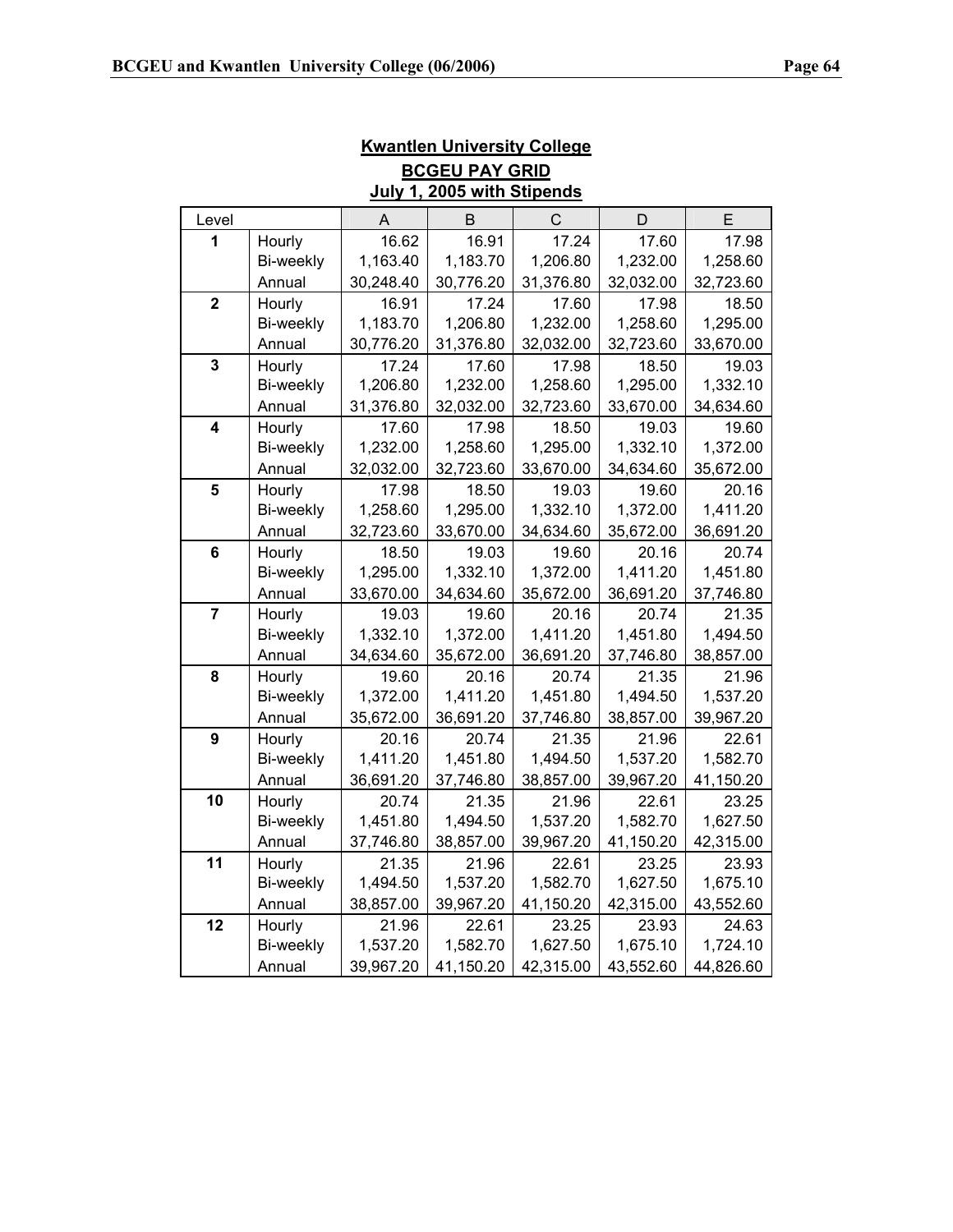| <b>BCGEU PAY GRID</b>             |           |           |           |           |           |           |  |
|-----------------------------------|-----------|-----------|-----------|-----------|-----------|-----------|--|
| July 1, 2005 with Stipends        |           |           |           |           |           |           |  |
| Level                             |           | A         | В         | C         | D         | Е         |  |
| 13                                | Hourly    | 22.61     | 23.25     | 23.93     | 24.63     | 25.34     |  |
|                                   | Bi-weekly | 1,582.70  | 1,627.50  | 1,675.10  | 1,724.10  | 1,773.80  |  |
|                                   | Annual    | 41,150.20 | 42,315.00 | 43,552.60 | 44,826.60 | 46,118.80 |  |
| 13                                | Hourly    | 26.46     | 27.10     | 27.78     | 28.48     | 29.19     |  |
| with<br>stipend                   | Bi-weekly | 1,852.20  | 1,897.00  | 1,944.60  | 1,993.60  | 2,043.30  |  |
| 43                                | Stipend   | 7,000.00  | 7,000.00  | 7,000.00  | 7,000.00  | 7,000.00  |  |
|                                   | Annual    | 48,157.20 | 49,322.00 | 50,559.60 | 51,833.60 | 53,125.80 |  |
| 13                                | Hourly    | 28.10     | 28.74     | 29.42     | 30.12     | 30.83     |  |
| with<br>stipend<br><b>Nursing</b> | Bi-weekly | 1,967.00  | 2,011.80  | 2,059.40  | 2,108.40  | 2,158.10  |  |
| Lab                               | Stipend   | 10,000.00 | 10,000.00 | 10,000.00 | 10,000.00 | 10,000.00 |  |
| 53                                | Annual    | 51,142.00 | 52,306.80 | 53,544.40 | 54,818.40 | 56,110.60 |  |
| 14                                | Hourly    | 23.25     | 23.93     | 24.63     | 25.34     | 26.08     |  |
|                                   | Bi-weekly | 1,627.50  | 1,675.10  | 1,724.10  | 1,773.80  | 1,825.60  |  |
|                                   | Annual    | 42,315.00 | 43,552.60 | 44,826.60 | 46,118.80 | 47,465.60 |  |
| 14<br>with                        | Hourly    | 28.74     | 29.42     | 30.12     | 30.83     | 31.57     |  |
| stipend                           | Bi-weekly | 2,011.80  | 2,059.40  | 2,108.40  | 2,158.10  | 2,209.90  |  |
| 44                                | Stipend   | 10,000.00 | 10,000.00 | 10,000.00 | 10,000.00 | 10,000.00 |  |
|                                   | Annual    | 52,306.80 | 53,544.40 | 54,818.40 | 56,110.60 | 57,457.40 |  |
| 15                                | Hourly    | 23.93     | 24.63     | 25.34     | 26.08     | 26.84     |  |
|                                   | Bi-weekly | 1,675.10  | 1,724.10  | 1,773.80  | 1,825.60  | 1,878.80  |  |
|                                   | Annual    | 43,552.60 | 44,826.60 | 46,118.80 | 47,465.60 | 48,848.80 |  |
| 15<br>with                        | Hourly    | 30.52     | 31.22     | 31.93     | 32.67     | 33.43     |  |
| stipend                           | Bi-weekly | 2,136.40  | 2,185.40  | 2,235.10  | 2,286.90  | 2,340.10  |  |
| 45                                | Stipend   | 12,000.00 | 12,000.00 | 12,000.00 | 12,000.00 | 12,000.00 |  |
|                                   | Annual    | 55,546.40 | 56,820.40 | 58,112.60 | 59,459.40 | 60,842.60 |  |
| 16                                | Hourly    | 24.63     | 25.34     | 26.08     | 26.84     | 27.60     |  |
|                                   | Bi-weekly | 1,724.10  | 1,773.80  | 1,825.60  | 1,878.80  | 1,932.00  |  |
|                                   | Annual    | 44,826.60 | 46,118.80 | 47,465.60 | 48,848.80 | 50,232.00 |  |
| 16                                | Hourly    | 32.32     | 33.03     | 33.77     | 34.53     | 35.29     |  |
| with<br>stipend                   | Bi-weekly | 2,262.40  | 2,312.10  | 2,363.90  | 2,417.10  | 2,470.30  |  |
| 46                                | Stipend   | 14,000.00 | 14,000.00 | 14,000.00 | 14,000.00 | 14,000.00 |  |
|                                   | Annual    | 58,822.40 | 60,114.60 | 61,461.40 | 62,844.60 | 64,227.80 |  |

Kwantlen University College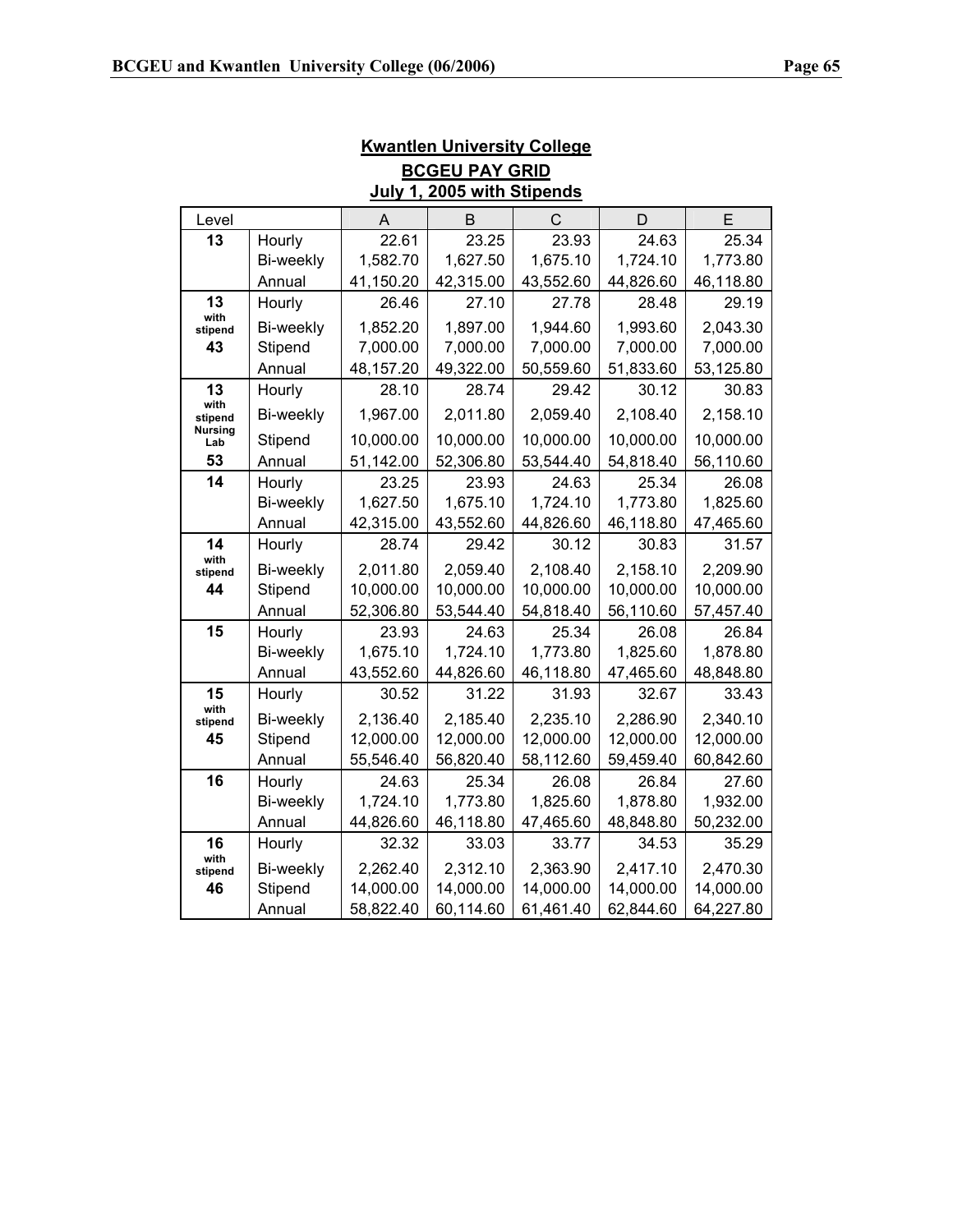#### APPENDIX B

#### BCGEU Positions And Respective Pay Levels

#### Resulting From Joint Job Evaluation (Information provided below is as of August 31, 2005 and is subject to updating)

\*denotes "Currently not in use"

#### PAY GRADE 1

Student Records Imaging Assistant

#### PAY GRADE 2

Circulation Assistant Logistical Services Mailroom Facilities Receptionist Switchboard Receptionist University College Courier

#### PAY GRADE 3

Bookstore Accounting Clerk Bookstore Clerk Circulation Assistant-Reserves Clerk Typist Clerk Typist – Student Employment Services Clerk Typist – Special Needs Clerk Typist – Steno Serv (R) Clerk Typist – Steno Serv (S) Clerk Typist-Inst Admin Enrollment Reporting Assistant Gerontology-Based Rec. Prog Asst Library Support Assistant Print Shop Production Assistant Purchasing Clerk Records Assistant Receptionist/Administrative Support Assistant Student Records Management Assistant

#### PAY GRADE 4

Admin Support Asst Nursing Counselling & Advising Assist Circulation Assistant – Serials Circulation/Orientations Assistant Faculty Performance Review Assistant Program Assistant Community & Health Program Assistant – ACP Public Services Assistant Technical Services Assistant Warehousing Coordinator Wellness Centre Assistant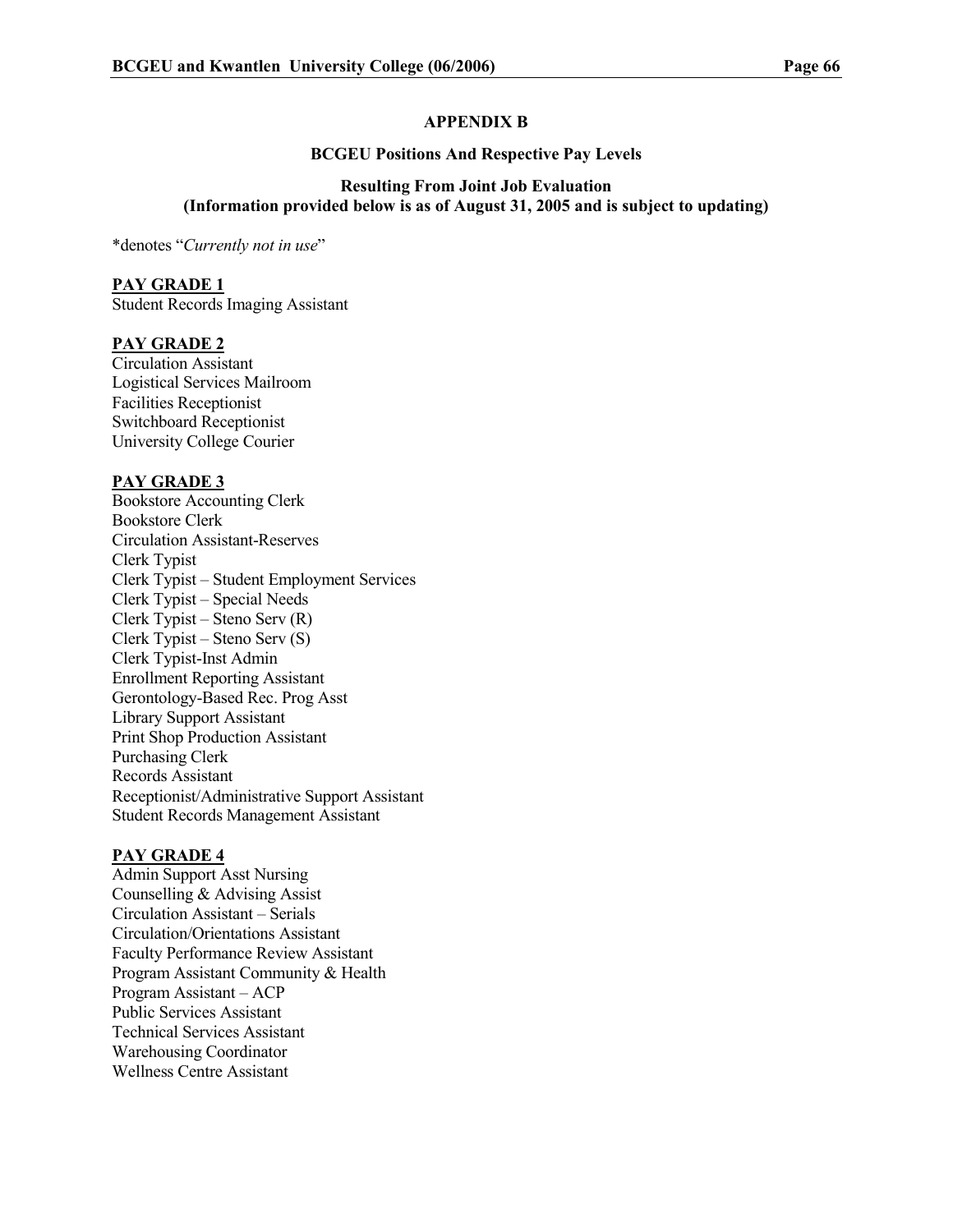#### PAY GRADE 5

Admin. Assistant Financial Awards Campus Supervisor, Bookstore Circulation Assistant – Requests PDSS Assistant Co-operative Education Assistant Dean's Assistant – Horticulture Facilities Assistant Finance Secretary Financial Awards Program Assistant Human Resources Support Assistant Purchasing Assistant Records Assistant Secretary – Applied Technology Secretary – Community & Health Studies Secretary/Records Assistant Secretary – Registrar's Office \* Secretary – Research \* Secretary – Social Sciences & Music Supply Coordinator

#### PAY GRADE 6

Accounts Payable Clerk Administrative Assistant Admissions Assistant Associate Dean's Assistant – School of Business Audiovisual/Circulation Assistant Audiovisual/Circulation Technician Continuing Education Asst – SETA\* Continuing Education Asst Custom Publishing & Special Order Clerk Fund Raising Assistant Graduation Officer Interlibrary Loans Borrowing Assistant International Info. & Recruitment Assistant Information Services Assistant International Admissions Assistant Network Print Specialist Program Assistant – Applied Technology Public Information Assistants Recreation Programmer Scheduler/Publications Asst. Secretary – Curr. Dev. & Publications \* Technical Services – Serials Assistant Venture Programs Assistant\*

#### PAY GRADE 7

Accounting Collection Officer Administrative Assistant – Facilities \* Automotive Parts Program Assistant Audiovisual Technician CE Campus Supervisor \* Co-op Program Assistant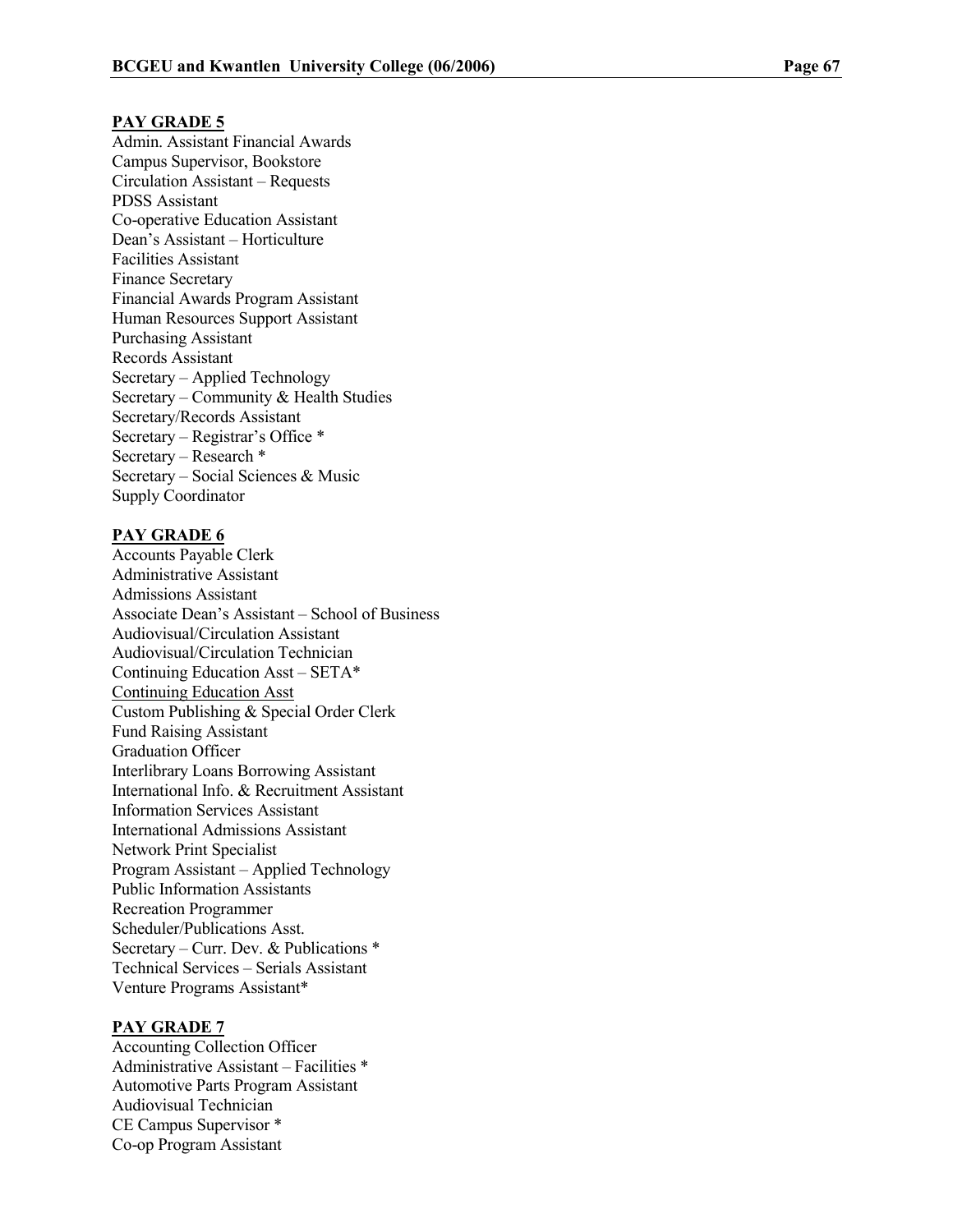Dean's Assistant – Access Programs and Student Services Dean's Assistant – Faculty of Science, Mathematics & Technology Dean's Assistant – School of Business Facilities Support Generalist Financial Services Officer International Program Support Assistant Payroll Officer Recreation Programmer Scholarship & Awards Coordinator

#### PAY GRADE 8

Administrative Assistant – Office of the Dean of Community  $\&$  Health Studies Administrative Assistant – Education Council & Committees Administrative Assistant – School of Horticulture Assessment & Testing Services Assistant Buyer Campus Admissions Supervisor Catalogue Technician Coordinator Conference Serv/Rm Bkgs EOD Coordinator \* Financial Aid Advisor Financial Awards Advisor Graphic Specialist Horticulture Apprentice Program Assistant \* Program Assistant – HRTA/Equine Studies \* Promotions Specialist \* Senior Accounts Payable Senior Accounts Receivable Senior Bookstore Clerk Senior Library Assistant Technical Services Supervisor

#### PAY GRADE 9

Administrative Assistant – CTCS \* Administrative Assistant – Learner Resources Admin. Asst. Social Sciences Administrative Assistant – Ventures \* Bookstore Merchandiser C.E. Registration Coordinator \* Computer Based Training Coordinator Dean's Assistant – Applied Design Disability Advisor Homestay Coordinator \* Homestay Liaison Officer Information & Educational Technology Assistant Learning Centre Assistant Program Assistant Appliance Servicing Program Assistant Photographic/Print Program Assistant Music Publication/Articulation Coord. School Community Liaison Coord. Senior Payroll Officer Testing Coordinator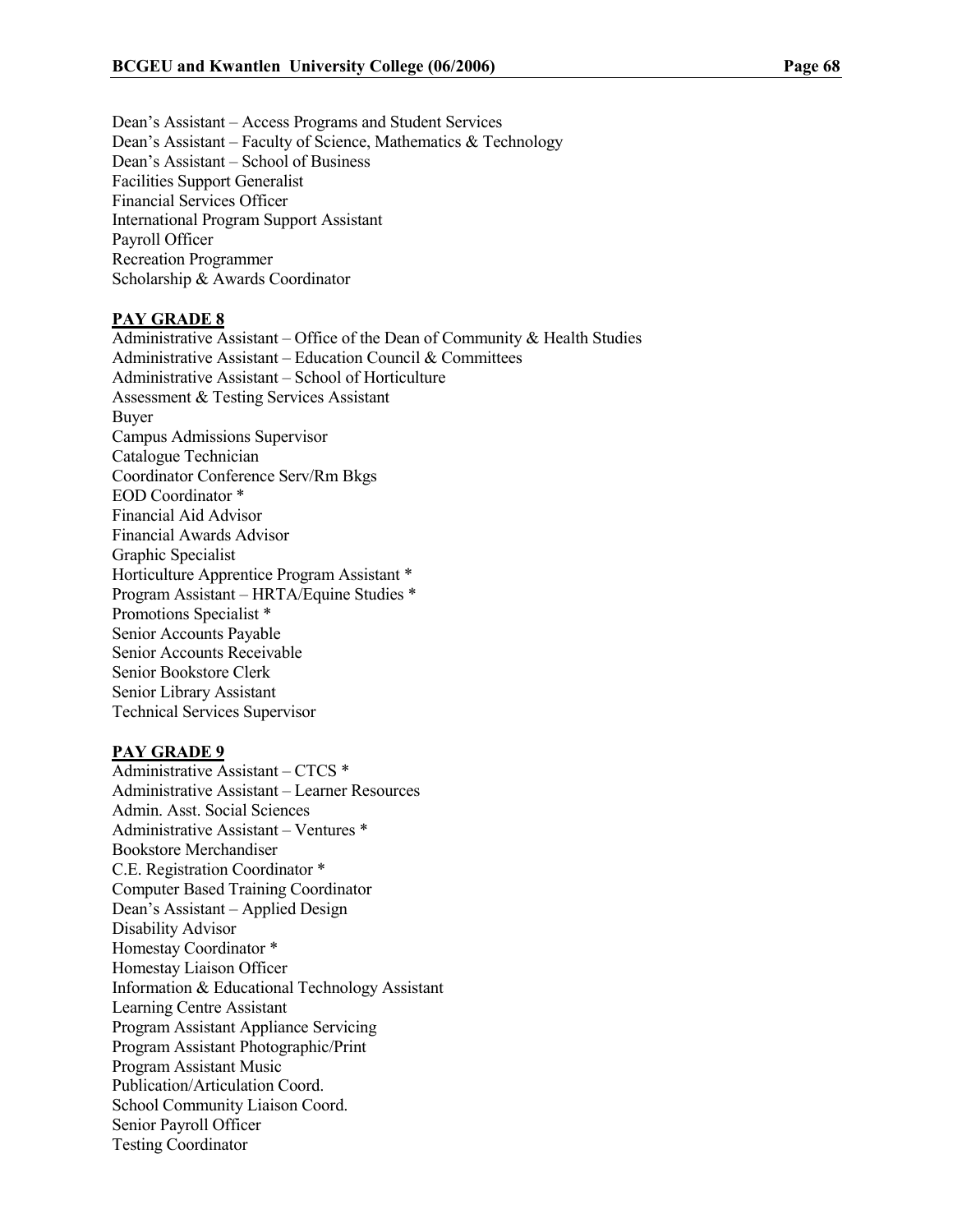#### PAY GRADE 10

Admin. Asst. to Campus Deans Autoparts Resource Technician Computer Based Training Development Education Advisor First Nations Education Coordinator IET Assistant International Education Advisor Employment Services Coordinator Records Management Coordinator

#### PAY GRADE 11

Accounts Payable Supervisor Accounts Receivable Supervisor Administrative Assistant Applied Design Administrative Assistant – Surrey Campus Administrative Assistant Applied Technology Administrative Assistant Sciences Administrative Co-ordinator – Office of the Dean of Community & Health Studies\* Admissions Coordinator Degree Advisor Facilities Supervisor Fine Arts Lab Technician Horticulture Technician International Education Coordinator Network Specialist Payroll Services Supervisor Prog. Assist. Access & Development Prog. Asst. Aboriginal Program \* Prog. Asst. Fashion Design & Tech Prog. Asst. Interior Design Prog. Asst. GRVD, IDDS, JRNL Prog. Asst. Farrier Training Prog. Asst. SPARK Senior Learning Centre Assistant

#### PAY GRADE 12

Administrative Associate, Faculty of Humanities Administrative Assistant – Student Services Administrative Assistant – School of Business Administrative Coordinator, Access Programs & Student Services Instructional Assoc. Aboriginal Employment Centre \* Instructional Assoc. Construction Lab Technician – Biology Lab Technician – Chemistry Lab Technician – Physics Marketing & Communication Coord Program Assistant Journalism Programmer PSCM Supervisor \* Senior Buyer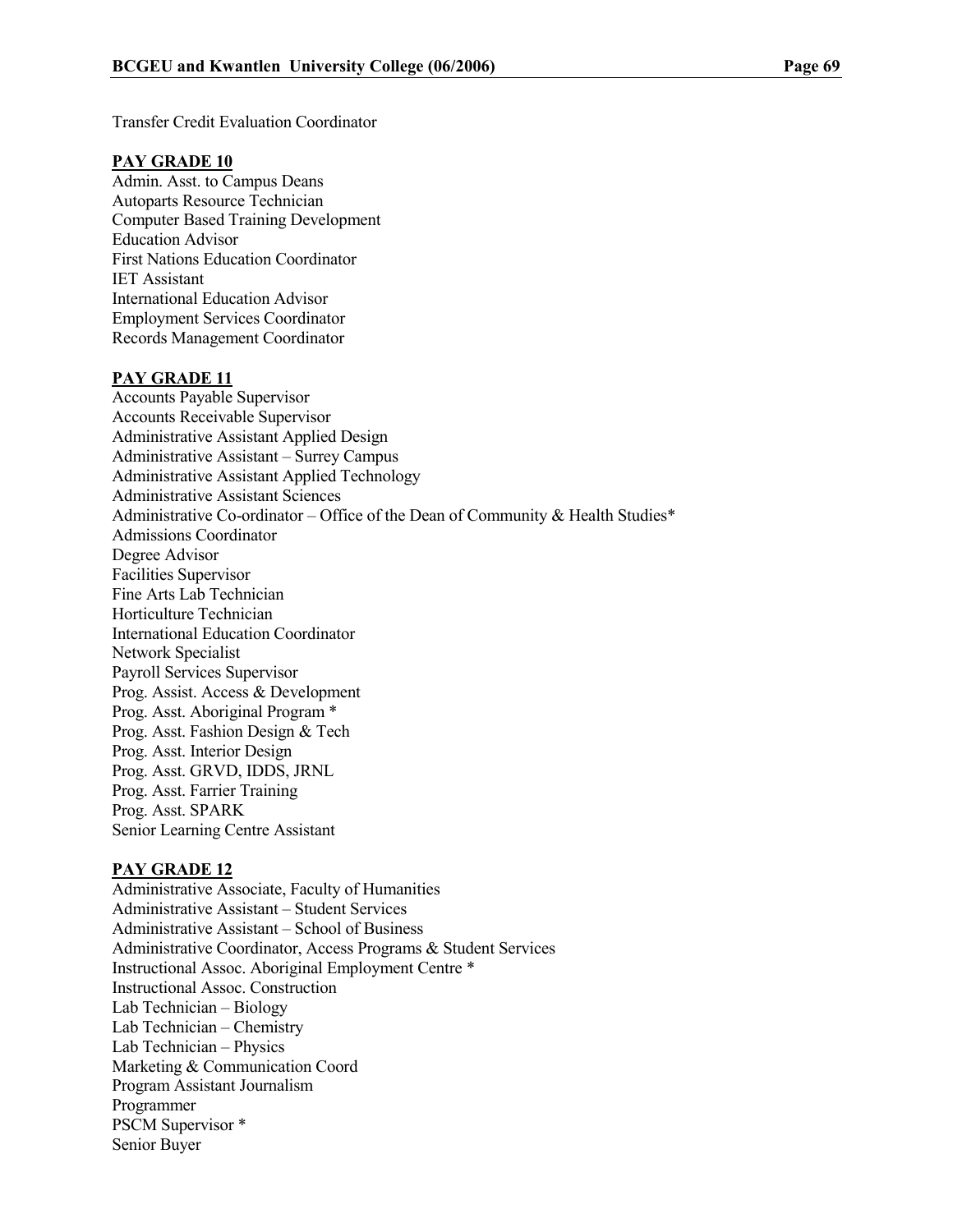Systems Support Technologist Systems Support Technologist – On Site Support/AV Maintenance Venture Programs Banner Coord. Vocational Program Assistant

#### PAY GRADE 13

Budget Officer Distributed Learning/Web Coord Instr. Assoc. Fine Arts Instr. Assoc. Network Support \* Instr. Assoc. Landscape Operations Instr. Assoc. Production Instr. Assoc. Turf & Mechanic Instructional Associate – Job Placement APPD Job Developer Lab Instructor – Biology Lab Instructor – Chemistry Lab Instructor – Electronics Tech. Lab Instructor – Environment Protection Tech Lab Instructor – Hort. & Equine Lab Instructor – Physics Library Resources Technician Maintenance Tradesperson Reprographic Services Supervisor

#### PAY GRADE 14

Accounting Analyst Coordinator Desktop Hardware Serv. Instructional Associate – APPD Lab Supervisor Horticulture & Equine Systems Support Supervisor Systems Support Tech Supervisor Telecommunications Specialist Vocational Instl. Associate

#### PAY GRADE 15

CE Program Coordinator \* Facilities Analyst

PAY GRADE 16 Horticulture Supervisor \*

STIPEND 43 (Pay Grade 13 Plus \$7,000 Stipend)

Network Administrator

#### STIPEND 44 (Pay Grade 14 Plus \$10,000 Stipend)

Clinical Placement Program Assistant Programmer Analyst Programmer/Analyst (IR)

#### STIPEND 45 (Pay Grade 15 Plus \$12,000 Stipend)

Senior Network Administrator Web Administrator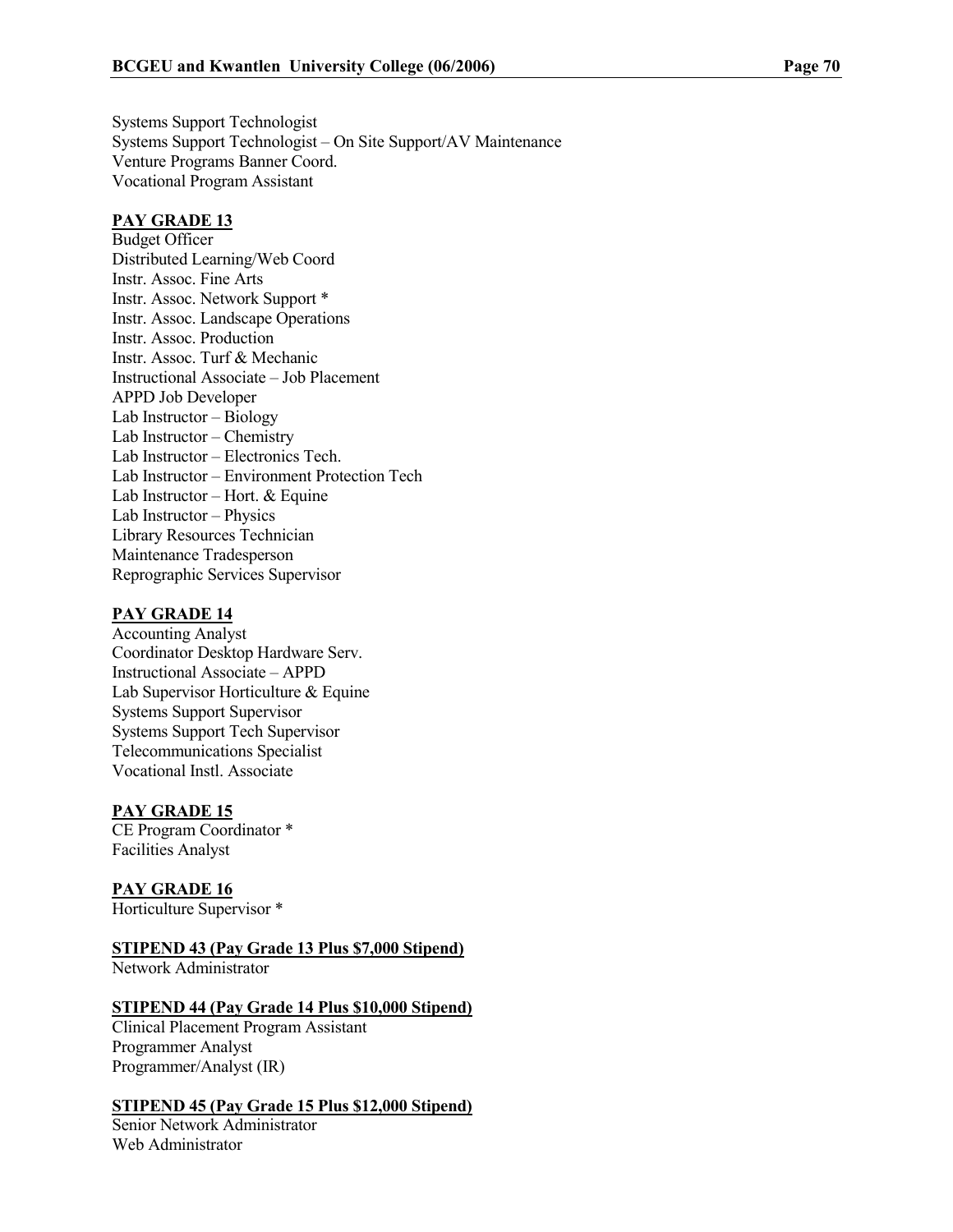# STIPEND 46 (Pay Grade 16 Plus \$14,000 Stipend)

Database Administrator Network Analyst Project Leader

#### STIPEND 53 (Pay Grade 13 Plus \$10,000 Stipend)

Lab Instructor Nursing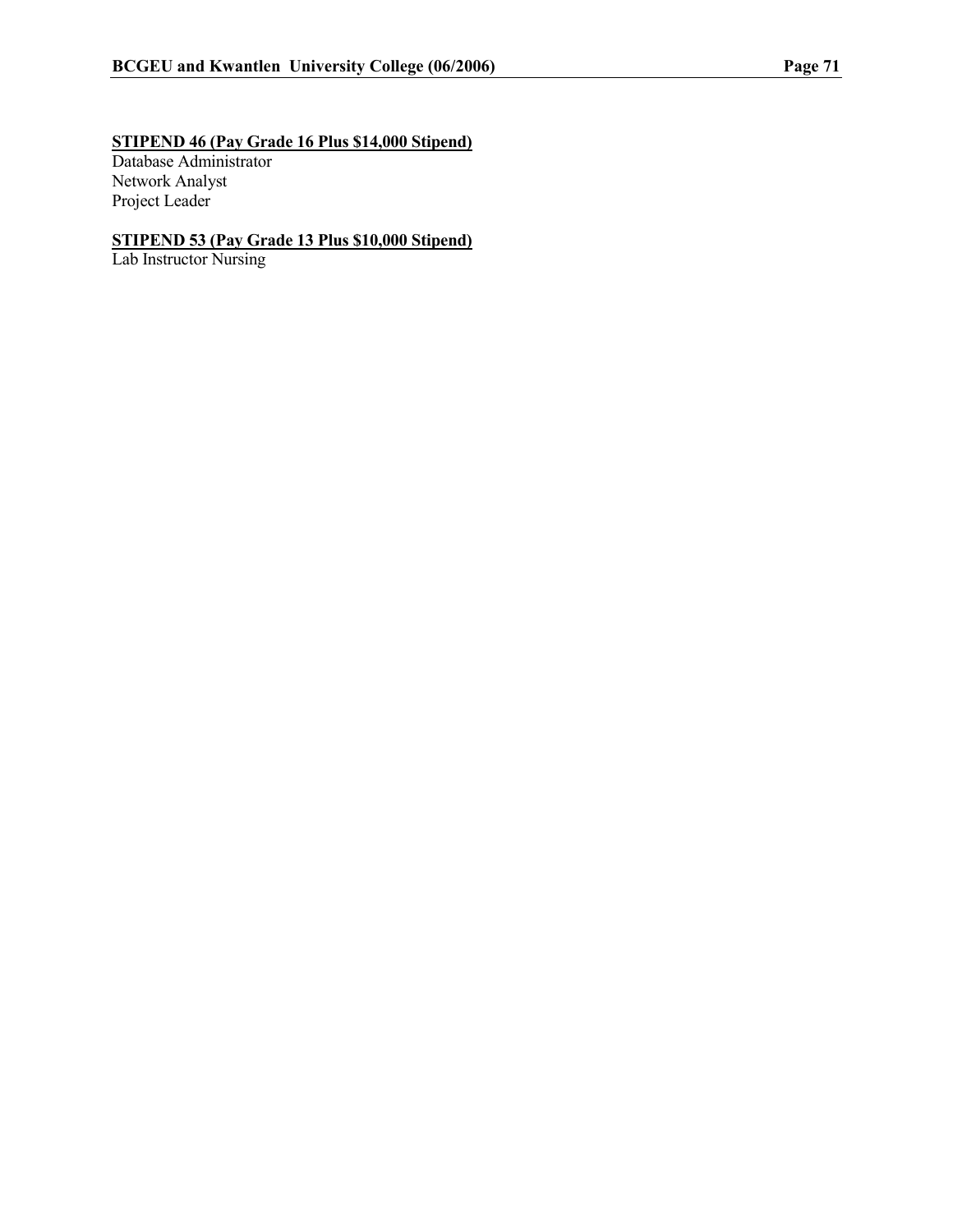#### Management Exclusions

Positions agreed upon as excluded from the bargaining unit of Local 703, BCGEU

- 1. University College President
- 2. Vice-President(s)/Bursar
- 3. Deans
- 4. Directors
- 5. Campus Principals
- 6. Planning Officer
- 7. Assistant Bursar
- 8. Comptroller
- 9. Personnel Manager
- 10. Personnel Officer
- 11. Public Information Officer
- 12. Manager, Bookstore
- 13. Manager, Facilities
- 14 Campus Supervisor
- 15. Executive Assistant and Secretary to President
- 16. Secretaries to Vice-Presidents, Education Secretary to Vice-President, Administration Secretary to Director, Human Resources Secretary to Vice-President, Educational & Organizational Support Secretary to Director of Marketing
- 17. Senior Personnel Clerk
- 18. Manager, Admissions
- 19. Purchasing Manager
- 20. Manager, Systems and Computing
- 21. Educational Consultant
- 22. CE Program Manager
- 23. Development Officer
- 24. Personnel Assistant
- 25. Horticulture Manager
- 26. Manager, Customized Training
- 27. Manager, International Programs

The Parties have agreed the Horticulture Manager, Manager, Customized Training and Manager, International Programs are listed in the Letter of Understanding #1 on a without prejudice basis until such time as the matter of inclusion or exclusion in the Bargaining Unit is resolved.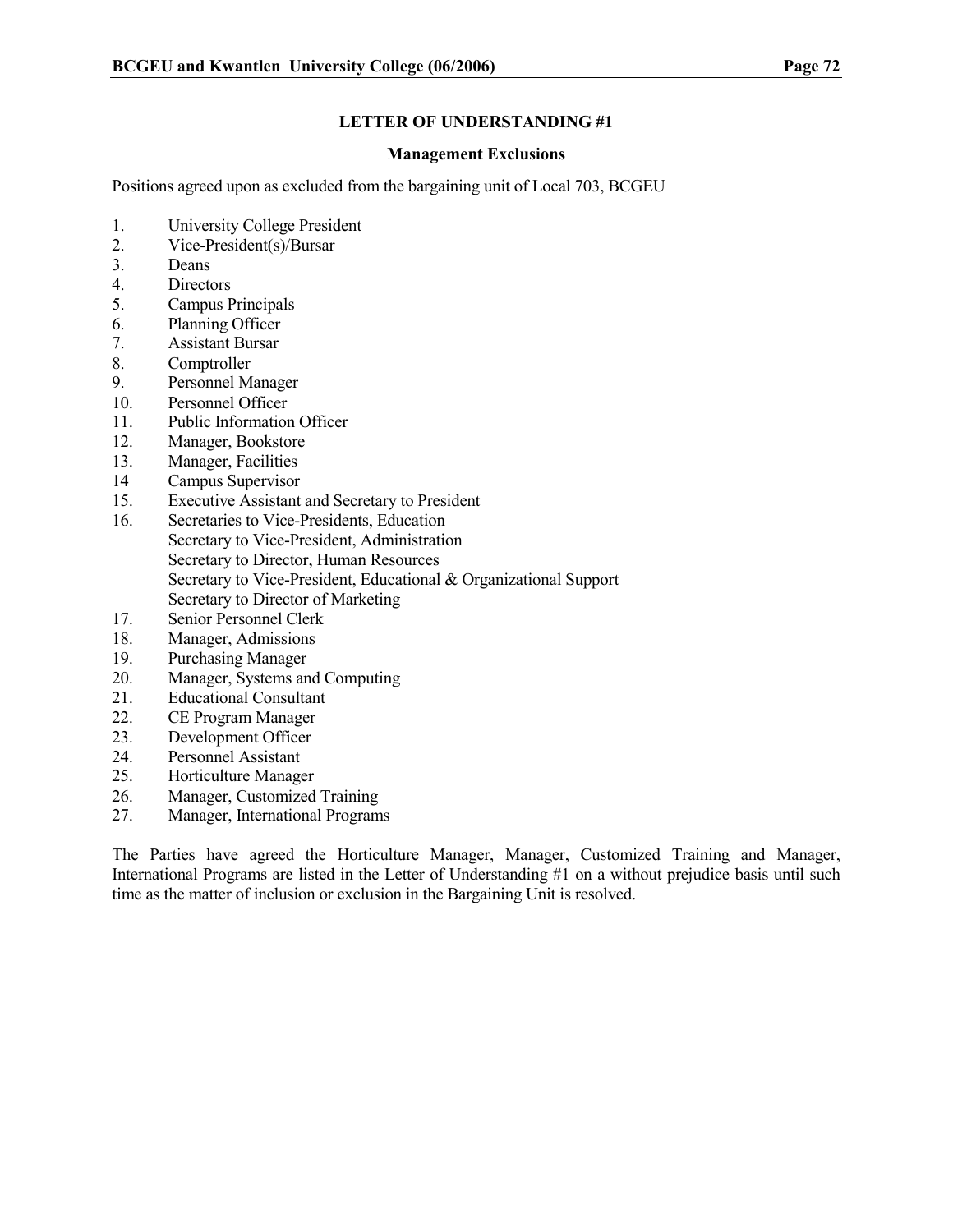#### Co-Op Ed Student Training Program Placement

The Parties recognize the advantages in assisting students in obtaining practical work experience as part of cooperative education. In recognition, this Agreement will establish the salary rate and working conditions for Co-op Ed students hired to work at the University College.

1. This Agreement will apply to students registered in a recognized Cooperative Education Program at a participating post-secondary institution.

2. A Co-op Ed Student Training Committee composed of one (1) appointee from the Union and one (1) from the University College will review the applications for placing Co-op Ed students, and monitor the students once placed to ensure that the work being performed does not include the majority of the principle duties covered by an existing job description in the bargaining unit.

The Co-op Ed Student shall be paid:

- (a) Base Rate \$7.60 With one (1) year of post secondary education - \$8.24 With a post-secondary degree or diploma - \$9.24
- (b) Health and Welfare fifty cents  $(.50¢)$  per hour
- (c) Vacation at four (4%) of regular earnings.

3. The Parties agree that Co-op Ed students employed and paid as per this Agreement will be considered auxiliary employees and receive the appropriate benefits as per the Collective Agreement, but will not be subject to or affected by layoff and recall provisions in the Collective Agreement. Co-op Ed students, as auxiliary employees, shall be considered terminated for just cause upon completion of the term of employment and shall not retain seniority.

4. No Co-op Ed student will be hired when regular employees are on layoff who have the qualifications and experience to perform the work. Auxiliary employees will not be displaced by the University College (or fail to be recalled by the University College as per Article 35.4) as a result of the employment of Co-op Ed students.

5. The standard hours of work for Co-op Ed students will be seven (7) hours per day and thirty-five (35) hours per week. These hours may be varied by mutual agreement between the Union and the Employer provided that the Co-op Ed Student does not work more than ten (10) hours in one (1) day and seventy (70) hours in a biweekly period. Notwithstanding the above, there will be a maximum of five (5) students employed by University College wide per semester with the maximum duration of any one (1) placement or work experience not exceeding four (4) months.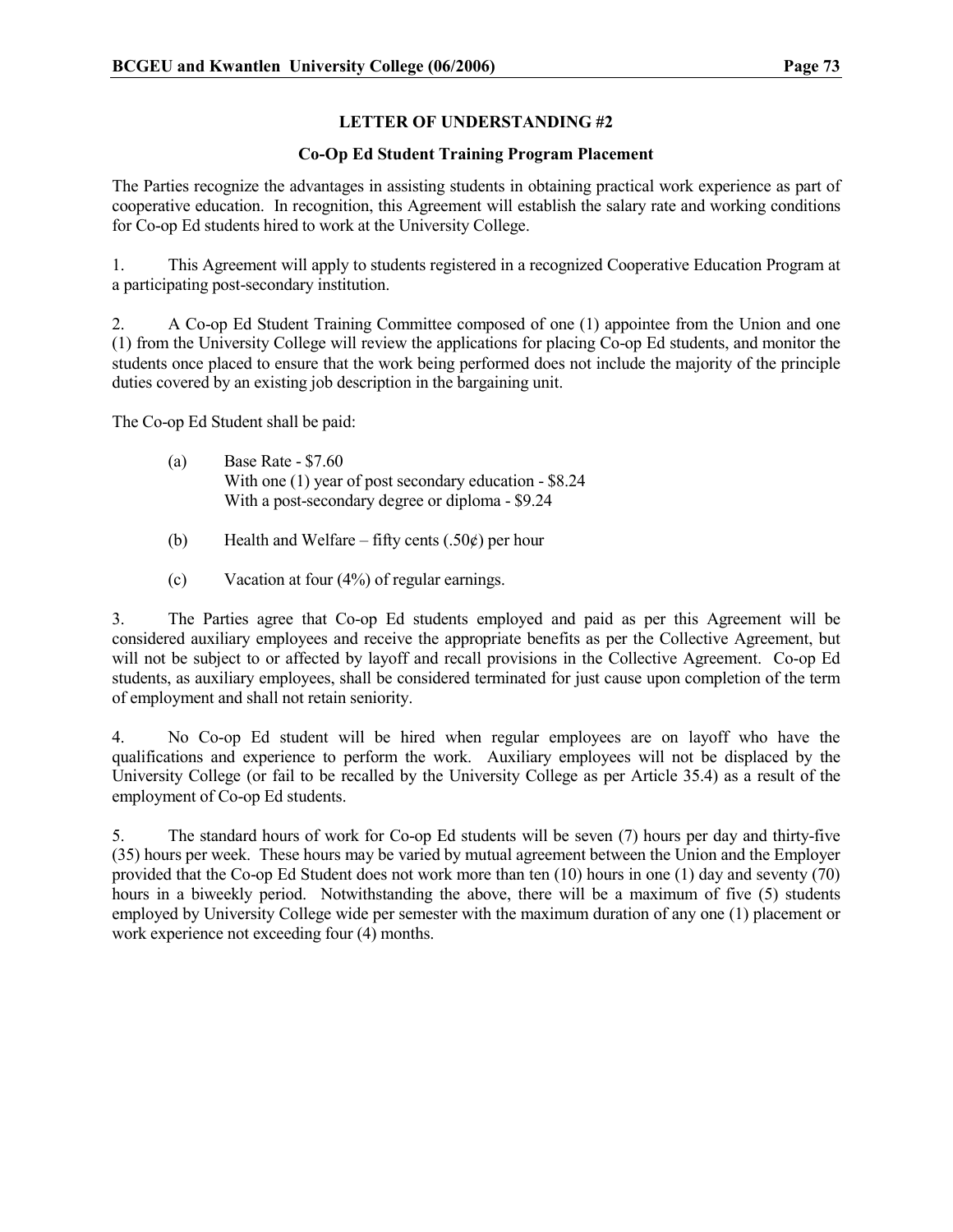#### Student Assistants

1. The University College will develop job descriptions for each type of student assistant position. In no event, will the job description contain more than twenty-five percent (25%) of the principal duties of a bargaining unit classification.

The Bargaining Unit Chair or designate will review and approve all job descriptions prior to posting.

2. Student Assistants will be instructed to work within the job description duties.

3. Student Assistants will be required to wear identification tags that clearly identify their status as Student Assistants.

4. The Student Assistant to Support Staff ratio will be maintained at the 1993 level.

5. Student Assistants will be hired and paid in accordance with Policy G16 and will be covered by all provisions of the Employment Standards Act.

6. The University College agrees that Student Assistants will not be used in place of, or to displace any regular or auxiliary employees in the bargaining unit.

7. Any disputes arising from this Letter of Understanding will be referred to Labour/Management Relations Committee. Failing resolution, the matter may be referred to the grievance procedure within fifteen (15) days.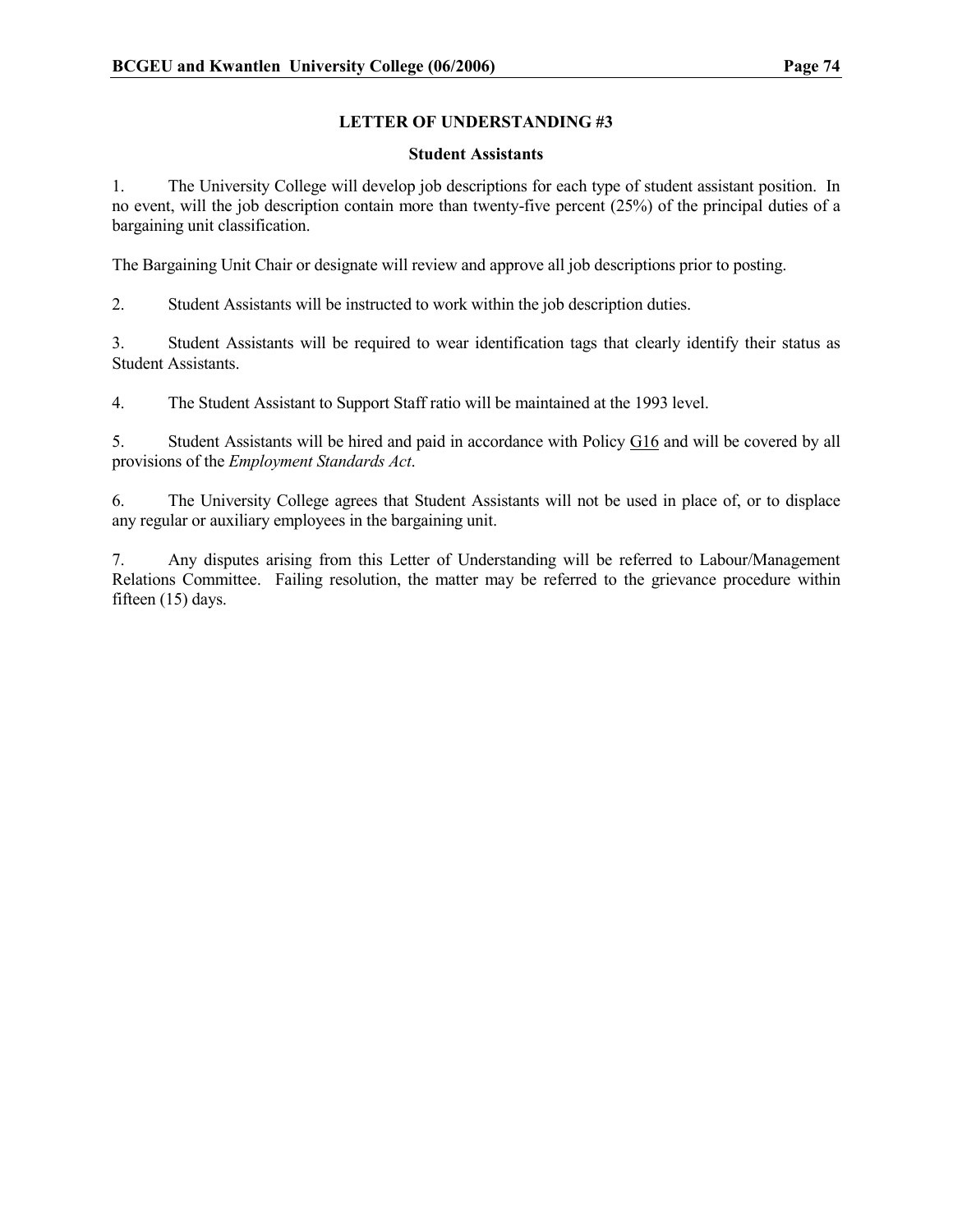#### Job Sharing

This Letter of Understanding is from the date of signing through the life of the Collective Agreement renewed April 1, 1993. The total number of job sharing arrangements shall not exceed six (6) at any one (1) time.

The following outlines the circumstances under which job sharing may occur, and the terms and conditions of job sharing.

#### 1. Job Sharing Criteria

Job sharing proposals may be considered where one (1) of the partners proposing the job sharing arrangement already occupies the regular full-time position under consideration and has completed two (2) years of satisfactory service. The second partner must have completed two (2) years of satisfactory service, must be at the same classification level or higher than the proposed job share position, must currently occupy a regular position, and must be qualified to perform the duties of the position without additional training. Both partners must be performing their current jobs satisfactorily.

#### 2. Job Sharing Proposals

Job sharing proposals must include the following details:

- a written statement signed by both partners requesting part-time employment in order to job share as outlined in the proposal;
- information on the qualifications and experience of the proposed partner (the one not currently holding the proposed shared position);
- a copy of the partner's most recent performance appraisal:
- a description of how job duties and responsibilities may be shared;
- details on what arrangements the partners will make to share necessary information with each other, with clients, with colleagues and with the supervisor;
- a proposal of how workload priorities will be determined by the partners on an on-going basis;
- preferred start date;
- preferred work schedule.

#### 3. Procedures for Approval of Job-Sharing

Requests for job sharing arrangements will be forwarded to the appropriate excluded supervisor, with a copy to Human Resources and the Union (B.C. Government Employees' Union Staff Representative and Chairperson). The job sharing proposal will be reviewed by the excluded supervisor responsible and the supervisor's decision will be sent to Human Resources and the Union. Approval of the job sharing proposal is at the discretion of the excluded supervisor. Any objections to the supervisor's decision must be referred to the Labour/Management Relations Committee within fifteen (15) days for discussion and attempted resolution. The Parties agree that Labour/Management Relations Committee is the final avenue for appeal of a denied job sharing proposal. If approved, the job share will be confirmed in writing by appointing the job sharing partners as regular part-time employees. The appointment letter shall indicate that the employee's hours may temporarily be increased up to full-time, if required and with as much notice as possible, to cover the other partner's absence of one (1) week or greater.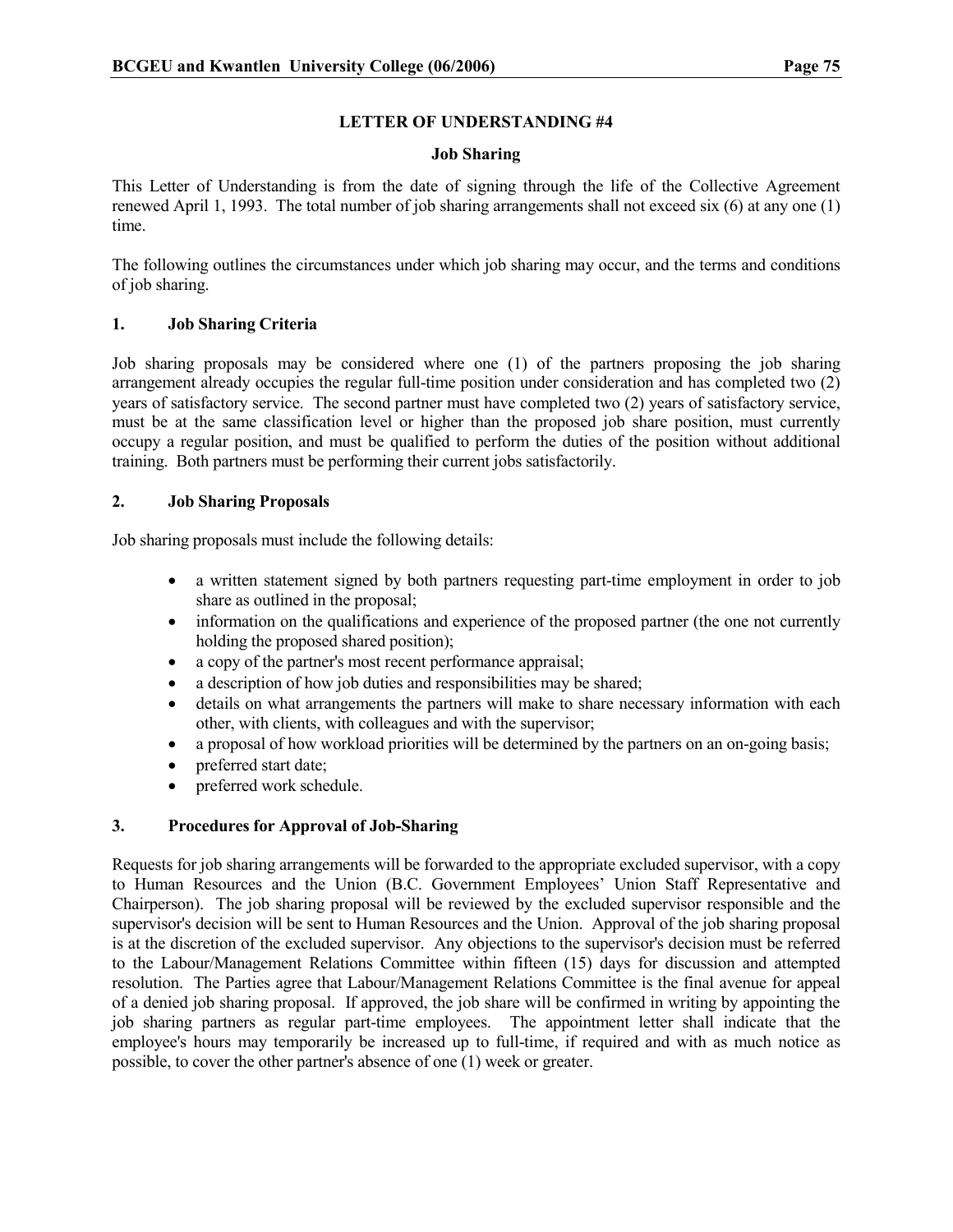#### 4. Terms and Conditions

No job sharing arrangement will result in increased cost to the University College. Benefits, wage increments, seniority, vacations and statutory holidays for job sharing partners will be paid on a pro rata basis (i.e., proportional to their hours worked and in accordance with the terms of the policies with the benefit carriers.) and shall not be less than fourteen (14) hours per week. This is the sole exception to Article 2.4 regarding minimum twenty (20) hours per week for regular status.

The total hours per week to be shared between the partners will be thirty-five (35) and each job sharing arrangement will be for a minimum period of one (1) year, except in the case of expiry of this Letter of Understanding.

#### 5. Procedures for Termination of Job Sharing

(a) Either partner or the University College due to bona fide operational reasons, may upon thirty (30) days' notice, terminate the job sharing arrangement. Notification of termination will be given to Human Resources and the B.C. Government Employees' Union Staff Representative and Chairperson. The most senior employee, subject to satisfactory performance, will be offered the full-time position; the onus will be on the junior employee to find alternate employment. If the most senior employee turns down the offer of the full-time position, the onus is on that employee to find alternate employment, and the most junior employee, subject to satisfactory performance, will be offered the position. Should he or she turn it down, the onus is on that employee to seek alternate employment. The position will revert to full-time regular status and be posted in accordance with the Collective Agreement.

(b) Where one (1) of the partners is resigning, the other partner subject to satisfactory performance will be offered the position on a full-time basis. (Note: Partners in a job share arrangement must give the University College four (4) weeks' written notice of resignation). If the remaining partner turns it down, he/she would revert to full-time and would have sixty (60) days to propose and finalize another job share arrangement. The onus is on the employee to seek alternative employment if he/she no longer wishes to job share, or if he/she is unable to obtain an approved job sharing arrangement. In that case the position will revert to full-time status and be posted in accordance with the Collective Agreement.

(c) At the end of the trail period, any outstanding job sharing arrangement will be terminated according to the aforementioned termination procedures unless a further agreement between the University College and the B.C. Government Employees' Union is reached to continue the arrangements.

(d) Both Parties agree that decisions to terminate a job sharing arrangement are not grievable.

#### 6. Leaves of Absence

Nothing precludes the University College from granting a leave of absence for situations in which it is deemed appropriate to grant a leave of absence. Such situations may include, but are not limited to legitimate health-related circumstances, part-time educational leaves, short-term requests and short-term emergency situations.

Any existing arrangements whereby a limited or unlimited leave of absence has been previously granted, will not be affected by this Agreement.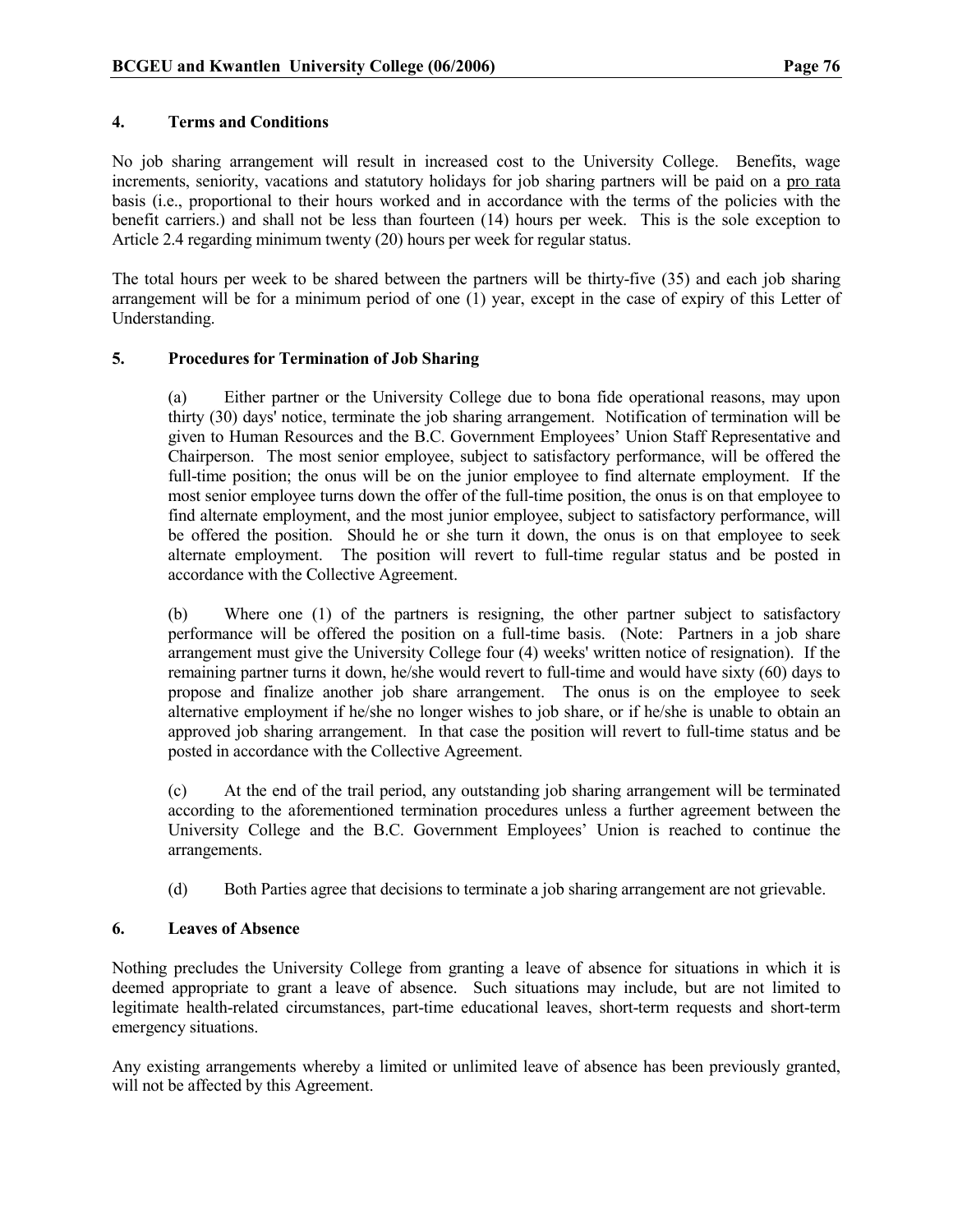#### Employment Equity

The Parties agree that a joint committee will be struck to review possible employment equity initiatives and to make recommendations relative to such initiatives.

The Committee will be a college-wide committee consisting of equal representation of Staff (BCGEU), Faculty and Administration.

Employment equity initiatives will target the four designated groups defined by the Employment Equity Act (Canada): women; aboriginal peoples; persons with disabilities; and persons who are a visible minority in Canada.

It is agreed that any recommendations made by the Committee are not binding and are subject to agreement by the University College and the respective Union.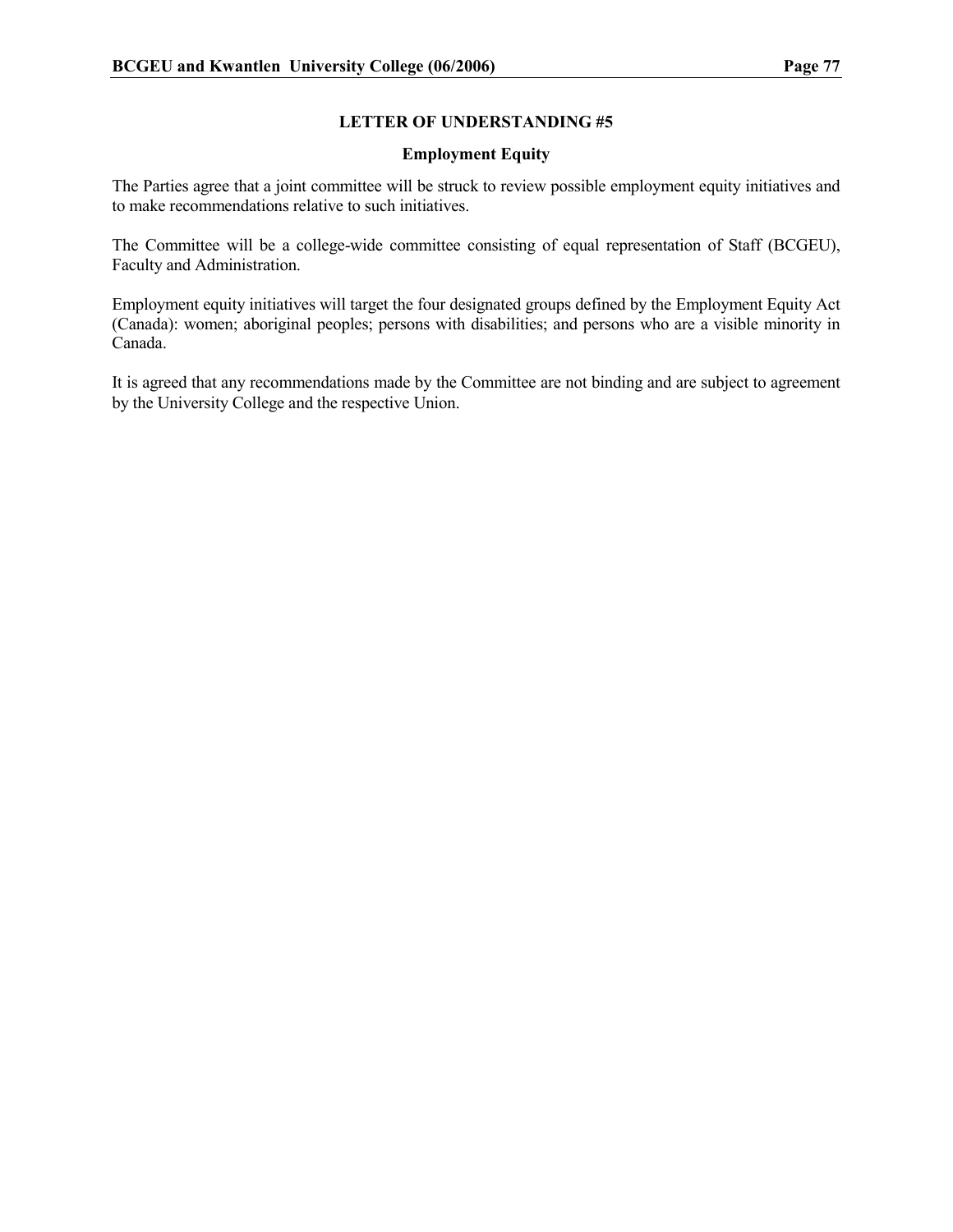#### Article 36 - Lab/Shop Hours

The Parties agree that one (1) Union representative and one (1) Employer representative will gather and review information on working conditions/arrangements which may include but are not limited to preparation time, student contact hours, and which positions in the bargaining unit are included in Article 36. The recommendations of this Committee will be forwarded to the Labour/Management Relations Committee by October 31, 2000. The Labour/Management Relations Committee will amend the language in Article 36 once approved by both Union and Employer.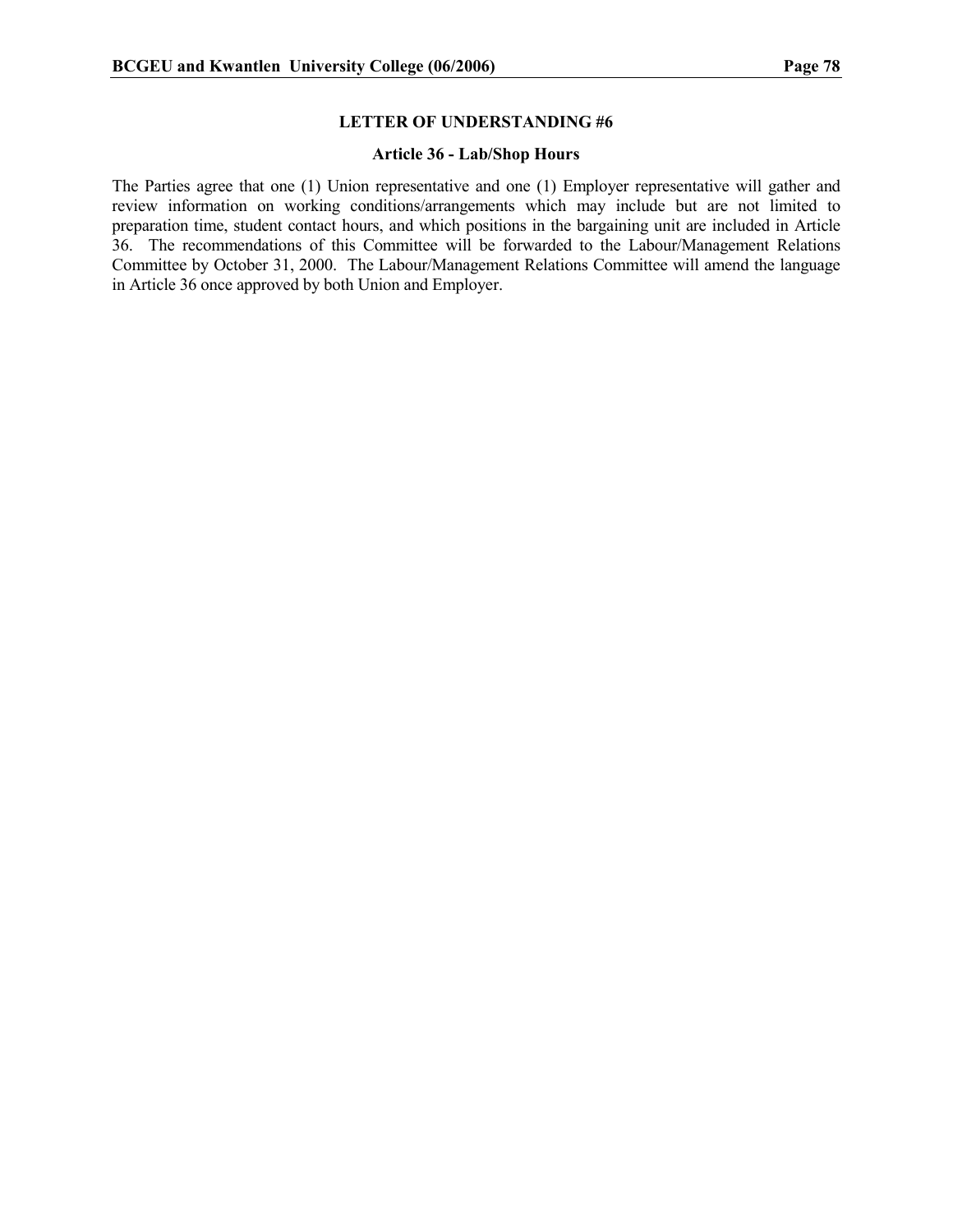#### Market Value Stipend

To recognize the recruitment and retention issues that arise due to the market value placed on the following positions, the Employer will pay to employees performing the duties, a market value stipend.

|                                         | <b>Stipend (Annual)</b> |
|-----------------------------------------|-------------------------|
| <b>Network Administrators</b>           | \$7,000.00              |
| Clinical, Placement Program Assistants  | \$10,000.00             |
| <b>Lab Instructors Nursing</b>          | \$10,000.00             |
| <b>Nursing Instructional Associates</b> | \$10,000.00             |
| <b>Programmer Analysts</b>              | \$10,000.00             |
| Programmer Analysts (IR)                | \$10,000.00             |
| Senior Network Administrators           | \$12,000.00             |
| Web Administrators                      | \$12,000.00             |
| Database Administrators                 | \$14,000.00             |
| <b>Network Analysts</b>                 | \$14,000.00             |
| <b>Project Leaders</b>                  | \$14,000.00             |

Upon expiry of the Collective Agreement, the Parties shall review the arrangement to determine if the market value stipend is still required. In the event a stipend is no longer required, incumbents to these positions will continue to receive the stipend and be "grandfathered".

Where market concerns are identified, consultation with the Union would occur prior to the position being posted.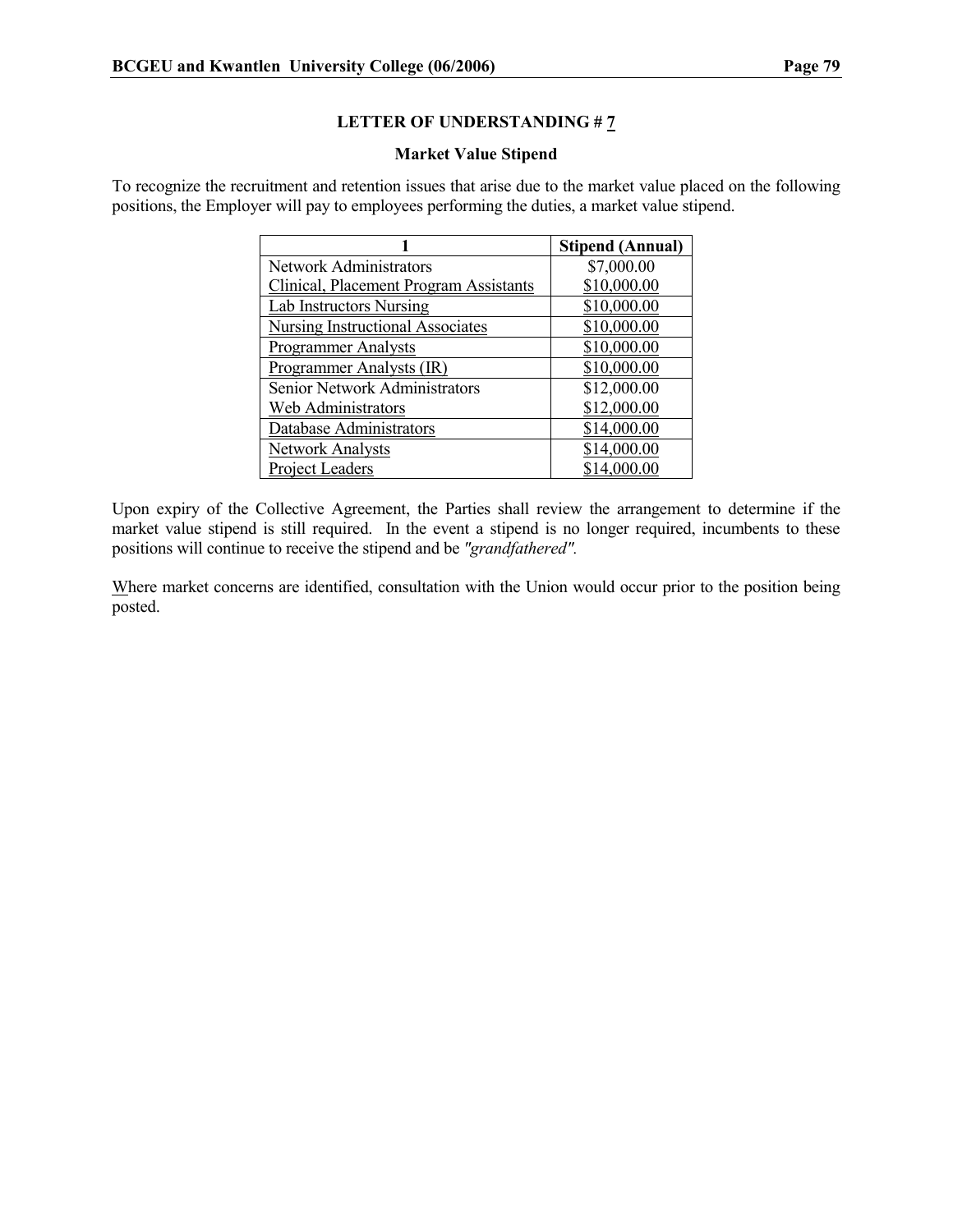### Evaluation Reports

The Parties agree that Labour/Management Committee will review the support staff evaluation report process and procedures (including the form used).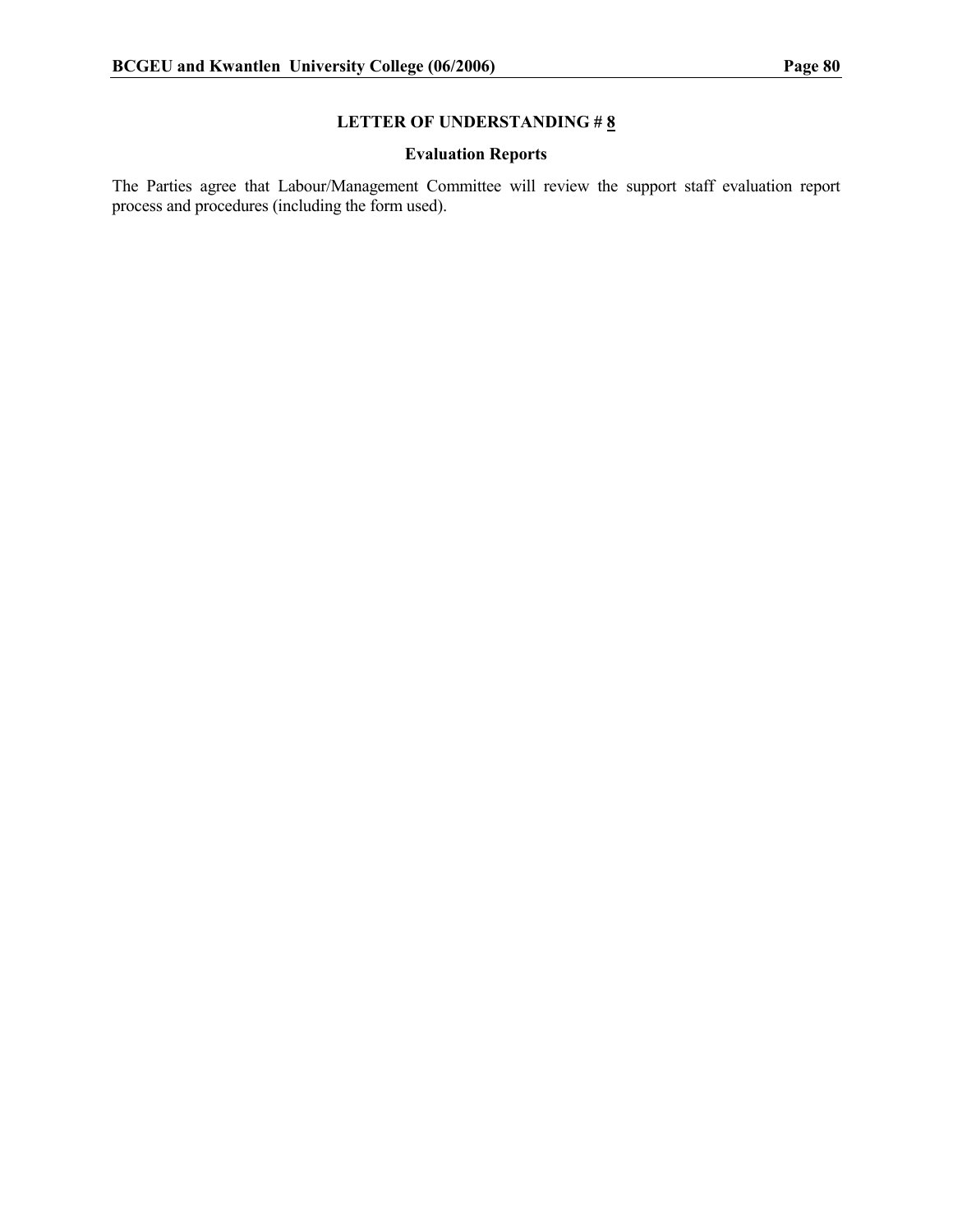The Parties agree that a sub-committee of the Labour Management Committee will review the support staff salary grid structure including increments.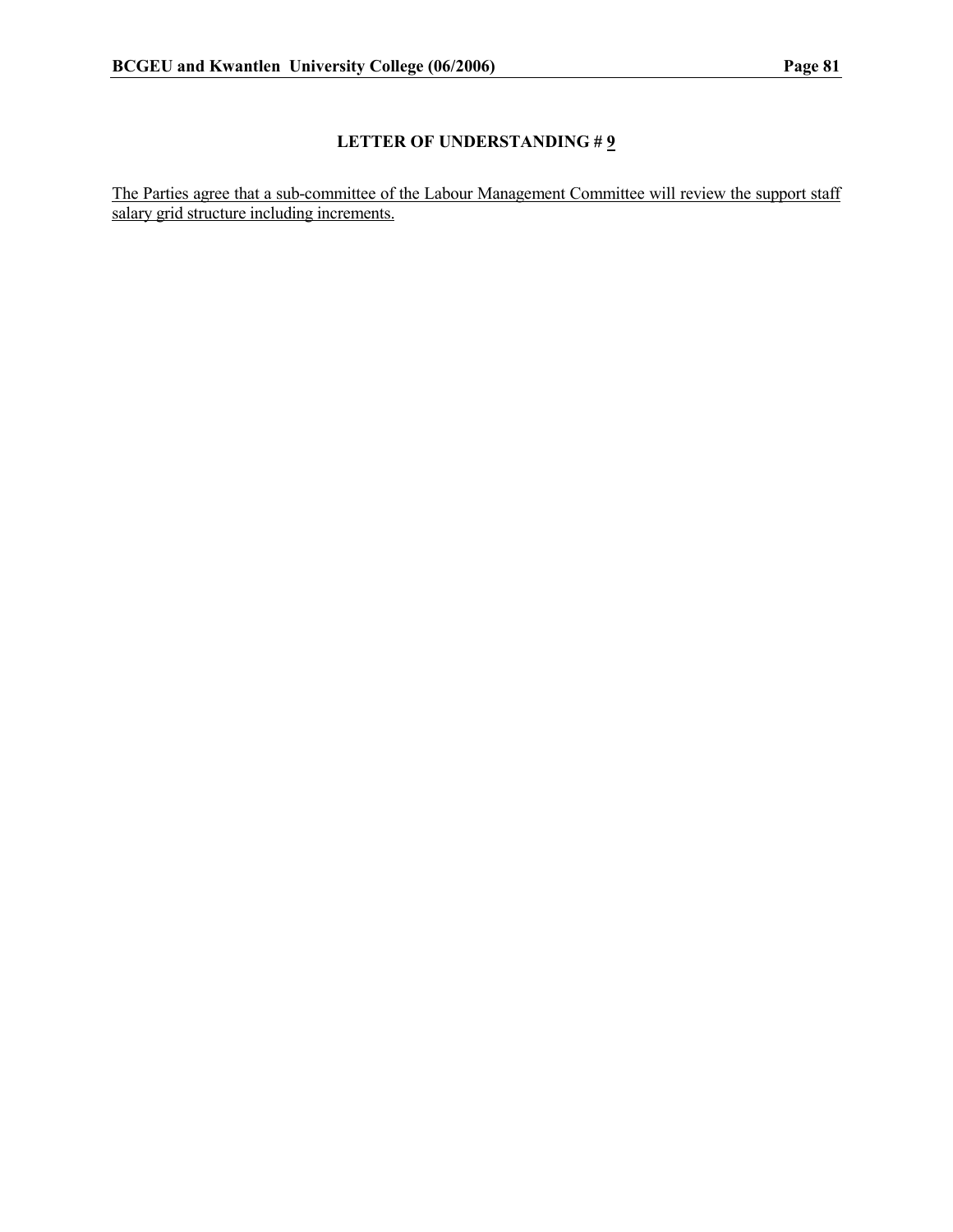Wage levels achieved as a result of the provisions of Article 17 of the 1998 – 2002 Support Staff Common Agreement are confirmed as in effect on July 1, 2002.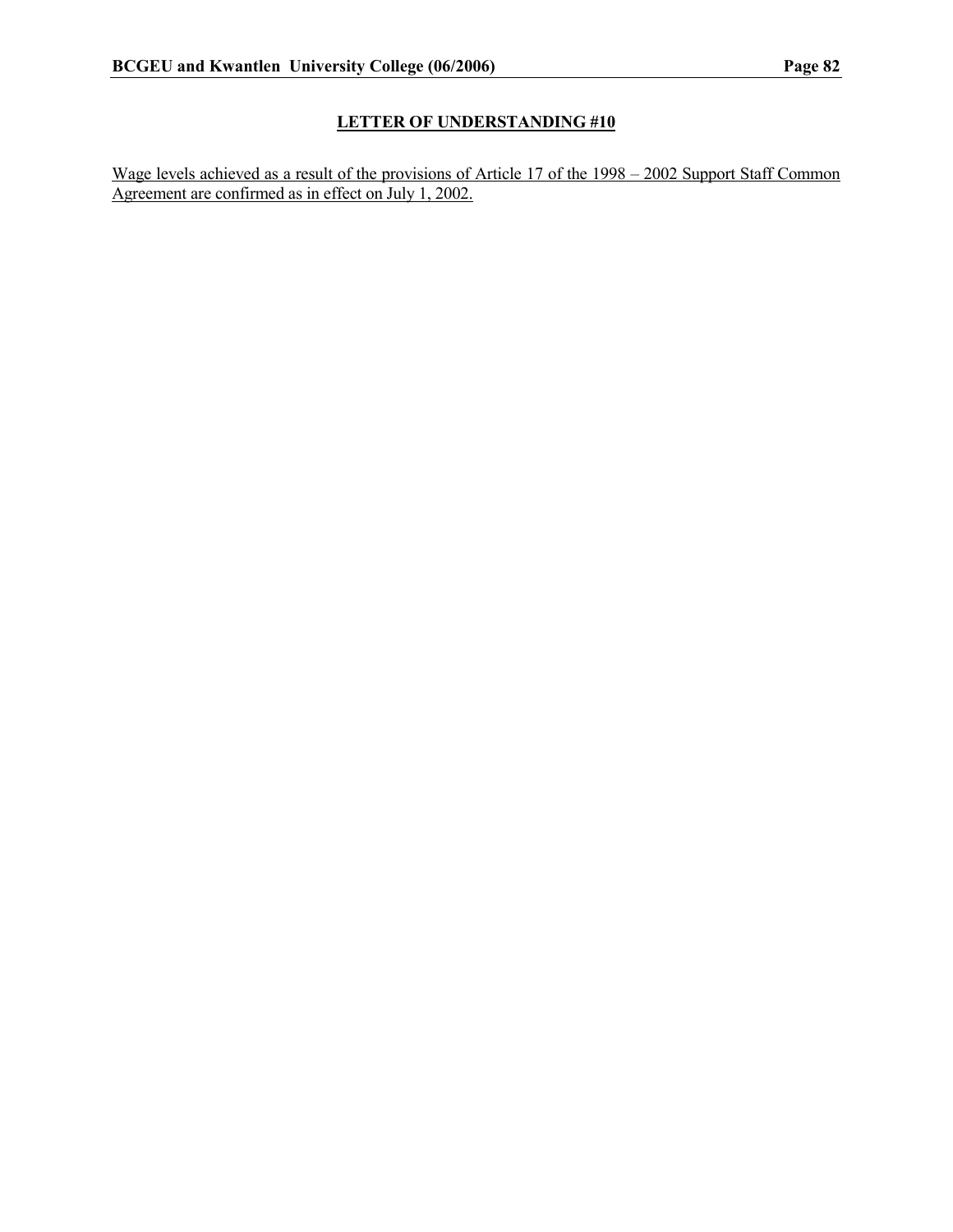#### MEMORANDUM OF UNDERSTANDING

#### Re: Pay Equity/Job Evaluation Program

#### 1. Purpose

1.1 To outline the points of agreement respecting the Pay Equity/Job Evaluation process that the Parties agree to in principle to implement the Pay Equity/Job Evaluation Plan.

#### 2. Parameters of Agreement

2.1 The Parties agree that the Pay Equity Plan developed by the Province of British Columbia and the B.C. Government and Service Employees' Union is the Plan agreed to for Pay Equity/Job Evaluation for Kwantlen University College. The Plan will be modified to reflect Kwantlen University College benchmark positions and example guides.

2.2 There will be sixteen (16) Job Classification Levels and the rating point bands will be in fifty (50)-point increments. The point bands at Job Classification 1 will have a point scale range of zero (0) to two hundred and twenty-five (225) points; Job Classification 2 will have a point scale range of two hundred and twenty-six (226) to two hundred and seventy-five (275) points, and the remaining point bands will progress upwards by increments of fifty (50) points. The full band scale will be as per Attachment #1.

2.3 There will be a sixteen (16)-level, five (5)-step salary scale with Step E of Level 1 being twenty-nine thousand nine hundred and fifty-nine (\$29,959) per annum and progressing upwards by two point nine percent (2.9%) increments. The spread between steps will be as per Appendix A.

2.4 The new salary scale will be incorporated into the new Collective Agreement together with a schedule of all job titles in each Job Classification, listed by Job Classification in alphabetical order.

2.5 This Memorandum is supplemental to Article 31 of the Collective Agreement.

#### 3. Job Evaluation and Salary Administration

3.1 A "Joint Job Evaluation Plan Manual for Gender-Neutral Job Description and Salary/Wage Administration" has been discussed and agreed to between the Parties. The six  $(6)$ Articles of this Manual explain the arrangements and process in place for describing, classifying and maintaining job descriptions and classifications.

3.2 The Manual also contains the thirteen (13) Factors used in the Plan and appropriate instructions and guides for the Parties to use in the joint administration of the Plan.

3.3 The Manual will be in separate booklet and considered as an appendix to the Collective Agreement.

3.4 The Expedited Classification Appeal Process as per Attachment #2 will be used to expedite proceedings under 3.1 and 3.2 above.

#### 4. Collective Agreement

4.1 The Parties agree to review the contract language and delete outdated language related to Job Evaluation and incorporate language to facilitate the new Plan. Included in this language will be a Classification Appeal Process compatible with the new Plan.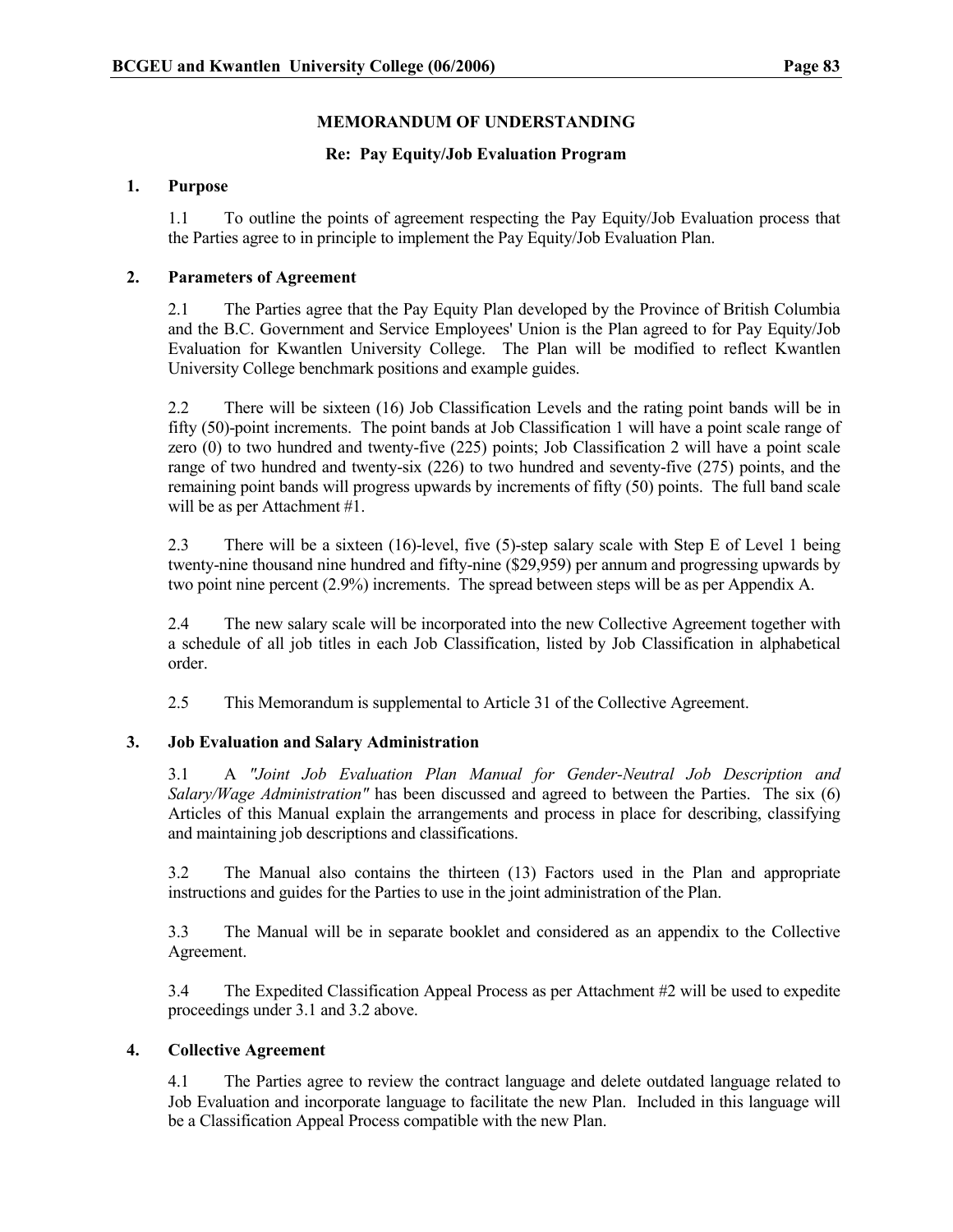#### Attachment #1

#### POINT-BAND SALARY SCALE

| <b>Points</b> |
|---------------|
| 0 - 225       |
| 226 - 275     |
| 276 - 325     |
| 326 - 375     |
| 376 - 425     |
| 426 - 475     |
| 476 - 525     |
| 526 - 575     |
| 576 - 625     |
| 626 - 675     |
| 676 – 725     |
| 726 – 775     |
| 776 - 825     |
| 826 – 875     |
| 876 - 925     |
| 926 -         |
|               |

#### Attachment #2

#### EXPEDITED CLASSIFICATION APPEAL PROCESS

Employee or supervisor must identify a substantive change or changes in the duties of the position or missing duties of the position. They will submit, in writing to the Committee, those changes or missing duties.

The Joint Committee will review the employee or supervisor submission and any other pertinent data and make comparisons using the Job Evaluation Plan. If the employee or supervisor has not demonstrated a substantive change in the duties of the position or missing duties, the Committee will reply that it either needs more information to consider or the Committee will turn the appeal down, in writing.

If the employee can demonstrate a substantive change or missing duties and the Committee can reach mutual agreement on the changes to the job description and rating, then the revision becomes an agreed-to position and will be forwarded to the employee in writing.

If the Committee is unable to reach mutual agreement, a referee will be appointed from the Union and a referee will be appointed from the Employer to resolve the dispute. If the referees reach agreement, their decision is binding on the Parties. The decision will be communicated to the Committee who will inform the employee in writing and make necessary changes.

In the event the referees are unable to reach agreement, the matter will be placed before an arbitrator who is skilled in classification matters. The process for the arbitration shall be as follows:

1. Written submissions to the arbitrator may be presented if mutually agreed by the Parties. The submissions will identify factors in dispute and present arguments in favour of the position advocated. The Parties will have an opportunity to rebut the arguments of the other side.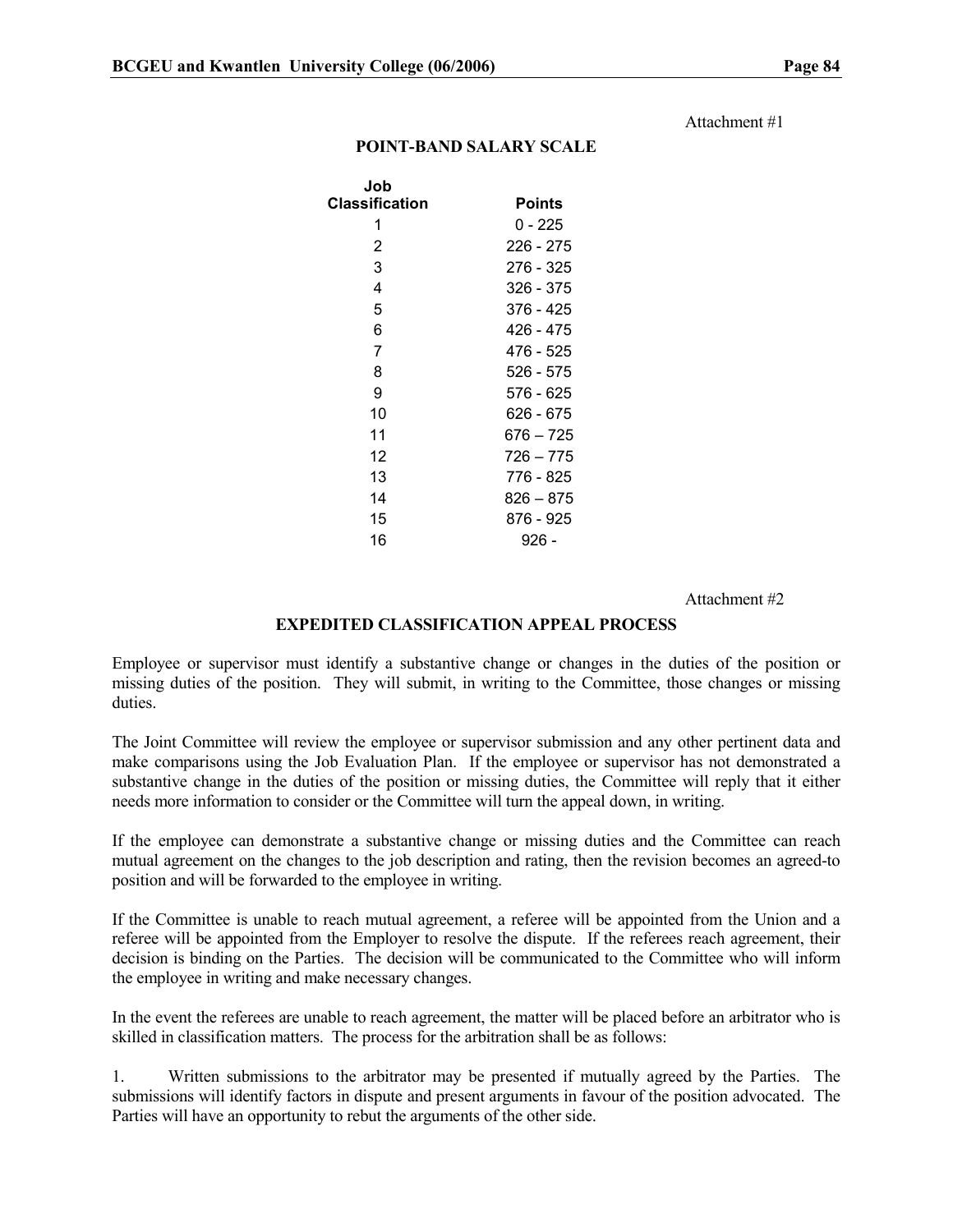2. Oral presentation will follow the same format with the following provisions:

(a) The proceeding will take no more than three (3) hours.

(b) Swearing-in of witnesses may take place if the arbitrator deems it necessary.

(c) There will be no more than one (1) person attending with the Union representative and one (1) person with the Employer representative.

(d) Council for employee will be a Staff Representative from the Union. Council for the Employer will be a representative from Human Resources. There will be no outside representation.

#### Timelines:

1. The Committee will jointly meet monthly to review any matters raised by employees or managers.

2. Within thirty (30) days of an issue being referred to the referees, they will meet and come to a conclusion on the disposition of the issue.

3. If the referees refer the matter to arbitration, the arbitrator convenes a hearing with the Parties within thirty (30) days.

4. The arbitrator will give a binding decision within fourteen (14) days of the hearing. It will include a short written decision summarizing the reasons for the decision.

5. Timelines may be extended by mutual agreement.

The Parties, referees and arbitrator shall at all times bear in mind that costs of these expedited proceedings are important and should be kept to the minimum which will allow equity to be preserved.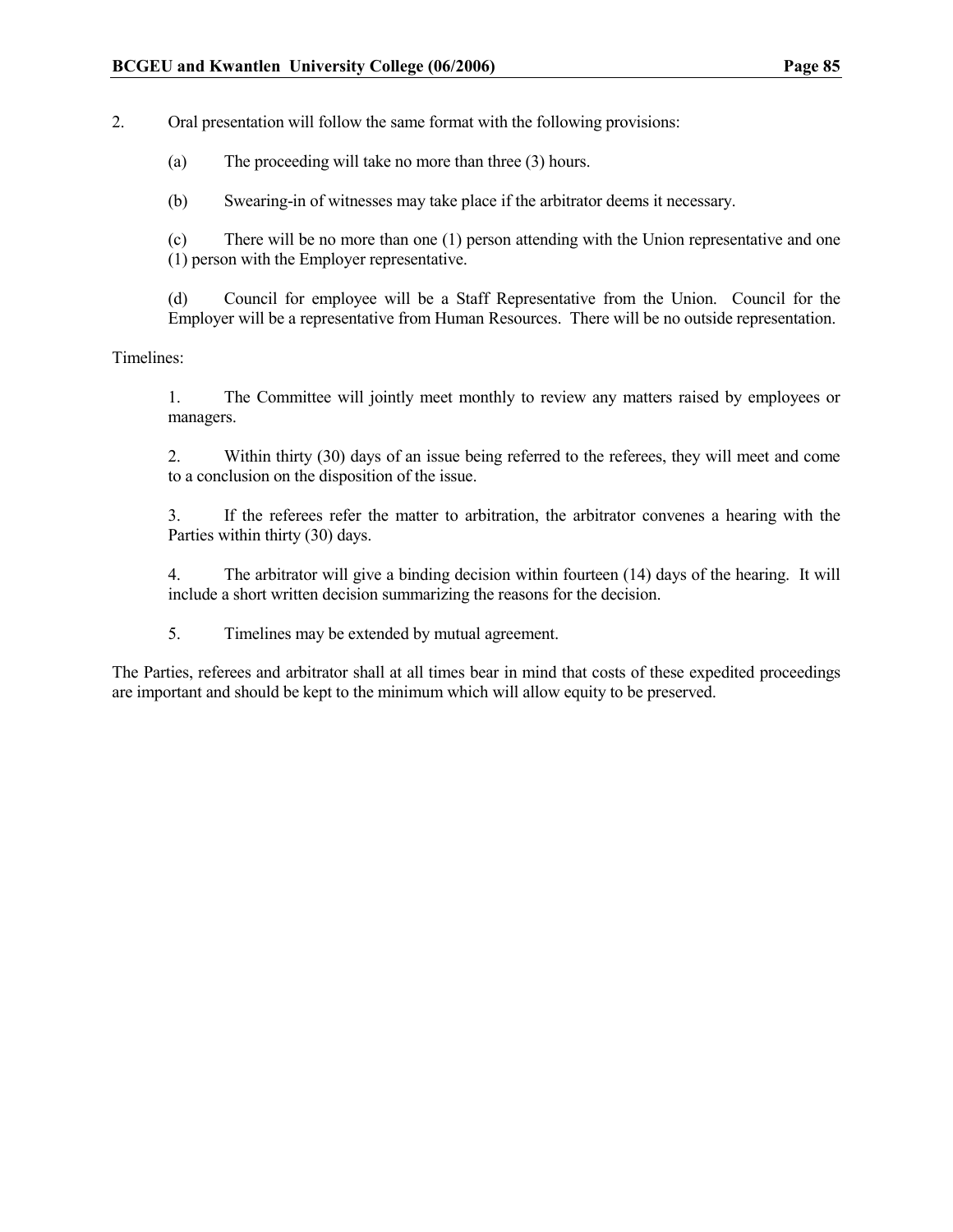# SIGNED ON BEHALF OF SIGNED ON BEHALF OF THE UNION: THE EMPLOYER:

# THE EMPLOYER:

\_\_\_\_\_\_\_\_\_\_\_\_\_\_\_\_\_\_\_\_\_\_\_\_\_\_\_\_\_\_\_\_\_\_\_ \_\_\_\_\_\_\_\_\_\_\_\_\_\_\_\_\_\_\_\_\_\_\_\_\_\_\_\_\_\_\_\_\_\_\_

\_\_\_\_\_\_\_\_\_\_\_\_\_\_\_\_\_\_\_\_\_\_\_\_\_\_\_\_\_\_\_\_\_\_\_ \_\_\_\_\_\_\_\_\_\_\_\_\_\_\_\_\_\_\_\_\_\_\_\_\_\_\_\_\_\_\_\_\_\_\_

\_\_\_\_\_\_\_\_\_\_\_\_\_\_\_\_\_\_\_\_\_\_\_\_\_\_\_\_\_\_\_\_\_\_\_ \_\_\_\_\_\_\_\_\_\_\_\_\_\_\_\_\_\_\_\_\_\_\_\_\_\_\_\_\_\_\_\_\_\_\_

\_\_\_\_\_\_\_\_\_\_\_\_\_\_\_\_\_\_\_\_\_\_\_\_\_\_\_\_\_\_\_\_\_\_\_ \_\_\_\_\_\_\_\_\_\_\_\_\_\_\_\_\_\_\_\_\_\_\_\_\_\_\_\_\_\_\_\_\_\_\_

George Heyman Liz McKinlay<br>President Associate Vice

Associate Vice President, Human Resources

David Vipond Derek Francis<br>Director Vice-President, 1 Vice-President, Learner Support

Maureen Berry Linda Heska Bargaining Committee Chairperson Manager, Employee Relations

\_\_\_\_\_\_\_\_\_\_\_\_\_\_\_\_\_\_\_\_\_\_\_\_\_\_\_\_\_\_\_\_\_\_\_ \_\_\_\_\_\_\_\_\_\_\_\_\_\_\_\_\_\_\_\_\_\_\_\_\_\_\_\_\_\_\_\_\_\_\_ Shawn Cahill Jody Gordon Bargaining Committee Member Registrar

Lori Scanlan Dr. Nick Rubidge

Bargaining Committee Member PSEA Chair, Board of Directors

Donna Haider Bargaining Committee Member

 $\mathcal{L}_\text{max}$  , where  $\mathcal{L}_\text{max}$  and  $\mathcal{L}_\text{max}$ 

\_\_\_\_\_\_\_\_\_\_\_\_\_\_\_\_\_\_\_\_\_\_\_\_\_\_\_\_\_\_\_\_\_\_\_

Henny Hanegraaf Staff Representative, Negotiations

Signed this  $\_\_\_\_\_\_\$  day of  $\_\_\_\_\_\_\_\_\_\_\_\_$ , 20  $\_\_\_\_\_\_\_\_\_$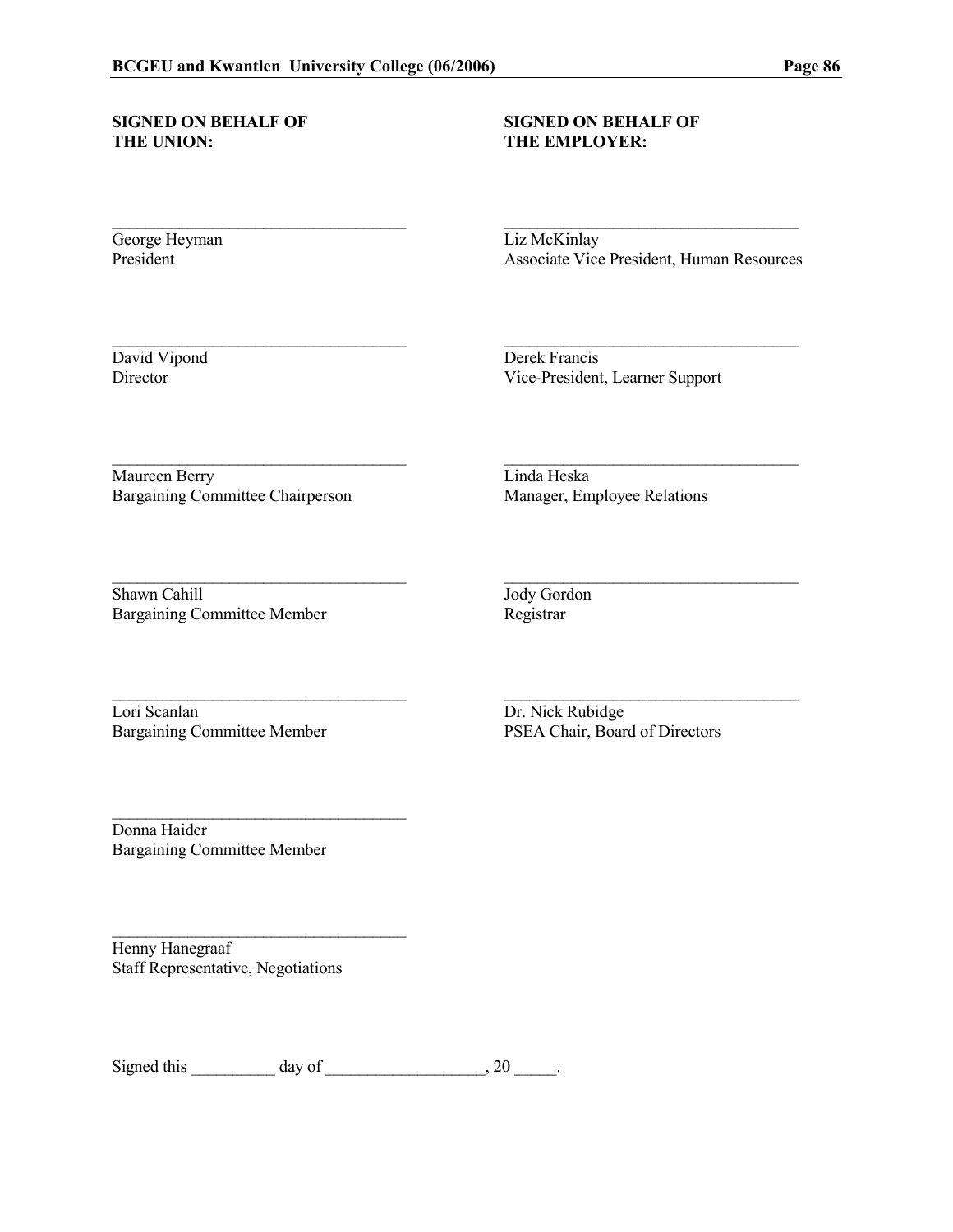#### INDEX

Abandonment of Position, 2.8, 2 Activities, 36.3, 58 Advance Notice, 15.4, 19 Agreement to Continue in Force, 37.5, 60 Alternate Provisions, 29.6, 46 Amending of Time Limits, 10.10, 11 Amending Time Limits, 11.6, 12 Annual Vacation, 35.6, 57 Annual Vacations, Art 20, 28 Application, 15.3, 19 Application of Agreement, 35.5, 57 Appointment, 35.1, 56 Appointment of the Arbitrator, 11.2, 12 Approved Leave of Absence With Pay During Vacations, 20.10, 30 Arbitration, Art 11, 11 Article 36 - Lab/Shop Hours, LOU #6, 78 Auxiliary Employee, 2.1, 1 Auxiliary Employees, Art 35, 56 Auxiliary Seniority, 35.2, 56

Bargaining Agent Recognized, 3.2, 3 Bargaining Unit Defined, 3.1, 3 Basic Medical Insurance, 21.1, 31 BCGEU Positions And Respective Pay Levels, App B, 66 Benefit Coverage During Leave of Absence, 21.12, 34 Bereavement Leave, 24.1, 38 Bulletin Boards, 3.7, 4 Burden of Proof, 12.4, 13

Callback on Vacation, 20.11, 30 Callout Provisions, 18.10, 27 Cashier Policy, 34.12, 55 Changes in Agreement, 37.4, 59 Changes in Classification, 31.4, 51 Check-off of Union Dues, Art 5, 6 Clean-up Time, 16.6, 22 Collective Bargaining, 29.3, 46 Commencement of Bargaining, 37.3, 59 Common-law Spouse, 2.7, 2 Complaint Procedure for Sexual and Personal Harassment, 13.3, 14 Conditions, 27.1, 43 Conflict with Regulations of the Employer, 1.3, 1 Consultation or Discussion, 2.2, 2 Continuation of Benefits, 15.7, 20 Contracting Out, 4.2, 6 Contributions in Advance, 21.13, 34 Co-Op Ed Student Training Program Placement, LOU #2, 73 Correspondence, 3.3, 3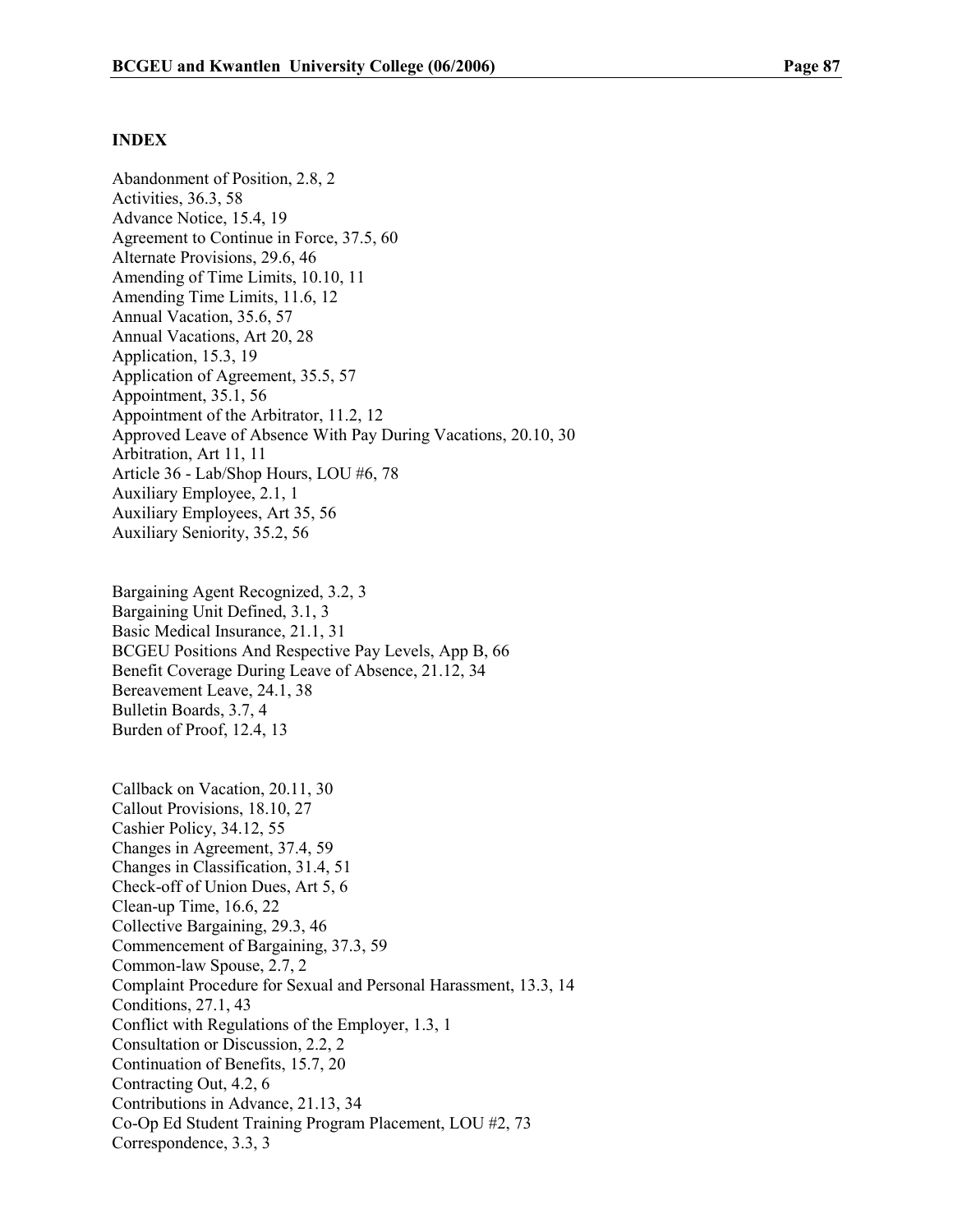Criteria for Arbitration, 31.7, 51

Decision of Arbitration, 11.4, 12 Deferred Salary Leave, 24.10, 40 Definition, 29.1, 46 Definition of Grievances, 10.1, 9 Definition of Shifts, 17.1, 23 Definitions, Art 2, 1 Definitions, 18.1, 25 Dental Plan, 21.5, 32 Deviation from Grievance Procedure, 10.12, 11 Discharge, Suspension and Discipline, Art 12, 13 Discipline Procedure, 12.2, 13 Dismissal or Suspension Grievance, 10.11, 11 Documents for Committee, 31.3, 50 Duration, 37.1, 59

Early Retirement Incentive, Art 38, 60 Educational Leave, 23.1, 37 Educational Leave and Professional Development, Art 23, 37 Effective Date of Agreement, 37.6, 60 Elections, 24.4, 39 Employee Assistance Program, 3.13, 5 Employee Orientation, 22.4, 36 Employee to Inform Employer, 21.7, 33 Employee Workload, Art 32, 52 Employer and Union Shall Acquaint New Employees, Art 6, 7 Employer Paid Union Leave, 3.11, 5 Employer/Union Relations, Art 8, 8 Employer-Required Training, 23.3, 38 Employer's Rights, Art 7, 7 Employment Equity, LOU #5, 77 Entitlement to Benefits, 35.10, 58 Entitlement to Wage Increments, 35.9, 57 Equal Pay, 34.1, 52 Evaluation Reports, 30.7, 48 Evaluation Reports, LOU # 8, 80 Exchange of Shifts, 17.5, 25 Existing Scale, 31.8, 51 Expenses of Arbitrator, 11.5, 12 Extended Health Benefits, 21.2, 31

Failure to Act, 10.8, 10 Failure to Reach Agreement, 29.4, 46 Family Illness, 24.5, 39 Full-time Union or Public Duties, 24.2, 39 Funding, 22.2, 35 Future Committees, 3.14, 6 Future Legislation, 1.2, 1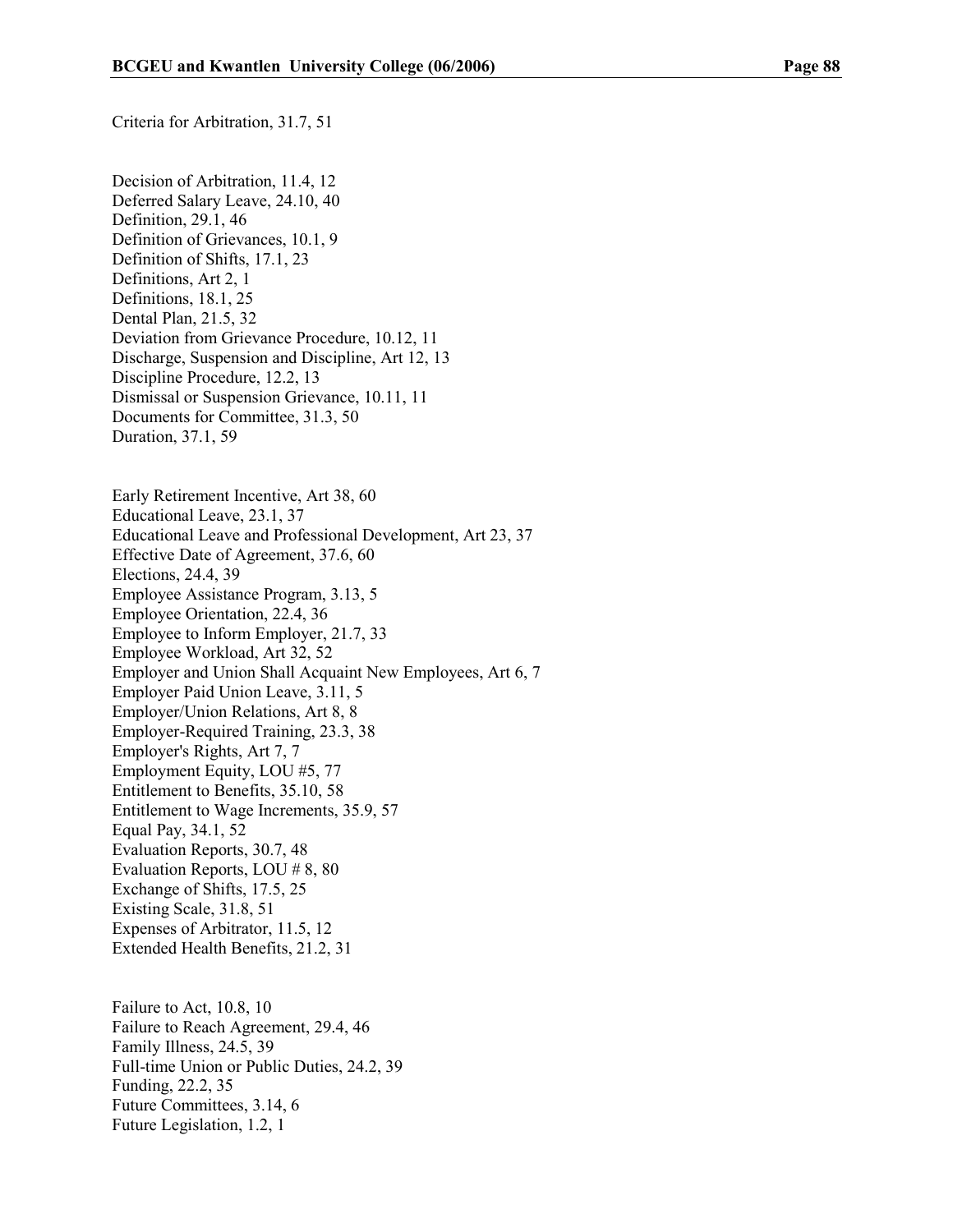Gender and Singular Terms, 1.4, 1 General Leave, 24.8, 40 Grievances, Art 10, 9 Group Life and Accidental Death & Disability, 21.3, 31 Guidelines, 9.3, 9

Harassment, Art 13, 14 Health and Safety Courses, 27.7, 44 Health and Welfare, Art 21, 31 Health and Welfare, 35.7, 57 Holiday Coinciding with a Day of Vacation, 19.5, 28 Holiday Falling on a Day of Rest, 19.3, 28 Holiday Falling on a Scheduled Workday, 19.4, 28 Holiday Falling on Saturday or Sunday, 19.2, 27 Holidays, Art 19, 27 Hours of Work, Art 16, 20 Hours of Work - Work Schedules, 16.9, 22 Human Rights Code of British Columbia, 1.5, 1

Implementation of Investigator Recommendations, 11.8, 12 Industrial First Aid Requirements, 27.3, 43 Ineligible for Sick Leave, 21.9, 33 Information in Postings, 30.2, 47 Injury Pay Provision, 27.5, 44 Investigator Hearing, 11.7, 12

Job Classification and Reclassification, Art 31, 50 Job Descriptions, 31.10, 51 Job Postings, 30.1, 47 Job Sharing, LOU #4, 75 Joint Consultation, 26.1, 43 Joint Job Evaluation Committee, 31.2, 50 Justice and Dignity, 12.1, 13

Laboratories/Shops, 36.2, 58 Laboratory/Shop Hours, Art 36, 58 Labour Adjustment, 15.1, 16 Labour/Management Relations Committee, Art 9, 8 Layoff, 2.6, 2 Layoff and Bumping, 15.2, 17 Layoff and Recall, Art 15, 16 Layoff and Recall, 35.4, 56 Leave for Court Appearance, 24.3, 39 Leave of Absence for University College Committees, 24.9, 40 Legislative Changes, 21.11, 34 Local Union Meetings, 3.12, 5 Local Union Observer, 30.9, 49 Loss of Seniority, 14.3, 16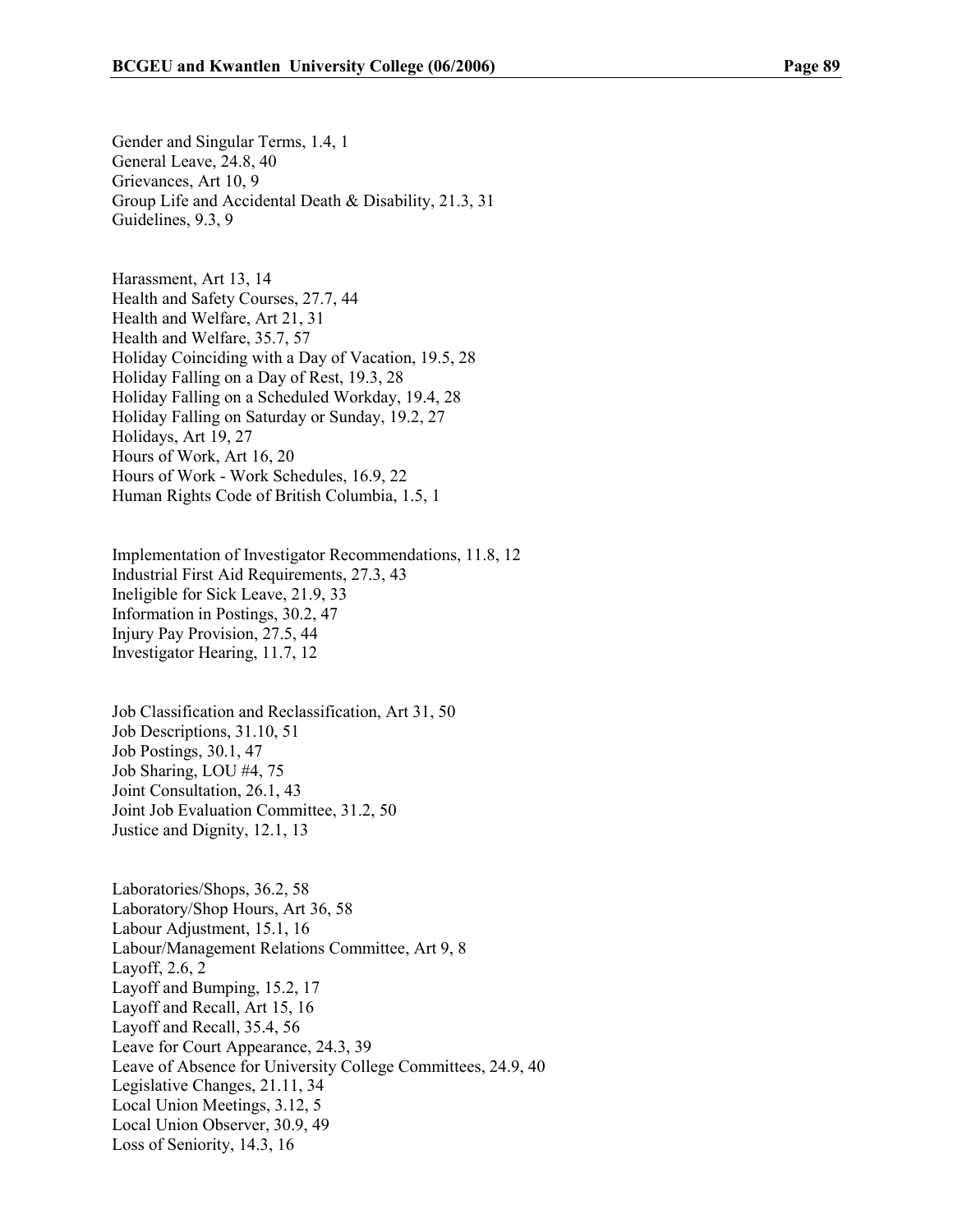Loss of Seniority, 35.3, 56

Maintenance of Clothing, 28.2, 46 Management Exclusions, LOU #1, 72 Market Value Stipend, LOU # 7, 79 Marking Time, 36.7, 59 Maternity Leave, 25.1, 40 Maternity/Parental Leave, Art 25, 40 Meal Allowance, 34.10, 54 Meal Periods, 16.3, 21 Medical and Dental Appointments, 24.6, 39 Medical Examination, 21.10, 33 Meetings, 9.1, 8 Mileage Allowance, 34.9, 54 Modified Workweek and Flexible Hours Schedules, 16.4, 21

New Employees, 20.7, 30 New Position, 31.11, 52 No Delay, 31.12, 52 No Discrimination for Union Activity, 3.5, 3 No Layoff to Compensate for Overtime, 18.7, 26 No Other Agreement, 3.4, 3 No Outside Advertising, 30.3, 48 Notice of Recall, 15.6, 19 Notice of Shift Schedules, 17.3, 24 Notice to Bargain, 37.2, 59 Notification, 11.1, 11 Notification of Change, 29.2, 46 Notification to Employee and Union, 30.10, 49

Overpayment of Salary and Allowance, 34.14, 55 Overtime, Art 18, 25 Overtime Compensation, 18.5, 26 Overtime Entitlement, 18.2, 25 Overtime for Part-time Employees, 18.9, 27 Overtime Meal Allowance, 18.6, 26

Paid Holiday Pay, 19.6, 28 Paid Holidays, 19.1, 27 Paid Holidays, 35.8, 57 Parental Leave, 25.2, 41 Pay Equity/Job Evaluation Program, MOU, 83 Pay on Temporary Assignment, 34.8, 54 Paydays, 34.2, 53 Payment of Wages and Allowances, Art 34, 52 Personal Duties, Art 33, 52 Personal Harassment, 13.2, 14 Personnel Files, 30.12, 49 Policy Grievance, 10.13, 11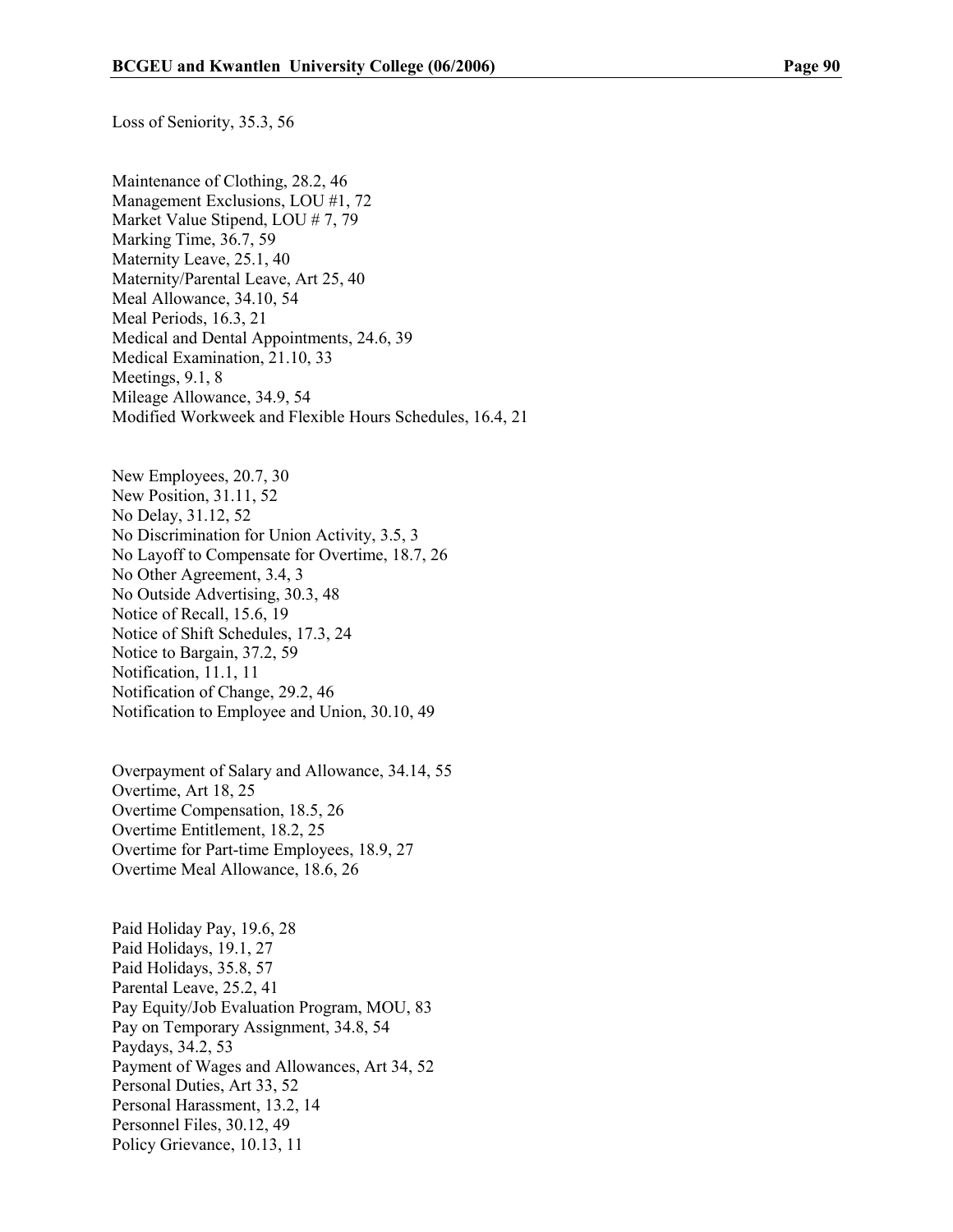Preamble, Art 1, 1 Preamble, 22.1, 35 Preamble, 31.1, 50 Preparation Time, 36.6, 59 Prime Time Vacation Period, 20.3, 29 Priority in Vacancy, 29.7, 47 Probation Period for Initial Regular Appointment, 30.5, 48 Procedure, 11.3, 12 Professional Development for Specialized Positions, 23.2, 37 Professional Fees, 34.16, 55 Professional Membership Fees, 34.15, 55 Promotion, 2.3, 2 Promotions and Staff Changes, Art 30, 47 Purpose of Agreement, 1.1, 1

Rate of Pay on Promotion or Reclassification, 34.7, 54 Rates of Pay, 34.3, 53 Recall, 15.5, 19 Recall from Layoff Without Posting, 30.14, 50 Reclassification of Position, 31.13, 52 Recognition and Rights of Stewards, 3.6, 3 Recording of Overtime, 18.3, 25 Re-employment, 14.4, 16 Reference to Labour Code, 37.7, 60 Regular Employee, 2.4, 2 Reporting Stations and Reporting to Work, 16.7, 22 Representation, 8.1, 8 Representation, 9.2, 8 Resolution of Disputes, 31.6, 51 Rest Interval, 18.11, 27 Rest Periods, 16.8, 22 Retroactivity, 31.5, 51 Right to Grieve, 12.3, 13 Right to Grieve, 30.11, 49 Right to Grieve Other Disciplinary Action, 12.5, 14 Right to Refuse Overtime, 18.8, 26 Right to Refuse to Cross Picket Lines, 3.9, 4 Role of Seniority in Promotions and Transfers, 30.4, 48 Rotation and Scheduling, 17.4, 25

Safety and Health, Art 27, 43 Safety Committee, 27.2, 43 Scheduled Vacations, 20.8, 30 Scheduling of Hours, 16.5, 21 Search for Administrators, Art 39, 60 Selection Panels, 30.8, 49 Seniority, Art 14, 16 Seniority Defined, 14.1, 16 Seniority List, 14.2, 16 Seniority on Demotion, 14.5, 16 Seniority Rights on Re-employment, 25.4, 43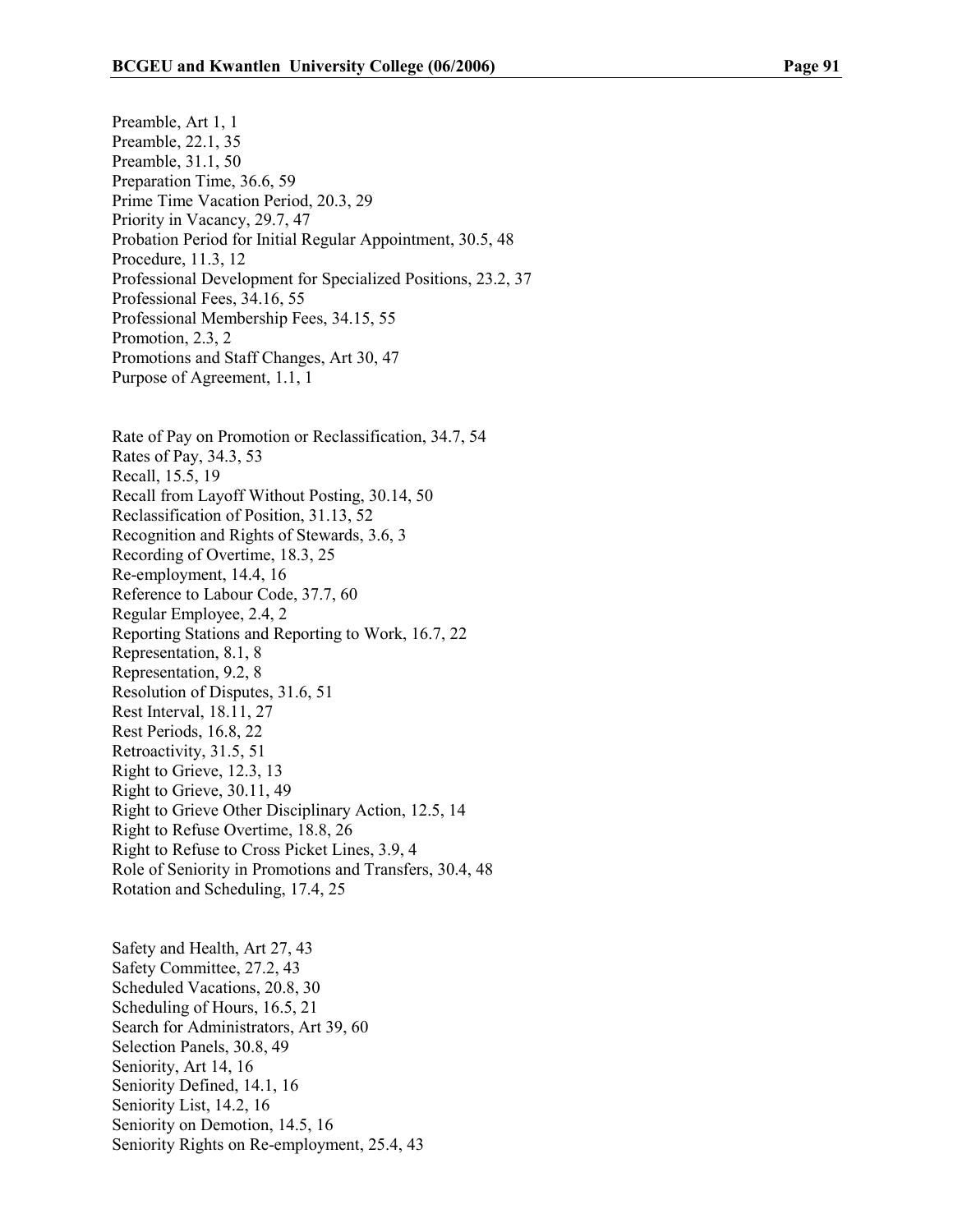Severance Pay, 15.8, 20 Sexual Harassment, 13.1, 14 Sharing of Overtime, 18.4, 26 Shift Premiums, 17.2, 24 Shift Work, Art 17, 23 Shift Workers, 27.9, 45 Short Changeover, 17.6, 25 Short Term Indemnity Plan and Long Term Disability Insurance, 21.4, 32 Sick Leave Policy, 21.6, 32 Sick Leave Report Form, 21.8, 33 Special and Other Leave, Art 24, 38 Special Leave, 24.7, 40 Split Shifts, 17.7, 25 Staff Training and Development, Art 22, 35 Standard Workday, 16.2, 21 Standard Workweek, 16.1, 20 Step 1, 10.2, Verbal Grievance Step 2, 10.4, Written Grievance Step 3, 10.6, 10 Student Assistants, LOU #3, 74 Students, 36.5, 59 Substitution Pay, 34.6, 54 Substitution pay in Lieu of Formal Reclassification, 31.9, 51 Supervision Time, 36.1, 58 Supervisory Hours, 36.4, 58 Supplemental Employment Benefit for Maternity and Parental Leave, 25.3, 42 Supply of Work Clothing, 28.1, 45

Technical Information, 8.4, 8 Technical Objections to Grievance, 10.14, 11 Technological Change, Art 29, 46 Term of Agreement, Art 37, 59 Time Limit to Reply at Step 2, 10.5, 10 Time Limit to Reply at Step 3, 10.7, 10 Time Limit to Submit to Arbitration, 10.9, 11 Time Limits to Present Initial Grievance, 10.3, 10 Time Off for Personnel Development Activities, 22.3, 36 Time Off for Union Business, 3.10, 4 Training, 29.5, 46 Transfer Without Posting, 30.13, 49 Transportation for Employees, 34.11, 55 Transportation of Accident Victims, 27.6, 44 Travel Status, 2.5, 2 Trial Period, 30.6, 48

Union Insignia, 3.8, 4 Union Label, 28.3, 46 Union Membership, 4.1, 6 Union Negotiating Committee, 8.2, 8 Union Recognition and Rights, Art 3, 3 Union Representation, 8.3, 8